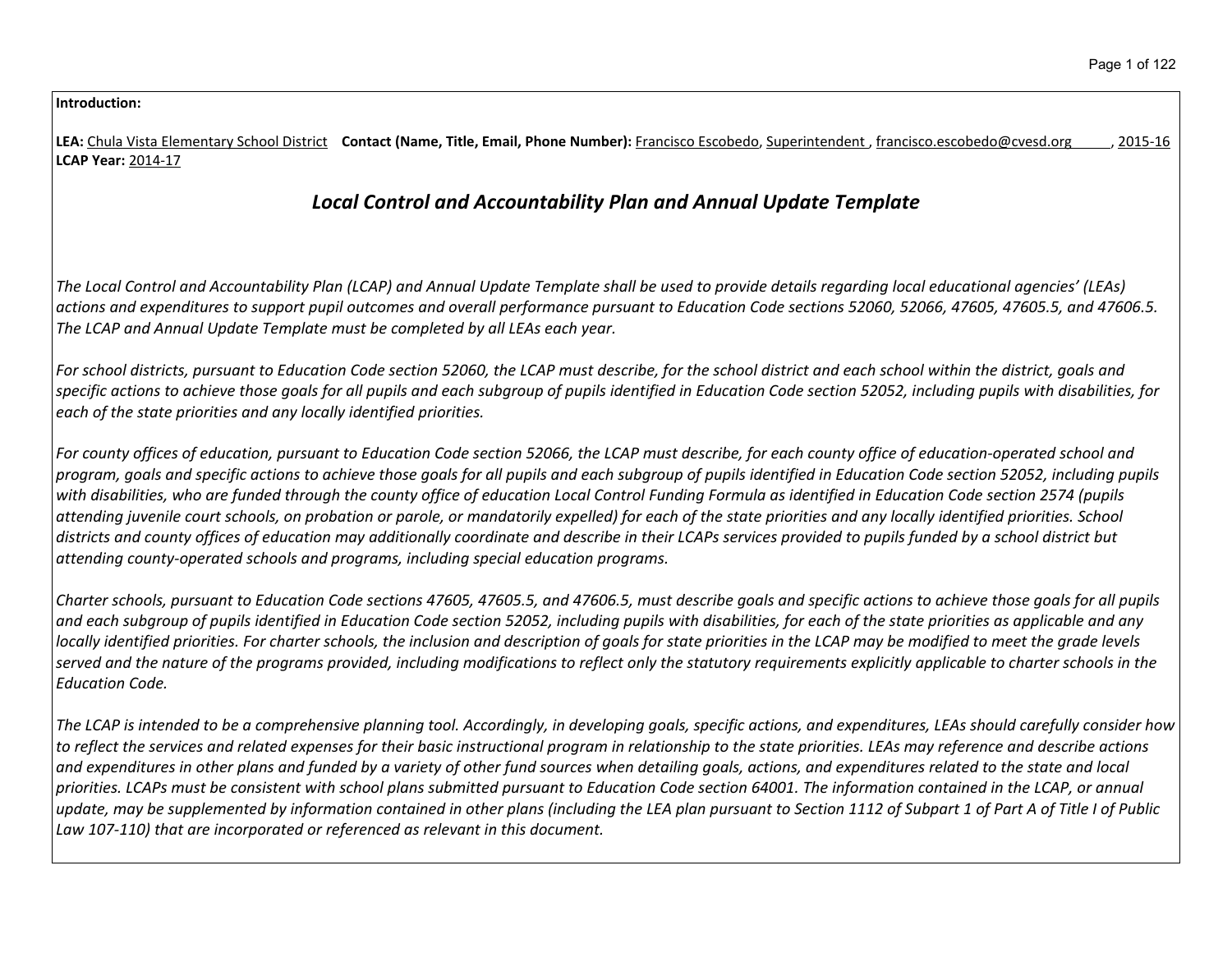For each section of the template, LEAs shall comply with instructions and should use the guiding questions as prompts (but not limits) for completing the information as required by statute. Guiding questions do not require separate narrative responses. However, the narrative response and goals and actions should demonstrate each guiding question was considered during the development of the plan. Data referenced in the LCAP must be consistent with the school accountability report card where appropriate. LEAs may resize pages or attach additional pages as necessary to facilitate completion of the LCAP.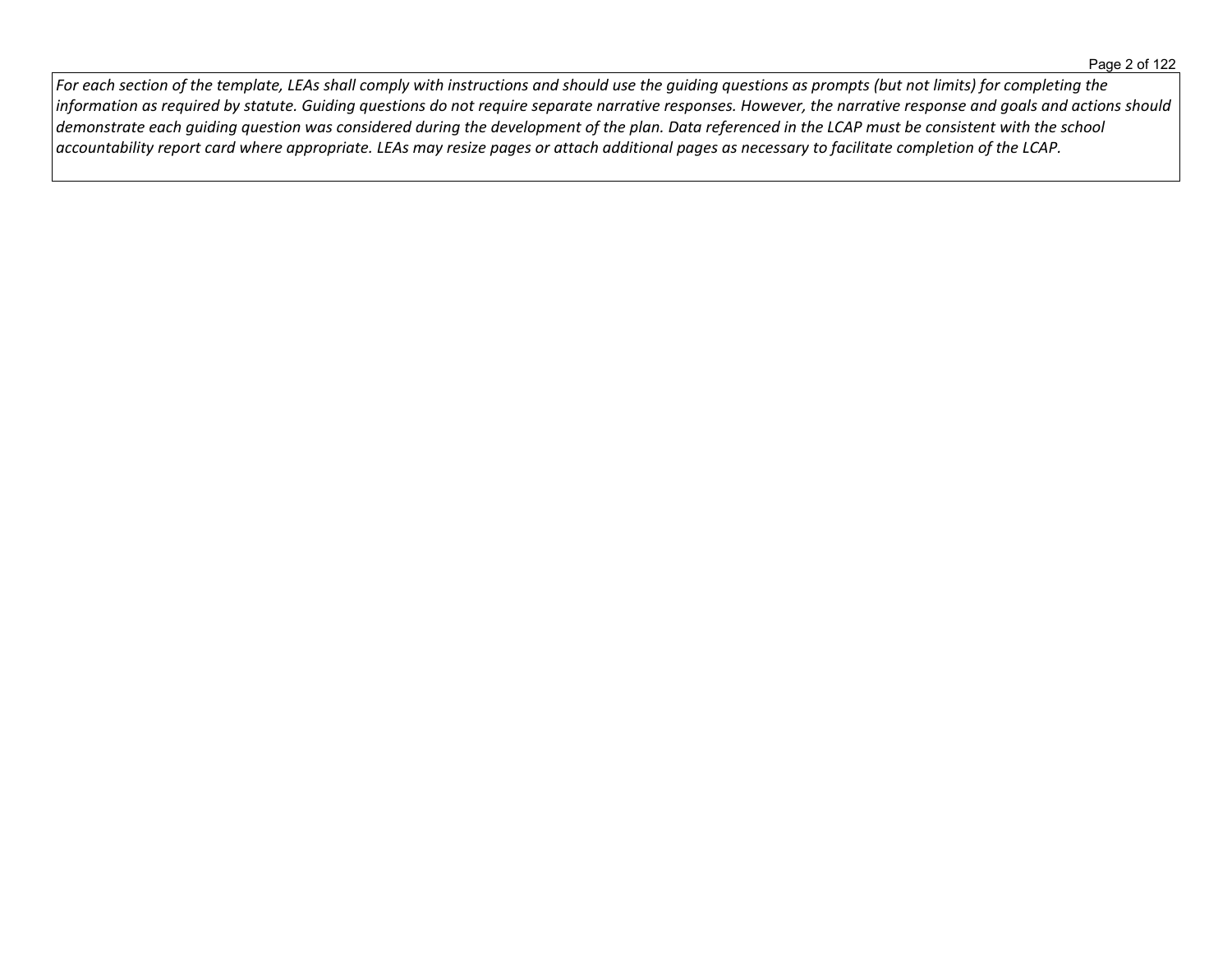# *State Priorities*

The state priorities listed in Education Code sections 52060 and 52066 can be categorized as specified below for planning purposes, however, school districts and county offices of education must address each of the state priorities in their LCAP. Charter schools must address the priorities in Education Code section 52060(d) that apply to the grade levels *served, or the nature of the program operated, by the charter school.*

#### *A. Conditions of Learning:*

**Basic:** degree to which teachers are appropriately assigned pursuant to Education Code section 44258.9, and fully credentialed in the subject areas and for the pupils they are teaching; pupils have access to standards-aligned instructional materials pursuant to Education Code section 60119; and school facilities are maintained in good repair pursuant *to Education Code section 17002(d). (Priority 1)*

Implementation of State Standards: implementation of academic content and performance standards and English language development standards adopted by the state board *for all pupils, including English learners. (Priority 2)*

Course access: pupil enrollment in a broad course of study that includes all of the subject areas described in Education Code section 51210 and subdivisions (a) to (i), inclusive, of *Section 51220, as applicable. (Priority 7)*

Expelled pupils (for county offices of education only): coordination of instruction of expelled pupils pursuant to Education Code section 48926. (Priority 9)

Foster youth (for county offices of education only): coordination of services, including working with the county child welfare agency to share information, responding to the *needs of the juvenile court system, and ensuring transfer of health and education records. (Priority 10)*

# *B. Pupil Outcomes:*

**Pupil achievement:** performance on standardized tests, score on Academic Performance Index, share of pupils that are college and career ready, share of English learners that become English proficient, English learner reclassification rate, share of pupils that pass Advanced Placement exams with 3 or higher, share of pupils determined prepared for *college by the Early Assessment Program. (Priority 4)*

Other pupil outcomes: pupil outcomes in the subject areas described in Education Code section 51210 and subdivisions (a) to (i), inclusive, of Education Code section 51220, as *applicable. (Priority 8)* 

# *C. Engagement:*

Parental involvement: efforts to seek parent input in decision making at the district and each schoolsite, promotion of parent participation in programs for unduplicated pupils *and special need subgroups. (Priority 3)*

Pupil engagement: school attendance rates, chronic absenteeism rates, middle school dropout rates, high school dropout rates, high school graduations rates. (Priority 5)

School climate: pupil suspension rates, pupil expulsion rates, other local measures including surveys of pupils, parents and teachers on the sense of safety and school *connectedness. (Priority 6)*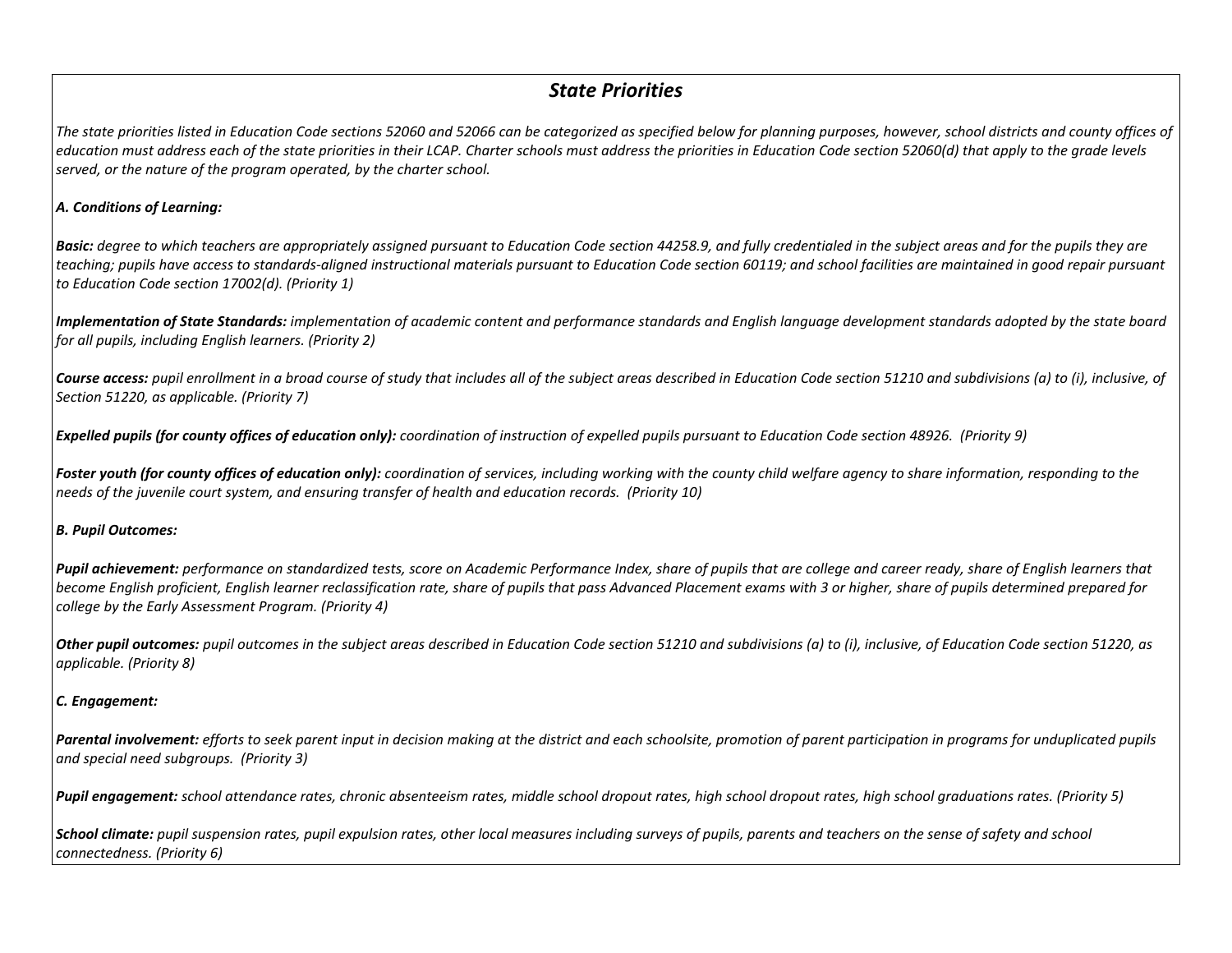# **Section 1: Stakeholder Engagement**

Meaningful engagement of parents, pupils, and other stakeholders, including those representing the subgroups identified in Education Code section 52052, is critical to the LCAP and budget process. Education Code sections 52060(g), 52062 and 52063 specify the minimum requirements for school districts; Education Code sections 52066(q), 52068 and 52069 specify the minimum requirements for county offices of education, and Education Code section 47606.5 specifies the minimum requirements for charter schools. In addition, Education Code section 48985 specifies the requirements for translation of documents.

**Instructions:** Describe the process used to consult with parents, pupils, school personnel, local bargaining units as applicable, and the community and how this consultation contributed to development of the LCAP or annual update. Note that the LEA's goals, actions, services and expenditures related to the state priority of parental involvement are to be described separately in Section 2. In the annual update boxes, describe the stakeholder involvement process for the review, and describe its impact on, the development of the annual update to LCAP goals, actions, services, and expenditures.

#### **Guiding Questions:**

- 1) How have applicable stakeholders (e.g., parents and pupils, including parents of unduplicated pupils and unduplicated pupils identified in Education Code section 42238.01; community members; local bargaining units; LEA personnel; county child welfare agencies; county office of education foster youth services programs, court-appointed special advocates, and other foster youth stakeholders; community organizations representing English learners; and others as appropriate) been engaged and involved in developing, reviewing, and supporting implementation of the LCAP?
- 2) How have stakeholders been included in the LEA's process in a timely manner to allow for engagement in the development of the LCAP?
- 3) What information (e.g., quantitative and qualitative data/metrics) was made available to stakeholders related to the state priorities and used by the LEA to inform the LCAP goal setting process? How was the information made available?
- 4) What changes, if any, were made in the LCAP prior to adoption as a result of written comments or other feedback received by the LEA through any of the LEA's engagement processes?
- 5) What specific actions were taken to meet statutory requirements for stakeholder engagement pursuant to Education Code sections 52062, 52068, and 47606.5, including engagement with representatives of parents and guardians of pupils identified in Education Code section 42238.01?
- 6) What specific actions were taken to consult with pupils to meet the requirements 5 CCR 15495(a)?
- 7) How has stakeholder involvement been continued and supported? How has the involvement of these stakeholders supported improved outcomes for pupils, including unduplicated pupils, related to the state priorities?

| <b>Involvement Process</b>                                                 | <b>Impact on LCAP</b>                                                         |
|----------------------------------------------------------------------------|-------------------------------------------------------------------------------|
| The development of the CVESD LCAP began in January 2015. Involvement of    | Each of the mentioned stakeholder groups contributed valuable input in the    |
| various stakeholders included a principals' meeting, six community forums, | development of the LCAP for CVESD. To obtain input from parent and local      |
| DAC/DELAC meetings, and BAC meetings. An LCAP Advisory Committee was       | citizens, special District Advisory Council/District English Learner Advisory |
| established and comprised of stakeholders including Chula Vista Educators, | Committee (DAC/DELAC) and Budget Advisory Committee (BAC) meetings were       |
| Chula Vista Classified Employee Organization, DAC/DELAC parent             | held for the purpose of gathering input below. We held six community forums.  |
| representatives, BAC parent representative, principals, and two cabinet    | $^{\dagger}$ From the BAC:                                                    |
| members. A special DAC/DLAC meeting was held on April 8, 2015 for          | Part 1 – What are your thoughts on how to improve/strengthen these current    |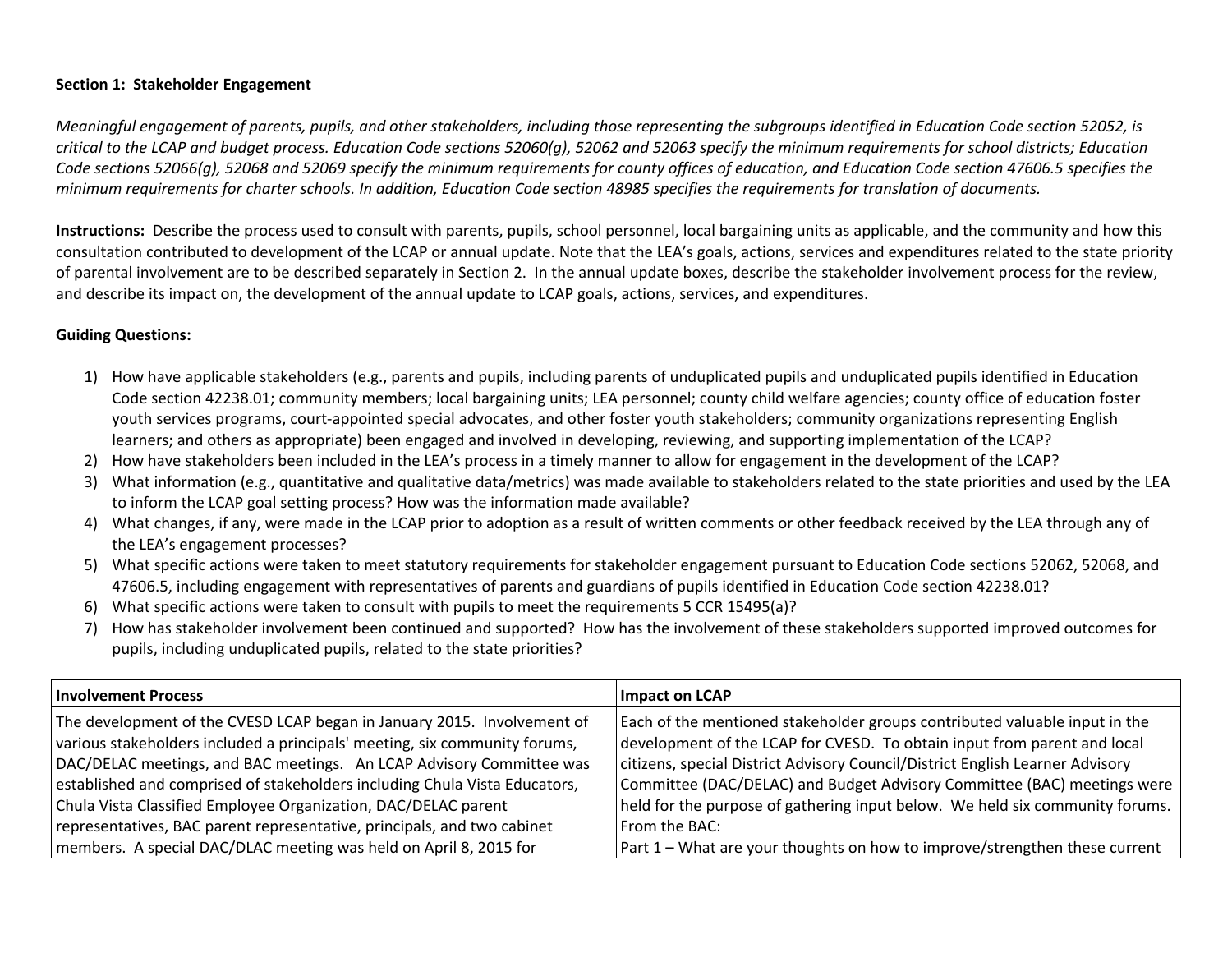| consultation and the input process. At the DAC/DLAC meeting on April 21,     | actions/services?                                                                  |
|------------------------------------------------------------------------------|------------------------------------------------------------------------------------|
| 2015, the superintendent responded to parent stakeholder questions regarding | Goal 4 - As a Board Member, we have increased/parent training, but no one          |
| the LCAP. Parents received a written response from the superintendent. The   | is attending. We need to use the designated HUBS to train parents and              |
| DRAFT was provided to all stakeholder groups by mid-May, Public Hearing was  | provide them at the school site, too. Parent liaison at each school site,          |
| conducted at the regular meeting of the CVESD Board of Education on May 27,  | trained at the HUBS by the Parent Department at the District.                      |
| and final approval on June 10, 2015.                                         | More engaged students lend to more engaged parents.<br>$\bullet$                   |
|                                                                              | Improving attendance is key, and nurse plays a key role in this area.              |
|                                                                              | Nursing services to our students could be greatly enhanced through the             |
|                                                                              | support of a resource nurse. This nurse could provide support for                  |
|                                                                              | administrators, nurses, and families to improve health, attendance, and            |
|                                                                              | student success. Social work action is also needed for assisting our               |
|                                                                              | student's needs and parent awareness and engagement. Foster Youth                  |
|                                                                              | parent training and emotional/social services support.                             |
|                                                                              | 3C - Every school should have a typing program for students.                       |
|                                                                              | We want to make sure that we keep the District resource teacher (RT)               |
|                                                                              | model. It would be a good idea to reevaluate the hiring process for District       |
|                                                                              | RTs so that we ensure more schools can have a RT.                                  |
|                                                                              | Less subgoals. More specific with "refresh libraries". Ensure all schools          |
|                                                                              | have Achieve3000®.                                                                 |
|                                                                              | When will the SIBS training be happening? Will everybody be receiving              |
|                                                                              | kits?                                                                              |
|                                                                              | Goal 1 - Where is the money coming from to cover 1B and how much will<br>$\bullet$ |
|                                                                              | be allocated? Are you going to hire more teachers to cover 1F and where is         |
|                                                                              | the money coming from? The description on 2A is too vague. Need details            |
|                                                                              | and timeline.                                                                      |
|                                                                              | Goal 12 - Training and supplies for enough staff at each site to make RTI          |
|                                                                              | doable?                                                                            |
|                                                                              | More emphasis on technology - training and one-on-one devices. Full time           |
|                                                                              | school psychologist at each school.                                                |
|                                                                              | Goal 3 - I see that the District has implemented improvements. The                 |
|                                                                              | programs have been helpful to families that have taken advantage of them.          |
|                                                                              | The standards are questionable to me. How are the standards set? Who               |
|                                                                              | controls and supervises the standards, and how?                                    |
|                                                                              | Goal 2 - Use of technology. One-to-one devices at every classroom, every           |
|                                                                              | school.                                                                            |
|                                                                              | Goal 2B - Add to, refresh classroom libraries.                                     |
|                                                                              | Goal 1F - Reevaluate nutrition standards. Make lunch menus align with the          |
|                                                                              | Wellness Policy.                                                                   |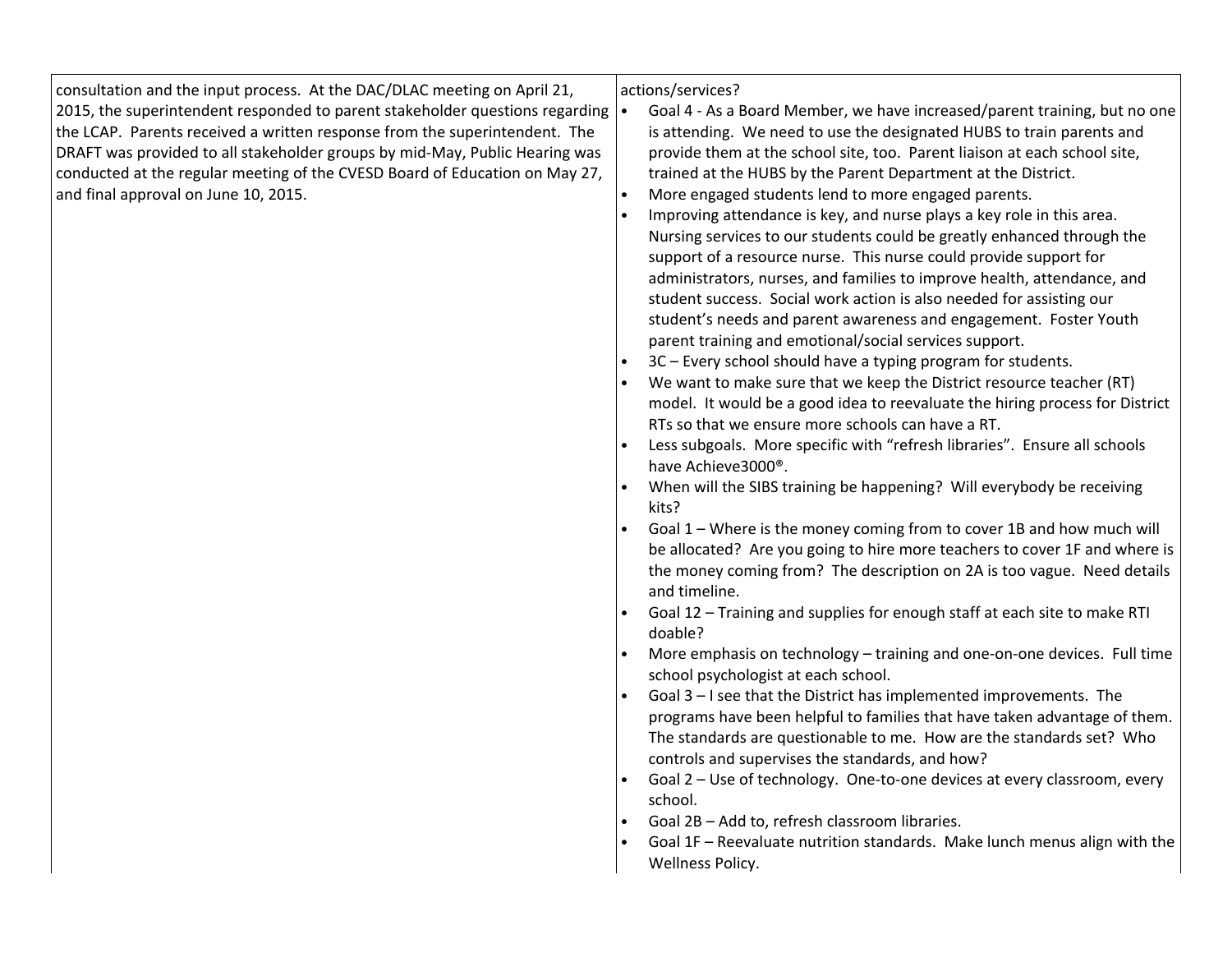| Goal 2B - Update technology, train staff to integrate, provide ongoing<br>higher frequency tech support.<br>Goal 3C - The standards need to be accountable and measurable on report<br>card.<br>4A & 4C – Provide opportunities for parents who work for training and/or<br>support.<br>Establish a partnership with Internet providers inclusive of devices where<br>the District benefits monetarily or receives "credit" so that the contract is<br>focused on CVESD families and not profit for business.<br>I did not know they had Family Resource Centers. This needs to be<br>strengthened. |
|-----------------------------------------------------------------------------------------------------------------------------------------------------------------------------------------------------------------------------------------------------------------------------------------------------------------------------------------------------------------------------------------------------------------------------------------------------------------------------------------------------------------------------------------------------------------------------------------------------|
| Monies need to be specifically ear-marked for specific improvements (new                                                                                                                                                                                                                                                                                                                                                                                                                                                                                                                            |
| library, technology, etc.).<br>I think to get more parents involved, they should get a type of certificate so                                                                                                                                                                                                                                                                                                                                                                                                                                                                                       |
| they get more motivated when they get any training.                                                                                                                                                                                                                                                                                                                                                                                                                                                                                                                                                 |
| Goal 2, 2B - Since there's school wide Wi-Fi, they should get rid of obsolete                                                                                                                                                                                                                                                                                                                                                                                                                                                                                                                       |
| technology. There will be more space for students to interact.                                                                                                                                                                                                                                                                                                                                                                                                                                                                                                                                      |
| G3, 3B - Make sure to let low income parents know how to ask these                                                                                                                                                                                                                                                                                                                                                                                                                                                                                                                                  |
| connect to compete offer when they call the company because the ones                                                                                                                                                                                                                                                                                                                                                                                                                                                                                                                                |
| that don't know, the company charges more.<br>4.9 & 6.9 should be distributed based on school site student need. There                                                                                                                                                                                                                                                                                                                                                                                                                                                                              |
| shouldn't be an even district distribution.                                                                                                                                                                                                                                                                                                                                                                                                                                                                                                                                                         |
| The 4.9 million should be distributed based on school site student need                                                                                                                                                                                                                                                                                                                                                                                                                                                                                                                             |
| evenly distributed.                                                                                                                                                                                                                                                                                                                                                                                                                                                                                                                                                                                 |
| Goal 1B - GATE instruction is only for certain kids. Implementing                                                                                                                                                                                                                                                                                                                                                                                                                                                                                                                                   |
| science/differentiation school wide could give different opportunities to all<br>kids.                                                                                                                                                                                                                                                                                                                                                                                                                                                                                                              |
| Goal 2A - Don't stress students with all the testing. Less testing, more                                                                                                                                                                                                                                                                                                                                                                                                                                                                                                                            |
| creative learning.                                                                                                                                                                                                                                                                                                                                                                                                                                                                                                                                                                                  |
| Goal 2B - Have libraries used. Too much technology for such young minds.                                                                                                                                                                                                                                                                                                                                                                                                                                                                                                                            |
| Goal 4A - More meetings on how parents can help their children be                                                                                                                                                                                                                                                                                                                                                                                                                                                                                                                                   |
| successful at school. Help sites improve communication to parents.                                                                                                                                                                                                                                                                                                                                                                                                                                                                                                                                  |
| Getting CCSS materials to schools before 2017 deadline in order to meet<br>CCSS third grade.                                                                                                                                                                                                                                                                                                                                                                                                                                                                                                        |
| Enough laptops for an entire grade level; a rolling cart of iPads.                                                                                                                                                                                                                                                                                                                                                                                                                                                                                                                                  |
| When will training of "best practices" occur? What does it look like?                                                                                                                                                                                                                                                                                                                                                                                                                                                                                                                               |
| Subs: "A: players, trainings for CCSS.                                                                                                                                                                                                                                                                                                                                                                                                                                                                                                                                                              |
| How are parents involved in math adoption? Spanish support in any                                                                                                                                                                                                                                                                                                                                                                                                                                                                                                                                   |
|                                                                                                                                                                                                                                                                                                                                                                                                                                                                                                                                                                                                     |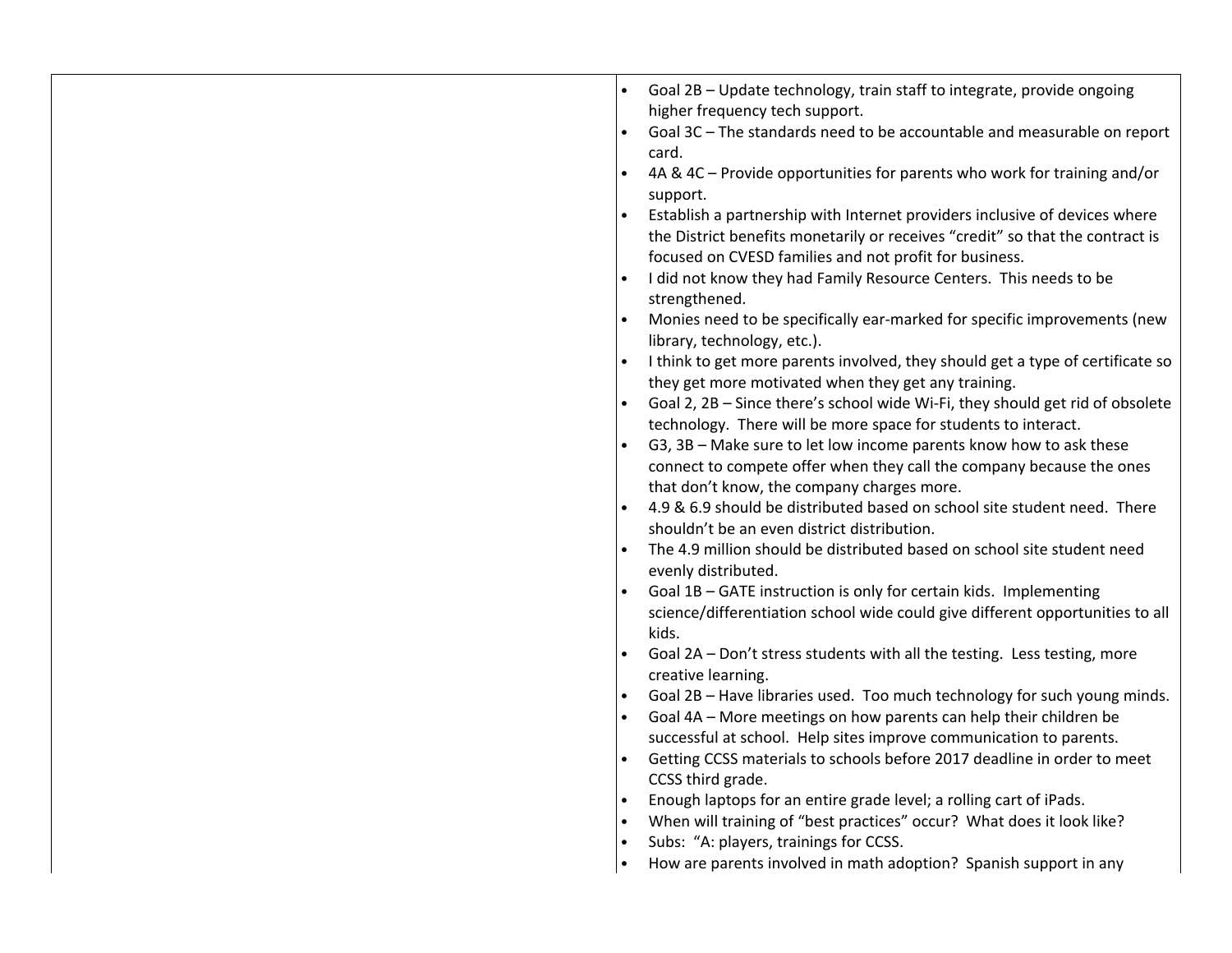| adoption (Eureka).<br>NGSS: Getting proper materials for teaching and adoption of<br>program/instructional materials.<br>Who will provide funding and support for the "Balanced Education<br>$\bullet$<br>Program?"<br>What does "equitable" technology look like?<br>$\bullet$<br>How will 5% increase in number of teachers effectively implementing best<br>practices aligned to CCSS be supported? What kind of training will be<br>provided? Increase should NOT be tied to student monitoring/progress!<br>How will the district ensure that instructional materials are complete,<br>aligned to CCSS?<br>What are the assessment criteria of a HQT?<br>More working technology and an IT specialist on campus every day!<br>What support will be given to recruit and retain "A" players? What will be<br>$\bullet$<br>given to B, C, and D players to "up their game?"<br>We need to have materials six months before instruction is to start so that<br>we (teachers) can be knowledgeable!<br>Hire more help for teachers at schools. We should have more Common<br>Core training classes for parents at school sites. Especially math! I think we<br>should offer Spanish classes to fifth or sixth grade students who are not in<br>Dual Immersion Programs. This will help prepare them for Spanish in<br>middle and high schools.<br>More Spanish translators or access to bilingual service providers (speech,<br>$\bullet$<br>psychologist, social workers) continued exploration on how to get a full-<br>time music teacher for each school. (Last year, we had a grant for a third-<br>grade music teacher. Parent was so happy that her daughter was able to<br>have this experience and would like it to continue.)<br>Is the BMI in the right category? Should it be in "Conditions of Learning?"<br>$\bullet$<br>Collaboration time for teacher through Part-Time Support Staff.<br>$\bullet$<br>Common Core for SDC: Parent training, inclusion at Wolf Canyon.<br>$\bullet$<br>MAC: Military Ambassador Club.<br>$\bullet$<br>Create a cohesive PE plan for all grade levels.<br>WCCC: Wolf Canyon Cub Club to support military families ("plays date").<br>$\bullet$<br>MFLC: military support through counseling.<br>$\bullet$<br>School Blog/Grade-level Blogs.<br>$\bullet$<br>Parent Handbook for trainings.<br>$\bullet$<br>Parent ongoing training; resource online or videos. |
|----------------------------------------------------------------------------------------------------------------------------------------------------------------------------------------------------------------------------------------------------------------------------------------------------------------------------------------------------------------------------------------------------------------------------------------------------------------------------------------------------------------------------------------------------------------------------------------------------------------------------------------------------------------------------------------------------------------------------------------------------------------------------------------------------------------------------------------------------------------------------------------------------------------------------------------------------------------------------------------------------------------------------------------------------------------------------------------------------------------------------------------------------------------------------------------------------------------------------------------------------------------------------------------------------------------------------------------------------------------------------------------------------------------------------------------------------------------------------------------------------------------------------------------------------------------------------------------------------------------------------------------------------------------------------------------------------------------------------------------------------------------------------------------------------------------------------------------------------------------------------------------------------------------------------------------------------------------------------------------------------------------------------------------------------------------------------------------------------------------------------------------------------------------------------------------------------------------------------------------------------------------------------------------------------------------------------------------------------------------------------------------------------------------|
| Edmodo.<br>$\bullet$                                                                                                                                                                                                                                                                                                                                                                                                                                                                                                                                                                                                                                                                                                                                                                                                                                                                                                                                                                                                                                                                                                                                                                                                                                                                                                                                                                                                                                                                                                                                                                                                                                                                                                                                                                                                                                                                                                                                                                                                                                                                                                                                                                                                                                                                                                                                                                                           |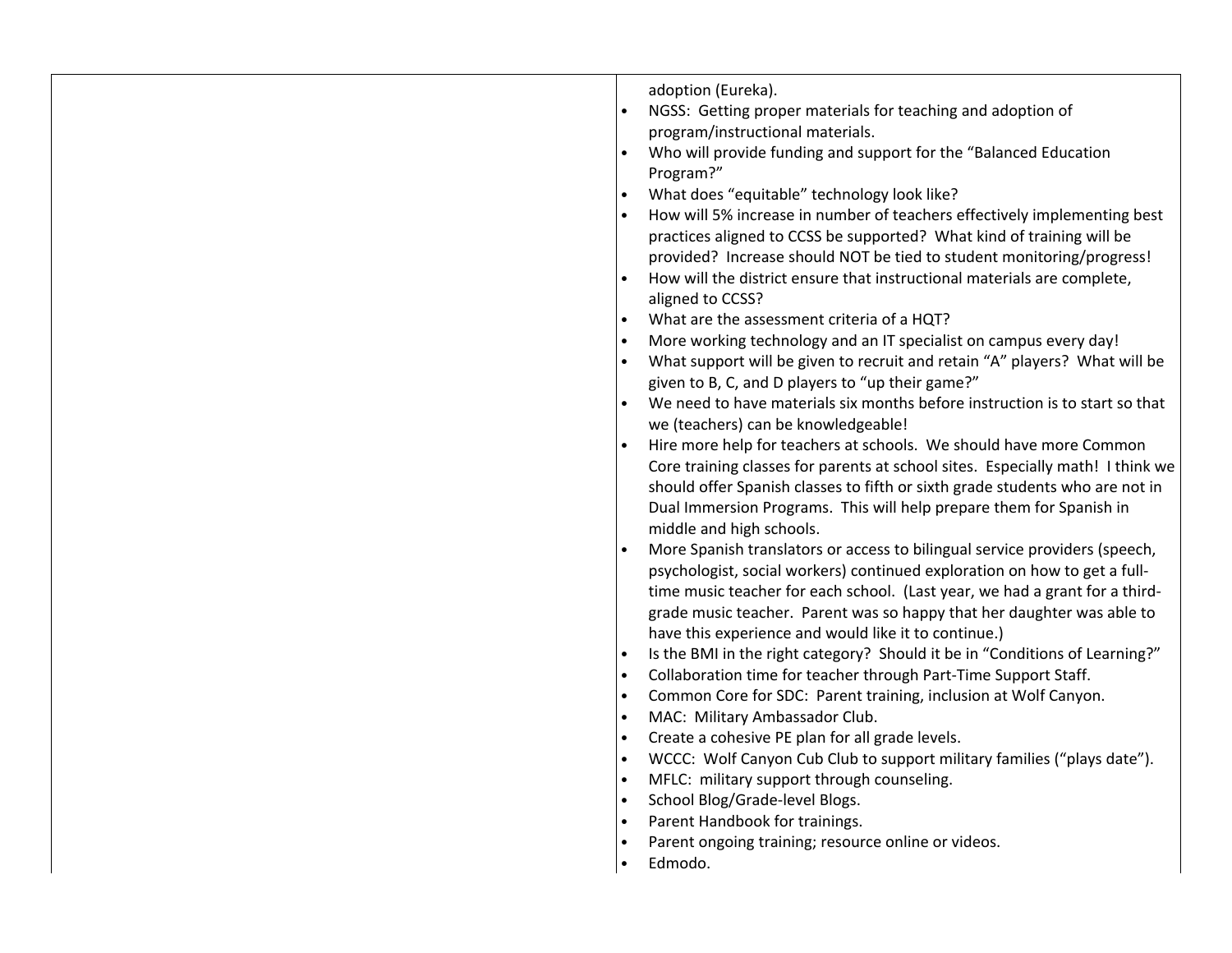| $\bullet$ | Raz-kids.                                                                     |
|-----------|-------------------------------------------------------------------------------|
|           | IL: home link connection.                                                     |
|           | Monthly character traits.                                                     |
|           | Technology support through: revisit K-6 tech plan, more hours for tech        |
|           | support onsite (*more computers!).                                            |
|           | Parent academy; ongoing series of workshops.                                  |
| $\bullet$ | Parent liaison per school sites.                                              |
| $\bullet$ | Parent Resource area: classroom, wall, mailbox, or inbox suggestions.         |
|           | Saturday CCSS Parent Academy and Parent Walkthrough.                          |
| $\bullet$ | Student list of Activities: "Electives."                                      |
| $\bullet$ | Student led: announcements, safety patrol pledge (intercom on rainy days)     |
|           | Video instruction: Student experts; video "how to", link or video to help     |
|           | parents/students.                                                             |
| $\bullet$ | Star Student/"Student Teachers"/Student experts.                              |
|           | Teacher brings more awareness to school events and meetings.                  |
|           | Attendance rewards: quarterly/monthly: treasure box, coupons,                 |
|           | homework pass.                                                                |
| $\bullet$ | "Secret Word": raffle in the messages, bulletins blogs, and flyers home.      |
| $\bullet$ | Core Literature available online per grade level.                             |
| $\bullet$ | Grade-level Math inservices for parents.                                      |
|           | Have meetings at schools instead of at the District Office. It is hard to get |
|           | parents to come to a meeting at the school - even harder to get them to       |
|           | the District Office. Maybe have parent workshops at school sites for          |
|           | parents without transportation.                                               |
|           | Continue to provide access to Internet services in the homes of all our       |
|           | families. Comment - Parents strongly support technology improvements to       |
|           | help student engagement.                                                      |
|           | By 2017, the percentage of Grades K-1 students scoring at grade level or      |
|           | above on the Local Measures Reading assessment shall be 85%.                  |
|           | WE like alignment of proficiency % (75) to LCAP. 2017 nice goal so we can     |
|           | look at data over the years.                                                  |
|           | Interventions for those not meeting, especially ELs, Foster Youth, new to     |
|           | country.                                                                      |
| $\bullet$ | Goal #2: changed from Local Measures to CAASPP - Grade 2 2ill require         |
|           | individual (grades) assessment.                                               |
|           | Goal #2: concern % of current score on Local Measures - Grades 3-6            |
|           | (current 52%) goal to reach 75% is a concern. Increase/focus on               |
|           | professional development?                                                     |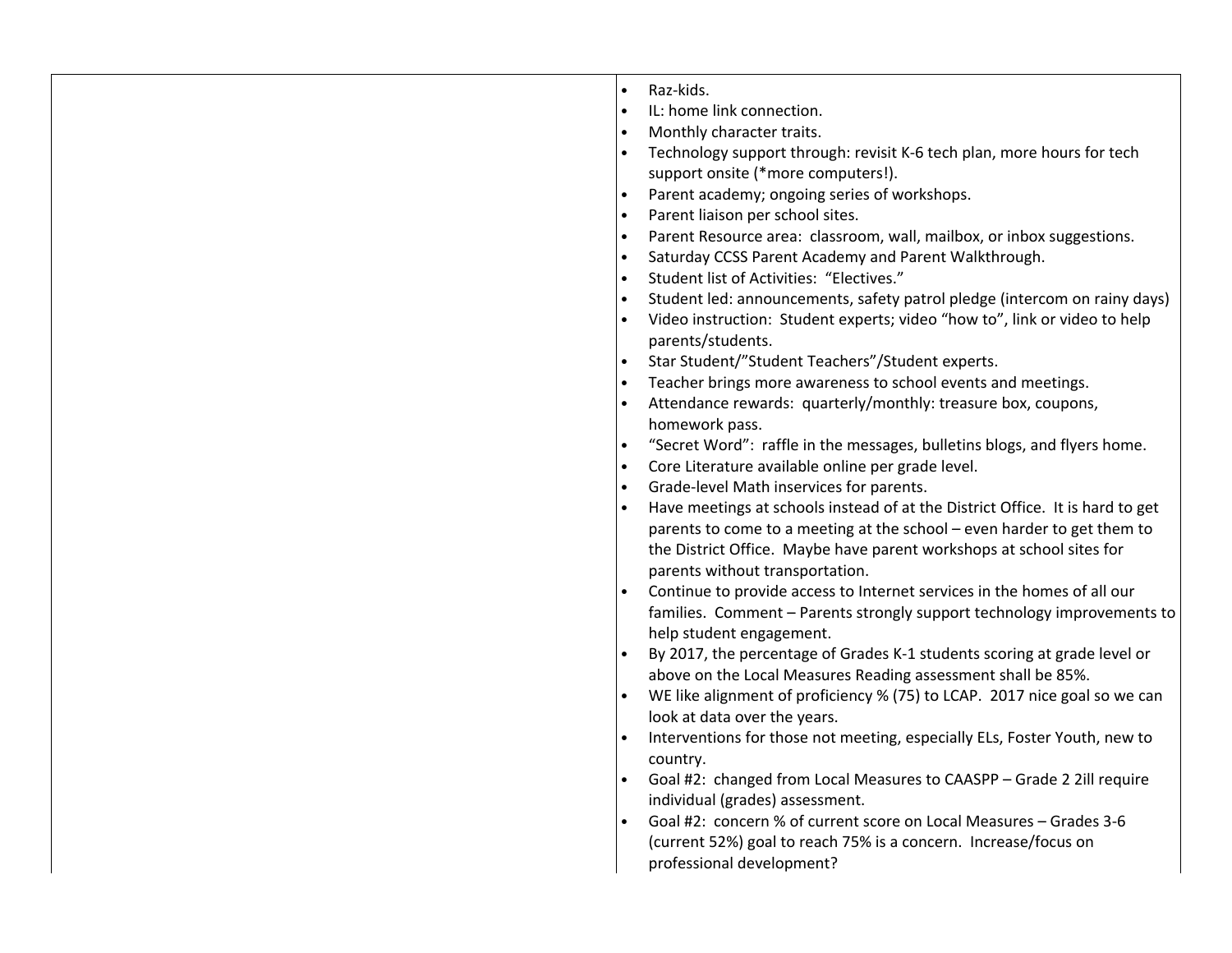| What will we do for not meeting proficiency goals on LM or CAASPP?<br>Goal #3: Parent involvement, how? Expectations for teachers/parents?<br>Support? Funding? Training? Teachers/parents (parent training).<br>Goal 4: Lexile Reading: cost of training to supplemental training for<br>teachers. Measurement undetermined.<br>K-3 Literacy Training: for all? In case of grade-level change of teacher.<br>Ongoing?<br>Meeting grade-level reading by Grade 3: ELs included: Resources,<br>interventions, training?<br>How will the increase of 15% of fluent affect EL funding?<br>Hot reclassification: should be increasing proficiency level annually?<br>15% increase in level rather than reclassified? 1 to 2; 2 to 3; 3 to 4; 4 to 5?<br>$\bullet$<br>We need to find a way to get parents to come to training sessions on<br>Common Core and Reading.<br>Goals 11A/11D - We have an excellent resource aide who is extremely<br>important to help achieve goal 11A and 11D. Without our resource aide,<br>these goals will be less effective. Goals 12D and 13D and 14 - Our resource<br>aide/teacher does provide excellent service to help achieve all these goals.<br>She is crucial asset to our school here in Olympic View. Please let's keep a<br>resource aide/teacher at our school! Other concerns/questions - Is it<br>possible to help our English Learner parents learn English by the District or<br>school? Helping parents learn English will help our students do better in<br>school; because parents can then help with homework, etc.<br>More support in mental health/counseling services for students in need.<br>Our Title I population has grown.<br>Provide IPads to all students can help so that all the students can achieve |
|----------------------------------------------------------------------------------------------------------------------------------------------------------------------------------------------------------------------------------------------------------------------------------------------------------------------------------------------------------------------------------------------------------------------------------------------------------------------------------------------------------------------------------------------------------------------------------------------------------------------------------------------------------------------------------------------------------------------------------------------------------------------------------------------------------------------------------------------------------------------------------------------------------------------------------------------------------------------------------------------------------------------------------------------------------------------------------------------------------------------------------------------------------------------------------------------------------------------------------------------------------------------------------------------------------------------------------------------------------------------------------------------------------------------------------------------------------------------------------------------------------------------------------------------------------------------------------------------------------------------------------------------------------------------------------------------------------------------------------------------------------------------|
|                                                                                                                                                                                                                                                                                                                                                                                                                                                                                                                                                                                                                                                                                                                                                                                                                                                                                                                                                                                                                                                                                                                                                                                                                                                                                                                                                                                                                                                                                                                                                                                                                                                                                                                                                                      |
| the same education level, because there are many children that don't have<br>access to technology at the school or at home.<br>I believe that the children in DI could be helped by having an aide, because<br>their time is very different from a regular classroom, so they can improve                                                                                                                                                                                                                                                                                                                                                                                                                                                                                                                                                                                                                                                                                                                                                                                                                                                                                                                                                                                                                                                                                                                                                                                                                                                                                                                                                                                                                                                                            |
| their level.<br>If it is possible, for all schools to spend about 10 minutes daily teaching<br>moral values and the importance of those values; and to have the family<br>have the responsibility of putting them to practice. (values and moral)<br>Participation: Connect to complete. It is difficult to qualify due to the<br>restrictions on income limit.<br>Participation: I agree with the goals that are being implemented.<br>Student Outcomes: I would like that the Instructional Aide for ELs would                                                                                                                                                                                                                                                                                                                                                                                                                                                                                                                                                                                                                                                                                                                                                                                                                                                                                                                                                                                                                                                                                                                                                                                                                                                     |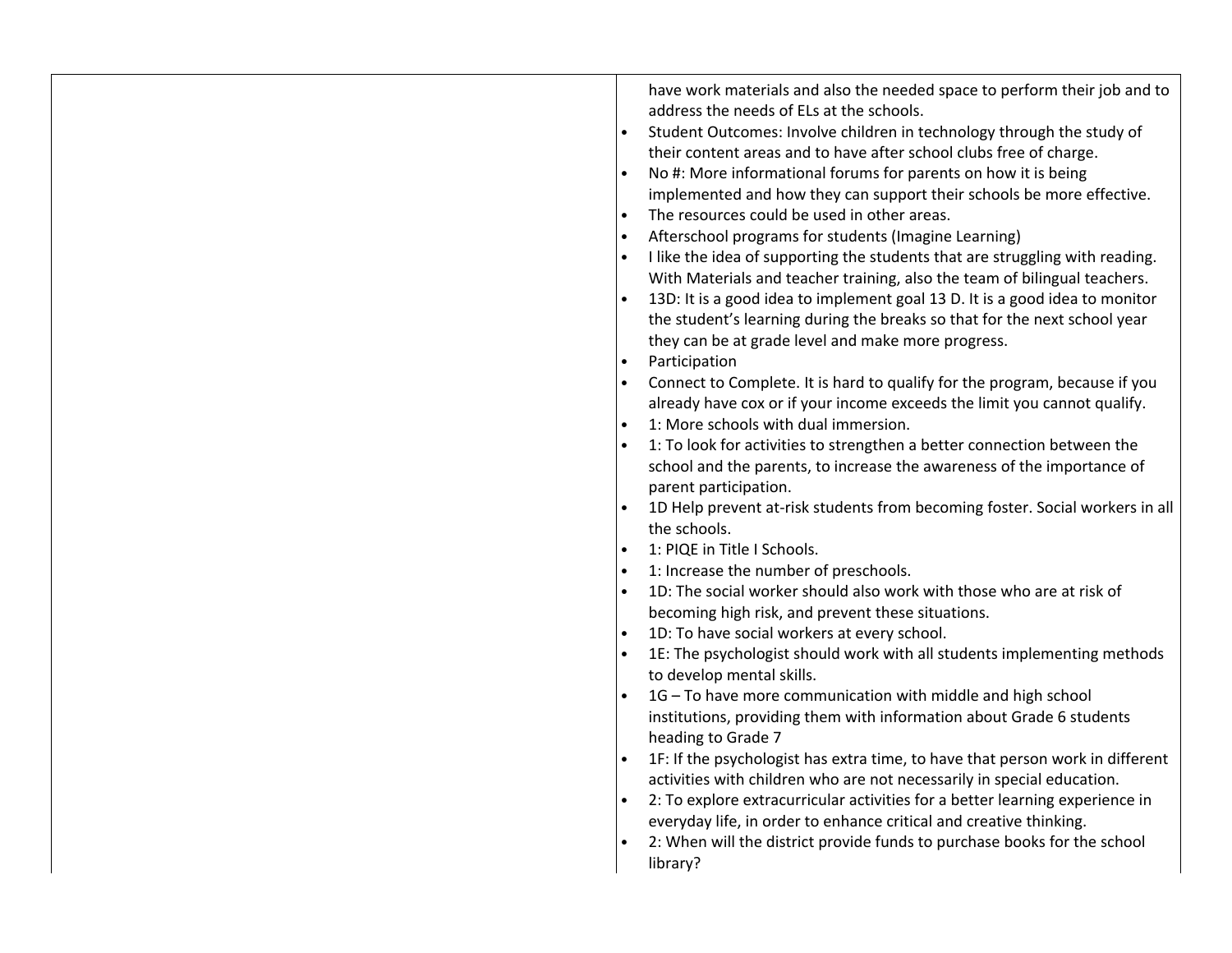| 2: To search for activities outside the school to learn more about everyday<br>life in order to promote reasoning and creative development.<br>2: It would be very helpful if the district could help with the cost of<br>$\bullet$<br>computer equipment.<br>2B Provide computers to libraries so that children who don't have<br>computers can use them afterschool.<br>3A: Update the District's web page.<br>$\bullet$<br>3: To develop a contract with an Internet service provider so that low-<br>income families have a chance to lease a computer with Internet service.<br>3: To buy computer programs for students to teach them to use the<br>keyboard.<br>3D: For time to be shared with equity amongst all the schools and ensure<br>that the technology equipment be kept in good working order.<br>3D: That the time be shared equally by all the schools and ensure that all<br>the computers are efficient and in good conditions for all students.<br>4: To give more resources to schools so that they can bring presenters to<br>provide training.<br>That each school receive funds for childcare.<br>4: To look for activities to strengthen the parent-school connection. To<br>show the importance of parent participation.<br>4B Hire more staff to translate and interpret for parent meetings at schools.<br>4B: Hire more translation and interpretation staff for meetings at the<br>schools.<br>6: To ensure that each school has a Resource Teacher.<br>$\bullet$<br>6A: Including parents in CCSS training.<br>$\bullet$<br>6C: To hire highly-qualified Resource Teachers, and most importantly, to<br>place them at the schools that need them the most, where the student<br>population is more at-risk. I think it is UNFAIR that teachers are being<br>placed on the east side, where the socioeconomic level is much higher. To<br>emphasize that many families on the west side have different needs.<br>6C. We feel it is important that the District be in charge of interviewing<br>resource teachers, and to place them at the schools that need this support<br>the most, which are the ones on the west side.<br>8: Each school should have a technology technician for at least 3 hours a<br>day to support.<br>8C: Provide counselors for all the schools.<br>$\bullet$<br>9: More District support for VAPA<br>$\bullet$ |
|---------------------------------------------------------------------------------------------------------------------------------------------------------------------------------------------------------------------------------------------------------------------------------------------------------------------------------------------------------------------------------------------------------------------------------------------------------------------------------------------------------------------------------------------------------------------------------------------------------------------------------------------------------------------------------------------------------------------------------------------------------------------------------------------------------------------------------------------------------------------------------------------------------------------------------------------------------------------------------------------------------------------------------------------------------------------------------------------------------------------------------------------------------------------------------------------------------------------------------------------------------------------------------------------------------------------------------------------------------------------------------------------------------------------------------------------------------------------------------------------------------------------------------------------------------------------------------------------------------------------------------------------------------------------------------------------------------------------------------------------------------------------------------------------------------------------------------------------------------------------------------------------------------------------------------------------------------------------------------------------------------------------------------------------------------------------------------------------------------------------------------------------------------------------------------------------------------------------------------------------------------------------------------------------------------------------------------------------------------------------------|
| 9B: To have a teacher whose specialty is for instance dance and to use the<br>$\bullet$                                                                                                                                                                                                                                                                                                                                                                                                                                                                                                                                                                                                                                                                                                                                                                                                                                                                                                                                                                                                                                                                                                                                                                                                                                                                                                                                                                                                                                                                                                                                                                                                                                                                                                                                                                                                                                                                                                                                                                                                                                                                                                                                                                                                                                                                                   |
|                                                                                                                                                                                                                                                                                                                                                                                                                                                                                                                                                                                                                                                                                                                                                                                                                                                                                                                                                                                                                                                                                                                                                                                                                                                                                                                                                                                                                                                                                                                                                                                                                                                                                                                                                                                                                                                                                                                                                                                                                                                                                                                                                                                                                                                                                                                                                                           |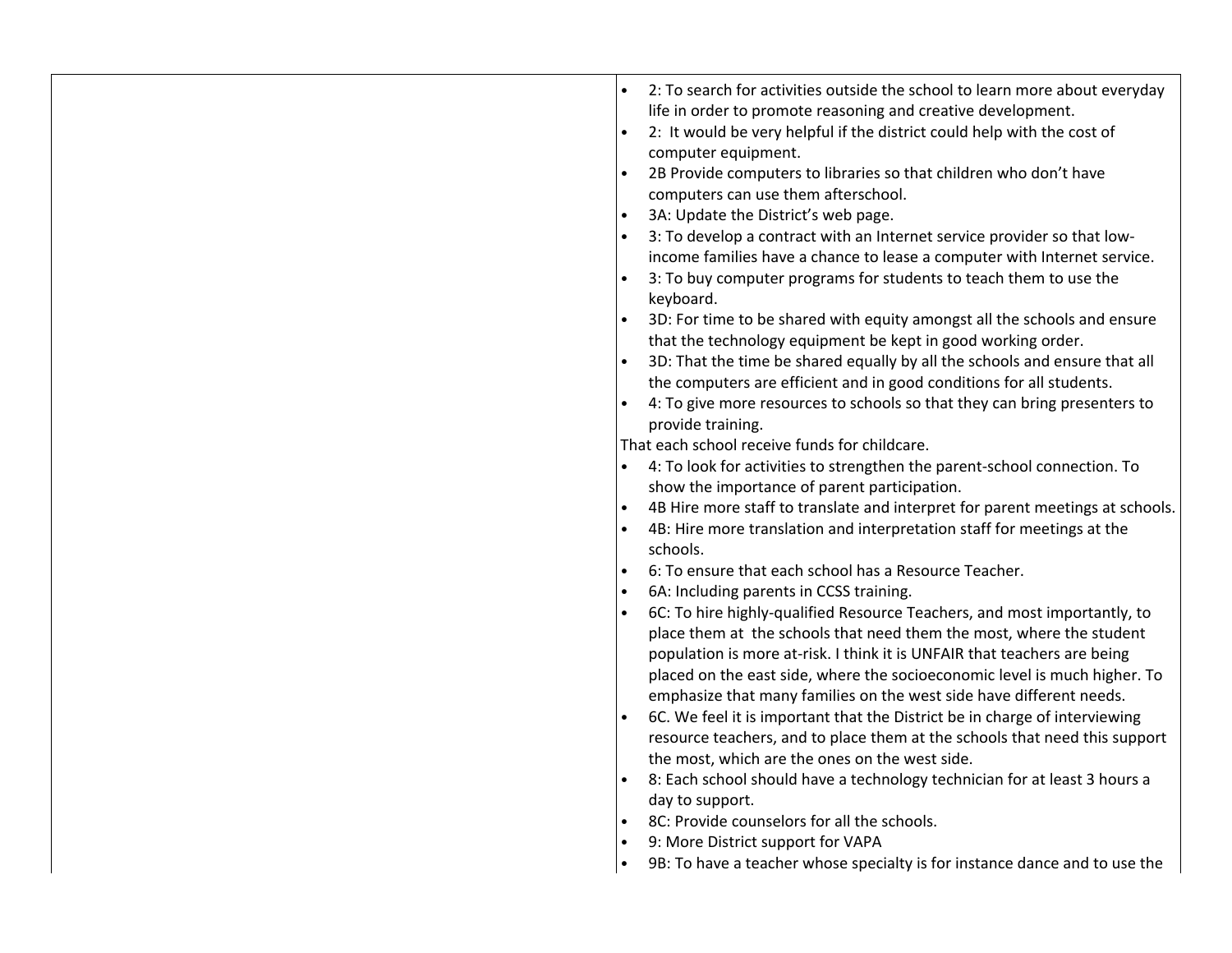| time that is mandatory PE, that way (students) can exercise and learn<br>another subject and they don't have to wait until they enter middle or high<br>school.<br>10B: Hire more SROs for each school site since we don't have one. Or at<br>$\bullet$<br>least one officer for two schools for the safety of all students and staff.<br>10B: I don't think it is necessary this increase in funding in this area at the<br>$\bullet$<br>elementary school level. \ 9B: To have a teacher whose specialty is for<br>instance dance and to use the time that is mandatory PE, that way<br>(students) can exercise and learn another subject<br>10B: I think it is not necessary to increase the funds for this area, at the<br>elementary school level.<br>11E: To establish more positive relationships between CVESD and<br>Sweetwater.<br>14: Consider other instruments for the reclassification process.<br>I agree with 6B, 8A, 8C, 9B AND 10B<br>14A More tutoring before and after school for ELs to help them achieve<br>their goals for reclassifications before the go to Middle School.<br>I agree with 1B 1A 1C<br>More emphasis on 9B, 10B, 11B, 11G, 12A, 12D, 13A, 14A, 14C, 14I, 14L,<br>15A. |
|----------------------------------------------------------------------------------------------------------------------------------------------------------------------------------------------------------------------------------------------------------------------------------------------------------------------------------------------------------------------------------------------------------------------------------------------------------------------------------------------------------------------------------------------------------------------------------------------------------------------------------------------------------------------------------------------------------------------------------------------------------------------------------------------------------------------------------------------------------------------------------------------------------------------------------------------------------------------------------------------------------------------------------------------------------------------------------------------------------------------------------------------------------------------------------------------------------------|
| Part 2 - Share any ideas not currently listed that address these goals for PUPIL<br>OUTCOMES.<br>Goal 4 - Create videos of trainings/workshops for parents available online<br>so that those who work can also be informed; engaged. Parent Academy<br>Training Series provided by parents. Parent Liaison at each site, parent<br>providing trainings to parents.<br>We should strengthen the nursing services to address and support students<br>and families that have health issues which interfere with learning.                                                                                                                                                                                                                                                                                                                                                                                                                                                                                                                                                                                                                                                                                         |
| Optimizing health can leave a positive impact on attendance and readiness<br>to learn. Students have many health and wellness concerns for others.<br>Nurses can provide individual and group education addressing health<br>outcomes related to all health issues, and they can also provide assistance<br>in developmental assessments to identifying developmentally appropriate<br>outcomes and grades. We need program support for arts, music,<br>performing arts in school.<br>I hear that there will be "one to one device" that will be rolled out in the<br>coming future. A concern would be the technology support needed on site.                                                                                                                                                                                                                                                                                                                                                                                                                                                                                                                                                                 |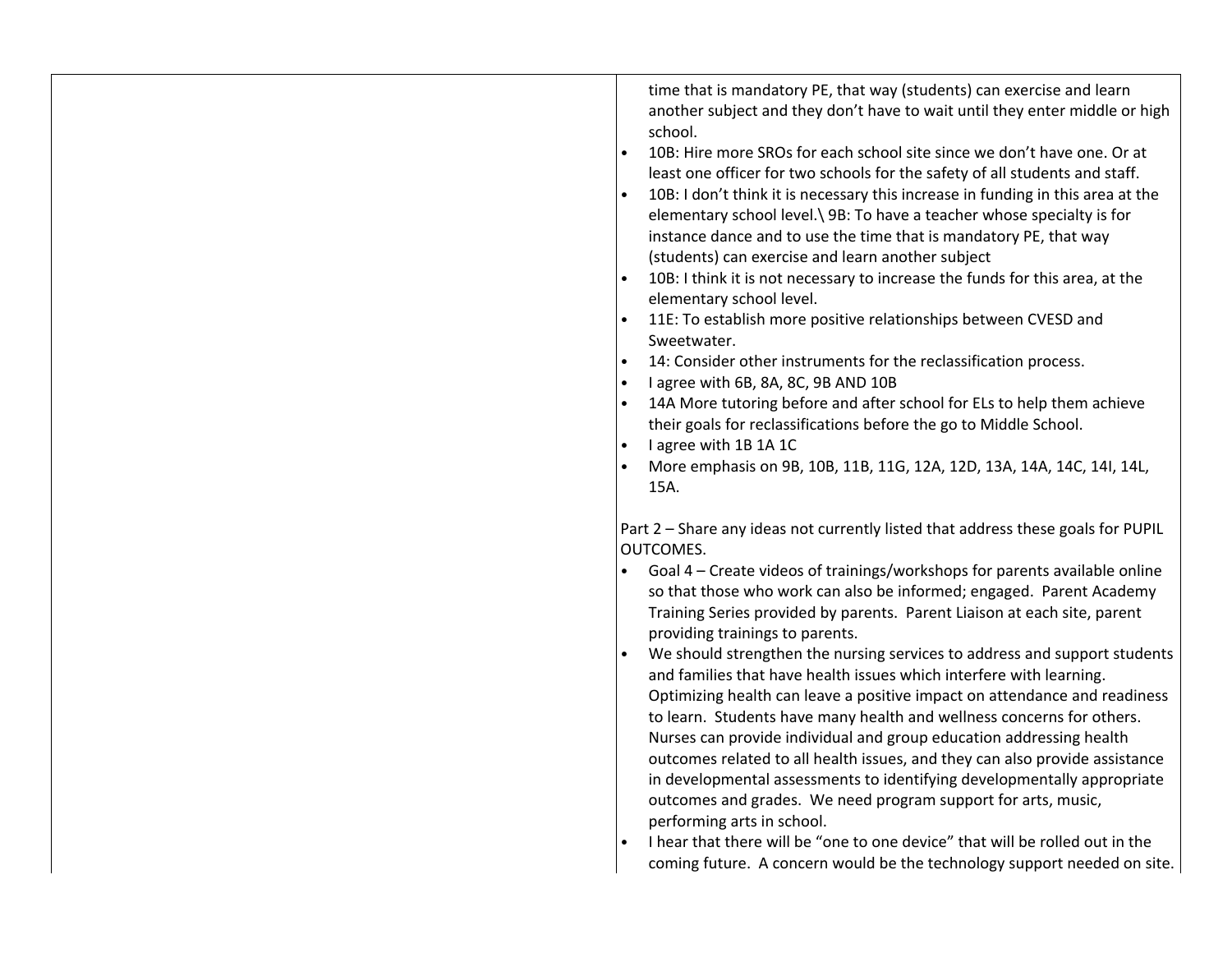|  | All students in upper grade should have technology/tablets.<br>$\bullet$<br>District purchase of one on one devices for technology integration. Full<br>$\bullet$<br>time techs for each school to maintain technology.<br>Goal 1 - Why can't parents be made accountable, be mandated to<br>volunteer?<br>Goal 4B - Have a translator per district hub. Have access to a pool of<br>district translators.<br>Community coordinator at each school and a parent center at each school.<br>$\bullet$<br>How can schools share specific strategies for these goals? Schools seem<br>unaware of how other schools are planning for these.<br>Also not just PIP classes, classes to be a better parent.<br>Goal 4 - Go for training of subject of interest to parents. Make many raffles<br>to get their attraction, to want to come. Invite the district attorney, Mr.<br>Navarro, to all schools to let parents know more about what they can help<br>with at home and school.<br>Goal 1 - That Bi-cultured psychologist and special education teacher be<br>hired. Establish partnerships with college universities in Mexico or other<br>countries to bring them and get additional certification (requirements) in a<br>timeframe.<br>Goal 4 – Create Parent University that provides parents with credits and<br>maybe a certification.<br>Goal 4 - Look for ways to motivate or give incentives for participation<br>(Parent University). Recruit bilingual psychologist/special ed teacher.<br>Partnership with Mexico or other countries. Hire parent liaisons at school<br>level and district coordinator.<br>More creativity - project-based, less technology.<br>Goal 3 - Having one-on-one computers/laptops for every student.<br>Goal 1 - having better, healthier meals for students.<br>Goal 5 - Digital textbooks so parents and students can have access at home<br>$\bullet$<br>for helping with homework.<br>Dream big. English classes on site for parents.<br>Strong emphasis on 2B<br>$\bullet$<br>Student Outcomes: To have more participation and support to be able to<br>support students to reclassify them and to help them understand the tricky<br>questions.<br>Student Outcomes: To make mandatory a parent-teacher communication<br>when the child begins to struggle, to provide him/her more support early |
|--|---------------------------------------------------------------------------------------------------------------------------------------------------------------------------------------------------------------------------------------------------------------------------------------------------------------------------------------------------------------------------------------------------------------------------------------------------------------------------------------------------------------------------------------------------------------------------------------------------------------------------------------------------------------------------------------------------------------------------------------------------------------------------------------------------------------------------------------------------------------------------------------------------------------------------------------------------------------------------------------------------------------------------------------------------------------------------------------------------------------------------------------------------------------------------------------------------------------------------------------------------------------------------------------------------------------------------------------------------------------------------------------------------------------------------------------------------------------------------------------------------------------------------------------------------------------------------------------------------------------------------------------------------------------------------------------------------------------------------------------------------------------------------------------------------------------------------------------------------------------------------------------------------------------------------------------------------------------------------------------------------------------------------------------------------------------------------------------------------------------------------------------------------------------------------------------------------------------------------------------------------------------------------------------------------------------------------------------------|
|  | on and no to wait for the results of the report to start acting early. In other                                                                                                                                                                                                                                                                                                                                                                                                                                                                                                                                                                                                                                                                                                                                                                                                                                                                                                                                                                                                                                                                                                                                                                                                                                                                                                                                                                                                                                                                                                                                                                                                                                                                                                                                                                                                                                                                                                                                                                                                                                                                                                                                                                                                                                                             |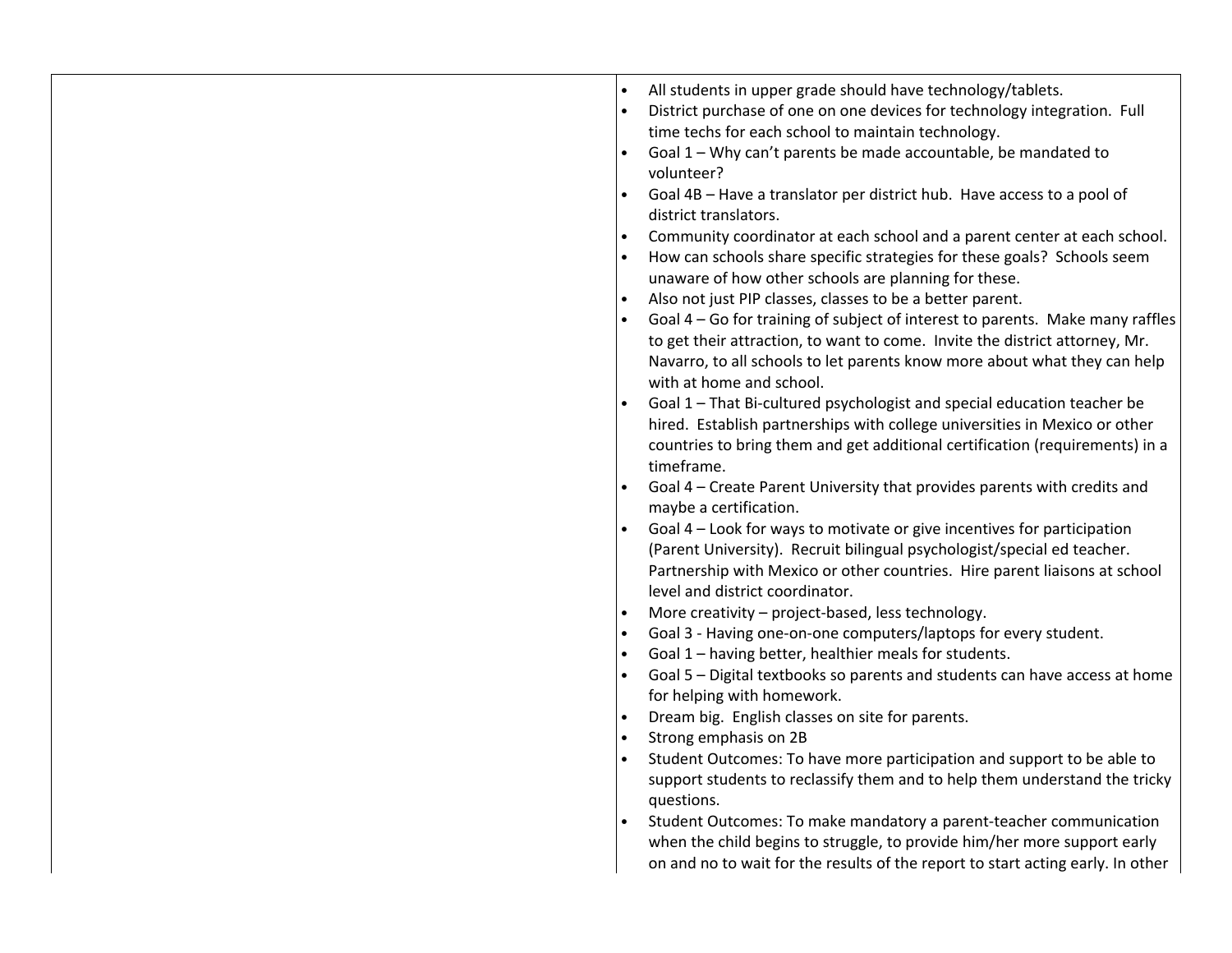| words, for the teacher to observe and to communicate with the parents<br>before the students' scores are impacted negatively.<br>Participation: Provide more access to the interpreters the district has<br>already.<br>1B: I would like (you) to ensure that the (differentiated instruction?) |
|-------------------------------------------------------------------------------------------------------------------------------------------------------------------------------------------------------------------------------------------------------------------------------------------------|
| teaching practices for GATE students are implemented most of the school<br>day; have different classrooms, where children can develop their gifts.<br>"functional classes"                                                                                                                      |
| Conditions of Learning: Materials for children to develop their writing skills                                                                                                                                                                                                                  |
| and in some way to require students to work neatly when they write.<br>Conditions of Learning: More staff training is needed: One on One aides for                                                                                                                                              |
| special education students so they can understand better their behavior<br>and their needs for better support. To hire substitutes: Several times my<br>son has not had the support from his aide because the lack of substitutes.                                                              |
| No #: Participation: To promote parent participation to support the school.                                                                                                                                                                                                                     |
| (Participation) I recommend that the funds should be distributed according                                                                                                                                                                                                                      |
| to the specific needs of each school.                                                                                                                                                                                                                                                           |
| (Participation) We recommend hiring more bilingual staff (psychologists,                                                                                                                                                                                                                        |
| teachers and special education teachers)                                                                                                                                                                                                                                                        |
| CONDITIONS OF LEARNING: Translation of the Special Education                                                                                                                                                                                                                                    |
| documentation, GATE and other programs for a better understanding.                                                                                                                                                                                                                              |
| More help for Special Ed students that need support in the area of reading<br>NONE Improve the support for special education students.                                                                                                                                                          |
| *make mandatory parent involvement                                                                                                                                                                                                                                                              |
| Provide teachers the necessary resources so strengthen the STEAM                                                                                                                                                                                                                                |
| Program.                                                                                                                                                                                                                                                                                        |
| (no specific goal written)                                                                                                                                                                                                                                                                      |
| Schools need to have a "sensorial room" to support students with special                                                                                                                                                                                                                        |
| needs, where they could relax, calm down, and even to promote exercises                                                                                                                                                                                                                         |
| for health.                                                                                                                                                                                                                                                                                     |
| It is very important that each school could have a full time psychologist to<br>help students with emotional and social problems, and perhaps also with<br>presentations for parents.                                                                                                           |
| (NO GOAL)                                                                                                                                                                                                                                                                                       |
| Parent participation: To allow more access to the interpreters the District                                                                                                                                                                                                                     |
| already has.                                                                                                                                                                                                                                                                                    |
| 1: More special education classes to help the students catch up and to have                                                                                                                                                                                                                     |
| $//$ ??/ learning.                                                                                                                                                                                                                                                                              |
|                                                                                                                                                                                                                                                                                                 |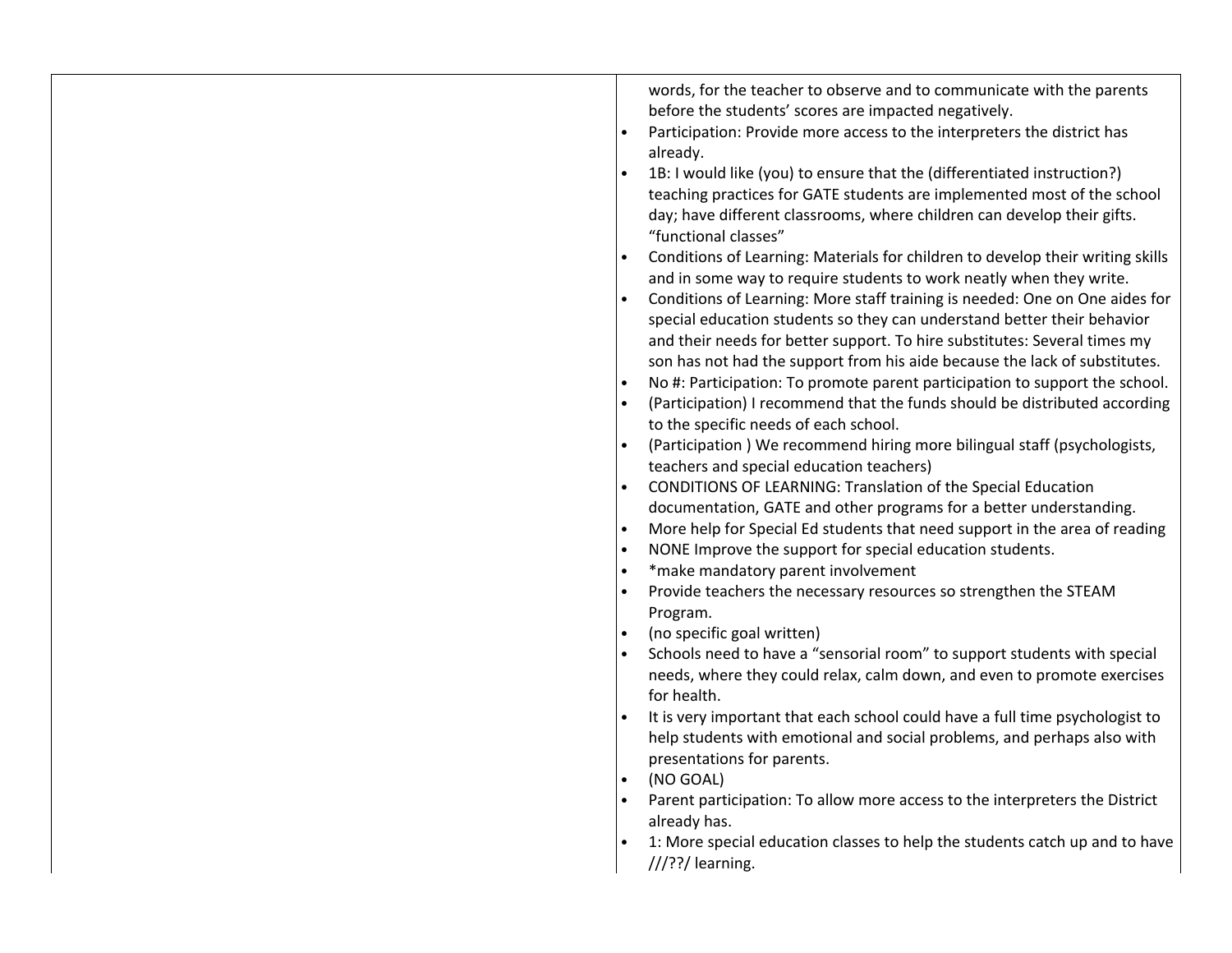|  |  | 1A: Staff training and presentations to children regarding bullying<br>3: to have a contract between the school district and internet providers so<br>that can afford the necessary equipment and have access to the internet.<br>3B: To allow other internet companies to offer services to low income<br>families.<br>4: Monthly meetings for each classroom to achieve the parents-school<br>connection we desperately wish for; childcare and food.<br>4 (participation): Many parents work, and many trainings are typically held<br>during the day.<br>4: Hire a parent liaison at each school to increase the parent participation.<br>4A: To consider using the Project Inspire that was featured at CABE.<br>$\bullet$<br>4A: To consider using the Project Inspire that was featured at CABE.<br>$\bullet$<br>4A: To have more parent training on subjects of interest to them such as<br>from the District Attorney Office of S>D> that teach sessions related to<br>gangs, drugs, health, and identity theft.<br>4A: To consider using the Project Inspire that was featured at CABE.<br>4C Engagement: To consider the PIQE program to help educate parents<br>$\bullet$<br>4C Engagement: To consider the PIQE program to help educate parents<br>$\bullet$<br>5A: Provide IPads to all students<br>$\bullet$<br>5A: provide computers for all students in the classroom.<br>no # No to have 2 or 3 million dollars sitting idle. To use them for student<br>support programs.<br>7: If the schools do not have a coach, they could provide a PD plan to obtain<br>the funds and the services and support the teachers.<br>7: If the school does not have a coach, teachers should request a<br>development plan to access the resources to support that plan.<br>7A: staff to support teachers in the DI program<br>9A: more tutoring for ELs in Special Education for those who did not reach<br>their goals; tutoring before and after school.<br>9B: Implementing the VAPA plan with additional funds for all schools.<br>$\bullet$<br>9B: Recruiting aides for teachers.<br>$\bullet$<br>10B: Improve access to pick up and drop off children.<br>$\bullet$<br>11C: If students are going to be assessed using the Achieve 3000, the<br>District should provides funds so that all schools have the program.<br>11G: Provide training for parents in general on reading.<br>14B More teacher training for teachers of ELs to help them reach their<br>goals for each student.<br>14K: ELs in a DI program should have a different assessment for |
|--|--|---------------------------------------------------------------------------------------------------------------------------------------------------------------------------------------------------------------------------------------------------------------------------------------------------------------------------------------------------------------------------------------------------------------------------------------------------------------------------------------------------------------------------------------------------------------------------------------------------------------------------------------------------------------------------------------------------------------------------------------------------------------------------------------------------------------------------------------------------------------------------------------------------------------------------------------------------------------------------------------------------------------------------------------------------------------------------------------------------------------------------------------------------------------------------------------------------------------------------------------------------------------------------------------------------------------------------------------------------------------------------------------------------------------------------------------------------------------------------------------------------------------------------------------------------------------------------------------------------------------------------------------------------------------------------------------------------------------------------------------------------------------------------------------------------------------------------------------------------------------------------------------------------------------------------------------------------------------------------------------------------------------------------------------------------------------------------------------------------------------------------------------------------------------------------------------------------------------------------------------------------------------------------------------------------------------------------------------------------------------------------------------------------------------------------------------------------------------------------------------------------------------------------------------------------------------------|
|--|--|---------------------------------------------------------------------------------------------------------------------------------------------------------------------------------------------------------------------------------------------------------------------------------------------------------------------------------------------------------------------------------------------------------------------------------------------------------------------------------------------------------------------------------------------------------------------------------------------------------------------------------------------------------------------------------------------------------------------------------------------------------------------------------------------------------------------------------------------------------------------------------------------------------------------------------------------------------------------------------------------------------------------------------------------------------------------------------------------------------------------------------------------------------------------------------------------------------------------------------------------------------------------------------------------------------------------------------------------------------------------------------------------------------------------------------------------------------------------------------------------------------------------------------------------------------------------------------------------------------------------------------------------------------------------------------------------------------------------------------------------------------------------------------------------------------------------------------------------------------------------------------------------------------------------------------------------------------------------------------------------------------------------------------------------------------------------------------------------------------------------------------------------------------------------------------------------------------------------------------------------------------------------------------------------------------------------------------------------------------------------------------------------------------------------------------------------------------------------------------------------------------------------------------------------------------------------|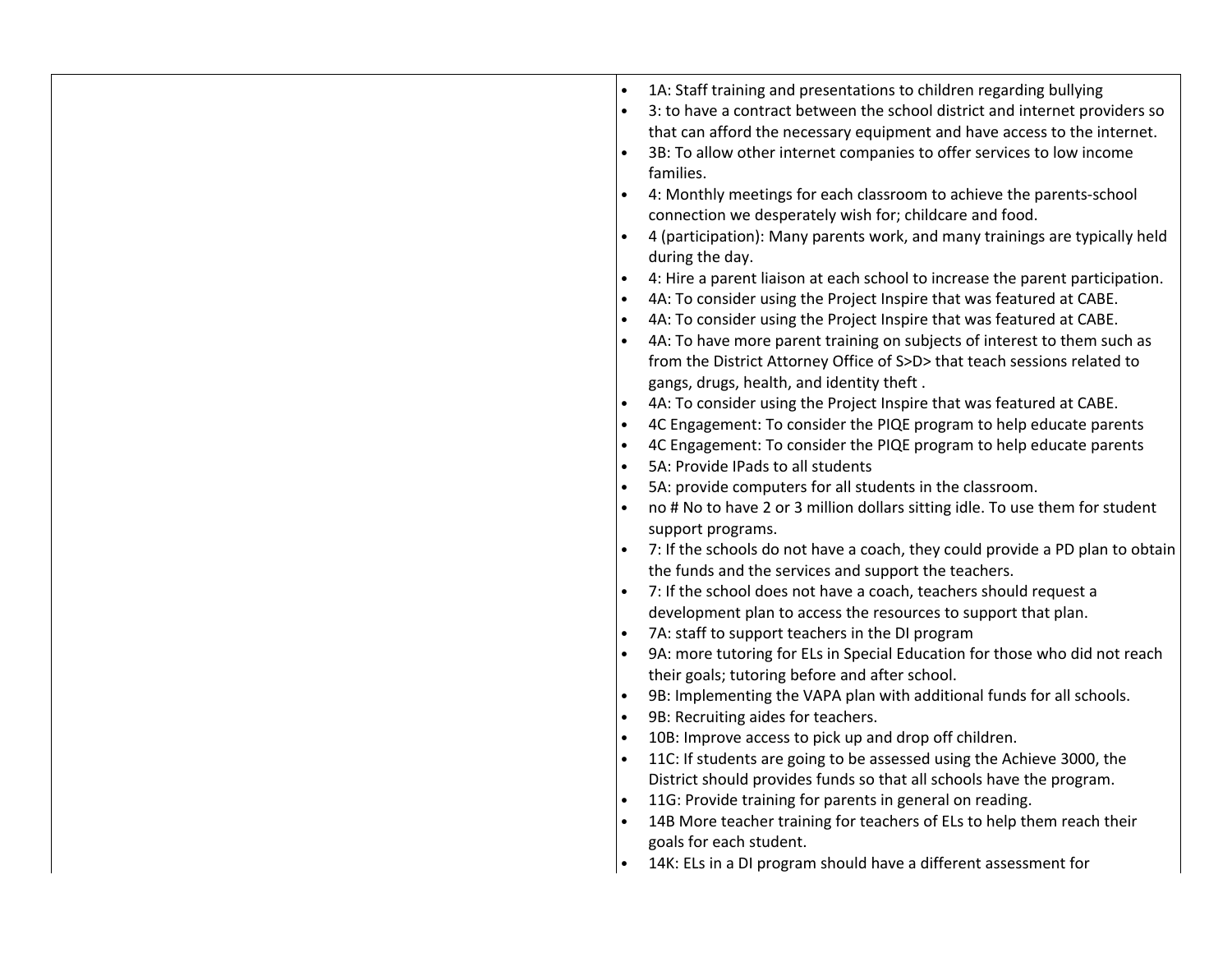| reclassification from the program or give them more time to become long<br>term ELs. |
|--------------------------------------------------------------------------------------|
| 14K (Pupil outcome) I would like for the English Learners no to be                   |
| forgotten, that from time to time the school would take time and talk to             |
| them individually so they can express how they feel in their learning, not           |
| with a test, but as a person.                                                        |
|                                                                                      |
| Part 3 – Are there any actions and services that do not meet the needs of the        |
| students addressed through this goal? And, why?                                      |
| Goal 4C - How does this meet the needs of the students? Instead of                   |
| "Advertise" should use the word "PROVIDE".                                           |
| Goal 4 - Ensure quarterly parent walkthroughs are taking place in every              |
| school.                                                                              |
| Goal 3 - The district as a whole does not have enough staff to meet the<br>$\bullet$ |
| needs of parents, sites, etc. in the area of technology. Schools are still           |
| struggling through IT questions and needs.                                           |
| How are the actions discussed in 4A-C going to increase parent                       |
| participation at sites?                                                              |
| How are we assuring that the money is going to schools with the highest              |
| number of EL's and the widest academic gap?                                          |
| Kids do not need to learn everything on computers; they need to use their            |
| hands, creativity, etc.                                                              |
| Student Outcomes: To have more programs to support the students in                   |
| reading and the new standards.                                                       |
| Can the Title I schools obtain more funds for staff training on GLAD                 |
| strategies?                                                                          |
| To allow other internet companies to offer services for low-income                   |
| families.                                                                            |
| no#: Funds: use funds to provide extracurricular activities.                         |
| For a district this size, there should be more translators available.                |
| Conditions of Learning: More School Resource Officers. Gun detector                  |
| before entering the schools.                                                         |
| Provide more support for reclassified students, for parent volunteers.               |
| Emphasis on 3C, 4A, and 4B so that there is more information for students,           |
| more interpretation for Hispanic parents and more training on leadership             |
| for parents                                                                          |
| We need more support for behavior.                                                   |
| How are we going to be kept informed regarding how the resources are                 |
|                                                                                      |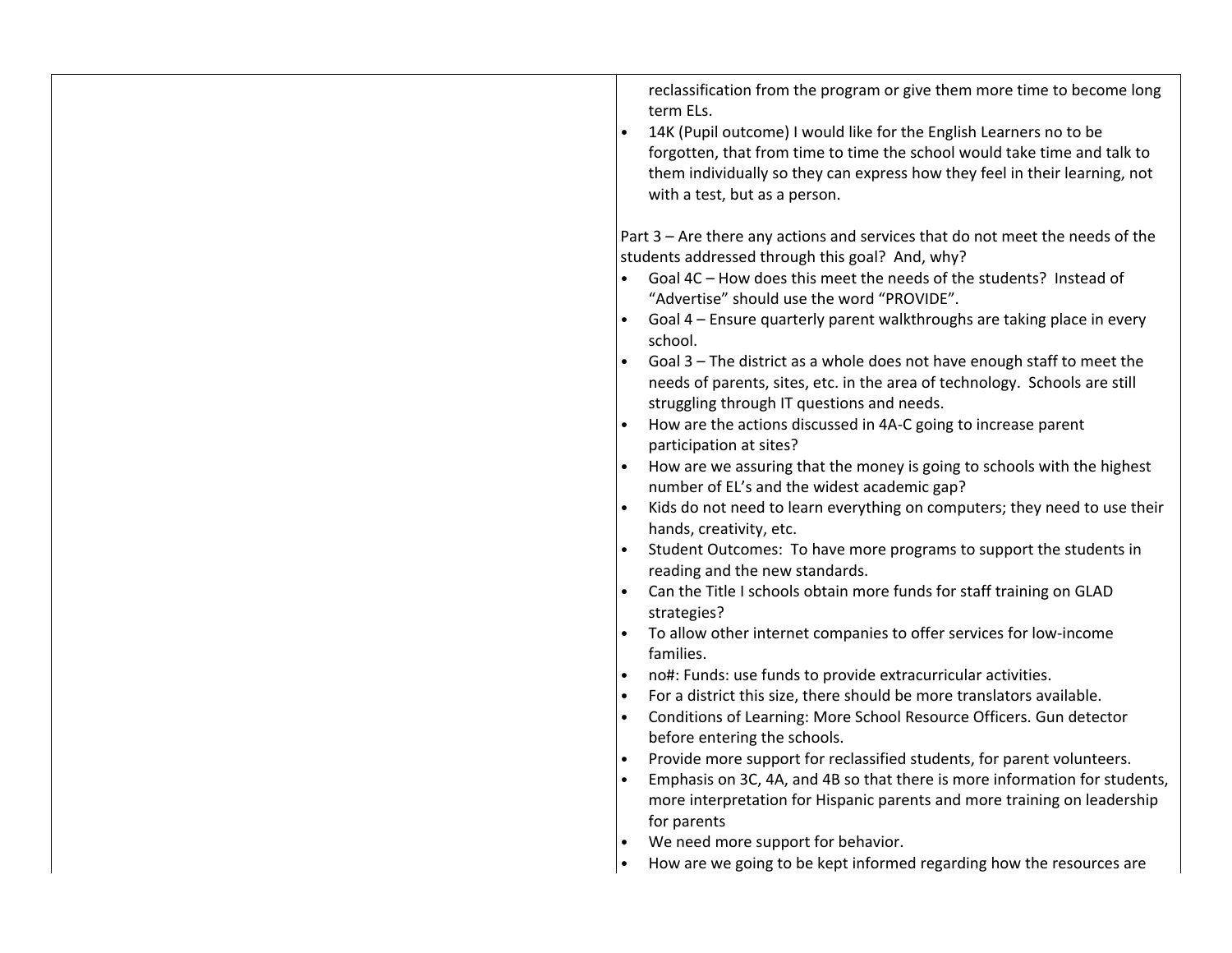|           | being designated and the results for ELs, Foster Youth, Low Income?<br>4: To increase the number of translators for a faster service and not just<br>concentrate it on only two people.<br>4A Increase parent training,<br>4B Hire staff to translate and interpret<br>6c (no comments)<br>Part 4 - Do you have any questions?                      |
|-----------|-----------------------------------------------------------------------------------------------------------------------------------------------------------------------------------------------------------------------------------------------------------------------------------------------------------------------------------------------------|
| $\bullet$ | Goal 1 - Who is monitoring the Districtwide Wellness Policy?<br>Goal 2A - How is this measured?                                                                                                                                                                                                                                                     |
| $\bullet$ | Goal 2B - Who is refreshing the school libraries, books?                                                                                                                                                                                                                                                                                            |
|           | We need more specific details for 1A, 1B and 1D. If we're spending so<br>much money on resource teachers, shouldn't they be used to provide<br>intervention directly to students?                                                                                                                                                                   |
|           | Do you have a projection of what percentage of funds will go to the schools<br>with a lower ratio of EL students?                                                                                                                                                                                                                                   |
|           | 1B - How is the District LCAP going to support GATE at the school event?<br>How does the district determine financial allocations and support services<br>to each individual school site? Example - full time psych versus part time,<br>time with social workers, PE teacher. How are these goals measured? How<br>do we know if we have met them? |
|           | Goal 1 - How do we know if plans are being implemented and in an<br>equitable way across all schools in the district?                                                                                                                                                                                                                               |
|           | Goal 1B - Is there specific standards to measure if this goal is being met?<br>What do 21st century fluencies mean specifically?                                                                                                                                                                                                                    |
|           | Goal 2 - In 2B, there is a reference to "refresh" school libraries. What does<br>that mean (new books, new technology)? Does this change the role of<br>library clerk at each school site?                                                                                                                                                          |
|           | Goal 2 – Specifically, how are we going to "refresh libraries"? How are we<br>going to increase use of technology without updated hardware, inadequate<br>tech support and staff that isn't fully trained?                                                                                                                                          |
|           | 4B - With a district this size, add more staff to translation/interpretation<br>services.                                                                                                                                                                                                                                                           |
|           | 1B - How do you measure "ensuring"?                                                                                                                                                                                                                                                                                                                 |
|           | What kind of leadership opportunities? After the parents get any type of<br>training, will they be able to get a job opportunity?                                                                                                                                                                                                                   |
|           | Instead of having 2.3 million to be allocated for almost a year assign them                                                                                                                                                                                                                                                                         |
|           | to parent and student programs immediately.                                                                                                                                                                                                                                                                                                         |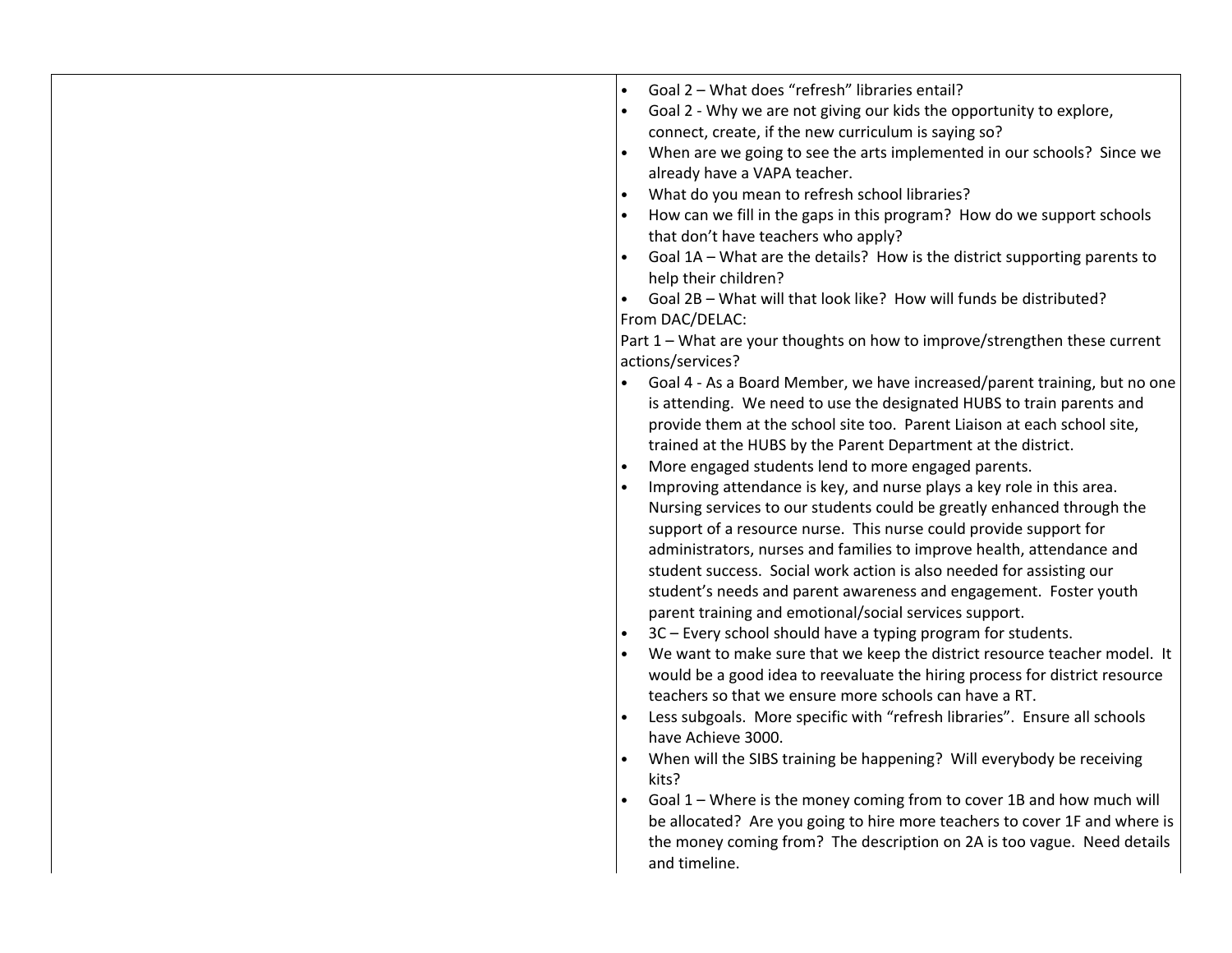| Goal 12 - Training and supplies for enough staff at each site to make RTI<br>doable?<br>More emphasis on technology - training and one-on-one devices. Full time<br>$\bullet$<br>school psychologist at each school.<br>Goal 3 - I see that the district has implemented improvements. The<br>programs have been helpful to families that have taken advantage of them.<br>The standards are questionable to me. How are the standards set? Who<br>controls and supervises the standards, and how?<br>Goal 2 - Us of technology. One to one devices at every classroom, every<br>school.<br>Goal 2B - Add to, refresh classroom libraries.<br>Goal 1F - Reevaluate nutrition standards. Make lunch menus align with the<br>Wellness Policy.<br>Goal 2B - Update technology, train staff to integrate, provide ongoing<br>higher frequency tech support.<br>Goal 3C - The standards need to be accountable and measurable on report<br>card.<br>4A & 4C - Provide opportunities for parents who work for training and/or<br>support.<br>Establish a partnership with internet providers inclusive of devices where<br>the district benefits monetarily or receives "credit" so that the contract is<br>focused on CVESD families and not profit for business.<br>I did not know they had Family Resource Centers. This needs to be<br>strengthened.<br>Monies need to be specifically ear-marked for specific improvements (new<br>library, technology, etc.).<br>I think to get more parents involved, they should get a type of certificate so<br>they get more motivated when they get any training.<br>Goal 2, 2B - Since there's school wide Wi-Fi they should get rid of obsolete<br>technology. There will be more space for students to interact.<br>G3, 3B - Make sure to let low income parents know how to ask these<br>connect to compete offer when they call the company because the ones<br>that don't know, the company charges more.<br>4.9 & 6.9 should be distributed based on school site student need. There<br>shouldn't be an even district distribution.<br>The 4.9 million should be distributed based on school site student need<br>evenly distributed. |
|-----------------------------------------------------------------------------------------------------------------------------------------------------------------------------------------------------------------------------------------------------------------------------------------------------------------------------------------------------------------------------------------------------------------------------------------------------------------------------------------------------------------------------------------------------------------------------------------------------------------------------------------------------------------------------------------------------------------------------------------------------------------------------------------------------------------------------------------------------------------------------------------------------------------------------------------------------------------------------------------------------------------------------------------------------------------------------------------------------------------------------------------------------------------------------------------------------------------------------------------------------------------------------------------------------------------------------------------------------------------------------------------------------------------------------------------------------------------------------------------------------------------------------------------------------------------------------------------------------------------------------------------------------------------------------------------------------------------------------------------------------------------------------------------------------------------------------------------------------------------------------------------------------------------------------------------------------------------------------------------------------------------------------------------------------------------------------------------------------------------------------------------------------------------------------------|
| Goal 1B - GATE instruction is only for certain kids. Implementing                                                                                                                                                                                                                                                                                                                                                                                                                                                                                                                                                                                                                                                                                                                                                                                                                                                                                                                                                                                                                                                                                                                                                                                                                                                                                                                                                                                                                                                                                                                                                                                                                                                                                                                                                                                                                                                                                                                                                                                                                                                                                                                 |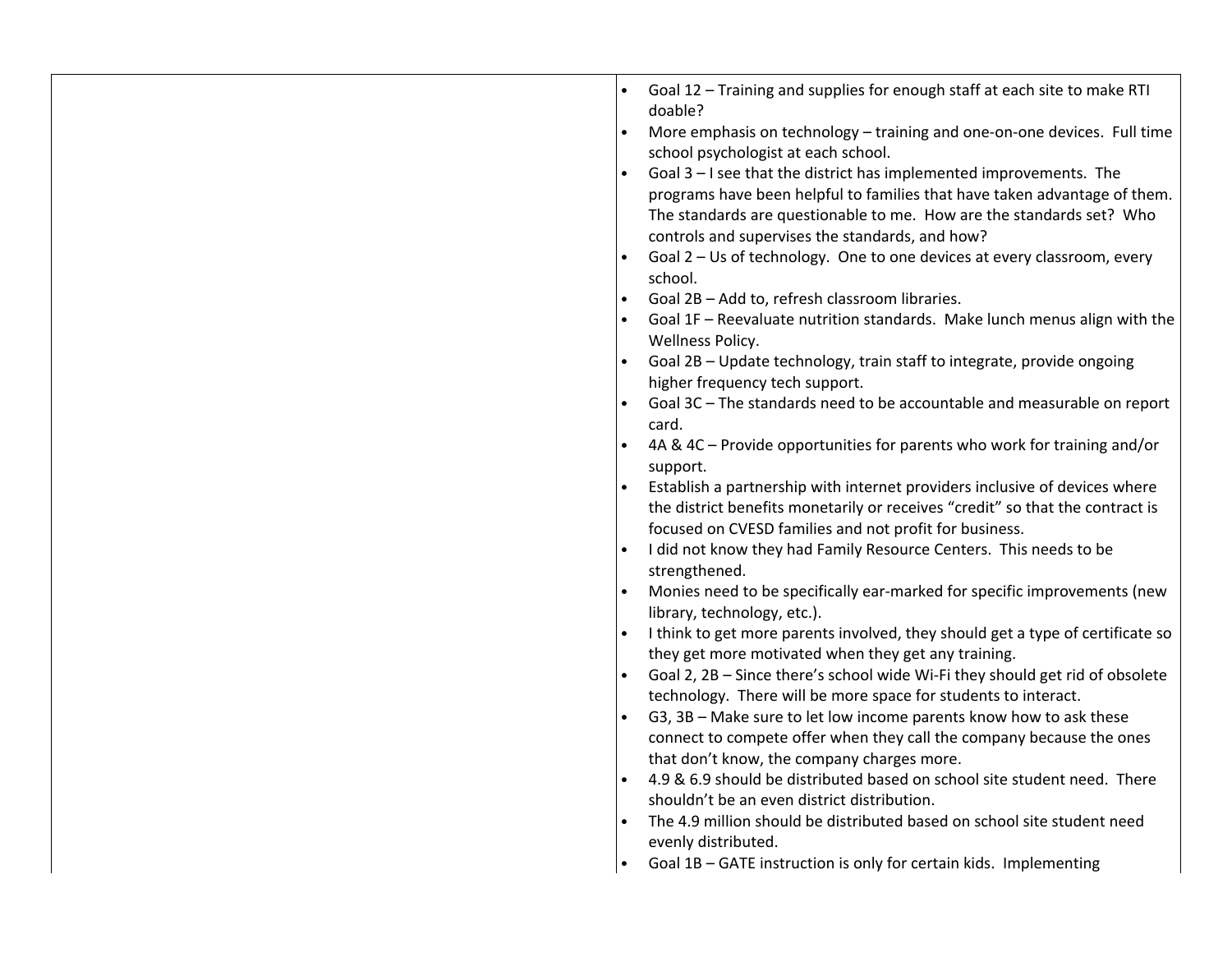| science/differentiation school wide could give different opportunities to all<br>kids.<br>Goal 2A - Don't stress students with all the testing. Less testing, more<br>creative learning.<br>Goal 2B - Have libraries used. Too much technology for such young minds.<br>Goal 4A - More meetings on how parents can help their children be<br>successful at school. Help sites improve communication to parents.<br>Getting CCSS materials to schools before 2017 deadline in order to meet<br>CCSS third grade.<br>Enough laptops for an entire grade level; a rolling cart of iPads.<br>When will training of "best practices" occur? What does it look like?<br>Subs: "A: players, trainings for CCSS.<br>How are parents involved in math adoption? Spanish support in any<br>adoption (Eureka).<br>NGSS: Getting proper materials for teaching and adoption of<br>program/instructional materials.<br>Who will provide funding and support for the "Balanced Education<br>Program?"<br>What does "equitable" technology look like?<br>How will 5% increase in number of teachers effectively implementing best<br>practices aligned to CCSS be supported? What kind of training will be<br>provided? Increase should NOT be tied to student monitoring/progress!<br>How will the district ensure that instructional materials are complete,<br>aligned to CCSS?<br>What are the assessment criteria of a HQT?<br>More working technology and an IT specialist on campus every day!<br>What support will be given to recruit and retain "A" players? What will be<br>given to B, C, and D players to "up their game?"<br>We need to have materials six months before instruction is to start so that<br>we (teachers) can be knowledgeable!<br>Hire more help for teachers at schools. We should have more Common<br>Core training classes for parents at school sites. Especially math! I think we<br>should offer Spanish classes to fifth or sixth grade students who are not in<br>Dual Immersion Programs. This will help prepare them for Spanish in<br>middle and high schools.<br>More Spanish translators or access to bilingual service providers (speech,<br>psychologist, social workers) continued exploration on how to get a full- |
|------------------------------------------------------------------------------------------------------------------------------------------------------------------------------------------------------------------------------------------------------------------------------------------------------------------------------------------------------------------------------------------------------------------------------------------------------------------------------------------------------------------------------------------------------------------------------------------------------------------------------------------------------------------------------------------------------------------------------------------------------------------------------------------------------------------------------------------------------------------------------------------------------------------------------------------------------------------------------------------------------------------------------------------------------------------------------------------------------------------------------------------------------------------------------------------------------------------------------------------------------------------------------------------------------------------------------------------------------------------------------------------------------------------------------------------------------------------------------------------------------------------------------------------------------------------------------------------------------------------------------------------------------------------------------------------------------------------------------------------------------------------------------------------------------------------------------------------------------------------------------------------------------------------------------------------------------------------------------------------------------------------------------------------------------------------------------------------------------------------------------------------------------------------------------------------------------------------------------------------------------|
| time music teacher for each school. (Last year, we had a grant for a third-                                                                                                                                                                                                                                                                                                                                                                                                                                                                                                                                                                                                                                                                                                                                                                                                                                                                                                                                                                                                                                                                                                                                                                                                                                                                                                                                                                                                                                                                                                                                                                                                                                                                                                                                                                                                                                                                                                                                                                                                                                                                                                                                                                          |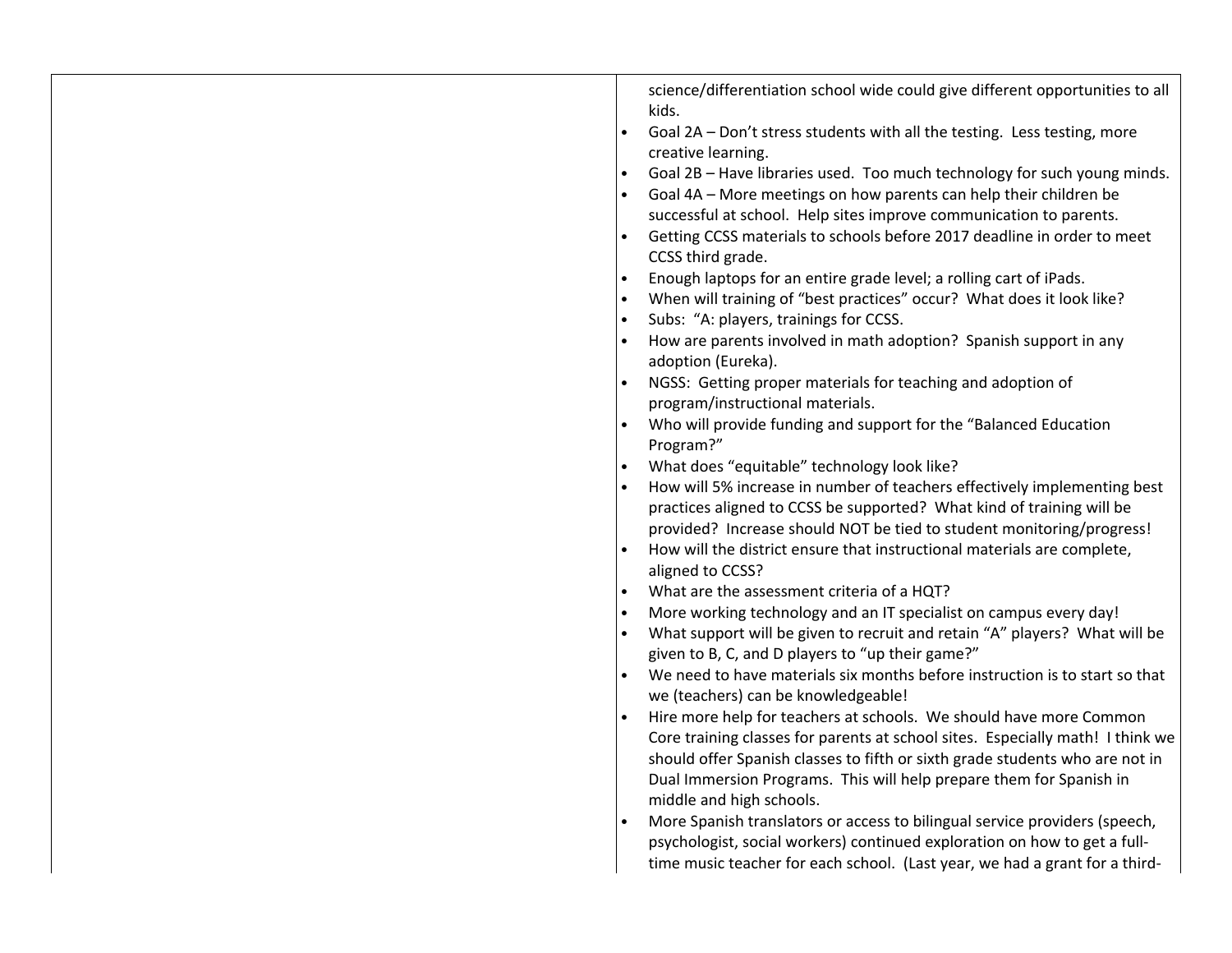| grade music teacher. Parent was so happy that her daughter was able to<br>have this experience and would like it to continue.)<br>Is the BMI in the right category? Should it be in "Conditions of Learning?"<br>$\bullet$<br>Collaboration time for teacher through Part-Time Support Staff.<br>$\bullet$<br>Common Core for SDC: Parent training, inclusion at Wolf Canyon.<br>$\bullet$<br>MAC: Military Ambassador Club.<br>$\bullet$<br>Create a cohesive PE plan for all grade levels.<br>$\bullet$<br>WCCC: Wolf Canyon Cub Club to support military families ("plays date").<br>MFLC: military support through counseling.<br>$\bullet$<br>School Blog/Grade-level Blogs.<br>$\bullet$<br>Parent Handbook for trainings.<br>Parent ongoing training; resource online or videos.<br>Edmodo.<br>$\bullet$<br>Raz-kids.<br>$\bullet$<br>IL: home link connection.<br>Monthly character traits.<br>$\bullet$<br>Technology support through: revisit K-6 tech plan, more hours for tech<br>support onsite (*more computers!).<br>Parent academy; ongoing series of workshops.<br>$\bullet$<br>Parent liaison per school sites.<br>$\bullet$<br>Parent Resource area: classroom, wall, mailbox, or inbox suggestions.<br>$\bullet$<br>Saturday CCSS Parent Academy and Parent Walkthrough.<br>$\bullet$<br>Student list of Activities: "Electives."<br>$\bullet$<br>Student led: announcements, safety patrol pledge (intercom on rainy days)<br>$\bullet$<br>Video instruction: Student experts; video "how to", link or video to help<br>parents/students.<br>Star Student/"Student Teachers"/Student experts.<br>Teacher brings more awareness to school events and meetings.<br>Attendance rewards: quarterly/monthly: treasure box, coupons,<br>homework pass.<br>"Secret Word": raffle in the messages, bulletins blogs, and flyers home.<br>$\bullet$<br>Core Literature available online per grade level.<br>$\bullet$<br>Grade-level Math inservices for parents.<br>$\bullet$<br>Have meetings at schools instead of at the District Office. It is hard to get<br>parents to come to a meeting at the school - even harder to get them to<br>the District Office. Maybe have parent workshops at school sites for |
|-------------------------------------------------------------------------------------------------------------------------------------------------------------------------------------------------------------------------------------------------------------------------------------------------------------------------------------------------------------------------------------------------------------------------------------------------------------------------------------------------------------------------------------------------------------------------------------------------------------------------------------------------------------------------------------------------------------------------------------------------------------------------------------------------------------------------------------------------------------------------------------------------------------------------------------------------------------------------------------------------------------------------------------------------------------------------------------------------------------------------------------------------------------------------------------------------------------------------------------------------------------------------------------------------------------------------------------------------------------------------------------------------------------------------------------------------------------------------------------------------------------------------------------------------------------------------------------------------------------------------------------------------------------------------------------------------------------------------------------------------------------------------------------------------------------------------------------------------------------------------------------------------------------------------------------------------------------------------------------------------------------------------------------------------------------------------------------------------------------------------------------------------------------------------------------------------------------------------------|
| parents without transportation.<br>Continue to provide access to Internet services in the homes of all our                                                                                                                                                                                                                                                                                                                                                                                                                                                                                                                                                                                                                                                                                                                                                                                                                                                                                                                                                                                                                                                                                                                                                                                                                                                                                                                                                                                                                                                                                                                                                                                                                                                                                                                                                                                                                                                                                                                                                                                                                                                                                                                    |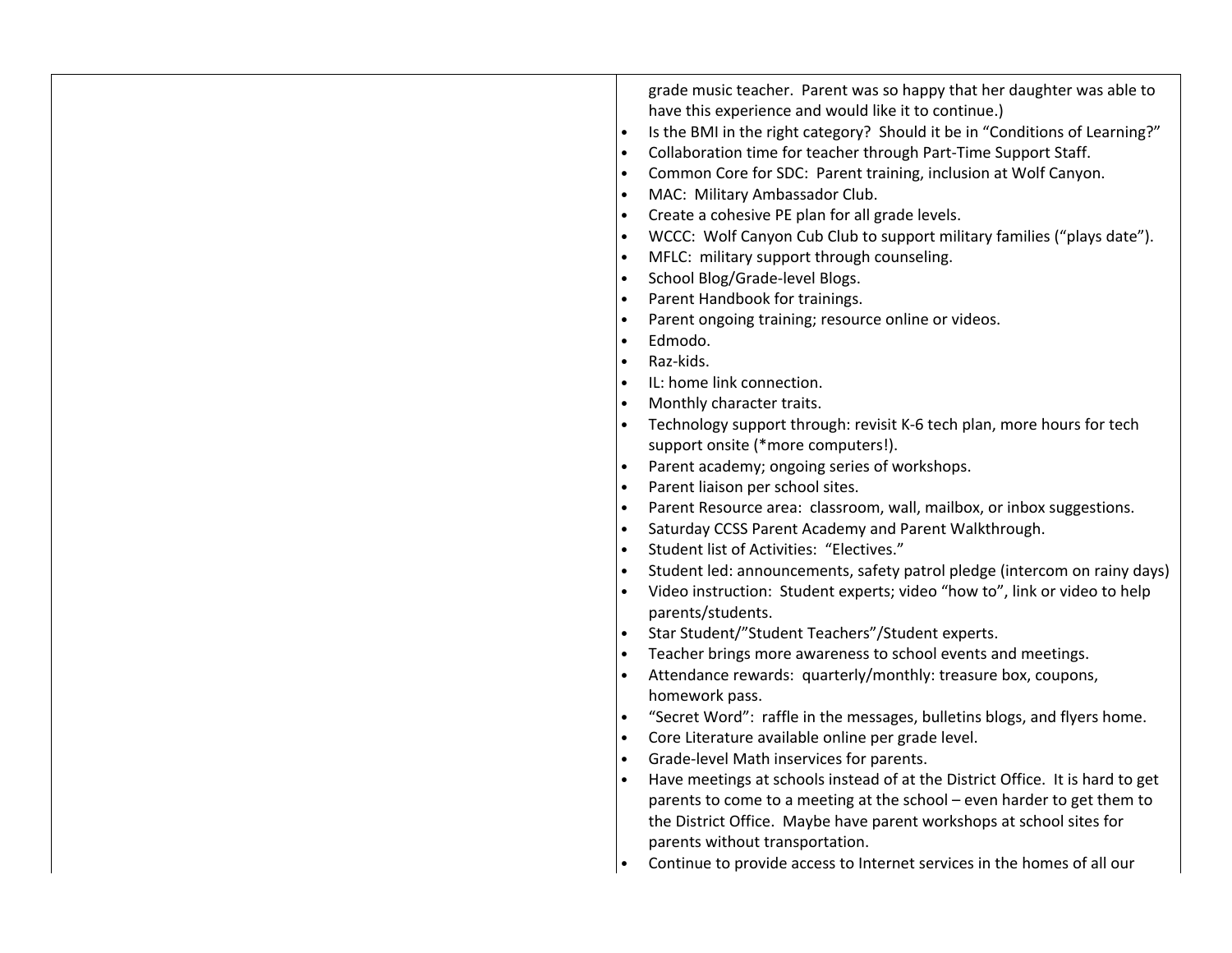| families. Comment - Parents strongly support technology improvements to<br>help student engagement.<br>By 2017, the percentage of Grades K-1 students scoring at grade level or<br>above on the Local Measures Reading assessment shall be 85%.<br>WE like alignment of proficiency % (75) to LCAP. 2017 nice goal so we can<br>look at data over the years.<br>Interventions for those not meeting, especially ELs, Foster Youth, new to<br>country.<br>Goal #2: changed from Local Measures to CAASPP - Grade 2 2ill require<br>individual (grades) assessment.<br>Goal #2: concern % of current score on Local Measures - Grades 3-6<br>(current 52%) goal to reach 75% is a concern. Increase/focus on<br>professional development?<br>What will we do for not meeting proficiency goals on LM or CAASPP?<br>$\bullet$<br>Goal #3: Parent involvement, how? Expectations for teachers/parents?<br>Support? Funding? Training? Teachers/parents (parent training).<br>$\bullet$<br>Goal 4: Lexile Reading: cost of training to supplemental training for<br>teachers. Measurement undetermined.<br>K-3 Literacy Training: for all? In case of grade-level change of teacher.<br>Ongoing?<br>Meeting grade-level reading by Grade 3: ELs included: Resources,<br>interventions, training?<br>How will the increase of 15% of fluent affect EL funding?<br>Hot reclassification: should be increasing proficiency level annually?<br>$\bullet$<br>15% increase in level rather than reclassified? 1 to 2; 2 to 3; 3 to 4; 4 to 5?<br>$\bullet$<br>We need to find a way to get parents to come to training sessions on<br>Common Core and Reading.<br>Goals 11A/11D - We have an excellent resource aide who is extremely<br>important to help achieve goal 11A and 11D. Without our resource aide,<br>these goals will be less effective. Goals 12D and 13D and 14 - Our resource<br>aide/teacher does provide excellent service to help achieve all these goals.<br>She is crucial asset to our school here in Olympic View. Please let's keep a<br>resource aide/teacher at our school! Other concerns/questions - Is it<br>possible to help our English Learner parents learn English by the District or<br>school? Helping parents learn English will help our students do better in<br>school; because parents can then help with homework, etc.<br>More support in mental health/counseling services for students in need. |
|------------------------------------------------------------------------------------------------------------------------------------------------------------------------------------------------------------------------------------------------------------------------------------------------------------------------------------------------------------------------------------------------------------------------------------------------------------------------------------------------------------------------------------------------------------------------------------------------------------------------------------------------------------------------------------------------------------------------------------------------------------------------------------------------------------------------------------------------------------------------------------------------------------------------------------------------------------------------------------------------------------------------------------------------------------------------------------------------------------------------------------------------------------------------------------------------------------------------------------------------------------------------------------------------------------------------------------------------------------------------------------------------------------------------------------------------------------------------------------------------------------------------------------------------------------------------------------------------------------------------------------------------------------------------------------------------------------------------------------------------------------------------------------------------------------------------------------------------------------------------------------------------------------------------------------------------------------------------------------------------------------------------------------------------------------------------------------------------------------------------------------------------------------------------------------------------------------------------------------------------------------------------------------------------------------------------------------------------------------------------------------------------------------------------------------|
| Our Title I population has grown.                                                                                                                                                                                                                                                                                                                                                                                                                                                                                                                                                                                                                                                                                                                                                                                                                                                                                                                                                                                                                                                                                                                                                                                                                                                                                                                                                                                                                                                                                                                                                                                                                                                                                                                                                                                                                                                                                                                                                                                                                                                                                                                                                                                                                                                                                                                                                                                                  |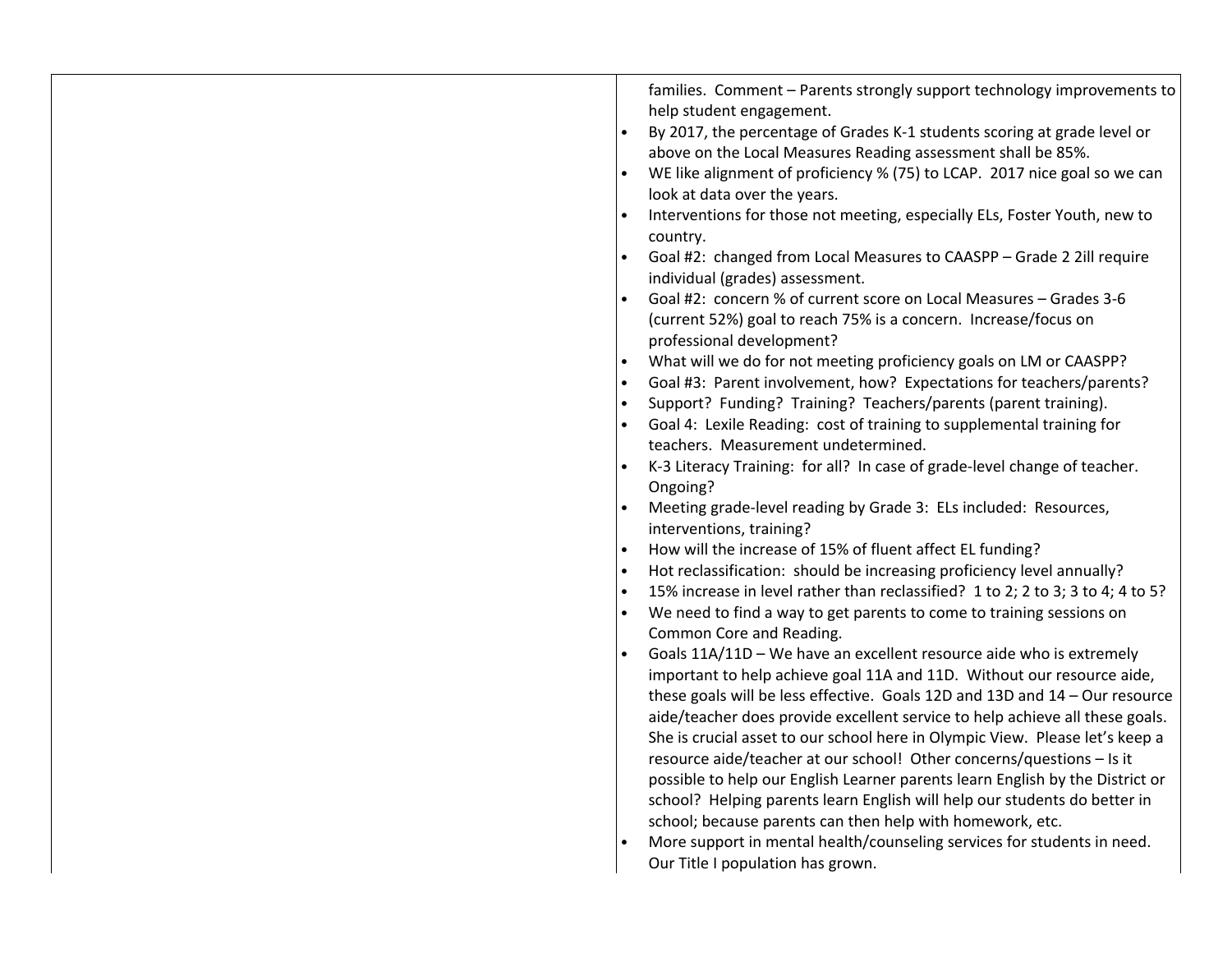|  |  | the same education level, because there are many children that don't have<br>access to technology at the school or at home.<br>I believe that the children in DI could be helped by having an aide, because<br>their time is very different from a regular classroom, so they can improve<br>their level.<br>If it is possible, for all schools to spend about 10 minutes daily teaching<br>moral values and the importance of those values; and to have the family<br>have the responsibility of putting them to practice. (values and moral)<br>Participation: Connect to complete. It is difficult to qualify due to the<br>restrictions on income limit.<br>Participation: I agree with the goals that are being implemented.<br>Student Outcomes: I would like that the Instructional Aide for ELs would<br>$\bullet$<br>have work materials and also the needed space to perform their job and to<br>address the needs of ELs at the schools.<br>Student Outcomes: Involve children in technology through the study of<br>their content areas and to have after school clubs free of charge.<br>No #: More informational forums for parents on how it is being<br>implemented and how they can support their schools be more effective.<br>The resources could be used in other areas.<br>$\bullet$<br>Afterschool programs for students (Imagine Learning)<br>$\bullet$<br>I like the idea of supporting the students that are struggling with reading.<br>With Materials and teacher training, also the team of bilingual teachers.<br>13D: It is a good idea to implement goal 13 D. It is a good idea to monitor<br>the student's learning during the breaks so that for the next school year<br>they can be at grade level and make more progress.<br>Participation<br>$\bullet$<br>Connect to Complete. It is hard to qualify for the program, because if you<br>already have cox or if your income exceeds the limit you cannot qualify.<br>1: More schools with dual immersion.<br>$\bullet$<br>1: To look for activities to strengthen a better connection between the<br>school and the parents, to increase the awareness of the importance of<br>parent participation.<br>1D Help prevent at-risk students from becoming foster. Social workers in all<br>the schools.<br>1: PIQE in Title I Schools.<br>1: Increase the number of preschools.<br>$\bullet$<br>1D: The social worker should also work with those who are at risk of<br>$\bullet$ |
|--|--|--------------------------------------------------------------------------------------------------------------------------------------------------------------------------------------------------------------------------------------------------------------------------------------------------------------------------------------------------------------------------------------------------------------------------------------------------------------------------------------------------------------------------------------------------------------------------------------------------------------------------------------------------------------------------------------------------------------------------------------------------------------------------------------------------------------------------------------------------------------------------------------------------------------------------------------------------------------------------------------------------------------------------------------------------------------------------------------------------------------------------------------------------------------------------------------------------------------------------------------------------------------------------------------------------------------------------------------------------------------------------------------------------------------------------------------------------------------------------------------------------------------------------------------------------------------------------------------------------------------------------------------------------------------------------------------------------------------------------------------------------------------------------------------------------------------------------------------------------------------------------------------------------------------------------------------------------------------------------------------------------------------------------------------------------------------------------------------------------------------------------------------------------------------------------------------------------------------------------------------------------------------------------------------------------------------------------------------------------------------------------------------------------------------------------------------------------------------------|
|--|--|--------------------------------------------------------------------------------------------------------------------------------------------------------------------------------------------------------------------------------------------------------------------------------------------------------------------------------------------------------------------------------------------------------------------------------------------------------------------------------------------------------------------------------------------------------------------------------------------------------------------------------------------------------------------------------------------------------------------------------------------------------------------------------------------------------------------------------------------------------------------------------------------------------------------------------------------------------------------------------------------------------------------------------------------------------------------------------------------------------------------------------------------------------------------------------------------------------------------------------------------------------------------------------------------------------------------------------------------------------------------------------------------------------------------------------------------------------------------------------------------------------------------------------------------------------------------------------------------------------------------------------------------------------------------------------------------------------------------------------------------------------------------------------------------------------------------------------------------------------------------------------------------------------------------------------------------------------------------------------------------------------------------------------------------------------------------------------------------------------------------------------------------------------------------------------------------------------------------------------------------------------------------------------------------------------------------------------------------------------------------------------------------------------------------------------------------------------------------|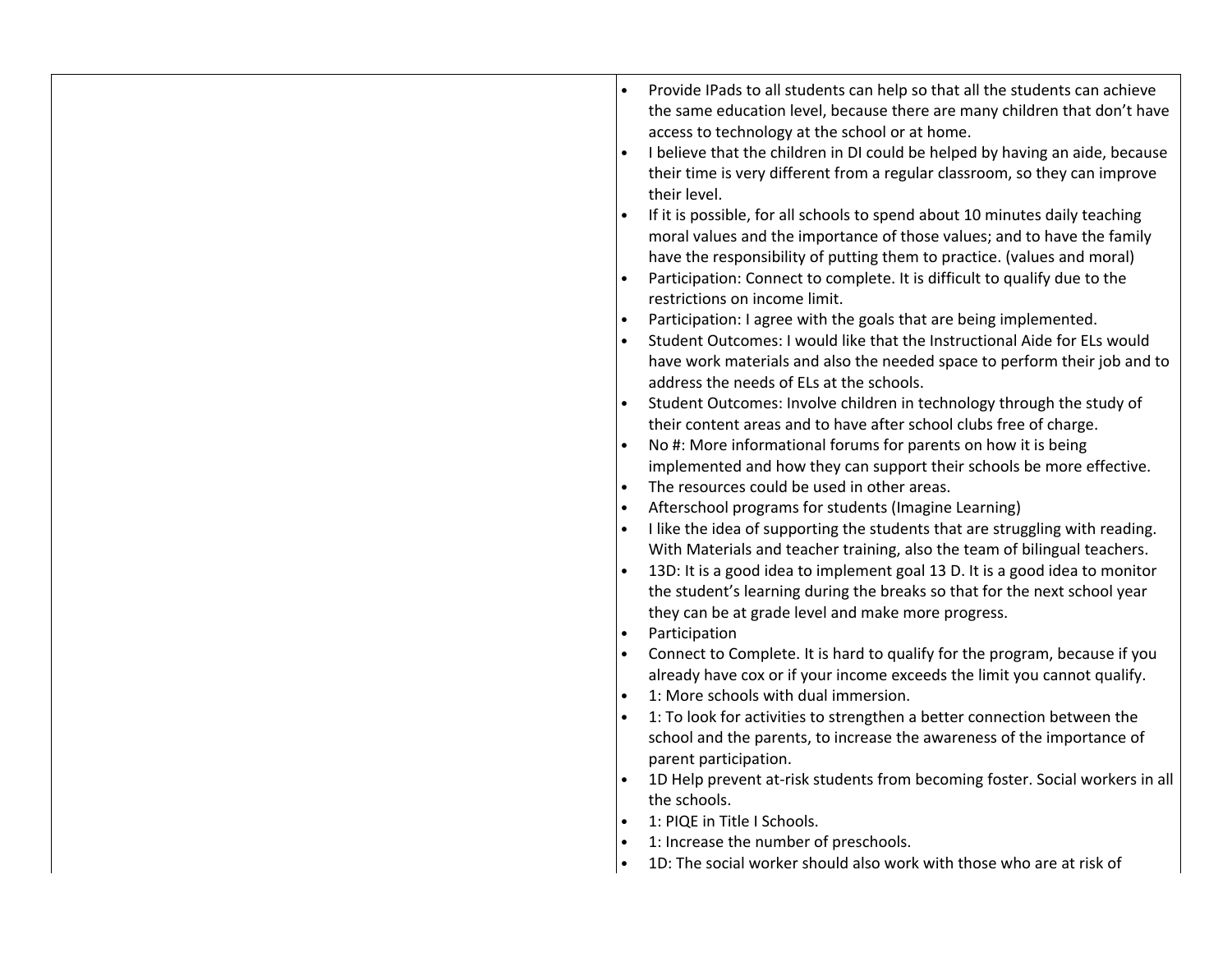| 2: It would be very helpful if the district could help with the cost of<br>computer equipment.<br>2B Provide computers to libraries so that children who don't have<br>computers can use them afterschool.<br>3A: Update the District's web page.<br>$\bullet$<br>3: To develop a contract with an Internet service provider so that low-<br>3: To buy computer programs for students to teach them to use the<br>keyboard.<br>that the technology equipment be kept in good working order.<br>the computers are efficient and in good conditions for all students.<br>provide training.<br>That each school receive funds for childcare.<br>4: To look for activities to strengthen the parent-school connection. To<br>show the importance of parent participation.<br>4B: Hire more translation and interpretation staff for meetings at the<br>schools.<br>6: To ensure that each school has a Resource Teacher.<br>6A: Including parents in CCSS training. |  | becoming high risk, and prevent these situations.<br>1D: To have social workers at every school.<br>1E: The psychologist should work with all students implementing methods<br>to develop mental skills.<br>1G - To have more communication with middle and high school<br>institutions, providing them with information about Grade 6 students<br>heading to Grade 7<br>1F: If the psychologist has extra time, to have that person work in different<br>activities with children who are not necessarily in special education.<br>2: To explore extracurricular activities for a better learning experience in<br>everyday life, in order to enhance critical and creative thinking.<br>2: When will the district provide funds to purchase books for the school<br>library?<br>2: To search for activities outside the school to learn more about everyday<br>life in order to promote reasoning and creative development.<br>income families have a chance to lease a computer with Internet service.<br>3D: For time to be shared with equity amongst all the schools and ensure<br>3D: That the time be shared equally by all the schools and ensure that all<br>4: To give more resources to schools so that they can bring presenters to<br>4B Hire more staff to translate and interpret for parent meetings at schools. |
|-----------------------------------------------------------------------------------------------------------------------------------------------------------------------------------------------------------------------------------------------------------------------------------------------------------------------------------------------------------------------------------------------------------------------------------------------------------------------------------------------------------------------------------------------------------------------------------------------------------------------------------------------------------------------------------------------------------------------------------------------------------------------------------------------------------------------------------------------------------------------------------------------------------------------------------------------------------------|--|-----------------------------------------------------------------------------------------------------------------------------------------------------------------------------------------------------------------------------------------------------------------------------------------------------------------------------------------------------------------------------------------------------------------------------------------------------------------------------------------------------------------------------------------------------------------------------------------------------------------------------------------------------------------------------------------------------------------------------------------------------------------------------------------------------------------------------------------------------------------------------------------------------------------------------------------------------------------------------------------------------------------------------------------------------------------------------------------------------------------------------------------------------------------------------------------------------------------------------------------------------------------------------------------------------------------------------------|
|-----------------------------------------------------------------------------------------------------------------------------------------------------------------------------------------------------------------------------------------------------------------------------------------------------------------------------------------------------------------------------------------------------------------------------------------------------------------------------------------------------------------------------------------------------------------------------------------------------------------------------------------------------------------------------------------------------------------------------------------------------------------------------------------------------------------------------------------------------------------------------------------------------------------------------------------------------------------|--|-----------------------------------------------------------------------------------------------------------------------------------------------------------------------------------------------------------------------------------------------------------------------------------------------------------------------------------------------------------------------------------------------------------------------------------------------------------------------------------------------------------------------------------------------------------------------------------------------------------------------------------------------------------------------------------------------------------------------------------------------------------------------------------------------------------------------------------------------------------------------------------------------------------------------------------------------------------------------------------------------------------------------------------------------------------------------------------------------------------------------------------------------------------------------------------------------------------------------------------------------------------------------------------------------------------------------------------|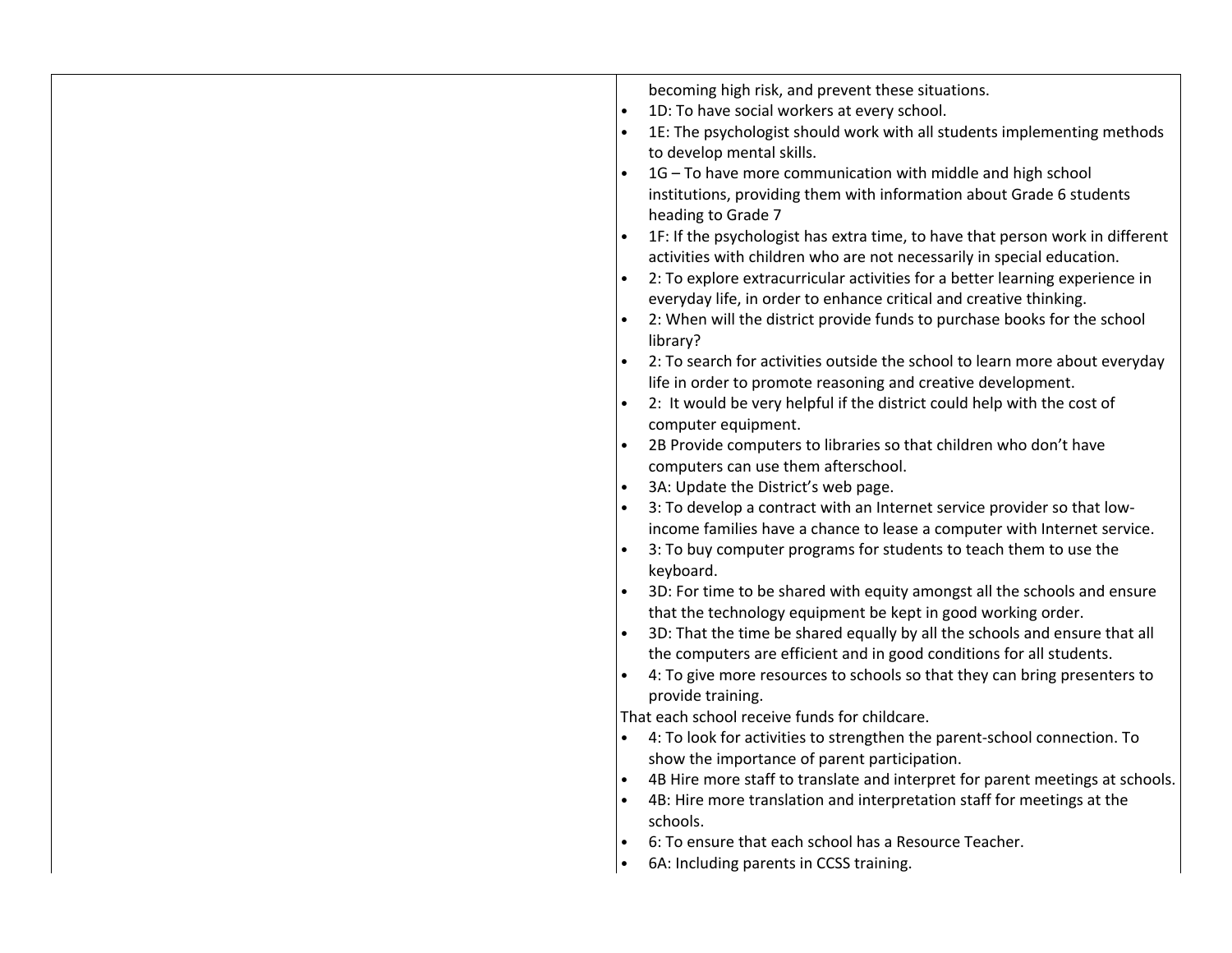| 6C: To hire highly-qualified Resource Teachers, and most importantly, to<br>place them at the schools that need them the most, where the student<br>population is more at-risk. I think it is UNFAIR that teachers are being<br>placed on the east side, where the socioeconomic level is much higher. To<br>emphasize that many families on the west side have different needs.<br>6C. We feel it is important that the District be in charge of interviewing<br>resource teachers, and to place them at the schools that need this support<br>the most, which are the ones on the west side.<br>8: Each school should have a technology technician for at least 3 hours a<br>day to support.<br>8C: Provide counselors for all the schools.<br>9: More District support for VAPA<br>9B: To have a teacher whose specialty is for instance dance and to use the<br>time that is mandatory PE, that way (students) can exercise and learn<br>another subject and they don't have to wait until they enter middle or high<br>school.<br>10B: Hire more SROs for each school site since we don't have one. Or at<br>least one officer for two schools for the safety of all students and staff.<br>10B: I don't think it is necessary this increase in funding in this area at the<br>elementary school level.\ 9B: To have a teacher whose specialty is for<br>instance dance and to use the time that is mandatory PE, that way<br>(students) can exercise and learn another subject<br>10B: I think it is not necessary to increase the funds for this area, at the<br>elementary school level.<br>11E: To establish more positive relationships between CVESD and<br>Sweetwater.<br>14: Consider other instruments for the reclassification process.<br>$\bullet$<br>I agree with 6B, 8A, 8C, 9B AND 10B<br>$\bullet$<br>14A More tutoring before and after school for ELs to help them achieve<br>their goals for reclassifications before the go to Middle School.<br>I agree with 1B 1A 1C<br>More emphasis on 9B, 10B, 11B, 11G, 12A, 12D, 13A, 14A, 14C, 14I, 14L,<br>15A. |
|-----------------------------------------------------------------------------------------------------------------------------------------------------------------------------------------------------------------------------------------------------------------------------------------------------------------------------------------------------------------------------------------------------------------------------------------------------------------------------------------------------------------------------------------------------------------------------------------------------------------------------------------------------------------------------------------------------------------------------------------------------------------------------------------------------------------------------------------------------------------------------------------------------------------------------------------------------------------------------------------------------------------------------------------------------------------------------------------------------------------------------------------------------------------------------------------------------------------------------------------------------------------------------------------------------------------------------------------------------------------------------------------------------------------------------------------------------------------------------------------------------------------------------------------------------------------------------------------------------------------------------------------------------------------------------------------------------------------------------------------------------------------------------------------------------------------------------------------------------------------------------------------------------------------------------------------------------------------------------------------------------------------------------------------------------------------------------------|
| Part 2 - Share any ideas not currently listed that address these goals for PUPIL<br>OUTCOMES.<br>Goal 4 – Create videos of trainings/workshops for parents available online<br>so that those who work can also be informed; engaged. Parent Academy                                                                                                                                                                                                                                                                                                                                                                                                                                                                                                                                                                                                                                                                                                                                                                                                                                                                                                                                                                                                                                                                                                                                                                                                                                                                                                                                                                                                                                                                                                                                                                                                                                                                                                                                                                                                                               |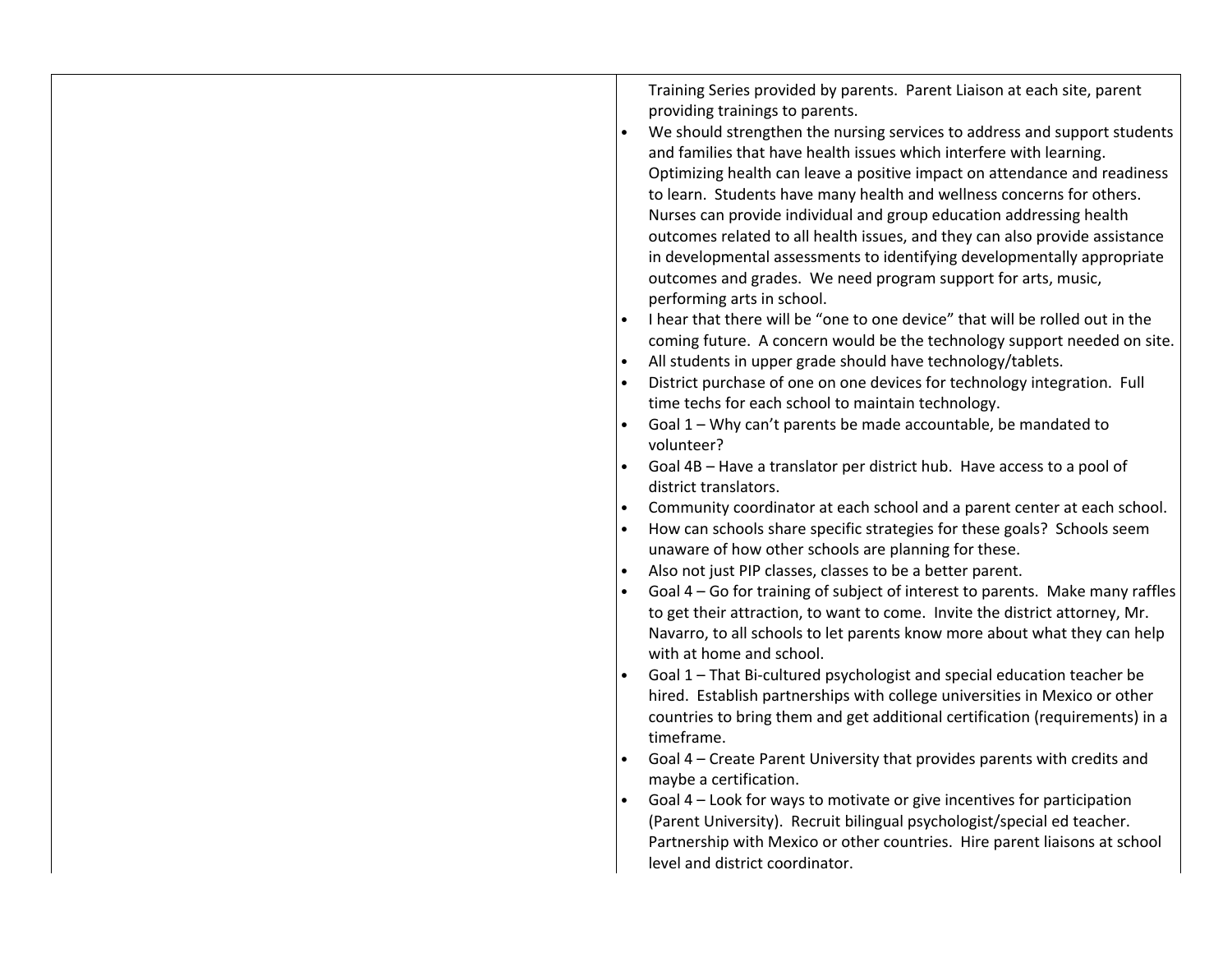| More creativity - project-based, less technology.<br>Goal 3 - Having one-on-one computers/laptops for every student.<br>Goal 1 - having better, healthier meals for students.<br>Goal 5 - Digital textbooks so parents and students can have access at home<br>for helping with homework.<br>Dream big. English classes on site for parents.<br>Strong emphasis on 2B<br>Student Outcomes: To have more participation and support to be able to<br>support students to reclassify them and to help them understand the tricky<br>questions.                                                                                                                     |
|-----------------------------------------------------------------------------------------------------------------------------------------------------------------------------------------------------------------------------------------------------------------------------------------------------------------------------------------------------------------------------------------------------------------------------------------------------------------------------------------------------------------------------------------------------------------------------------------------------------------------------------------------------------------|
| Student Outcomes: To make mandatory a parent-teacher communication<br>when the child begins to struggle, to provide him/her more support early<br>on and no to wait for the results of the report to start acting early. In other<br>words, for the teacher to observe and to communicate with the parents<br>before the students' scores are impacted negatively.                                                                                                                                                                                                                                                                                              |
| Participation: Provide more access to the interpreters the district has<br>already.<br>1B: I would like (you) to ensure that the (differentiated instruction?)<br>teaching practices for GATE students are implemented most of the school<br>day; have different classrooms, where children can develop their gifts.                                                                                                                                                                                                                                                                                                                                            |
| "functional classes"<br>Conditions of Learning: Materials for children to develop their writing skills<br>and in some way to require students to work neatly when they write.<br>Conditions of Learning: More staff training is needed: One on One aides for<br>special education students so they can understand better their behavior<br>and their needs for better support. To hire substitutes: Several times my<br>son has not had the support from his aide because the lack of substitutes.<br>No #: Participation: To promote parent participation to support the school.<br>(Participation) I recommend that the funds should be distributed according |
| to the specific needs of each school.<br>(Participation) We recommend hiring more bilingual staff (psychologists,<br>teachers and special education teachers)<br>CONDITIONS OF LEARNING: Translation of the Special Education<br>documentation, GATE and other programs for a better understanding.<br>More help for Special Ed students that need support in the area of reading<br>NONE Improve the support for special education students.<br>*make mandatory parent involvement<br>Provide teachers the necessary resources so strengthen the STEAM                                                                                                         |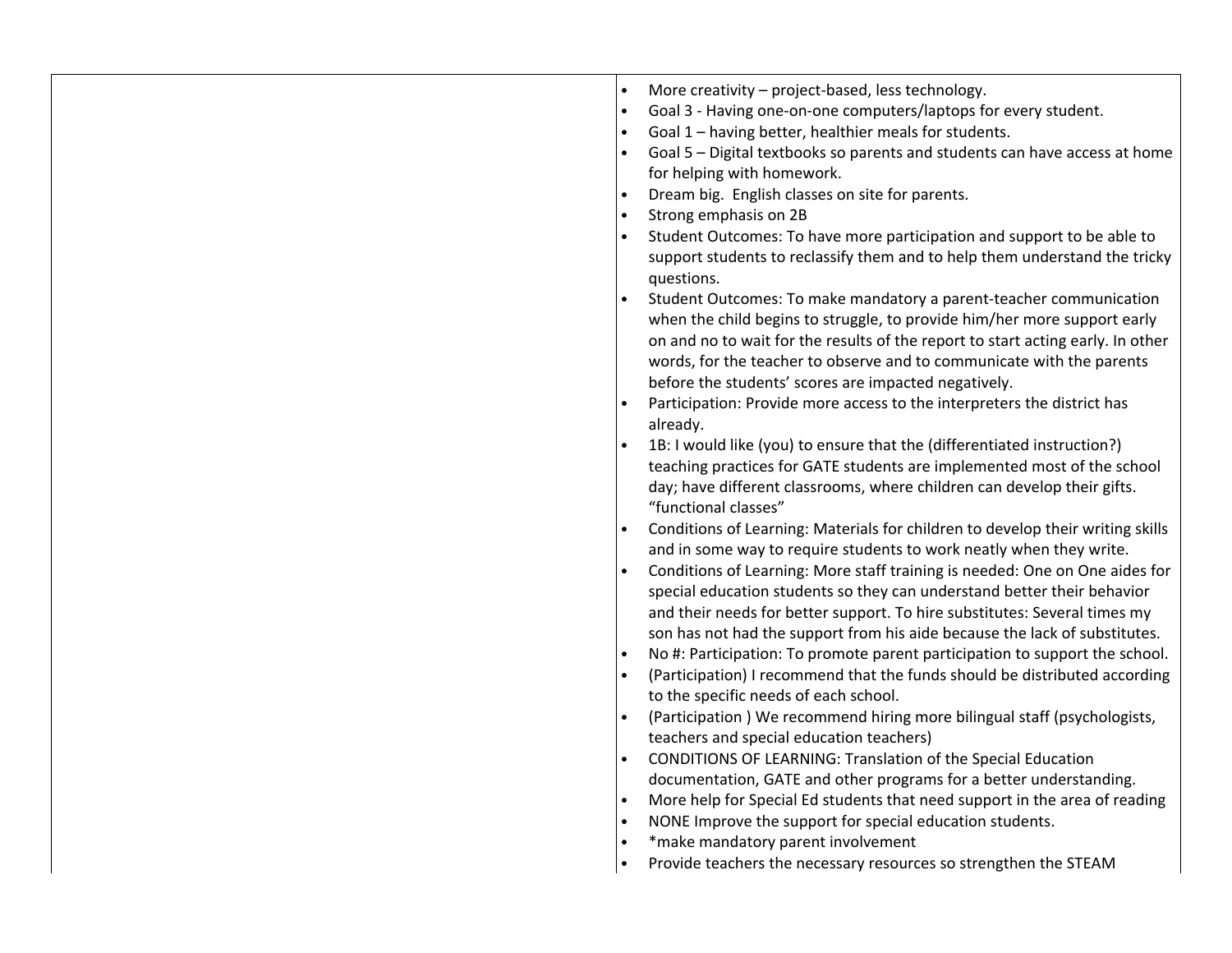| $\bullet$ | Program.<br>(no specific goal written)<br>Schools need to have a "sensorial room" to support students with special<br>needs, where they could relax, calm down, and even to promote exercises<br>for health.<br>It is very important that each school could have a full time psychologist to<br>help students with emotional and social problems, and perhaps also with<br>presentations for parents.<br>(NO GOAL)<br>Parent participation: To allow more access to the interpreters the District<br>already has.<br>1: More special education classes to help the students catch up and to have<br>learning.<br>1A: Staff training and presentations to children regarding bullying<br>3: to have a contract between the school district and internet providers so<br>that can afford the necessary equipment and have access to the internet.<br>3B: To allow other internet companies to offer services to low income<br>families.<br>4: Monthly meetings for each classroom to achieve the parents-school<br>connection we desperately wish for; childcare and food.<br>4 (participation): Many parents work, and many trainings are typically held<br>during the day.<br>4: Hire a parent liaison at each school to increase the parent participation.<br>4A: To consider using the Project Inspire that was featured at CABE.<br>4A: To consider using the Project Inspire that was featured at CABE.<br>4A: To have more parent training on subjects of interest to them such as<br>from the District Attorney Office of S>D> that teach sessions related to<br>gangs, drugs, health, and identity theft.<br>4A: To consider using the Project Inspire that was featured at CABE.<br>4C Engagement: To consider the PIQE program to help educate parents<br>4C Engagement: To consider the PIQE program to help educate parents<br>5A: Provide IPads to all students<br>5A: provide computers for all students in the classroom.<br>no # No to have 2 or 3 million dollars sitting idle. To use them for student |
|-----------|-------------------------------------------------------------------------------------------------------------------------------------------------------------------------------------------------------------------------------------------------------------------------------------------------------------------------------------------------------------------------------------------------------------------------------------------------------------------------------------------------------------------------------------------------------------------------------------------------------------------------------------------------------------------------------------------------------------------------------------------------------------------------------------------------------------------------------------------------------------------------------------------------------------------------------------------------------------------------------------------------------------------------------------------------------------------------------------------------------------------------------------------------------------------------------------------------------------------------------------------------------------------------------------------------------------------------------------------------------------------------------------------------------------------------------------------------------------------------------------------------------------------------------------------------------------------------------------------------------------------------------------------------------------------------------------------------------------------------------------------------------------------------------------------------------------------------------------------------------------------------------------------------------------------------------------------------------------------------------------------------------------------------|
|           | support programs.<br>7: If the schools do not have a coach, they could provide a PD plan to obtain<br>the funds and the services and support the teachers.<br>7: If the school does not have a coach, teachers should request a                                                                                                                                                                                                                                                                                                                                                                                                                                                                                                                                                                                                                                                                                                                                                                                                                                                                                                                                                                                                                                                                                                                                                                                                                                                                                                                                                                                                                                                                                                                                                                                                                                                                                                                                                                                         |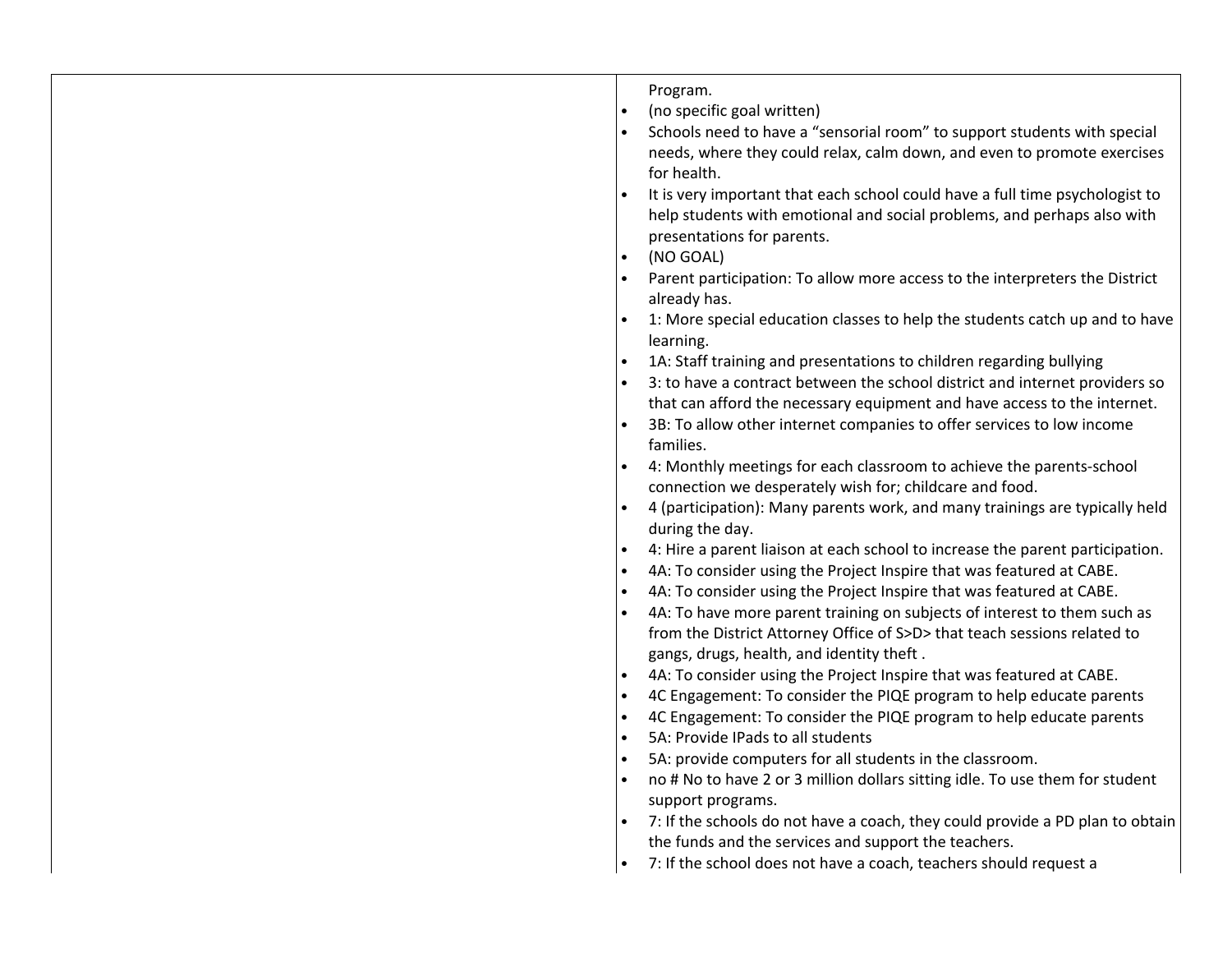| development plan to access the resources to support that plan.<br>7A: staff to support teachers in the DI program<br>$\bullet$<br>9A: more tutoring for ELs in Special Education for those who did not reach<br>their goals; tutoring before and after school.<br>9B: Implementing the VAPA plan with additional funds for all schools.<br>9B: Recruiting aides for teachers.<br>10B: Improve access to pick up and drop off children.<br>11C: If students are going to be assessed using the Achieve 3000, the<br>District should provides funds so that all schools have the program.<br>11G: Provide training for parents in general on reading.<br>14B More teacher training for teachers of ELs to help them reach their<br>goals for each student.<br>14K: ELs in a DI program should have a different assessment for<br>reclassification from the program or give them more time to become long<br>term ELs.<br>14K (Pupil outcome) I would like for the English Learners no to be<br>forgotten, that from time to time the school would take time and talk to<br>them individually so they can express how they feel in their learning, not<br>with a test, but as a person. |
|--------------------------------------------------------------------------------------------------------------------------------------------------------------------------------------------------------------------------------------------------------------------------------------------------------------------------------------------------------------------------------------------------------------------------------------------------------------------------------------------------------------------------------------------------------------------------------------------------------------------------------------------------------------------------------------------------------------------------------------------------------------------------------------------------------------------------------------------------------------------------------------------------------------------------------------------------------------------------------------------------------------------------------------------------------------------------------------------------------------------------------------------------------------------------------------|
| Part 3 - Are there any actions and services that do not meet the needs of the<br>students addressed through this goal? And, why?<br>Goal 4C - How does this meet the needs of the students? Instead of<br>"Advertise" should use the word "PROVIDE".<br>Goal 4 - Ensure quarterly parent walkthroughs are taking place in every<br>school.<br>Goal 3 - The district as a whole does not have enough staff to meet the<br>needs of parents, sites, etc. in the area of technology. Schools are still<br>struggling through IT questions and needs.<br>How are the actions discussed in 4A-C going to increase parent<br>participation at sites?<br>How are we assuring that the money is going to schools with the highest<br>number of EL's and the widest academic gap?<br>Kids do not need to learn everything on computers; they need to use their<br>hands, creativity, etc.<br>Student Outcomes: To have more programs to support the students in<br>reading and the new standards.<br>Can the Title I schools obtain more funds for staff training on GLAD                                                                                                                     |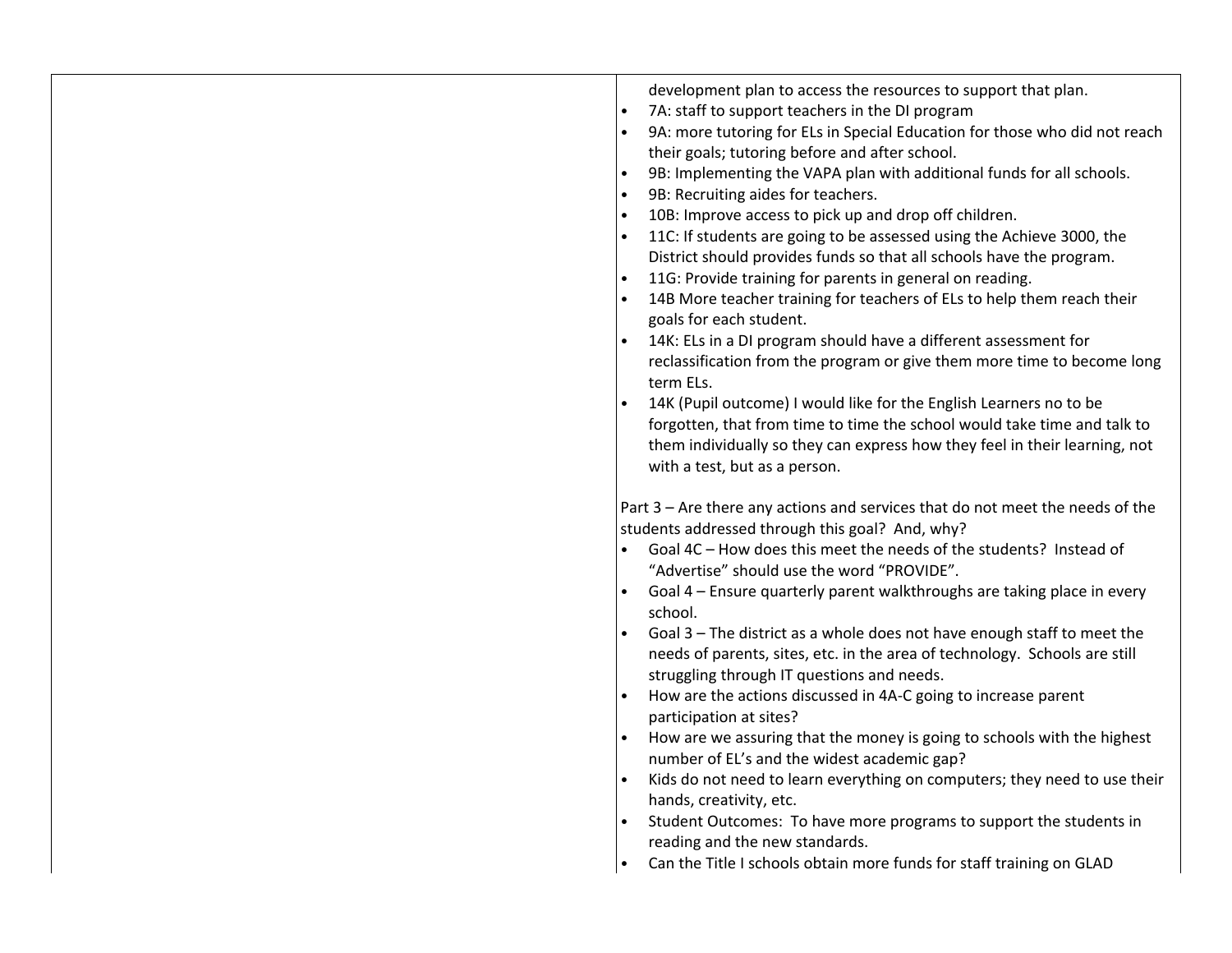| strategies?<br>To allow other internet companies to offer services for low-income                   |
|-----------------------------------------------------------------------------------------------------|
| families.                                                                                           |
| no#: Funds: use funds to provide extracurricular activities.                                        |
| For a district this size, there should be more translators available.                               |
| Conditions of Learning: More School Resource Officers. Gun detector                                 |
| before entering the schools.                                                                        |
| Provide more support for reclassified students, for parent volunteers.                              |
| Emphasis on 3C, 4A, and 4B so that there is more information for students,                          |
| more interpretation for Hispanic parents and more training on leadership                            |
| for parents                                                                                         |
| We need more support for behavior.                                                                  |
| How are we going to be kept informed regarding how the resources are                                |
| being designated and the results for ELs, Foster Youth, Low Income?                                 |
| 4: To increase the number of translators for a faster service and not just                          |
| concentrate it on only two people.                                                                  |
| 4A Increase parent training,                                                                        |
| 4B Hire staff to translate and interpret                                                            |
| 6c (no comments)                                                                                    |
|                                                                                                     |
| Part 4 - Do you have any questions?<br>Goal 1 - Who is monitoring the Districtwide Wellness Policy? |
| Goal 2A - How is this measured?                                                                     |
| Goal 2B - Who is refreshing the school libraries, books?                                            |
| We need more specific details for 1A, 1B and 1D. If we're spending so                               |
| much money on resource teachers, shouldn't they be used to provide                                  |
| intervention directly to students?                                                                  |
| Do you have a projection of what percentage of funds will go to the schools                         |
| with a lower ratio of EL students?                                                                  |
| 1B - How is the District LCAP going to support GATE at the school event?                            |
| How does the district determine financial allocations and support services                          |
| to each individual school site? Example - full time psych versus part time,                         |
| time with social workers, PE teacher. How are these goals measured? How                             |
| do we know if we have met them?                                                                     |
| Goal 1 - How do we know if plans are being implemented and in an                                    |
| equitable way across all schools in the district?                                                   |
|                                                                                                     |
| Goal 1B - Is there specific standards to measure if this goal is being met?                         |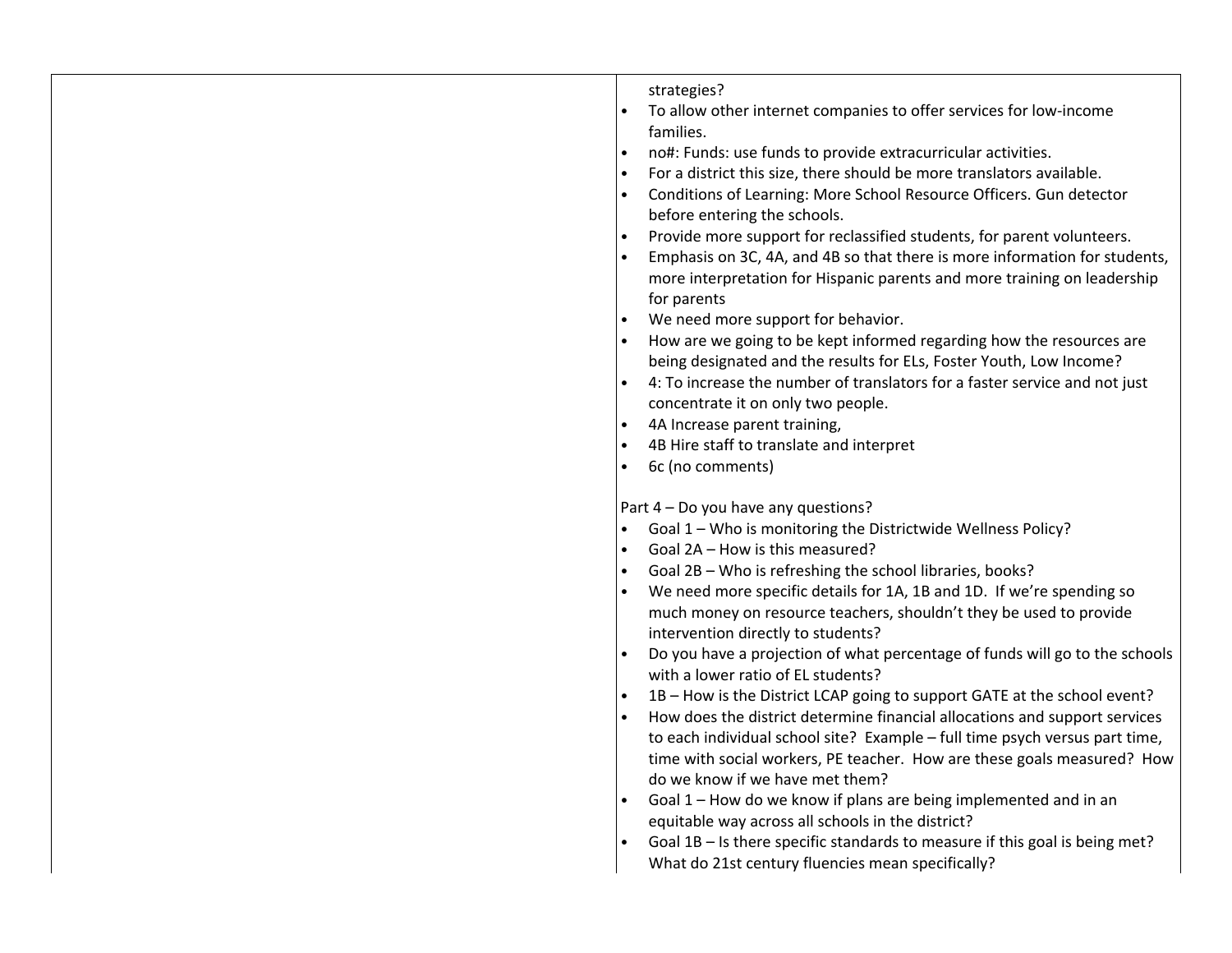| Goal 2 - In 2B, there is a reference to "refresh" school libraries. What does<br>that mean (new books, new technology)? Does this change the role of<br>library clerk at each school site?<br>Goal 2 - Specifically, how are we going to "refresh libraries"? How are we<br>going to increase use of technology without updated hardware, inadequate<br>tech support and staff that isn't fully trained?<br>4B - With a district this size, add more staff to translation/interpretation<br>services.<br>1B - How do you measure "ensuring"?<br>What kind of leadership opportunities? After the parents get any type of<br>training, will they be able to get a job opportunity?<br>Instead of having 2.3 million to be allocated for almost a year assign them<br>to parent and student programs immediately.<br>Goal 2 - What does "refresh" libraries entail?<br>Goal 2 - Why we are not giving our kids the opportunity to explore,<br>connect, create, if the new curriculum is saying so?<br>When are we going to see the arts implemented in our schools? Since we<br>already have a VAPA teacher.<br>What do you mean to refresh school libraries?<br>$\bullet$<br>How can we fill in the gaps in this program? How do we support schools<br>that don't have teachers who apply?<br>Goal 1A - What are the details? How is the district supporting parents to<br>help their children?<br>Goal 2B - What will that look like? How will funds be distributed? |
|----------------------------------------------------------------------------------------------------------------------------------------------------------------------------------------------------------------------------------------------------------------------------------------------------------------------------------------------------------------------------------------------------------------------------------------------------------------------------------------------------------------------------------------------------------------------------------------------------------------------------------------------------------------------------------------------------------------------------------------------------------------------------------------------------------------------------------------------------------------------------------------------------------------------------------------------------------------------------------------------------------------------------------------------------------------------------------------------------------------------------------------------------------------------------------------------------------------------------------------------------------------------------------------------------------------------------------------------------------------------------------------------------------------------------------------------------------------------|
| Budget Advisory Committee: Strengthen the language to ensure greater<br>accountability for each goal. More specificity on budget implications. Replace<br>the word "supports" with more precise language that would eliminate any<br>ambiguity about what should actually be accomplished.                                                                                                                                                                                                                                                                                                                                                                                                                                                                                                                                                                                                                                                                                                                                                                                                                                                                                                                                                                                                                                                                                                                                                                           |
| 1. How will we ensure that the District positions mentioned in the actions and<br>services will provide direct service and support for our students?<br>2. How can you recruit and retain the best teachers when District has one of<br>the lowest health benefit packages and not even enough raise to keep up with<br>inflation?<br>3. What evidence do you have that the District Resource Teachers (RTs) will<br>make a difference when coaches were an integral part of Reading First Program                                                                                                                                                                                                                                                                                                                                                                                                                                                                                                                                                                                                                                                                                                                                                                                                                                                                                                                                                                   |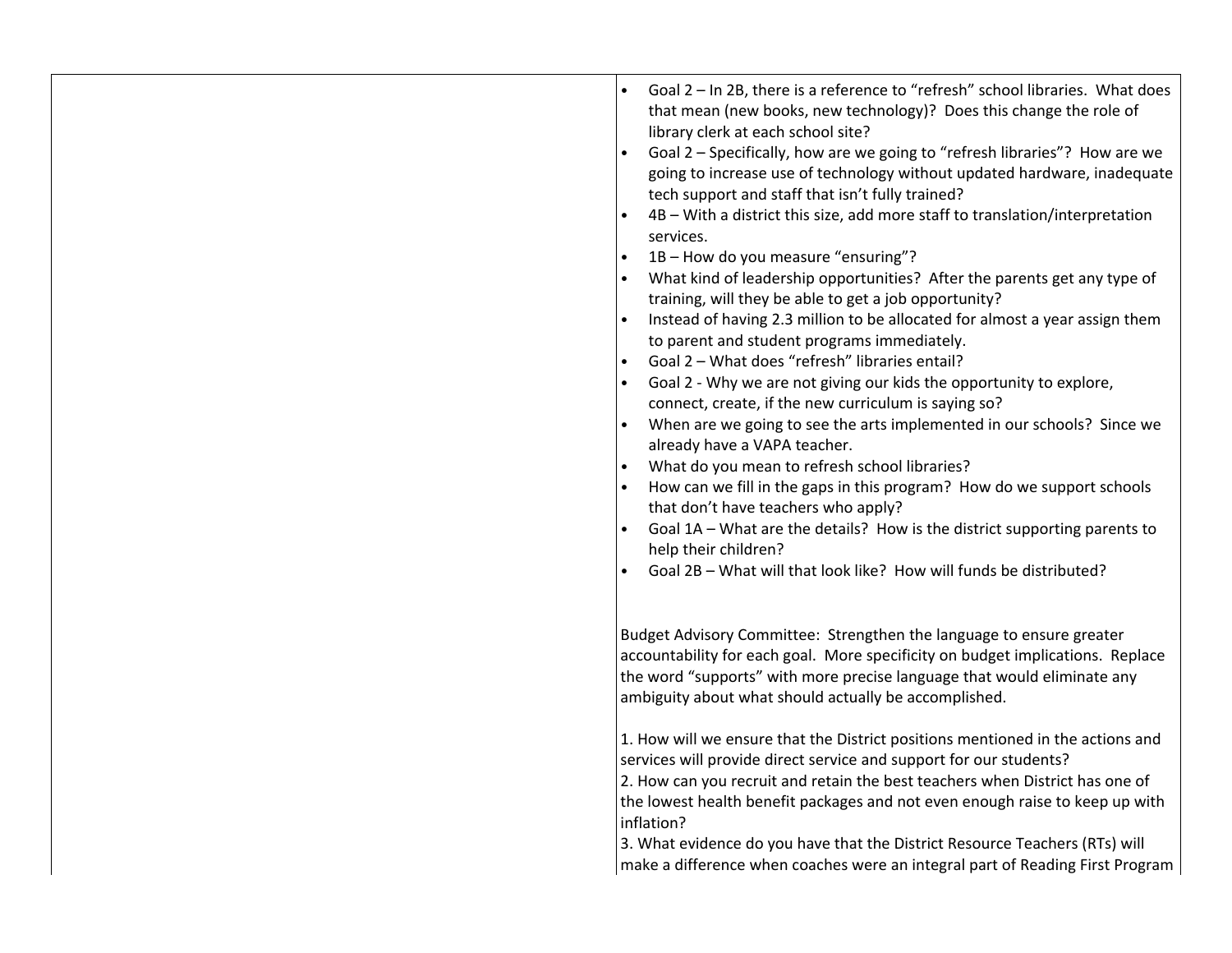which failed?

4. What is being done for GATE students?

5. How will the District monitor the Wellness Policy?

6. Could current on-site staff members be trained as Safety/Disaster Coordinators?

7. How can Goal #3 "By 2017, the District will ensure all students are proficient in grade-appropriate technology skills, as evidenced by the acquisition and utilization of 21st century fluencies" be acted upon?

8. How can we have more technology accelerators for all students whereas now only some schools or specific groups have access?

9. How will the District monitor the implementation of a balanced educational program for all students which includes English Language Arts (ELA)/English Language Development, Math, Visual and Performing Arts, History/Social Science, Science, Physical Education (PE)/Health, and Technology? 10. How can more curriculum specialist teachers (i.e., Music, Art, PE) be hired for schools?

11. What are "technology accelerators"?

12. How can the District provide more technology PD for teachers?

13. How can we have adequate levels of support staff assigned to each school?

Budget Advisory Committee - Q&A with Superintendent's Responses 1. Technology support at school minimum-What is the timeline for this? We have a plan to increase student hardware one grade a year each year for the next three years. Within this three-year period, we will have a 1:1 environment for Grades 3-6 students. As hardware acquisitions increases, it will be imperative that we look at increasing technology support ratios as well. The recent Technology Fair held at the District Office provided information on hardware to ensure we select one device to be used system wide. These products will be leased or be purchased with a three-year warranty as part of the purchase price.

2. How is the Visual and Performing Arts (VAPA) teacher being used? What is her schedule? How are schools receiving this service? The VAPA resource teacher (RT) is working with all schools to broker with outside agencies to provide VAPA services to students, coordinate or provide professional development (PD) for teachers, support partnerships with community-based arts organizations and serve as the District spokesperson in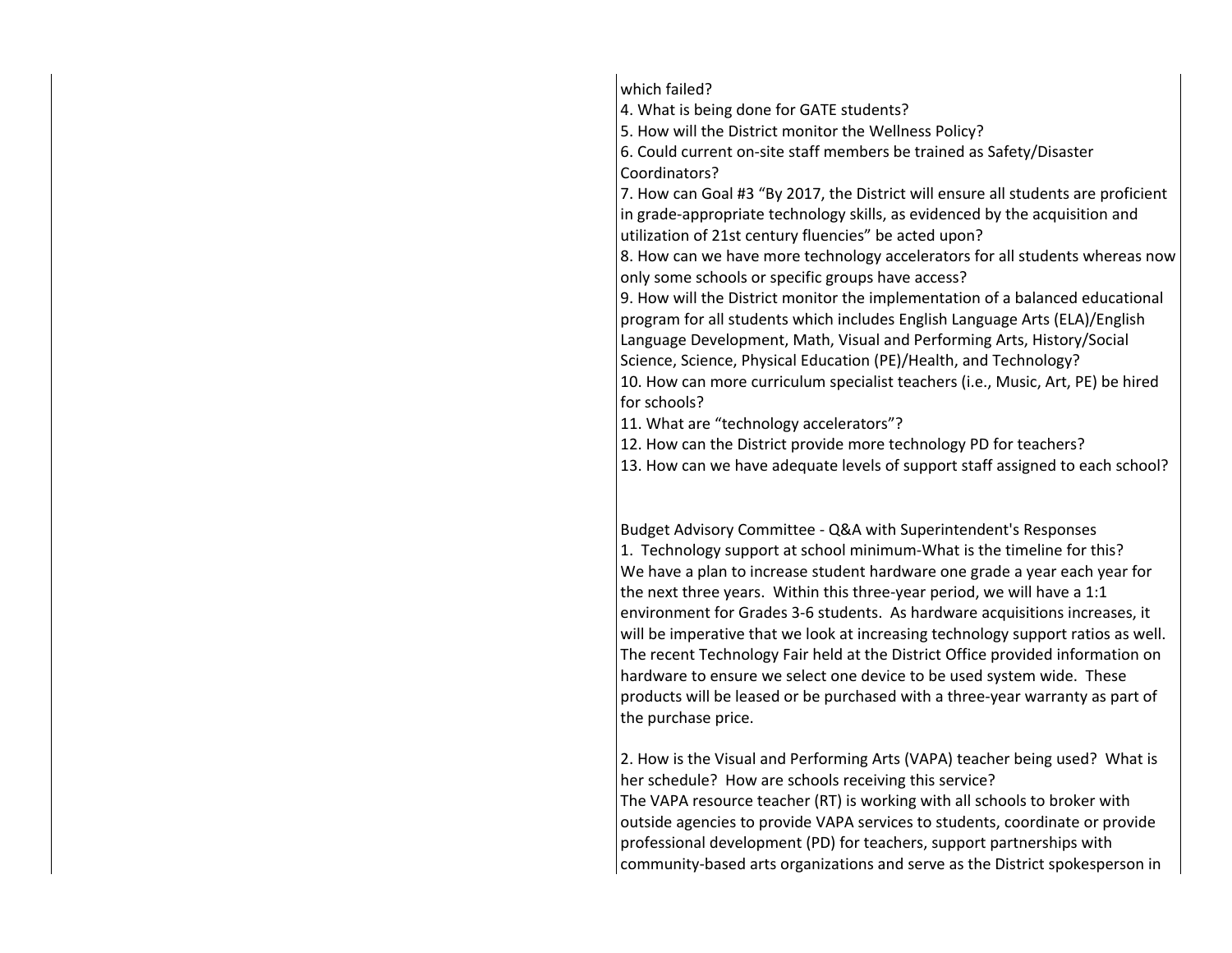arts-related activities at the regional, state, and national level. The VAPA RT has supported our partnership with the San Diego Youth Symphony. During the 2013-14 school year, over 3,000 District students participated in music education as a result of this partnership. Currently, five District schools now have full-time music teachers and we anticipate adding four more next year.

#### 3. How much was spent on K-1 academies?

Actually, PD academies in Mathematics and English language development (ELD) were provided for all grade levels during the 2014-15 school year. The training was provided by District staff. Cost incurred from training was for substitute teachers to cover for the classroom teacher to attend the training. Over 1,000 teachers participated for each academy (Mathematics and ELD) so the total cost was approximately \$220,000. Title I, Title II, and Title III funds were used for these academies.

4. Goal 1-F: Monitor District and school-level implementation of District adopted Wellness Policy. What measurement will be used to monitor/validate an increase and services and school success? What support will be provided at the school level to increase services?

Schools will continue to receive support through our District Physical Education RTs. Schools will also receive additional support through our recently awarded REACH grant that will focus on implementation of school wellness policies. The District continues to reach out to parents and the community to support our efforts. Our Wellness Policy is paying huge dividends as evidenced by the most recent Body Mass Index results. During the past four years, "students identified as obese" has reduced 5%.

5. Goal 2: The District will ensure students engage in relevant, motivating, personalized learning experiences that integrate critical thinking, collaboration, communication, creativity, and the use of technology. How will the District ensure the students are engaged in the use of technology? PD is being provided both at the District and site levels to provide teachers with the tools necessary to create a learning environment which engages students in a meaningful way. We will be identifying grade-level expectations for the use of technology systemwide during the 2015-16 school year.

6. Goal 2B: Refresh school libraries by what date? Refreshing school libraries means adding either new hard cover books or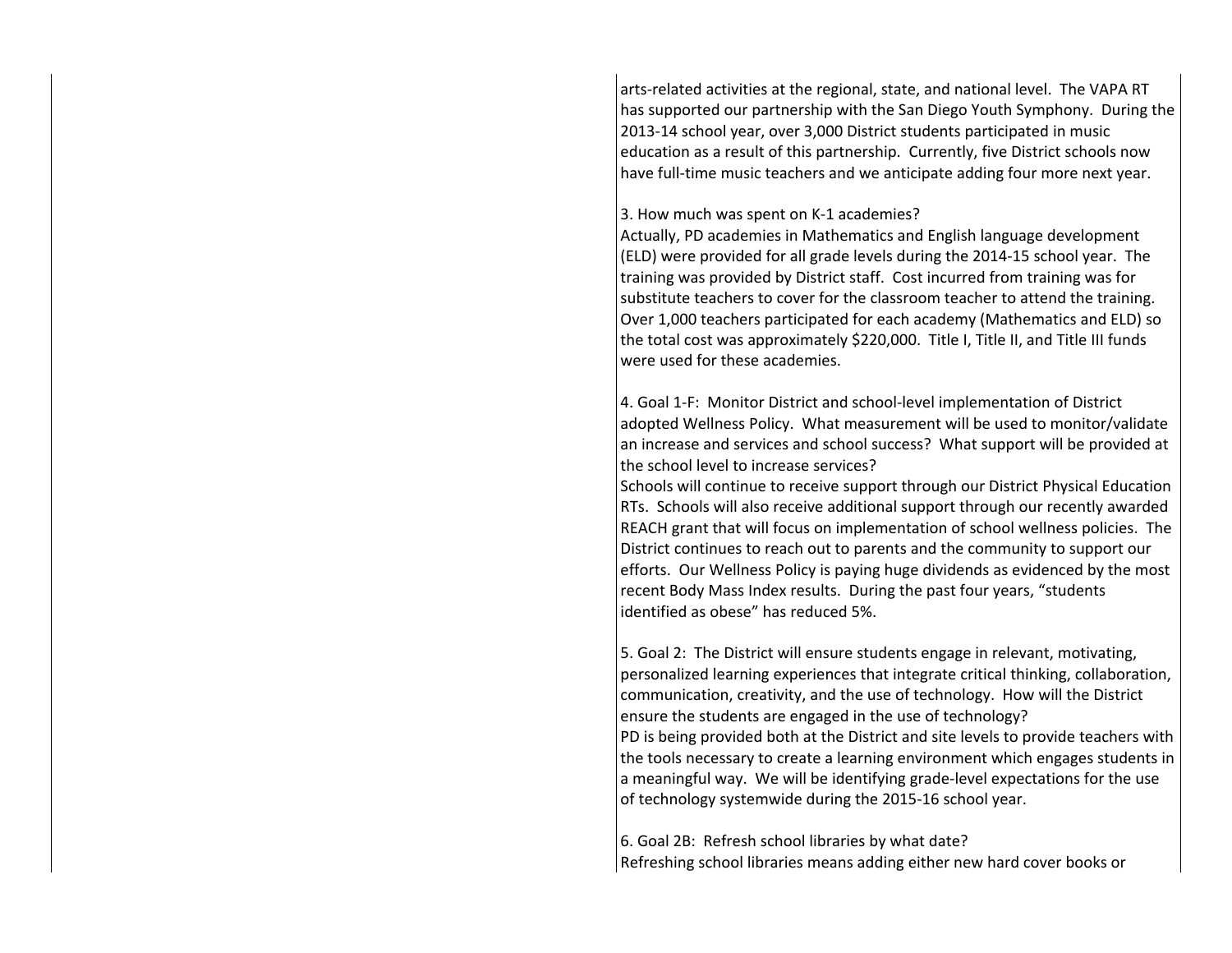electronic books to each school's collection. Schools normally are responsible for allocating site-based dollars to purchase new books or e-books to their library collections. No, the acquisition of additional books does not change the role of the library clerk. Funds will be provided for English and Spanish resources for Dual Language Immersion schools. Schools will utilize their allocation in a timely manner to ensure students have access to the new materials.

7. What is the measurement to ensure all students are proficient in gradeappropriate technology? What support will be provided at the school level to ensure students have sufficient access to technology? The Executive Director for Technology and Instruction will convene a committee during the 2015-16 school year to identify grade-level expectations for technology skills. District staff will examine how to increase and improve support for schools.

8. Goal 4B: Hire additional translation/interpretation staff. Is the additional translation/interpretation staff member for the District or for sites? How will additional staff support the sites?

By law, parent communication must include additional languages other than English, given the large percentage of students we serve with heritage languages. The additional staff member provides support to the District's translation needs ranging from instructional materials to emergency/crisis response. Ongoing support of District-Parent communications and materials includes: report cards, assessments for all grades; parent training materials, coordination of interpretation services for parent meetings and trainings; and translation of phone messages, emails, parent letters, brochures, flyers, meeting announcements, etc. This year, the most time-consuming task has been the translation of EngageNY Mathematics materials for all grade levels aligned to Common Core State Standards (CCSS). Additional support would be needed to enhance translation services at the sites.

9. Goal 6B: Train all teachers in best practices to improve English language proficiency and academic achievement.

PD for teachers has occurred throughout the school year and will continue to the 2015-16 school year. Teachers received PD on the New ELD Standards. These standards provide access to CCSS and guide teachers in providing appropriate scaffolds during instruction. Grade-level work was grounded in the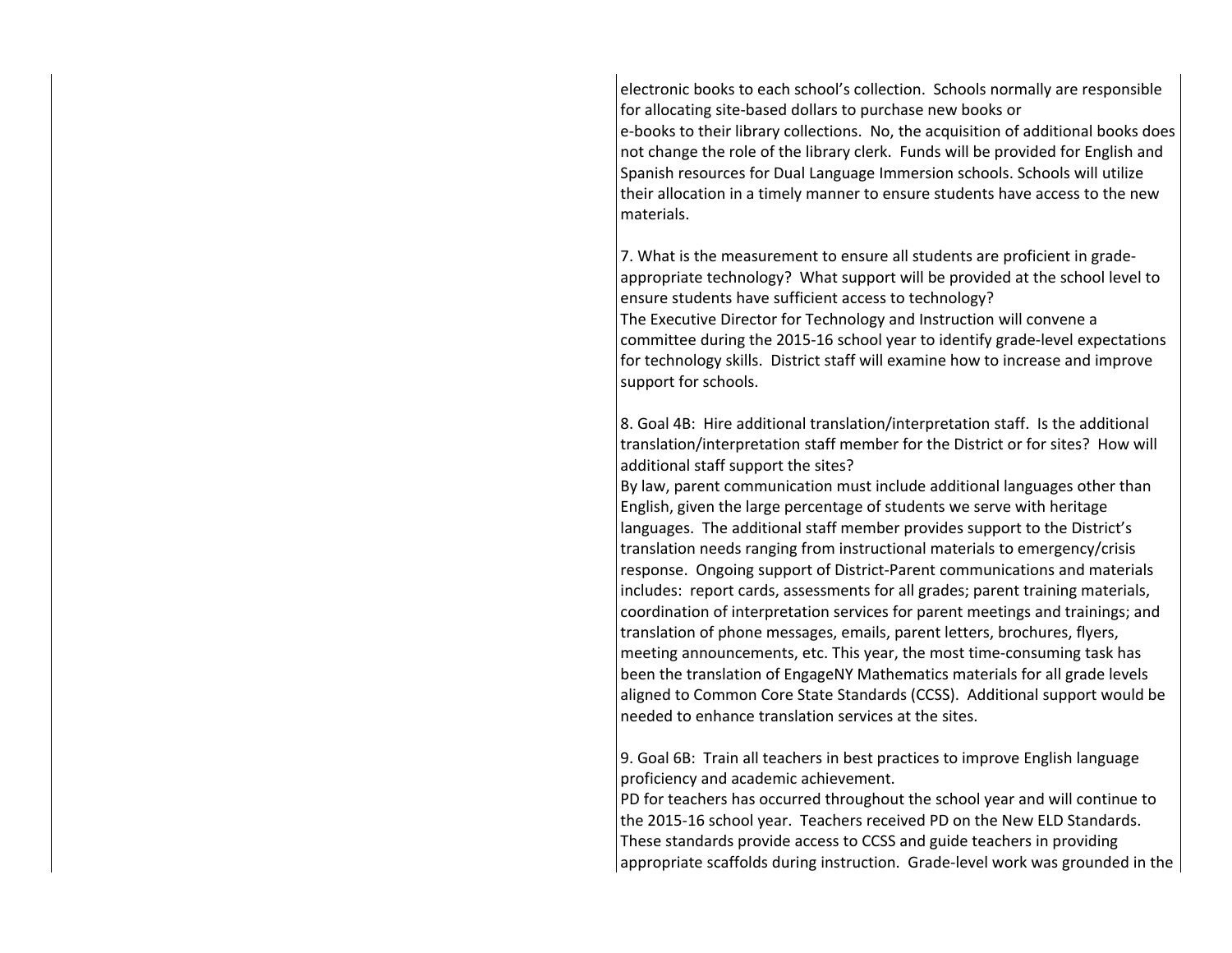ELA/ELD Framework. Grade-level teams delved into specific examples of research-based practices. A key strategy was deconstructing complex text through sentence unpacking, vocabulary development, building background knowledge, and providing additional speaking opportunities around text. Teachers worked together to analyze lessons from the framework and then had the opportunity to apply these strategies in their own instructional practice. Lessons created during planning time were shared using the Edmodo platform. Training on the new ELD standards will continue for the 2015-16 school year.

10. Goal 7: Recruit staff. What is the incentive to recruit and retain the "A" players? What standards will be used to identify an "A" player? Chula Vista Elementary School District (CVESD) is committed to recruiting and retaining the very best people to become employees of the CVESD. As any new position becomes open, the District is developing a score card on what are the qualities and characteristics necessary to have an employee work at the highest level of performance. This criterion becomes the indicators of an "A" player.

11. How many District Technology Integration Specialists will be hired and by when? How will you support all elementary schools in the District? Through the LCAP input process and as we move towards a 1:1 technology environment, it will be critical that we examine technology support for sites and how we can leverage RTs to support technology integration at school sites.

12. Enhance and communicate the crisis response plan for mental health. To whom? How does this action support the goal?

The goal is to strengthen the District's emergency management and crisis response process. Many times the crisis experienced by schools involves the mental health of students. This action focuses on strengthening the ability of staff to identify and respond to these situations (i.e. suicide, threats, etc.). The focus will be for all staff, but specifically for school psychologists and counseling staff. The goal is to strengthen the District's emergency management and crisis response process. Often the crisis experienced by schools involves the mental health of students. This action focuses on strengthening the ability of schools to identify and respond to these situations (i.e. suicide, threats, etc.). The focus will be for all staff, but specifically for school psychologists and school social workers. To date, the District has hired three school social workers who are part of the response team, providing services in a regionalized manner. They work in partnership with the Chula Vista Community Collaborative's five Family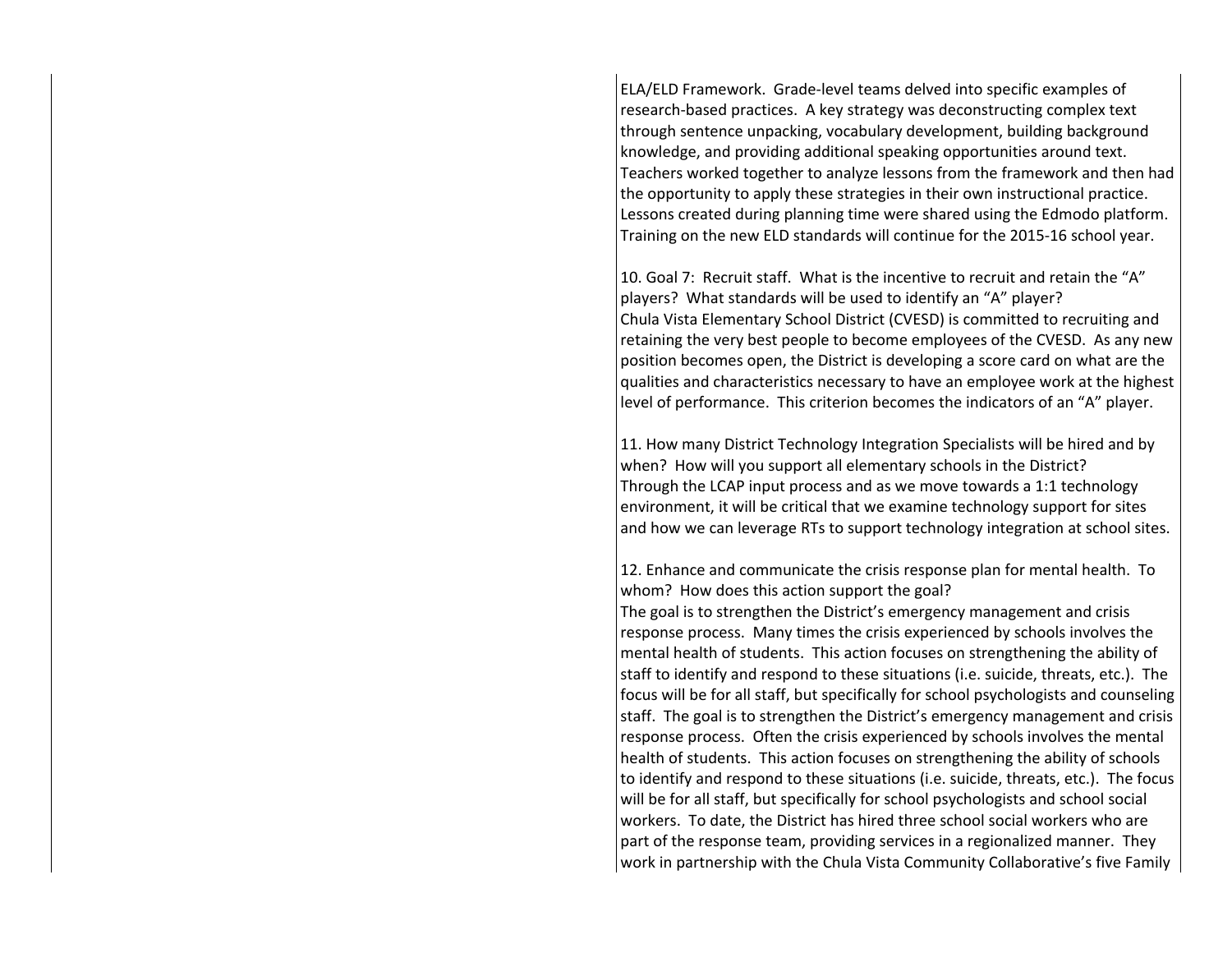Resource Centers and South Bay Community Services. 13. What is the VAPA strategic plan?

The Visual and Performing Arts (VAPA) strategic plan was developed during the 2013-14 school year by a committee comprised of teachers, principals, and representatives from outside arts organizations. The strategic plan was approved by the Board of Education in 2014. The five- year plan identifies the structures and systems that need to be put in place in order for students have meaningful arts education experiences.

14. Goal 10 - Strengthen the District's emergency management and crisis response process. Upon development of training programs, what is next? Who will be trained on emergency management and crisis response? Is there intent to implement an emergency management and crisis response plan? By what date? What support will be provided at the school level? This spring, a seven-member group that included CVESD Emergency Response Team members, a principal, associate principal, and a Chula Vista Police Department (CVPD) School Resource Officer received training in crisis response planning at the Federal Emergency Management Agency's (FEMA's) Emergency Management Institute in Maryland. The training was funded by FEMA. Participants will use that training and collaboration with FEMA to refine and enhance District and school emergency procedures. This entails better familiarizing all school staff with existing procedures—bringing to life existing plans and moving beyond the drills routinely practiced as required under Education Code. A strategic plan for site-level trainings in 2015-16 will be developed in collaboration with the sites, so that trainings are calendared well in advance and include best practices from existing sites. Presentations are being modified to include CVPD and Public Safety input, as well as school leadership, to better meet site needs.

15. Goal 15: The District will ensure students engage in relevant motivating, personalized learning experiences that integrate critical thinking, collaboration, creativity, and technology. Is this goal intended for all students or Foster Youth?

All students, including Foster Youth, are included in this goal.

16. Goal 4 - District will increase parent engagement at District and sites. What goals were established for unduplicated students? As a result of our nearly 60% unduplicated student count for English Learners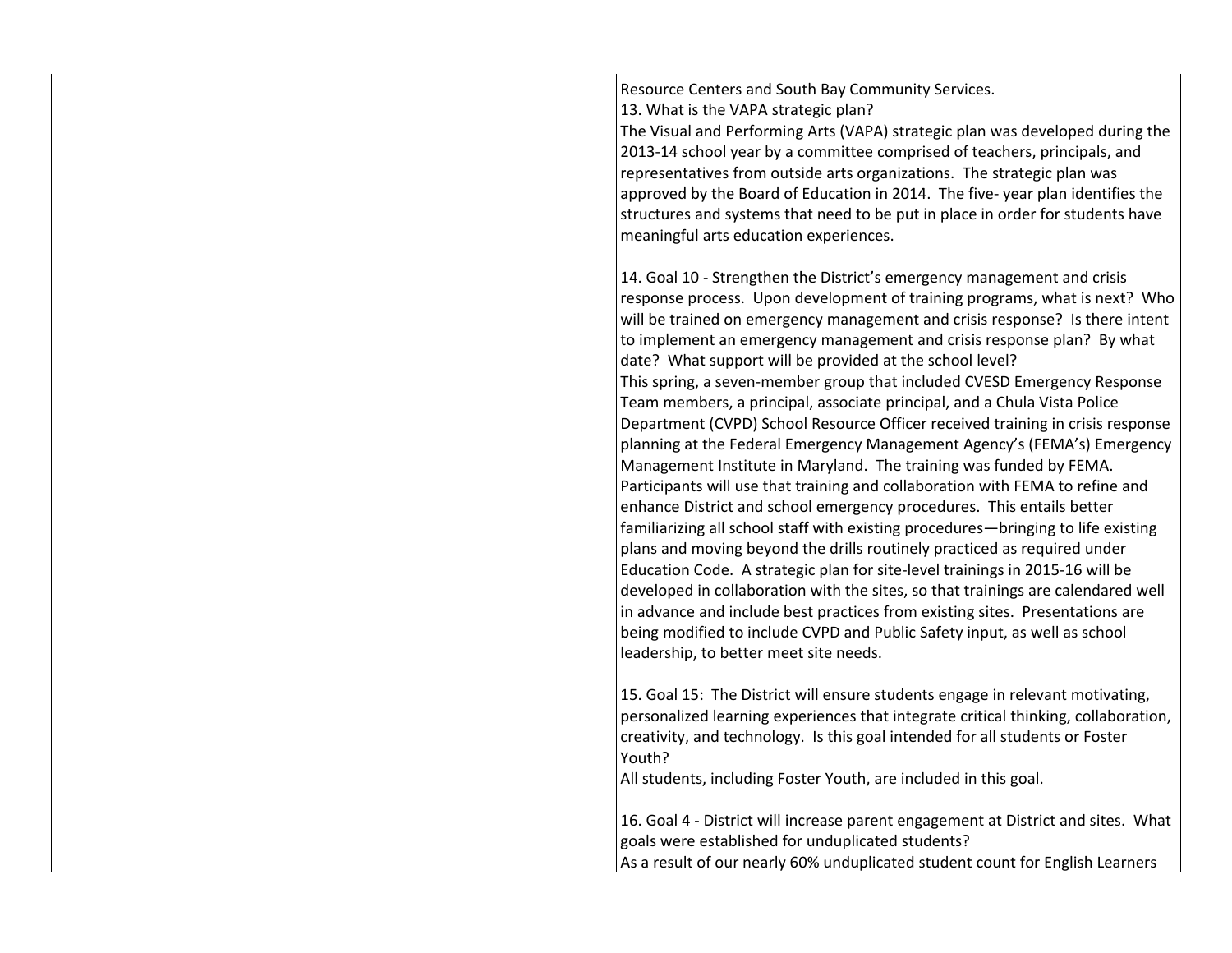(ELs), Low Income, and Foster Youth, our District is utilizing the Local Control Funding Formula Supplemental and Concentration funds to support students and their families Districtwide. With this being said, much of the efforts from the District Advisory Council/District English Learner Advisory Committee parent leadership team is to reach out and engage parents of unduplicated students such as Low Income and ELs. To better inform parents who work and are unable to attend meetings, more podcasts/webinars will be created so that parents and community members can access the information that was presented. This includes more use of the District's YouTube channel, website, and social media.

17. Where in the LCAP is there a description of how services provided on a Districtwide basis are directed towards meeting the District's goals for its unduplicated pupils in the state priority areas? All goals are inclusive to the needs of unduplicated students. Improving the quality of instruction through PD and RT supports unduplicated students. Increased monitoring of absences and tardies, foundational literacy training, access to social workers advocating for school-related needs, improved staffing ratios for support staff, etc. Each of these support unduplicated students and their families.

18. Do you agree that CVESD, as a Local Educational Agency, is subject to the proportionality requirement of showing increased or improved services to unduplicated pupils? Yes.

19. Do you agree that even if Supplemental and Concentration grant funding is allowed to be spent Districtwide that the funds must have some demonstrable improved effect on unduplicated students greater than that of all students in accordance with the minimum proportionality percentage? Yes.

20. Can the District unilaterally allocate Supplemental and Concentration grant funds within the LCAP to programs of its desire without submitting proposed expenditures to the stakeholder input process?

Following the guidelines provided for Year 1 implementation of LCAP engagement of stakeholders, the CVESD Board of Education conducted an LCAP public hearing on May 2014 and approved the LCAP at the June 2014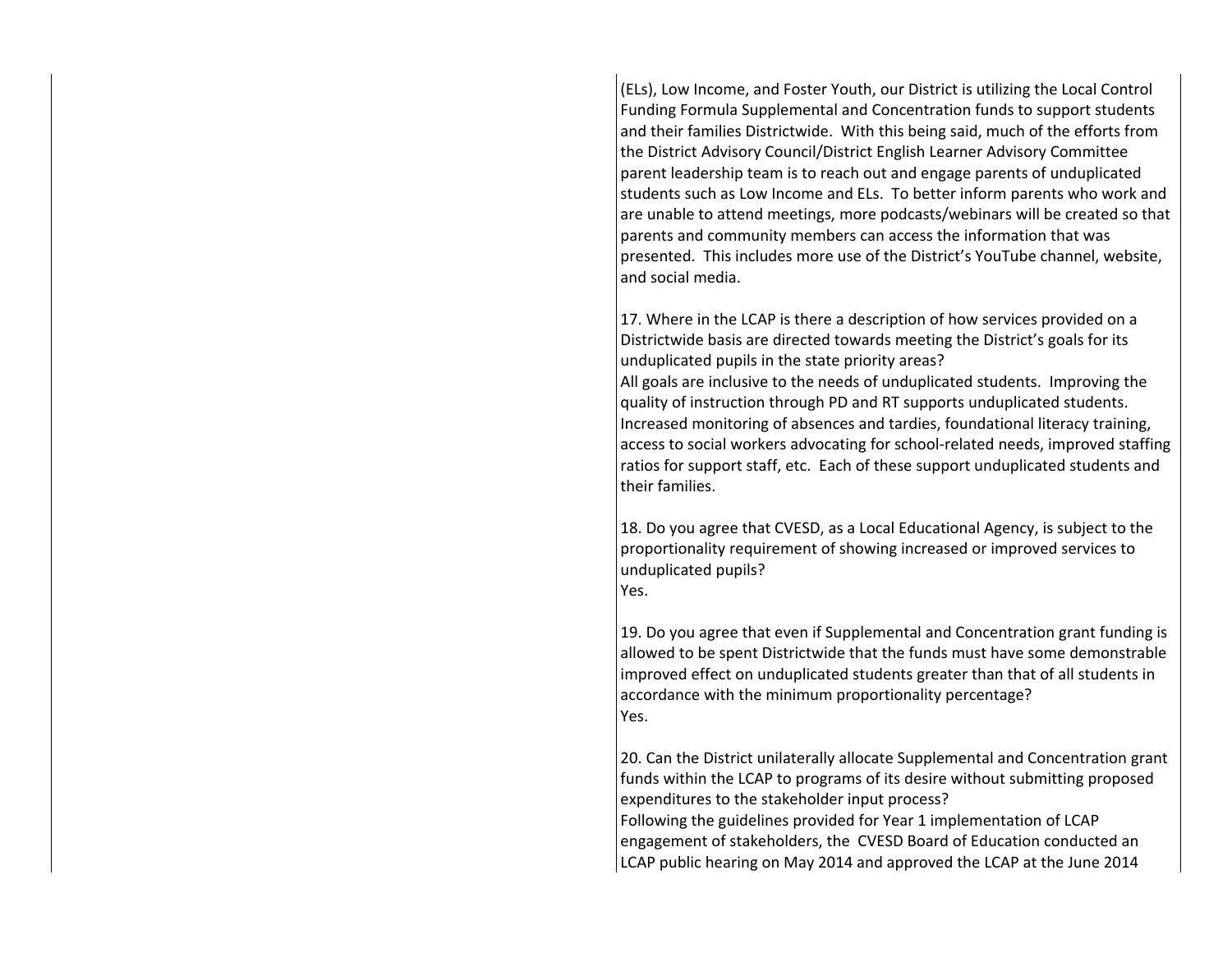Board meeting. The San Diego County Office of Education is charged with the responsibility to closely review before approving all LCAPs for San Diego County school districts, including CVESD.

21. Did the District specifically solicit stakeholder input on its proposal to send approximately \$7 million to school sites using a formula not fully based upon unduplicated students in the 2014-15 LCAP?

The 2014-15 LCAP budget included \$6.9 million for schools using the formula in place since 2009. Schools utilize these funds to support the unique needs of each school community. It would have been irresponsible to not provide a consistent funding stream to school sites knowing that they have programs and services provided to students using these funds. This could have resulted in schools losing funding for personnel already employed. Stakeholder input on how to utilize these funds occurred at each school site. This formula does not prohibit the District from providing more funds to schools utilizing LCAP funding. We will look at the funding formula during the 2015-16 school year.

22. How many PIP programs are in our District?

There is one Parent Intervention Program (PIP) program in Chula Vista, located at Greg Rogers School. PIP provides services to 3-5 year olds evidencing serious difficulties in the area of behavior. In a preschool-like setting, the PIP staff teaches parents/family members strategies designed to eliminate inappropriate behaviors.

23. Why aren't counselors part of the support staff in our District? In CVESD, school psychologists support the social and emotional needs of students. Currently Educationally Related Mental Health Services fiscal resources are used to provide an increase in staffing allocation to each school site so that their psychologist can be on campus additional time in order to provide for these important services. Both school counselors and school psychologists can provide mental health services that address needs at both the home and school. However, school psychologists are more likely to have training in behavioral analysis, mental health screening and diagnosis, research methods (and application of research to classroom practices), and specific disability areas. In fact, school psychologists are specifically trained to link mental health to learning and behavior. This unique qualification is why the District has chosen to invest in increasing school psychologist staffing allocations as its first priority to best serve students.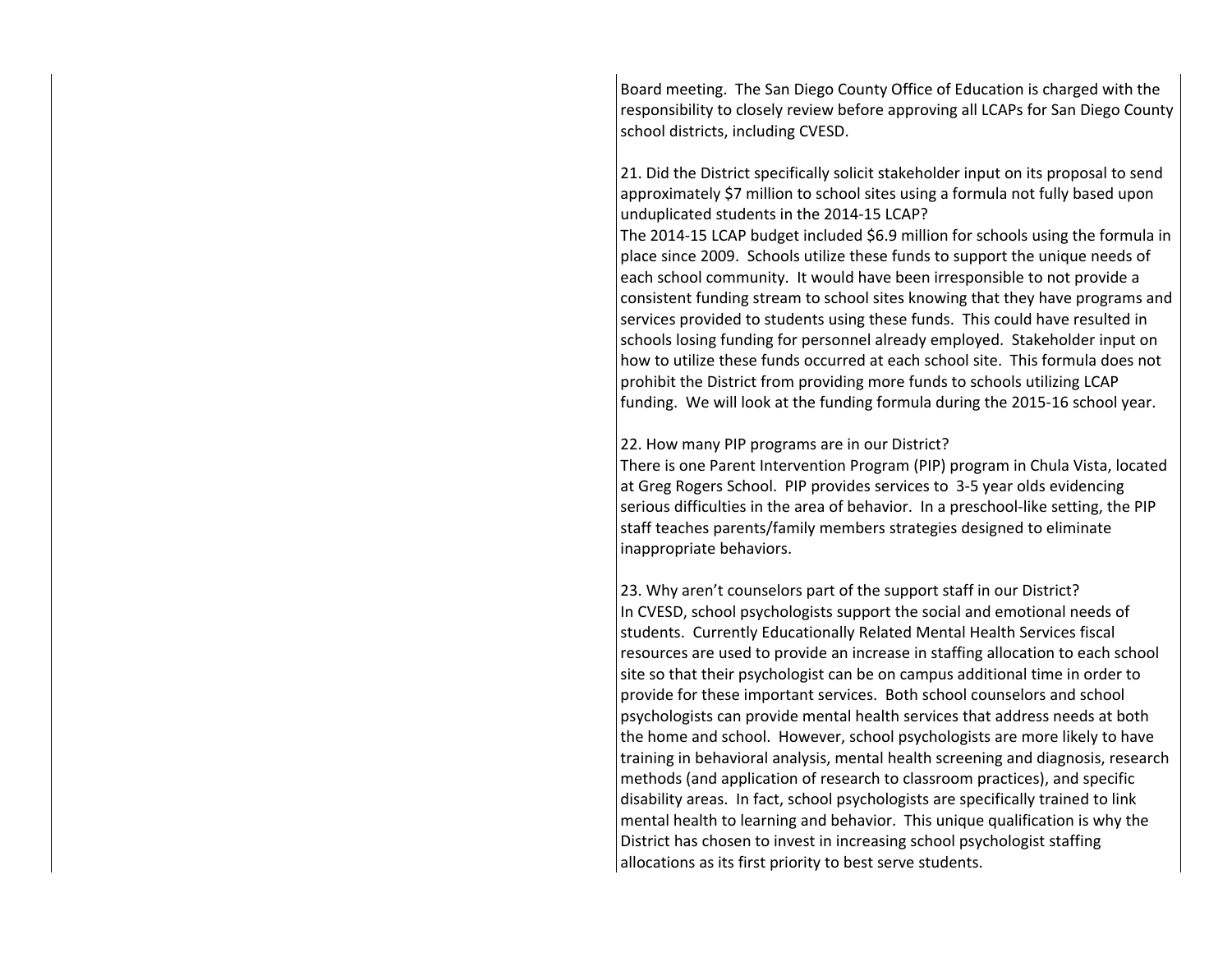24. Goal 2 - How will District ensure there is engagement in the use of technology?

School principals are responsible for students' use of technology. Additionally, this is part of their annual performance evaluation. We currently have every student in the District with an Office 365 account and Lync account. Additionally, we have Imagine Learning licenses for every CELDT Levels 1-3, over 11,000 Achieve3000® licenses, and over 20,000 student Edmodo accounts. We will utilize our RTs to continue support for technology integration and engagement.

25. Instead of dispersing carryover funds during the 2015-16 school year for teacher collaboration, could funds remain available to the schools that have not hired yet, so they may post the open position and hire before the Board votes this year?

We are exploring ways to use carryover funds to support teacher collaboration during the 2015-16 school year.

26. I want to know why District doesn't have Gifted and Talented Education (GATE) curriculum; why there was no communication about CCSS adoption; why there is no answer to parents' questions?

GATE students are challenged through differentiated instructional activities and in some cases different curriculum materials. Our District believes that all GATE students should have differentiated instruction in order for these students to be appropriately challenged. This occurs through teachers' instructional practices. The District will be facilitating GATE certification for interested teachers next year.

27. What specifically are the elements involved in the plan to "refresh libraries"?

We are looking at giving each school an allocation allowing each school to select the books, either hard bound or electronic to purchase. Funds will be provided for English and Spanish resources for Dual Language Immersion schools.

28. Given the realities of today and looking into the future, it is unconscionable that we are not 100% wireless across all sites with a broad and robust network that easily facilitates all instructional software and platforms. Why do we not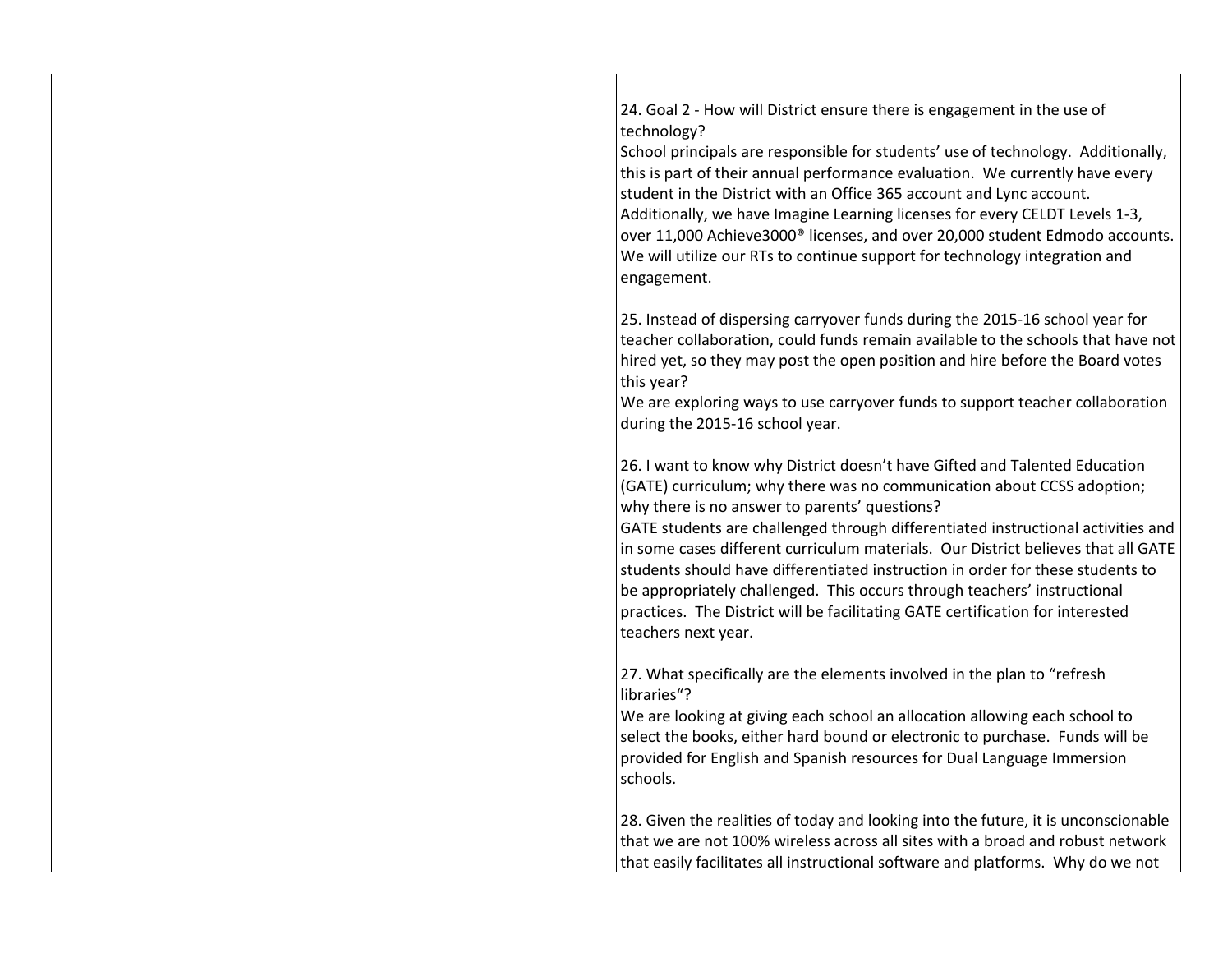commit financially all instructional software and platforms? Why do we not commit to achieving this?

Currently, every classroom in every District school has a wireless access point. As we continue to move our phone system onto the network, and instructional programs continue to focus more heavily on technology resources, we will appropriately increase our infrastructure and bandwidth to accommodate our students.

29. What are the elements of the proposed intervention services for at-risk students?

The specific elements have not yet been defined. In 2014-15, grade-level representatives from school sites implemented the Systematic Instruction in Phonological Awareness, Phonics, and Sight Words reading foundation program with targeted students, and a workgroup met to brainstorm best practices for other student interventions. It is anticipated that a District framework will be established that allows sites to access best practices based on student needs. 30. Goals 11, 12, 13: What specifically are the elements of the ongoing articulation with secondary institutions to ensure successful transition? Each elementary school engages in dialogues with feeder Sweetwater Union High School District (SUHSD) middle schools to communicate academic needs of the incoming seventh graders. Recommendations are made as to what these students need. Articulation between CVESD and SUHSD special education staff ensures a smooth and seamless transition for identified students. CVESD, SUHSD, and University of California San Diego have submitted a grant proposal to support teacher collaboration and ongoing PD for Mathematics.

31. Why hire resource teachers (RTs) and not instructional assistants? RTs have completed their certification and have multiple years of experience. The research is quite clear that instructional assistants do not have the level of impact a teacher has.

32. Why don't we have sheltered classrooms for ELs? CVESD has sheltered English immersion and mainstream English instruction classrooms. Teachers are certified to meet the needs of ELs in these classrooms.

33. Why don't we have summer school or extended sessions? Many years ago, we determined that intervention by school sites and more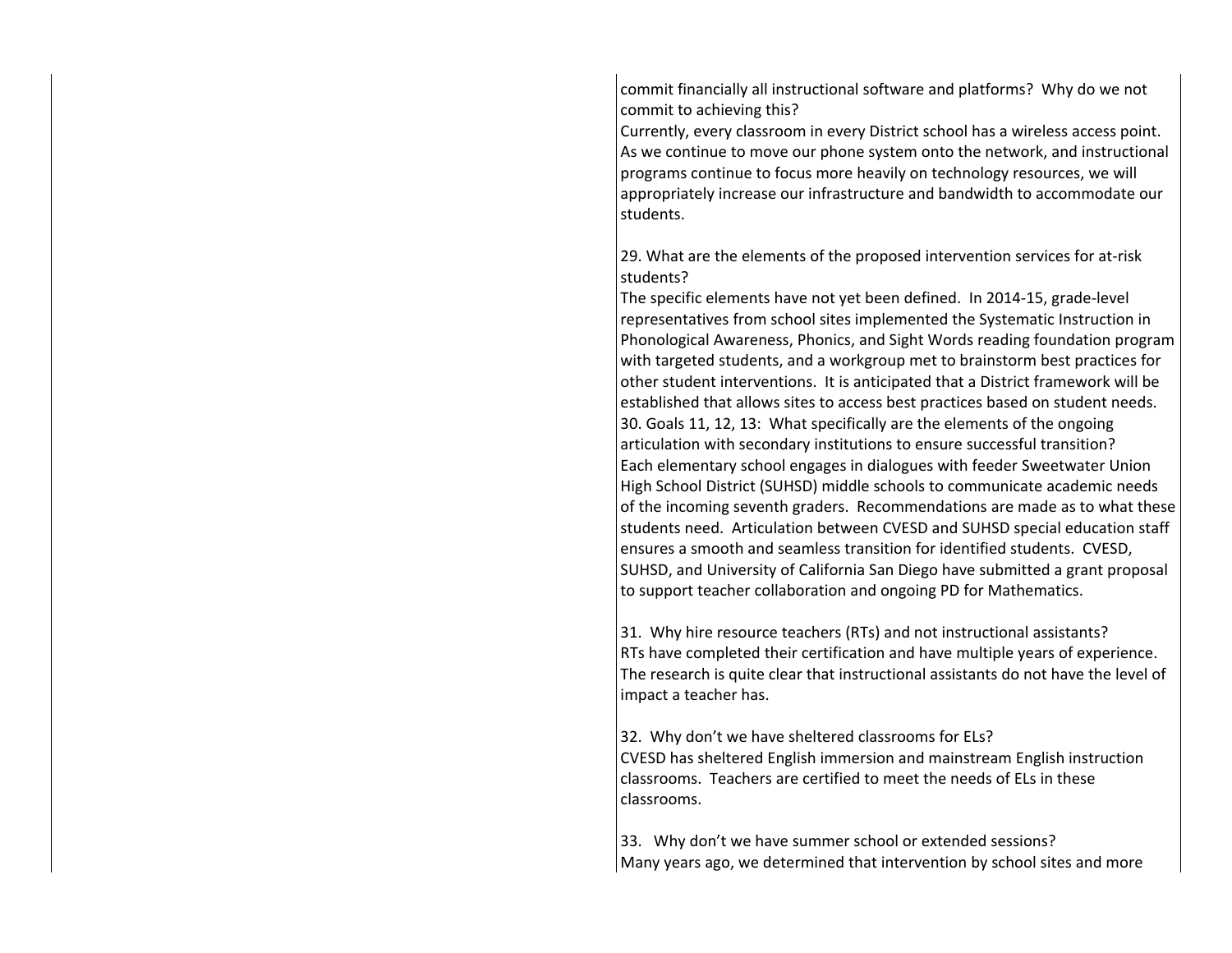specifically students' own classroom teachers have a far greater impact on students than a new teacher during summer school. Extended-day is offered to all students below grade level at District schools.

DAC/DELAC Q&A with Superintendent's Responses

1. Who is monitoring the Wellness Policy?

The Wellness Policy (BP 5030) was approved by the Board of Education on May 8, 2012. The Superintendent is responsible for its implementation; however, the day-to-day monitoring is delegated to each site principal.

2. Goal 2A - Ensure all District-led Professional Development (PD) models and reflects instruction aligned to Collaboration, Creativity, Critical Thinking, and Communication. How is this measured? Whenever Instructional Services staff designs any PD, consideration is given to

including one or more of these elements and 21st century teaching and learning.

3. Goal 2B - Refresh school libraries. What will it look like? How will the funds be distributed? Who is refreshing the school libraries/books? What does refreshing entail? Does this change the role of the library clerk at each site? Refreshing school libraries means adding either new hard cover books or electronic books to each school's collection. Schools normally are responsible for allocating site-based dollars to purchase new books or e-books to their library collections. No, the acquisition of additional books does not change the role of the library clerk. Funds will be provided for English and Spanish resources for Dual Language Immersion schools.

4. If we're spending so much money on resource teachers (RT), shouldn't they be used to provide intervention directly to students? How can we support schools that don't have an RT yet?

Currently, the role of the RTs is to provide support for teachers in implementing Common Core State Standards (CCSS) throughout the day. Principals are recruiting teachers to apply for an RT position for the new school year. At the May 13 principals' meeting, we will discuss the roles and responsibilities associated with RTs, provide opportunities to share how principals can work with RTs, and ideas will be discussed on how to recruit and retain teachers for these positions to ensure that all schools have an RT for the 2015-16 school year.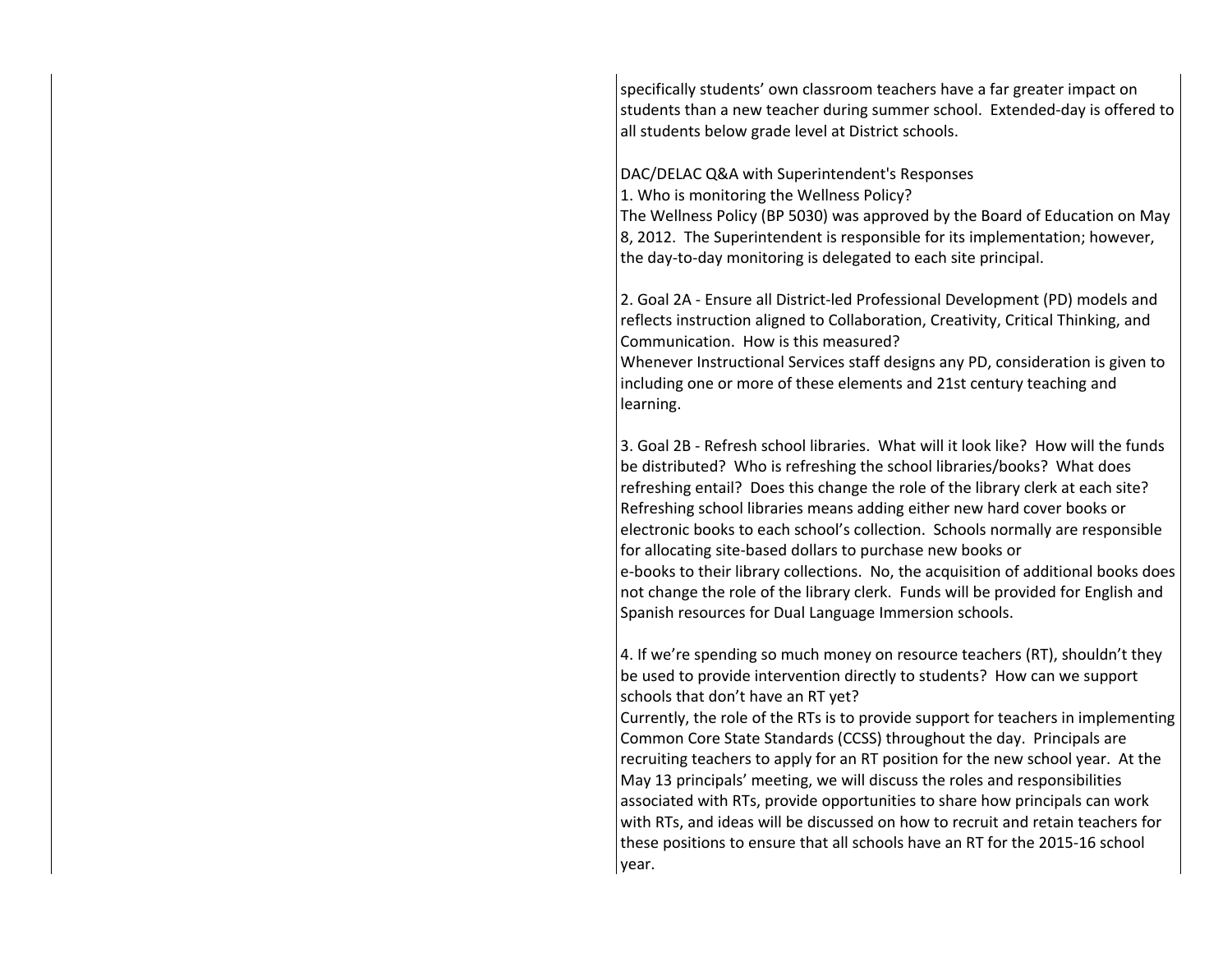5. How does the District determine financial allocations and support services to each individual school site? Do you have a projection of what percentage of funds will go to the schools with a lower ratio of English Learners (ELs)? Positions including nurses, psychologists, and speech/language pathologists are determined on a formula basis. These staffing allocations are reviewed on a yearly basis. Schools also use site funds to support/increase staffing ratios. Schools are allocated Local Control and Accountability Plan-EL funding based on a per-pupil formula. This results in schools with high numbers of ELs receiving larger allocations and schools with lower number of ELs receive fewer funds.

6. How is the District LCAP going to support Gifted and Talented Education (GATE) at the school site?

A key focus of the District GATE Advisory Committee will be to provide a GATE "Toolbox" for all of our schools that will include GATE resources and materials. These toolboxes will also provide ready- made presentations that school sites will be able to use to promote increased parent participation and GATE activities. The District GATE Advisory Committee will also be creating a plan to provide GATE certification opportunities for all of our Grades 3-6 teachers in order to increase differentiated opportunities for GATE students during the instructional day.

7. Response to Intervention (RtI) - How do we know if plans are being implemented and in an equitable way across all schools in the District? What are the details?

RtI is a model used by schools and districts to identify three tiers of support: whole class, small groups, and individual one-on-one instruction. Pupil Services staff has facilitated four workgroup sessions for principals and teachers focused on identifying best practices for intervention, and exploring ways to best monitor and implement RtI programs at school sites. We are currently investigating an online tool that will help both streamline monitor the Student Success Team and RtI implementation process at school sites, and provide a level of consistency to this process throughout the District. The actual intervention programs to be implemented with students at schools will depend on the availability of resources and the uniqueness of student needs at each school site. It is anticipated that a District framework will be established that allows sites to access best practices for student intervention based on their unique student needs. Principals are responsible for monitoring all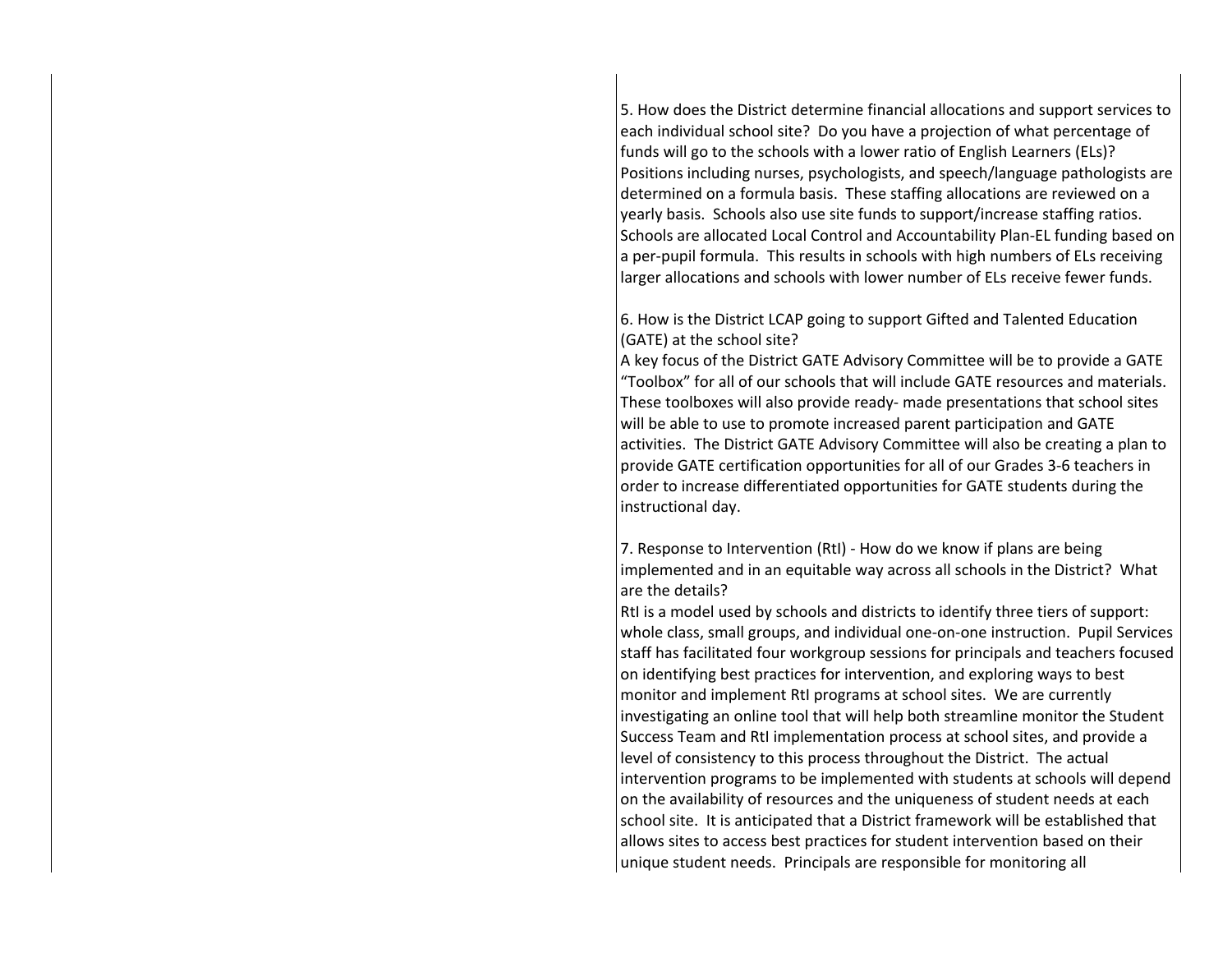instructional improvement plans for at-risk students.

8. How are we going to increase use of technology without updated hardware, inadequate tech support and staff that isn't fully trained? We have a plan to increase student hardware one grade a year each year for the next three years. Within this three-year period, we will have a 1:1 environment for Grades 3-6 students. As hardware acquisitions increase, it will be imperative that we look at increasing technology support ratios as well. The recent Technology Fair held at the District Office provided information on hardware to ensure we select one device to be used systemwide. These products will be leased or purchased with a three-year warranty as part of the purchase price.

9. What kind of leadership opportunities? After the parents get any type of training, will they be able to get a job opportunity? Parents have the opportunity to seek out leadership opportunities in a variety of ways including both site and District committee work. Employment opportunities are available for both classified and certificated positions. Parents and community members are encouraged to fill these positions.

10. Goal 2 - Why are we not giving our kids the opportunity to explore, connect, and create if the new curriculum is saying so?

Teachers at school sites are beginning to incorporate these best practices in their classrooms. Some teachers are more ready to explore than others. For example, PD is being provided in visual arts integration. Over 40 teachers are participating in this program. The CCSS-aligned EngageNY gap materials provided a Mathematics program which encouraged exploration and connecting to real-life problems. In technology, over 20,000 students are using Edmodo to access resources to support their learning. Teachers are using Edmodo to "flip" the classroom to extend and enrich the instruction beyond the school day.

11. When are we going to see art implemented in our schools? This year, we hired a Visual and Performing Arts (VAPA) resource teacher for the purpose of providing resources to teachers and administrators, broker services from outside community-based arts groups, and provide PD when requested. She is also working with school sites to find qualified teachers and/or specialists to provide direct teaching to students. VAPA instruction is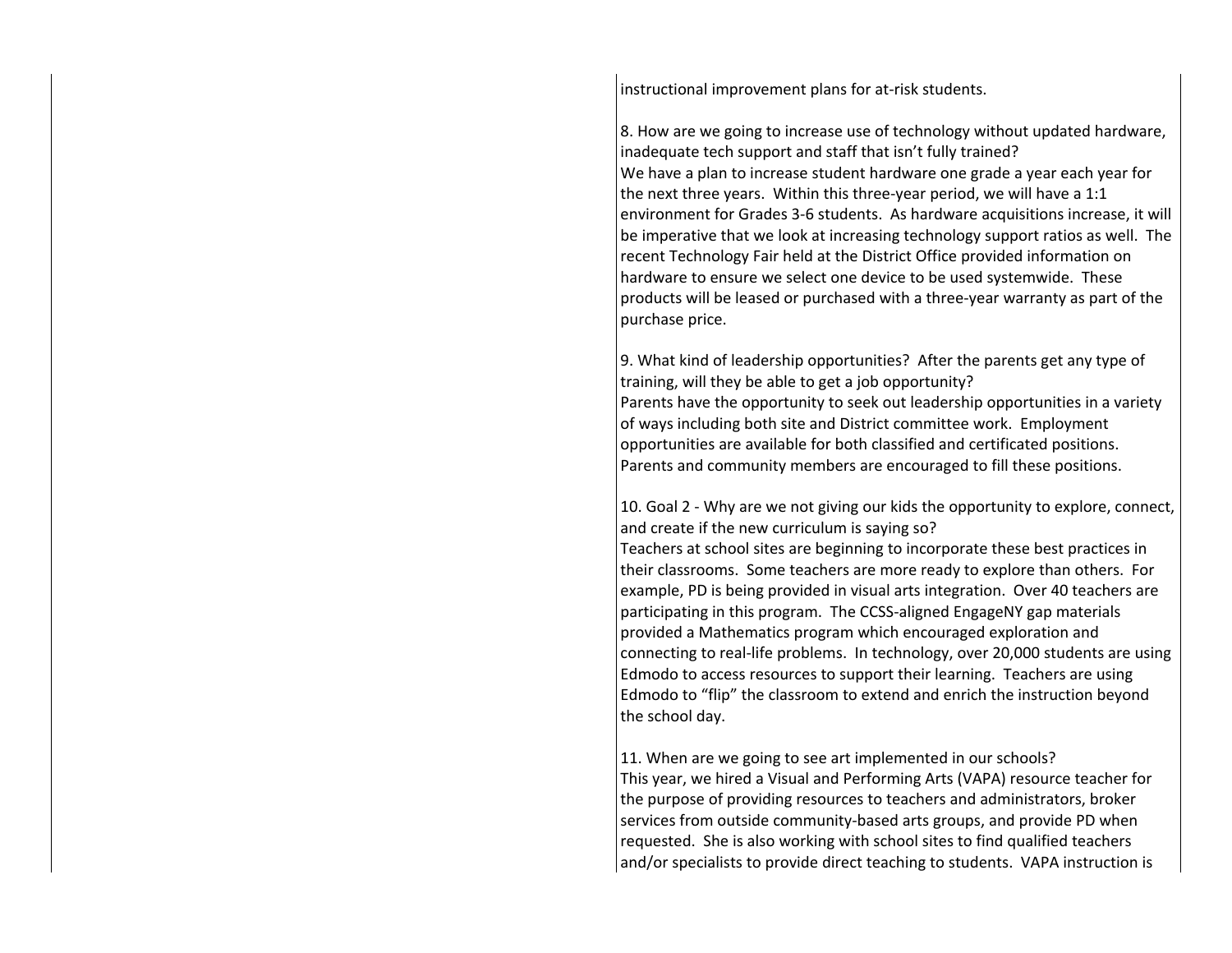expanding across the District as schools utilize either

full-time or part-time program support teachers to provide instruction in VAPA. Additionally, over 150 students are participating in the Community Opus orchestra and band programs, and 120 students are participating in the all-District choir program under the direction of the District VAPA resource teacher.

12. What method will you be using to achieve the parent participation increase at District and sites?

The District utilizes an array of electronic communication tools to inform parents about meetings and events, with the intent to increase participation/attendance. For example, the District's SchoolMessenger automated phone messaging system includes text messaging and email functions. This year, in collaboration with the DAC/DELAC leadership, a Facebook page was created that is co-branded between the District and DAC/DELAC to keep parents informed about educational workshops, activities, and information for parents. PTA membership has increased from last year to this year including the addition of a new PTA at a school site. Total membership has increased from 4,335 members in 2013-14 to 4,468 in 2014- 15.

13. How does the District plan to recruit more parents for leadership positions? District and site level staff continually explores innovative ways to increase parent participation. This is an ongoing process that includes seeking ideas and suggestions from parents. Parents are participating on the Superintendent Parent Leadership group, LCAP Advisory Committee, PTA District Council, and DAC/DELAC.

14. When is the District going to develop standards for technology so that it is consistent throughout the District?

The Executive Director for Technology and Instruction will be forming a committee during the 2015-16 school year comprised of various stakeholders including teachers, principals, and parents to identify common technology expectations for each grade level.

15. What can be done so that parents who work are able to participate? The District offers parent workshops both during the day and in the evening. If the workshops require staffs who work with students directly during the school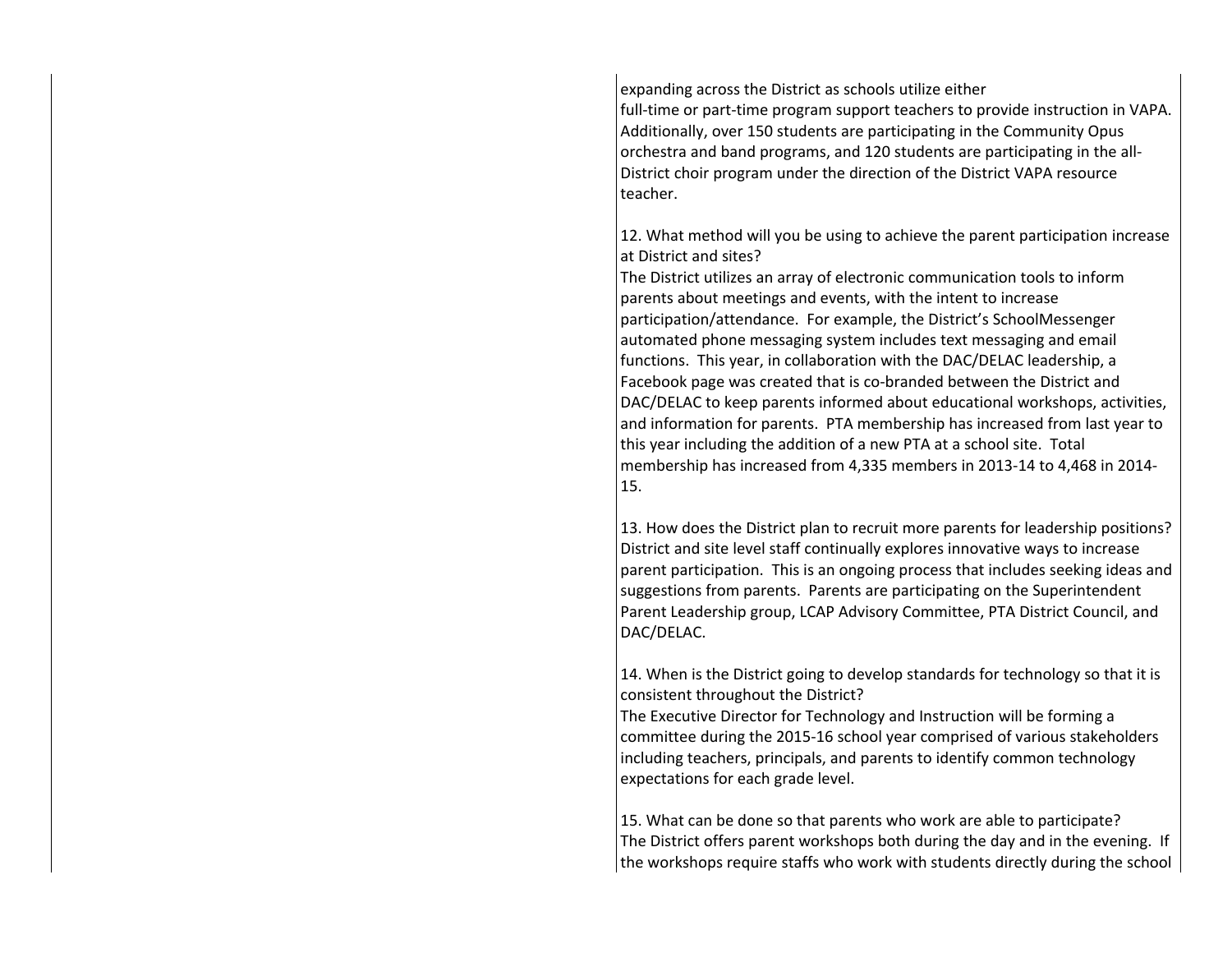day, the training is only provided after school or in the evening thus not asking the teacher to not work with students during the instructional day. Podcast communication was made available this year for DAC/DELAC and Budget Advisory Committee members to access information regarding LCAP prior to the April meeting.

16. How will the efficient employees be retained? With salary? And, will that be a problem for their peers?

Our District has recently negotiated with both the certificated and classified staff for a 3%/3%/1% raise for employees effective July 2014 through June 2016. Additionally, Human Resources staff is continually examining ways to ensure the most qualified employees choose to work in Chula Vista Elementary School District. Negotiations with labor groups include looking at pay differentials for difficult to staff positions.

17. How are EL funds to be used?

Each school site is provided with funds to support ELs. As a result of our student-based decision-making model, each school site identifies and implements their own model for supporting ELs in their efforts to become proficient in English.

Based on all of the above comments and questions the following recommendations were made to Cabinet for consideration:

1) Re-employ 19 District Resource Teachers and hire 21 additional Resource Teachers.

2) Continue with additional funding for increased hours for office staff (School Attendance and Health Specialists or Office Clerks).

3) Improve staffing ratios for school psychologists.

4) Employ 6 technology integration technicians.

5) Provide K-2 early literacy training and purchase SIPPS materials or

Benchmark in Spanish reading and assessment materials.

6) Re-employ additional special education coordinator.

7) Purchase Achieve3000 licenses for all CVESD Grades 3-6 students. (LCAP 2014-15)

8) Hire intervention tutors for at-risk Foster Youth students.

9) Employ Project Specialist to oversee Visual and Performing Arts programing at sites.

10) Re-employ 4 instructional assistants to fully staff the PIP program @ Rogers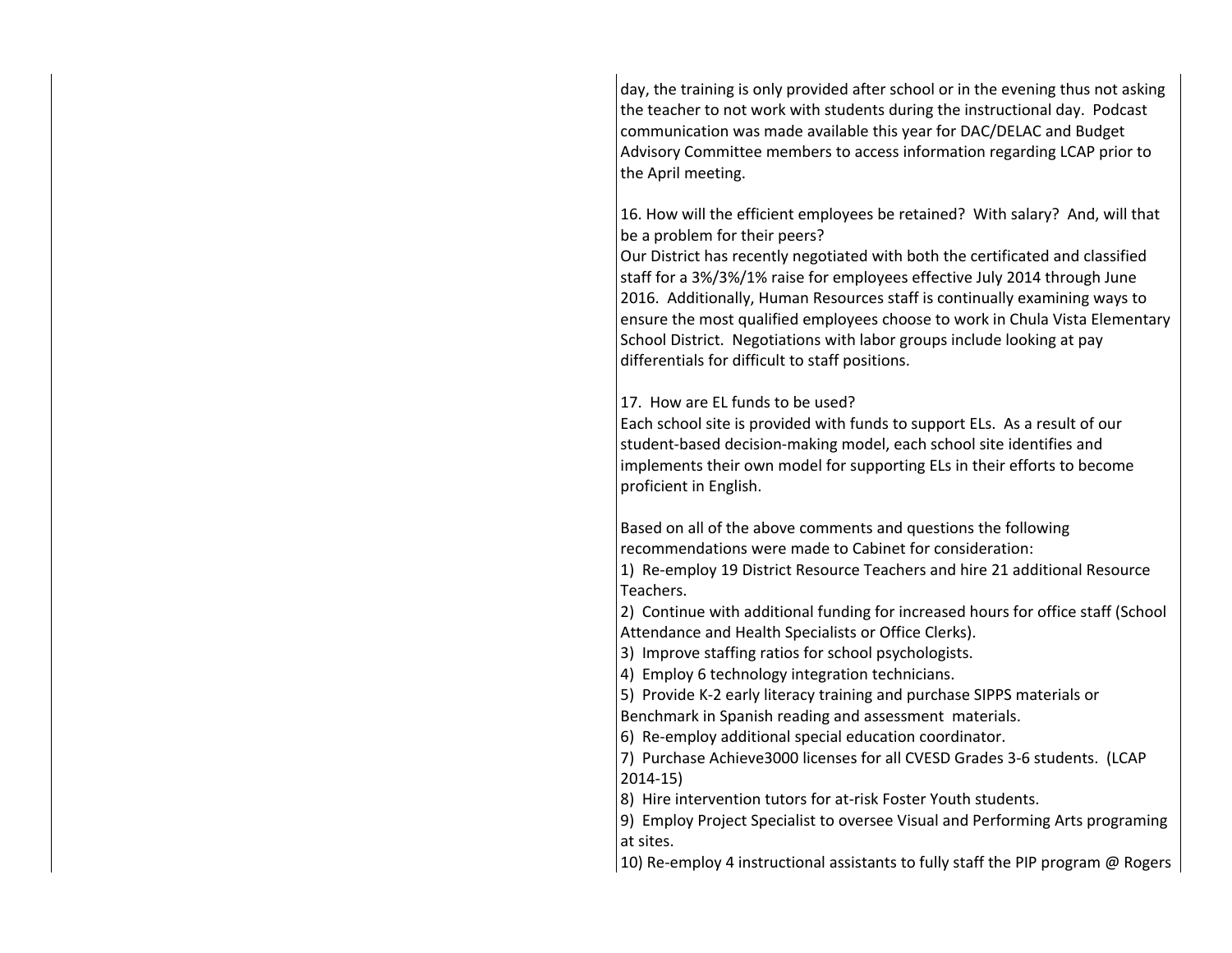|                                                                                                                                                                                                                                                                                                                                                                                                                                                                                                                             | School.<br>11) Re-employ additional interpreter/translator.<br>12) Provide opportunities for 4-6th grade teachers to receive their GATE<br>certification.<br>13) Hire District Resource Nurse to provide assistance to schools<br>14) Increase number of hours worked by Library Clerks & Library Media<br>Technicians.<br>15) Purchase new books or e-books for school libraries (English and Spanish)<br>16) Purchase GAP materials for E/LA and S/LA.<br>17) Purchase technology devices to create a 1:1 blended learning model at one<br>grade level per site.<br>18) Support teacher collaboration/VAPA learning opportunities<br>19) Pay Speech/Language/Pathology Teachers salary differential<br>20) Employ additional SLPs and RSP teachers.<br>21) Re-establish School Readiness Program for parent outreach.<br>22) Employ Social Workers to support unduplicated students primarily.<br>23) Provide each site with a money allocation<br>24) Support parent involvement by hiring a Community Referral Clerk.<br>25) Hire a FTE Physical Education Teacher |
|-----------------------------------------------------------------------------------------------------------------------------------------------------------------------------------------------------------------------------------------------------------------------------------------------------------------------------------------------------------------------------------------------------------------------------------------------------------------------------------------------------------------------------|------------------------------------------------------------------------------------------------------------------------------------------------------------------------------------------------------------------------------------------------------------------------------------------------------------------------------------------------------------------------------------------------------------------------------------------------------------------------------------------------------------------------------------------------------------------------------------------------------------------------------------------------------------------------------------------------------------------------------------------------------------------------------------------------------------------------------------------------------------------------------------------------------------------------------------------------------------------------------------------------------------------------------------------------------------------------|
| <b>Annual Update:</b>                                                                                                                                                                                                                                                                                                                                                                                                                                                                                                       | <b>Annual Update:</b>                                                                                                                                                                                                                                                                                                                                                                                                                                                                                                                                                                                                                                                                                                                                                                                                                                                                                                                                                                                                                                                  |
| Stakeholders had multiple opportunities to provide feedback on the 2014-15<br>LCAP and provide recommendations for changes and/or new actions and<br>services for the 2015-16 plan. The LCAP Advisory Committee reviewed all<br>feedback and identified patterns and trends. This information was provided to<br>Cabinet on May 5 to identify the top priorities for consideration in the new<br>LCAP.                                                                                                                      | As a result of stakeholder involvement, the following goals, actions, services<br>and expenditures have been included in our LCAP.<br>(See attached LCAP Executive Summary 2015-16)                                                                                                                                                                                                                                                                                                                                                                                                                                                                                                                                                                                                                                                                                                                                                                                                                                                                                    |
| Quantitative and qualitative data provided to stakeholders including<br>assessment data from 2014 CVESD Local Measure (LM) assessments, 2013<br>Hanover Customer Satisfaction Survey results from parents, staff, and students,<br>County of San Diego Foster Youth census reports,<br>attendance/suspension/expulsion rates, Body Mass Index rates, Chula Vista<br>Collaborative Family Resource Center usage reports, school site and District<br>classroom observations on implementation of California State Standards. |                                                                                                                                                                                                                                                                                                                                                                                                                                                                                                                                                                                                                                                                                                                                                                                                                                                                                                                                                                                                                                                                        |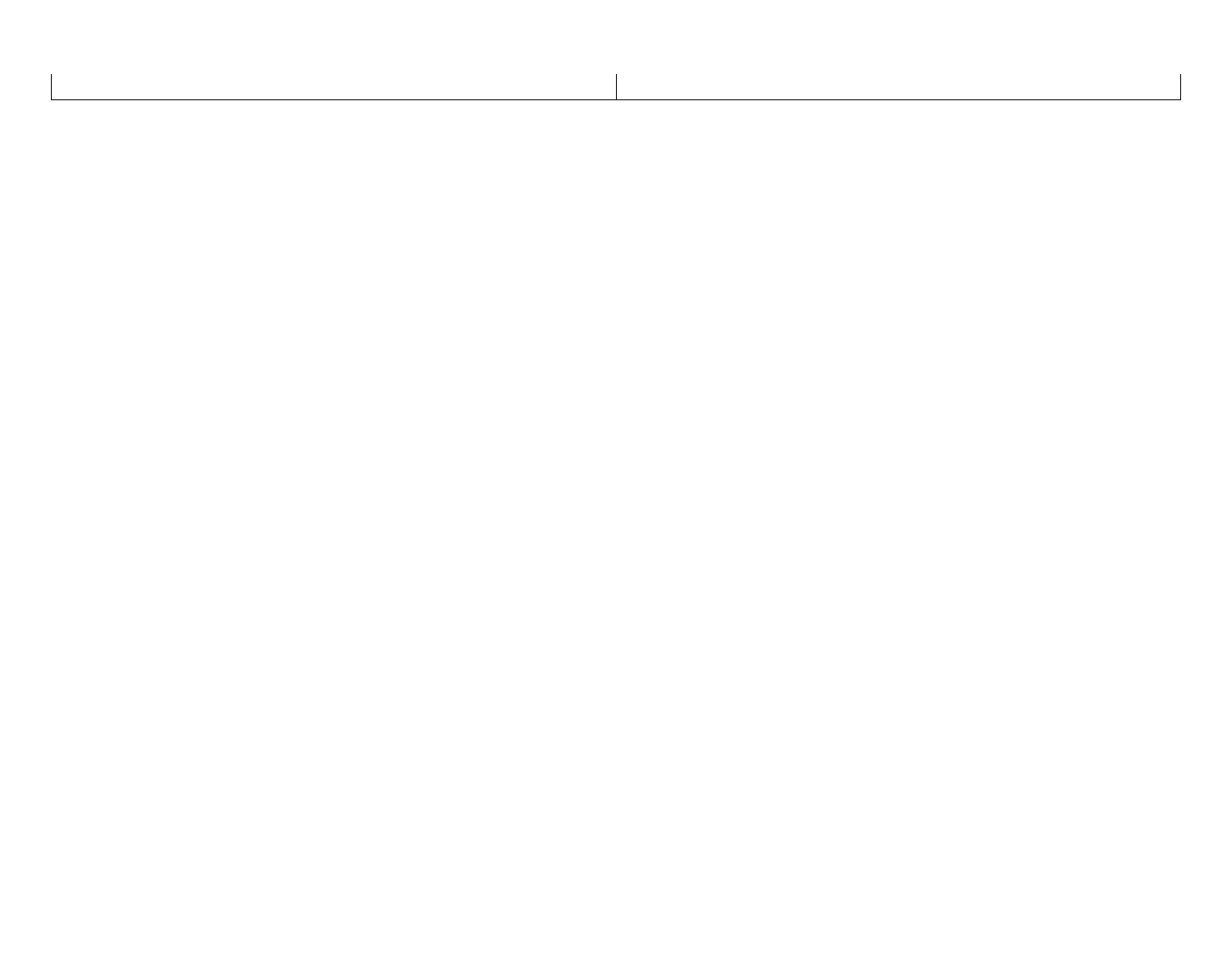## **Section 2: Goals, Actions, Expenditures, and Progress Indicators**

## **Instructions:**

All LEAs must complete the LCAP and Annual Update Template each year. The LCAP is a three-year plan for the upcoming school year and the two years that follow. In this way, the program and goals contained in the LCAP align with the term of a school district and county office of education budget and multiyear budget projections. The Annual Update section of the template reviews progress made for each stated goal in the school year that is coming to a close, assesses the effectiveness of actions and services provided, and describes the changes made in the LCAP for the next three years that are based on this review and assessment.

Charter schools may adjust the table below to align with the term of the charter school's budget that is submitted to the school's authorizer pursuant to Education Code section 47604.33.

For school districts, Education Code sections 52060 and 52061, for county offices of education, Education Code sections 52066 and 52067, and for charter schools, Education Code section 47606.5 require(s) the LCAP to include a description of the annual goals, for all pupils and each subgroup of pupils, to be achieved for each state priority as defined in 5 CCR 15495(i) and any local priorities; a description of the specific actions an LEA will take to meet the identified goals; a description of the expenditures required to implement the specific actions; and an annual update to include a review of progress towards the goals and describe any changes to the goals.

To facilitate alignment between the LCAP and school plans, the LCAP shall identify and incorporate school-specific goals related to the state and local priorities from the school plans submitted pursuant to Education Code section 64001. Furthermore, the LCAP should be shared with, and input requested from, schoolsite-level advisory groups, as applicable (e.g., schoolsite councils, English Learner Advisory Councils, pupil advisory groups, etc.) to facilitate alignment between school-site and district-level goals and actions. An LEA may incorporate or reference actions described in other plans that are being undertaken to meet the goal.

## Using the following instructions and guiding questions, complete a goal table (see below) for each of the LEA's goals. Duplicate and expand the fields as **necessary.**

**Goal:** Describe the goal:

When completing the goal tables, include goals for all pupils and specific goals for schoolsites and specific subgroups, including pupils with disabilities, both at the LEA level and, where applicable, at the schoolsite level. The LEA may identify which schoolsites and subgroups have the same goals, and group and describe those goals together. The LEA may also indicate those goals that are not applicable to a specific subgroup or schoolsite.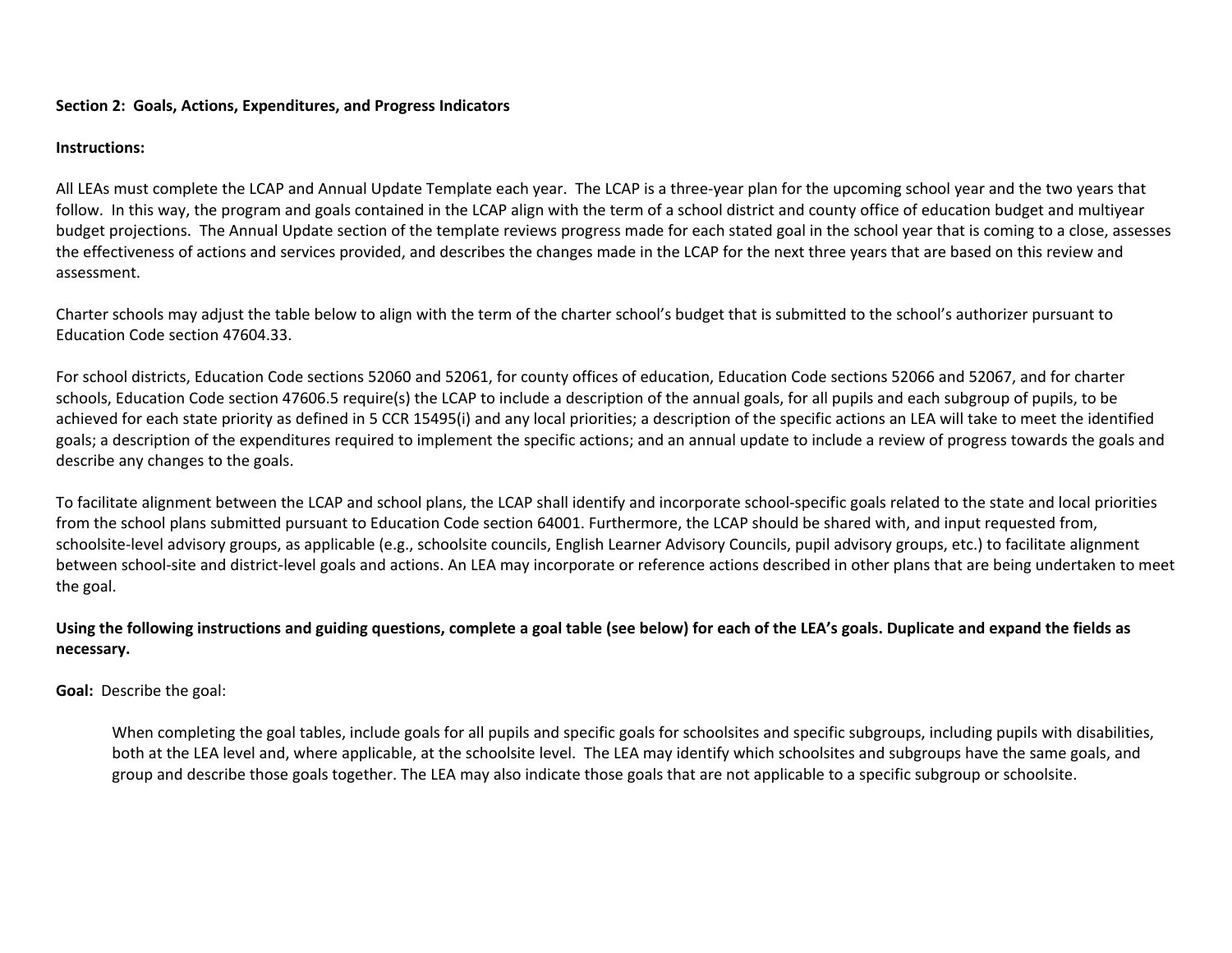**Related State and/or Local Priorities:** Identify the state and/or local priorities addressed by the goal by placing a check mark next to the applicable priority or priorities. The LCAP must include goals that address each of the state priorities, as defined in 5 CCR 15495(i), and any additional local priorities; however, one goal may address multiple priorities.

**Identified Need:** Describe the need(s) identified by the LEA that this goal addresses, including a description of the supporting data used to identify the need(s).

Schools: Identify the schoolsites to which the goal applies. LEAs may indicate "all" for all schools, specify an individual school or a subset of schools, or specify grade spans (e.g., all high schools or grades K-5).

**Applicable Pupil Subgroups:** Identify the pupil subgroups as defined in Education Code section 52052 to which the goal applies, or indicate "all" for all pupils.

**Expected Annual Measurable Outcomes:** For each LCAP year, identify and describe specific expected measurable outcomes for all pupils using, at minimum, the applicable required metrics for the related state priorities. Where applicable, include descriptions of specific expected measurable outcomes for schoolsites and specific subgroups, including pupils with disabilities, both at the LEA level and at the schoolsite level.

The metrics used to describe the expected measurable outcomes may be quantitative or qualitative, although the goal tables must address all required metrics for every state priority in each LCAP year. The required metrics are the specified measures and objectives for each state priority as set forth in Education Code sections 52060(d) and 52066(d). For the pupil engagement priority metrics, LEAs must calculate the rates specified in Education Code sections 52060(d)(5)(B), (C), (D) and (E) as described in the Local Control Accountability Plan and Annual Update Template Appendix, sections (a) through (d).

**Action/Services:** For each LCAP year, identify all annual actions to be performed and services provided to meet the described goal. Actions may describe a group of services that are implemented to achieve the identified goal.

Scope of Service**:** Describe the scope of each action/service by identifying the schoolsites covered. LEAs may indicate "all" for all schools, specify an individual school or a subset of schools, or specify grade spans (e.g., all high schools or grades K-5). If supplemental and concentration funds are used to support the action/service, the LEA must identify if the scope of service is districtwide, schoolwide, countywide, or charterwide.

Pupils to be served within identified scope of service**:** For each action/service, identify the pupils to be served within the identified scope of service. If the action to be performed or the service to be provided is for all pupils, place a check mark next to "ALL."

For each action and/or service to be provided above what is being provided for all pupils, place a check mark next to the applicable unduplicated pupil subgroup(s) and/or other pupil subgroup(s) that will benefit from the additional action, and/or will receive the additional service. Identify, as applicable, additional actions and services for unduplicated pupil subgroup(s) as defined in Education Code section 42238.01, pupils redesignated fluent English proficient, and/or pupils subgroup(s) as defined in Education Code section 52052.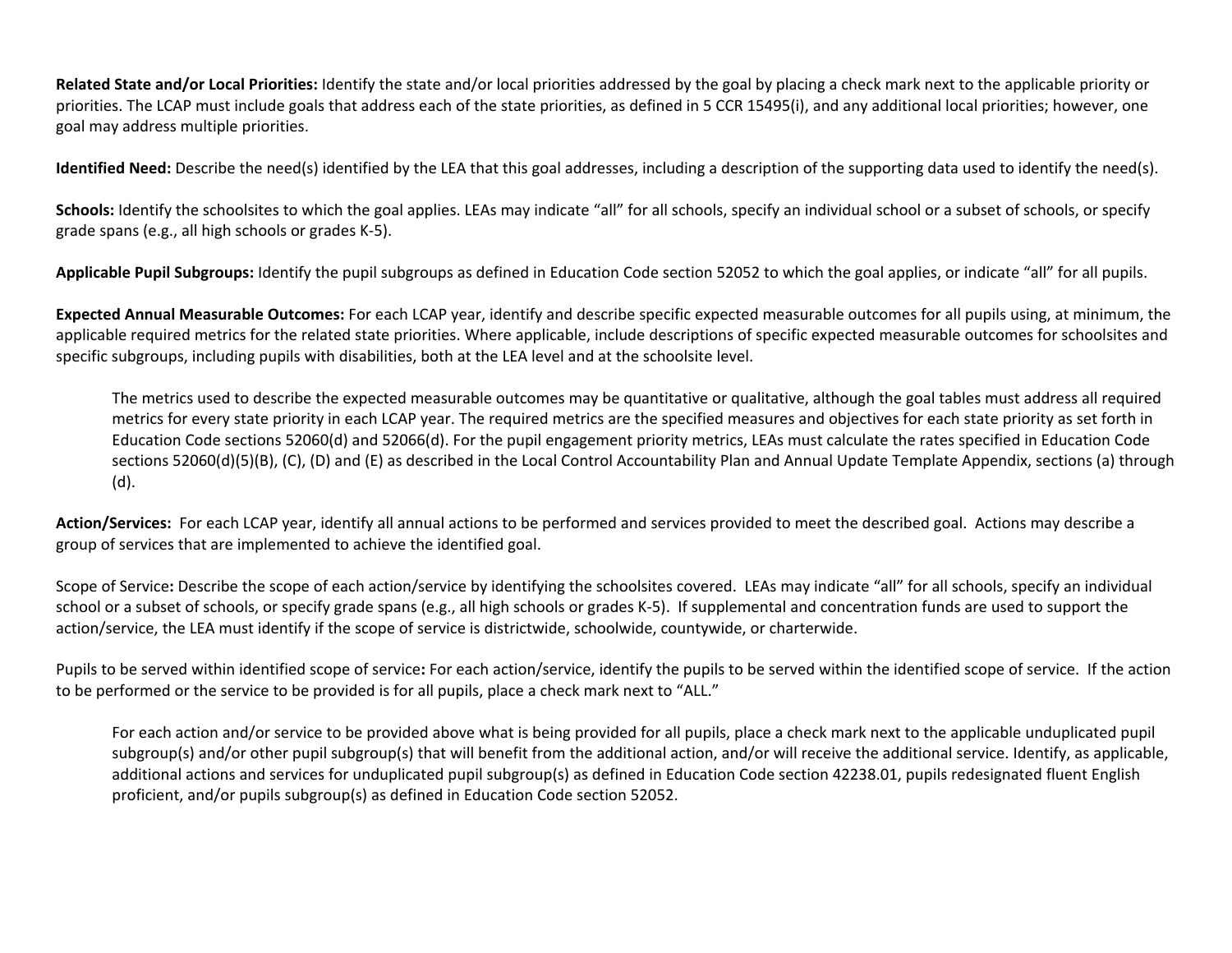**Budgeted Expenditures:** For each action/service, list and describe budgeted expenditures for each school year to implement these actions, including where those expenditures can be found in the LEA's budget. The LEA must reference all fund sources for each proposed expenditure. Expenditures must be classified using the California School Accounting Manual as required by Education Code sections 52061, 52067, and 47606.5.

## **Guiding Questions:**

- 1) What are the LEA's goal(s) to address state priorities related to "Conditions of Learning"?
- 2) What are the LEA's goal(s) to address state priorities related to "Pupil Outcomes"?
- 3) What are the LEA's goal(s) to address state priorities related to parent and pupil "Engagement" (e.g., parent involvement, pupil engagement, and school climate)?
- 4) What are the LEA's goal(s) to address any locally-identified priorities?
- 5) How have the unique needs of individual schoolsites been evaluated to inform the development of meaningful district and/or individual schoolsite goals (e.g., input from site level advisory groups, staff, parents, community, pupils; review of school level plans; in-depth school level data analysis, etc.)?
- 6) What are the unique goals for unduplicated pupils as defined in Education Code sections 42238.01 and subgroups as defined in section 52052 that are different from the LEA's goals for all pupils?
- 7) What are the specific expected measurable outcomes associated with each of the goals annually and over the term of the LCAP?
- 8) What information (e.g., quantitative and qualitative data/metrics) was considered/reviewed to develop goals to address each state or local priority?
- 9) What information was considered/reviewed for individual schoolsites?
- 10) What information was considered/reviewed for subgroups identified in Education Code section 52052?
- 11) What actions/services will be provided to all pupils, to subgroups of pupils identified pursuant to Education Code section 52052, to specific schoolsites, to English learners, to low-income pupils, and/or to foster youth to achieve goals identified in the LCAP?
- 12) How do these actions/services link to identified goals and expected measurable outcomes?
- 13) What expenditures support changes to actions/services as a result of the goal identified? Where can these expenditures be found in the LEA's budget?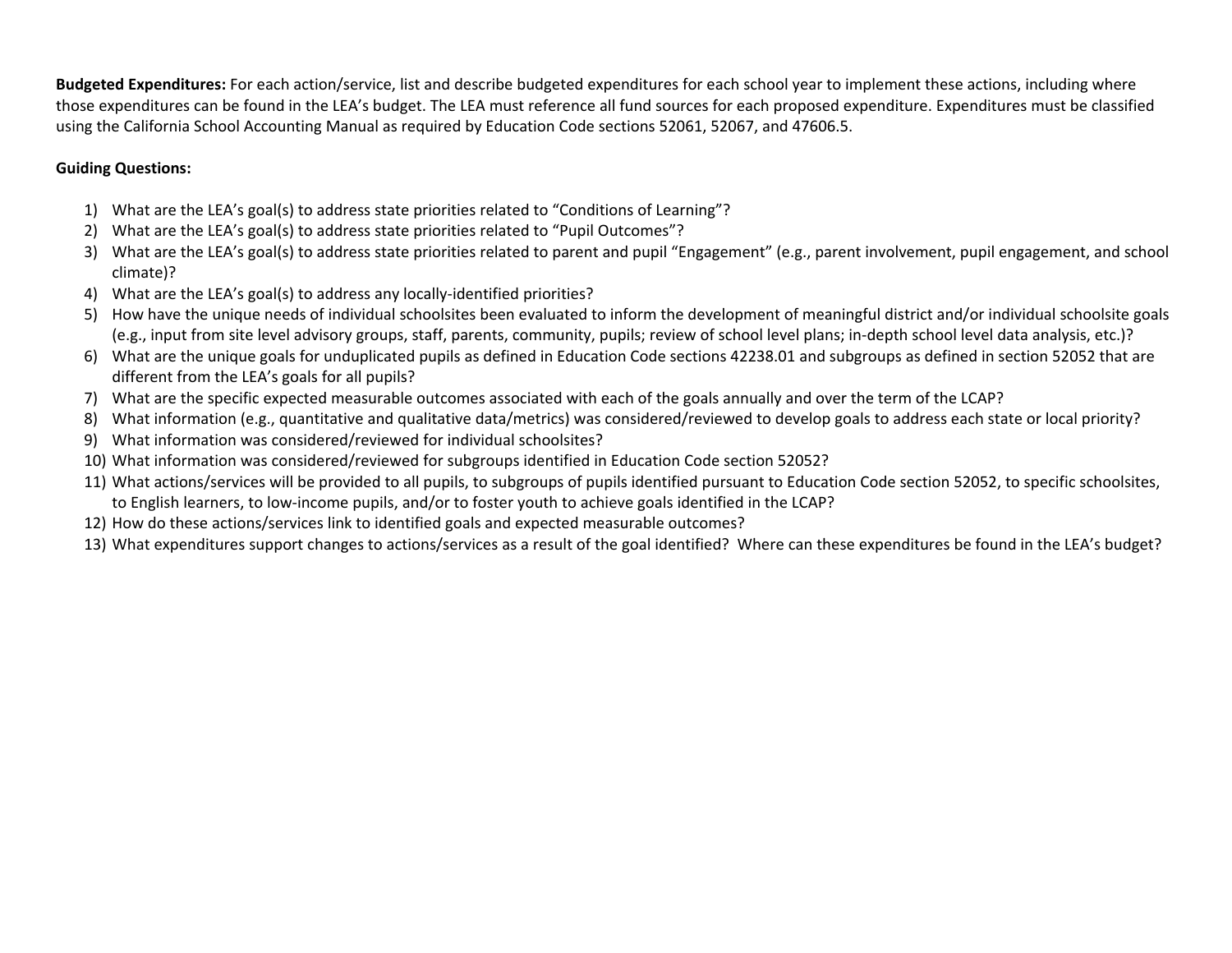| By 2017, the District will improve and increase access to services for students and families that support social,<br>emotional, and physical wellness; and school success. | Related State and/or Local Priorities:                                                                                                                                                                                                                                                                                                                                                                                                   |                     |                                                                                                                                                                                          |                                              |                                                                                                                                                                                                  |
|----------------------------------------------------------------------------------------------------------------------------------------------------------------------------|------------------------------------------------------------------------------------------------------------------------------------------------------------------------------------------------------------------------------------------------------------------------------------------------------------------------------------------------------------------------------------------------------------------------------------------|---------------------|------------------------------------------------------------------------------------------------------------------------------------------------------------------------------------------|----------------------------------------------|--------------------------------------------------------------------------------------------------------------------------------------------------------------------------------------------------|
| GOAL 1:                                                                                                                                                                    |                                                                                                                                                                                                                                                                                                                                                                                                                                          |                     |                                                                                                                                                                                          |                                              | COE only: $9 - 10$                                                                                                                                                                               |
|                                                                                                                                                                            |                                                                                                                                                                                                                                                                                                                                                                                                                                          |                     |                                                                                                                                                                                          |                                              | Local: Specify                                                                                                                                                                                   |
| <b>Identified Need:</b>                                                                                                                                                    | CVESD Family Resource Center (FRC) referral data for 2011-2014.<br>Baseline referrals-408 families served in 2013.<br>Behavior support needed in schools.<br>Academic support for at-risk students.                                                                                                                                                                                                                                      |                     |                                                                                                                                                                                          |                                              |                                                                                                                                                                                                  |
| Goal Applies to:                                                                                                                                                           | Schools: All<br>Applicable Pupil<br>i All<br>Subgroups:                                                                                                                                                                                                                                                                                                                                                                                  |                     |                                                                                                                                                                                          |                                              |                                                                                                                                                                                                  |
|                                                                                                                                                                            |                                                                                                                                                                                                                                                                                                                                                                                                                                          |                     | LCAP Year 1: 2015-16                                                                                                                                                                     |                                              |                                                                                                                                                                                                  |
| Measurable<br>Outcomes:                                                                                                                                                    | Expected Annual   Increase FRC referrals from 450-500.<br>Increase students in normal weight range from 64.1 to 67.1.<br>Decrease suspension rates from .0071 to .0064. For the 2014-15 school year, there have been 159 suspensions and 0 expulsions. We will<br>continue to have zero expulsions for 2015-2016.<br>Increase attendance rate from 96.60% to 96.85%.<br>A decrease in chronic absenteeism by an additional 1% in Year 3. |                     |                                                                                                                                                                                          |                                              |                                                                                                                                                                                                  |
|                                                                                                                                                                            | Actions/Services                                                                                                                                                                                                                                                                                                                                                                                                                         | Scope of<br>Service | Pupils to be served within<br>identified scope of service                                                                                                                                |                                              | <b>Budgeted</b><br>Expenditures                                                                                                                                                                  |
| develop their Rtl programs.                                                                                                                                                | Develop a framework for all sites to utilize as they                                                                                                                                                                                                                                                                                                                                                                                     | LEA-wide            | X All<br>$\overline{\mathsf{OR}}$ :<br>Low Income pupils<br><b>English Learners</b><br><b>Foster Youth</b><br>Redesignated fluent<br>English proficient<br>Other Subgroups:<br>(Specify) | Operating Expenditures General Fund \$56,000 | Work with sites to identify appropriate practices for meaningful<br>Implementation. 5800: Professional/Consulting Services And                                                                   |
| Education (GATE) students.                                                                                                                                                 | Provide differentiated instruction for Gifted and Talented                                                                                                                                                                                                                                                                                                                                                                               | LEA-wide            | X All<br>OR:<br>X Low Income pupils<br>X English Learners<br>X Foster Youth                                                                                                              |                                              | Provide GATE certification training for interested teachers with<br>priority for Grades 4-6 teachers. 5800: Professional/Consulting<br>Services And Operating Expenditures Supplemental \$50,000 |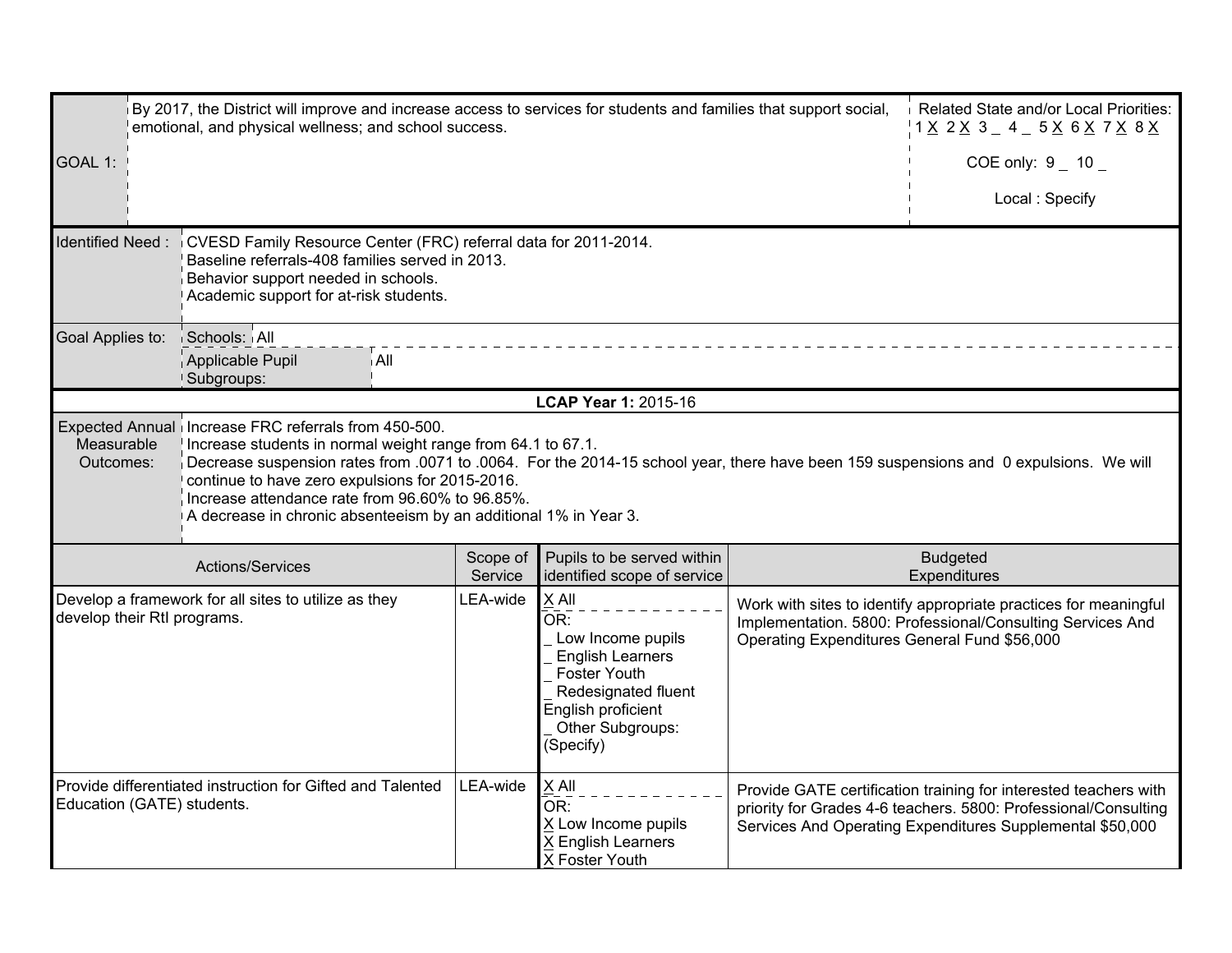|                                                                                                                                                                                                                |          | X Redesignated fluent<br>English proficient<br>X Other Subgroups:<br>(Specify)<br><b>GATE Identified Students</b>                                                           |                                                                                                                                                                                                                                                                                                                                            |
|----------------------------------------------------------------------------------------------------------------------------------------------------------------------------------------------------------------|----------|-----------------------------------------------------------------------------------------------------------------------------------------------------------------------------|--------------------------------------------------------------------------------------------------------------------------------------------------------------------------------------------------------------------------------------------------------------------------------------------------------------------------------------------|
| Continue Parent Intervention Program (PIP) targeted at<br>PreK-K children who are not school ready due to<br>social/emotional circumstances.                                                                   | Rogers   | $X$ All<br>OR:<br>Low Income pupils<br><b>English Learners</b><br>Foster Youth<br>Redesignated fluent<br>English proficient<br>Other Subgroups:<br>(Specify)                | PIP Program @ Rogers School.<br>Employ four part-time instructional assistants.<br>2000-2999: Classified Personnel Salaries Supplemental<br>\$54,726<br>Assign school psychologist 1/2 day/week to supervise<br>program. 1000-1999: Certificated Personnel Salaries<br>Supplemental included in additional psychologists section           |
| Provide social work support to schools targeted at<br>improving support for at-risk<br>students.                                                                                                               | LEA-wide | All<br>OR:<br>X Low Income pupils<br>X English Learners<br>X Foster Youth<br>Redesignated fluent<br>English proficient<br>Other Subgroups:<br>(Specify)                     | Employ four social workers. 1000-1999: Certificated<br>Personnel Salaries Supplemental \$375,722                                                                                                                                                                                                                                           |
| Improve staffing ratios for support staff (i.e. School<br>Attendance Secretaries/Health Specialists/(SAS/HS),<br>School Nurses, and School Psychologists).                                                     | LEA-wide | X All<br>OR:<br>Low Income pupils<br><b>English Learners</b><br><b>Foster Youth</b><br>Redesignated fluent<br>English proficient<br>Other Subgroups:<br>(Specify)           | Increase SAS/HS hours @ each school site. 2000-2999:<br>Classified Personnel Salaries Supplemental \$519,957<br>Increase School Psychologist ratio by 3.5 FTEs. 1000-1999:<br>Certificated Personnel Salaries Supplemental \$348,035<br>Hire District Resource Nurse. 1000-1999: Certificated<br>Personnel Salaries Supplemental \$100,000 |
| Monitor Districtwide and school-level implementation of<br>District-adopted Wellness Policy.<br>Establish partnerships with universities and community-<br>based organizations to provide additional services. | LEA-wide | X All<br>$\overline{\mathsf{OR}}$ :<br>Low Income pupils<br><b>English Learners</b><br><b>Foster Youth</b><br>Redesignated fluent<br>English proficient<br>Other Subgroups: | Employ Physical Education (PE) teacher. 1000-1999:<br>Certificated Personnel Salaries Supplemental \$57,412                                                                                                                                                                                                                                |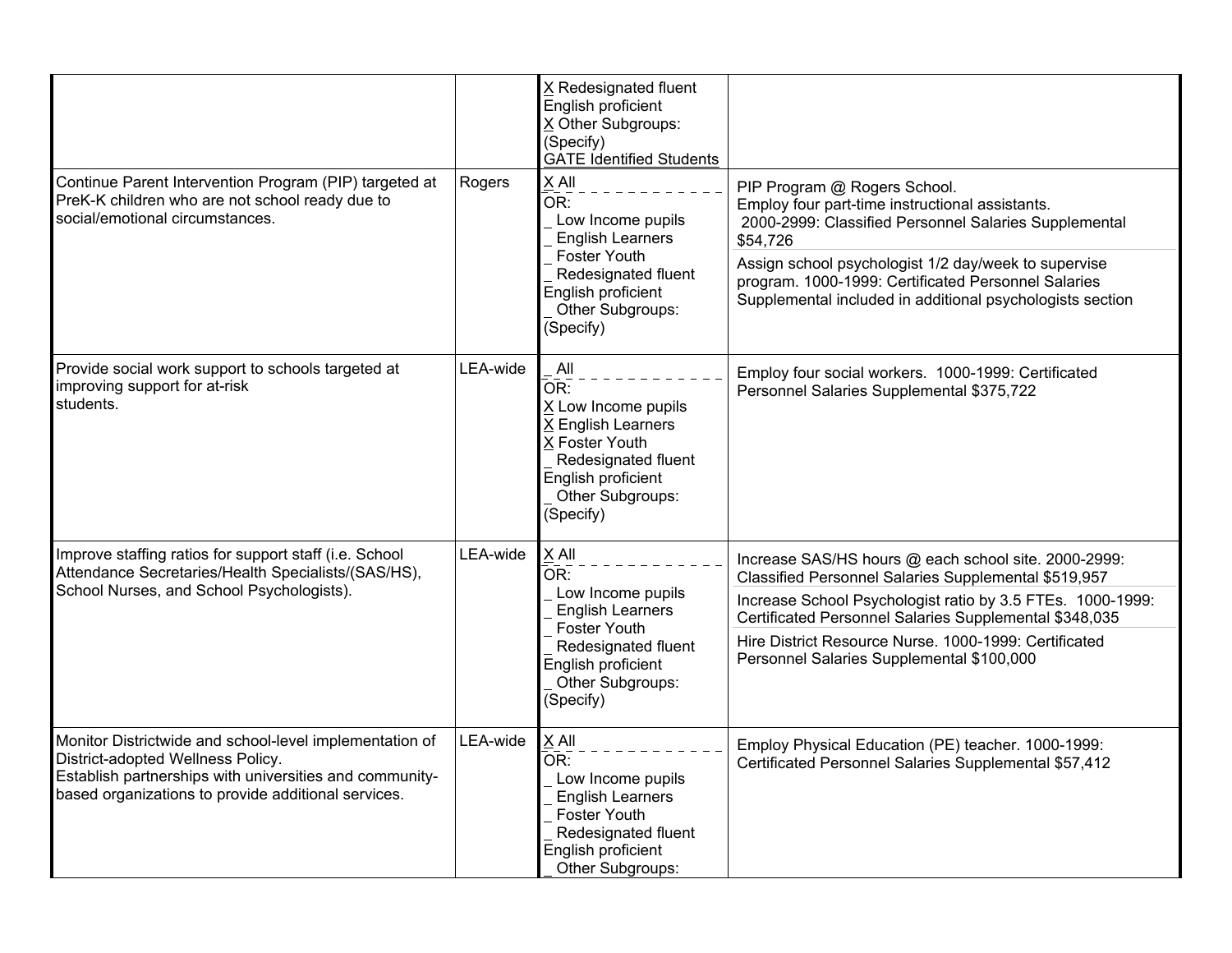|                                                                                                                                                                                                                                                                                                                           |                     | (Specify)                                                                                                                                                                                      |                                                                                                                                                                                |
|---------------------------------------------------------------------------------------------------------------------------------------------------------------------------------------------------------------------------------------------------------------------------------------------------------------------------|---------------------|------------------------------------------------------------------------------------------------------------------------------------------------------------------------------------------------|--------------------------------------------------------------------------------------------------------------------------------------------------------------------------------|
| Provide services to employees as determined by each<br>site that addresses specific needs at individual sites.                                                                                                                                                                                                            | LEA-wide            | $X$ All<br>OR:<br>Low Income pupils<br><b>English Learners</b><br><b>Foster Youth</b><br>Redesignated fluent<br>English proficient<br>Other Subgroups:<br>(Specify)                            | Utilize LCAP funds to support site-specific needs as<br>determined by each school site council. 1000-7439: Locally<br>Defined Supplemental \$4,421,697                         |
|                                                                                                                                                                                                                                                                                                                           |                     | LCAP Year 2: 2016-17                                                                                                                                                                           |                                                                                                                                                                                |
| Expected Annual   Increase FRC referrals from 450-500.<br>Measurable<br>Increase students in normal weight range from 64.1 to 67.1.<br>Decrease suspension rates from .0071 to .0064.<br>Outcomes:<br>Increase attendance rate from 96.60% to 96.85%.<br>A decrease in chronic absenteeism by an additional 1% in Year 3. |                     |                                                                                                                                                                                                |                                                                                                                                                                                |
| Actions/Services                                                                                                                                                                                                                                                                                                          | Scope of<br>Service | Pupils to be served within<br>identified scope of service                                                                                                                                      | <b>Budgeted</b><br>Expenditures                                                                                                                                                |
| Identify RtI models for academic and behavioral supports<br>at all schools.                                                                                                                                                                                                                                               | LEA-wide            | X All<br>OR:<br>Low Income pupils<br><b>English Learners</b><br><b>Foster Youth</b><br>Redesignated fluent<br>English proficient<br>Other Subgroups:<br>(Specify)                              | Work with sites to identify appropriate practices for meaningful<br>Implementation. 5800: Professional/Consulting Services And<br>Operating Expenditures General Fund \$56,000 |
| Provide differentiated instruction for GATE students.                                                                                                                                                                                                                                                                     | LEA-<br>wide        | All<br>OR:<br>X Low Income pupils<br>X English Learners<br>X Foster Youth<br>X Redesignated fluent<br>English proficient<br>X Other Subgroups:<br>(Specify)<br><b>GATE Identified Students</b> | Provide GATE certification training for interested teachers -<br>\$50,000. 5800: Professional/Consulting Services And<br>Operating Expenditures Supplemental \$50,000          |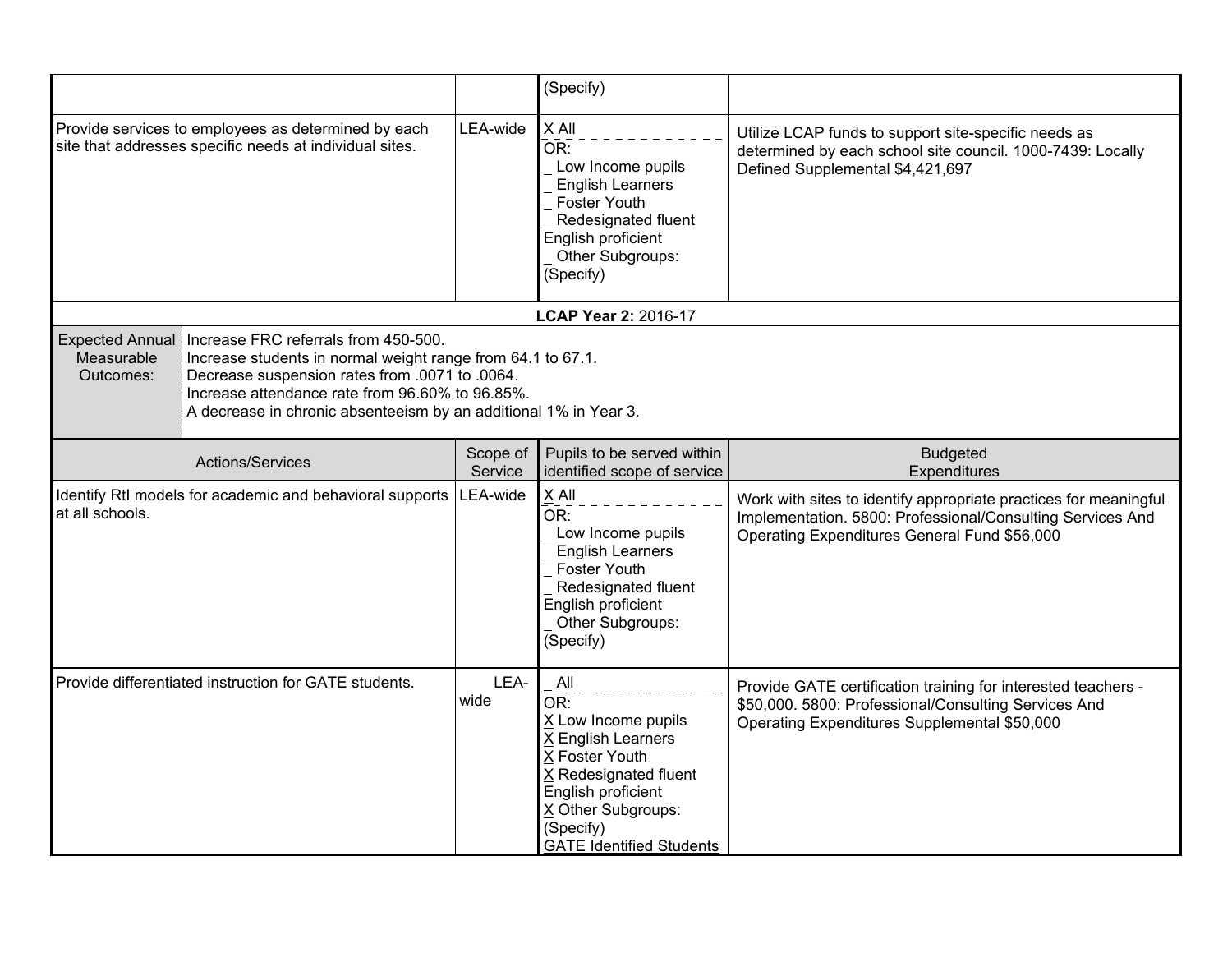| Continue Parent Intervention Program (PIP) targeted at<br>PreK-K children who are not school ready due to<br>social/emotional circumstances.                                                                   | Rogers   | X All<br>OR:<br>Low Income pupils<br><b>English Learners</b><br>Foster Youth<br>Redesignated fluent<br>English proficient<br>Other Subgroups:<br>(Specify)        | PIP Program @ Rogers School.<br>Employ 4 instructional assistants<br>Classified Personnel Salaries 2000-2999: Classified Personnel<br>Salaries Supplemental \$55,547                                                                                                                                                                          |
|----------------------------------------------------------------------------------------------------------------------------------------------------------------------------------------------------------------|----------|-------------------------------------------------------------------------------------------------------------------------------------------------------------------|-----------------------------------------------------------------------------------------------------------------------------------------------------------------------------------------------------------------------------------------------------------------------------------------------------------------------------------------------|
| Provide social work assistance to schools targeted at<br>improving support for at-risk<br>students.                                                                                                            | LEA-wide | All<br>OR:<br>X Low Income pupils<br>X English Learners<br>X Foster Youth<br>Redesignated fluent<br>English proficient<br>Other Subgroups:<br>(Specify)           | Employ four social workers. 1000-1999: Certificated Personnel<br>Salaries Supplemental \$381,358                                                                                                                                                                                                                                              |
| Improve staffing ratios for support staff (i.e. SAS/HS,<br>School Nurses, and School Psychologists).                                                                                                           | LEA-wide | X All<br>OR:<br>Low Income pupils<br><b>English Learners</b><br><b>Foster Youth</b><br>Redesignated fluent<br>English proficient<br>Other Subgroups:<br>(Specify) | Increase SAS/HS hours at each school site. 2000-2999:<br>Classified Personnel Salaries Supplemental \$527,756<br>Increase School Psychologist ratios by 3.5 FTEs 1000-1999:<br>Certificated Personnel Salaries Supplemental \$352,596<br>Employ District Resource Nurse. 1000-1999: Certificated<br>Personnel Salaries Supplemental \$101,500 |
| Monitor Districtwide and school-level implementation of<br>District-adopted Wellness Policy.<br>Establish partnerships with universities and community-<br>based organizations to provide additional services. | LEA-wide | X All<br>OR:<br>Low Income pupils<br><b>English Learners</b><br>Foster Youth<br>Redesignated fluent<br>English proficient<br>Other Subgroups:<br>(Specify)        | Employ PE teacher. 1000-1999: Certificated Personnel<br>Salaries Supplemental \$58,273                                                                                                                                                                                                                                                        |
| Provide specific services as determined by each site.                                                                                                                                                          | LEA-wide | All<br>OR:                                                                                                                                                        | Utilize LCAP funds to support site-specific needs as<br>determined by each school site council. 1000-7439: Locally                                                                                                                                                                                                                            |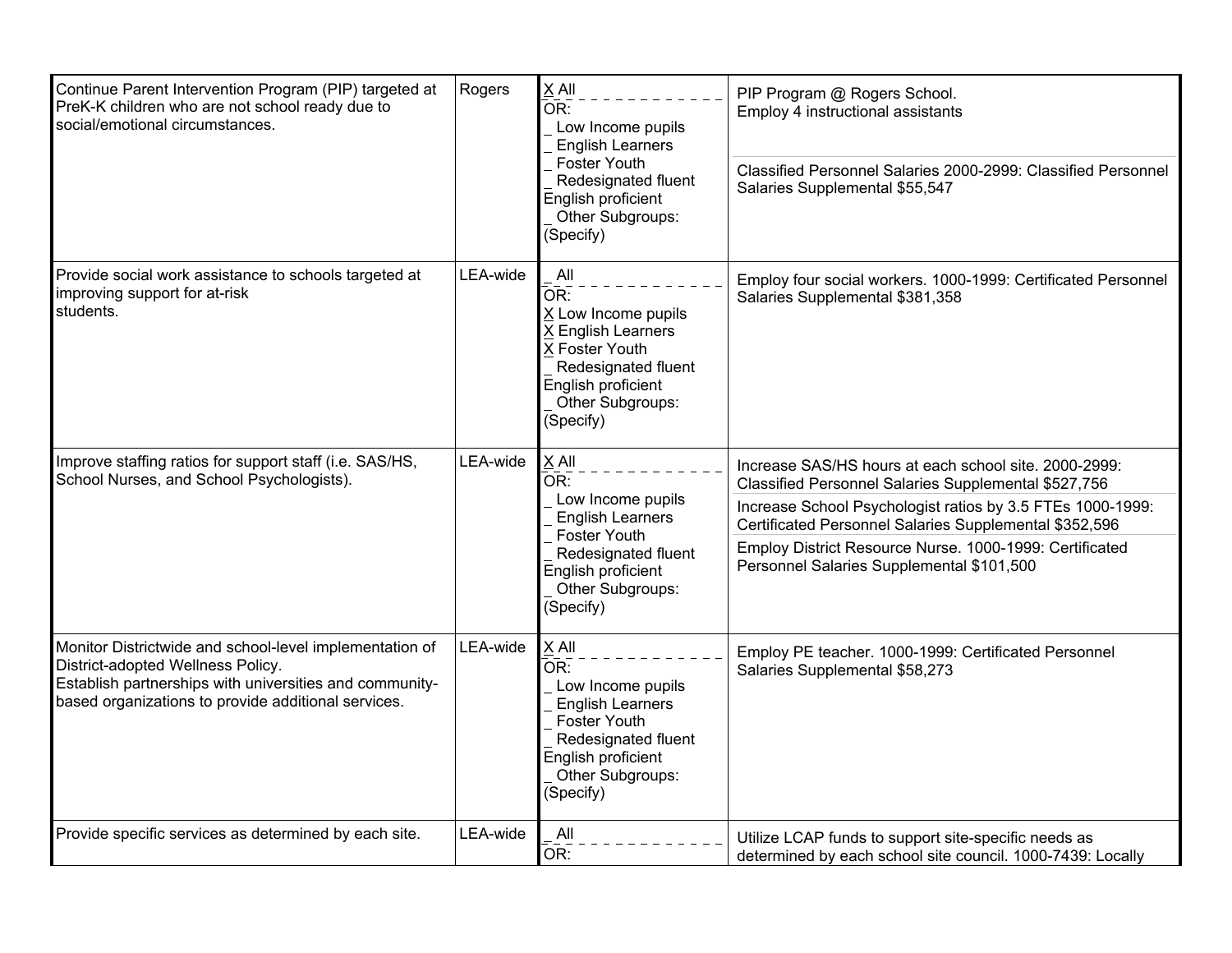|                                                                                                                                                                                                                                                                                                                         |                     | Low Income pupils<br><b>English Learners</b><br>Foster Youth<br>Redesignated fluent<br>English proficient<br>Other Subgroups:<br>(Specify)                                                                 | Defined Supplemental \$4,421,697                                                                                                                                               |  |  |
|-------------------------------------------------------------------------------------------------------------------------------------------------------------------------------------------------------------------------------------------------------------------------------------------------------------------------|---------------------|------------------------------------------------------------------------------------------------------------------------------------------------------------------------------------------------------------|--------------------------------------------------------------------------------------------------------------------------------------------------------------------------------|--|--|
|                                                                                                                                                                                                                                                                                                                         |                     | LCAP Year 3: 2017-18                                                                                                                                                                                       |                                                                                                                                                                                |  |  |
| Expected Annual Increase FRC referrals from 450-500.<br>Measurable<br>Increase students in normal weight range from 64.1 to 67.1.<br>Decrease suspension rates from .0071 to .0064.<br>Outcomes:<br>Increase attendance rate from 96.60% to 96.85%.<br>A decrease in chronic absenteeism by an additional 1% in Year 3. |                     |                                                                                                                                                                                                            |                                                                                                                                                                                |  |  |
| Actions/Services                                                                                                                                                                                                                                                                                                        | Scope of<br>Service | Pupils to be served within<br>identified scope of service                                                                                                                                                  | <b>Budgeted</b><br>Expenditures                                                                                                                                                |  |  |
| Identify RtI models for academic and behavioral supports<br>at all schools.                                                                                                                                                                                                                                             | LEA-wide            | X All<br>OR:<br>Low Income pupils<br><b>English Learners</b><br>Foster Youth<br>Redesignated fluent<br>English proficient<br>Other Subgroups:<br>(Specify)                                                 | Work with sites to identify appropriate practices for meaningful<br>implementation. 5800: Professional/Consulting Services And<br>Operating Expenditures General Fund \$56,000 |  |  |
| Provide differentiated instruction for GATE students.                                                                                                                                                                                                                                                                   | LEA-<br>wide        | All<br>OR <sub>1</sub><br>X Low Income pupils<br>X English Learners<br>X Foster Youth<br>X Redesignated fluent<br>English proficient<br>X Other Subgroups:<br>(Specify)<br><b>GATE Identified Students</b> | Provide GATE certification training for interested teachers -<br>\$50,000. 5800: Professional/Consulting Services And<br>Operating Expenditures Supplemental \$50,000          |  |  |
| Continue PIP targeted at PreK-K children who are not<br>school ready due to social/emotional circumstances.                                                                                                                                                                                                             | Rogers              | X All<br>OR:<br>Low Income pupils<br><b>English Learners</b><br>Foster Youth                                                                                                                               | PIP Program @ Rogers School.<br>Employ four part-time instructional assistants.                                                                                                |  |  |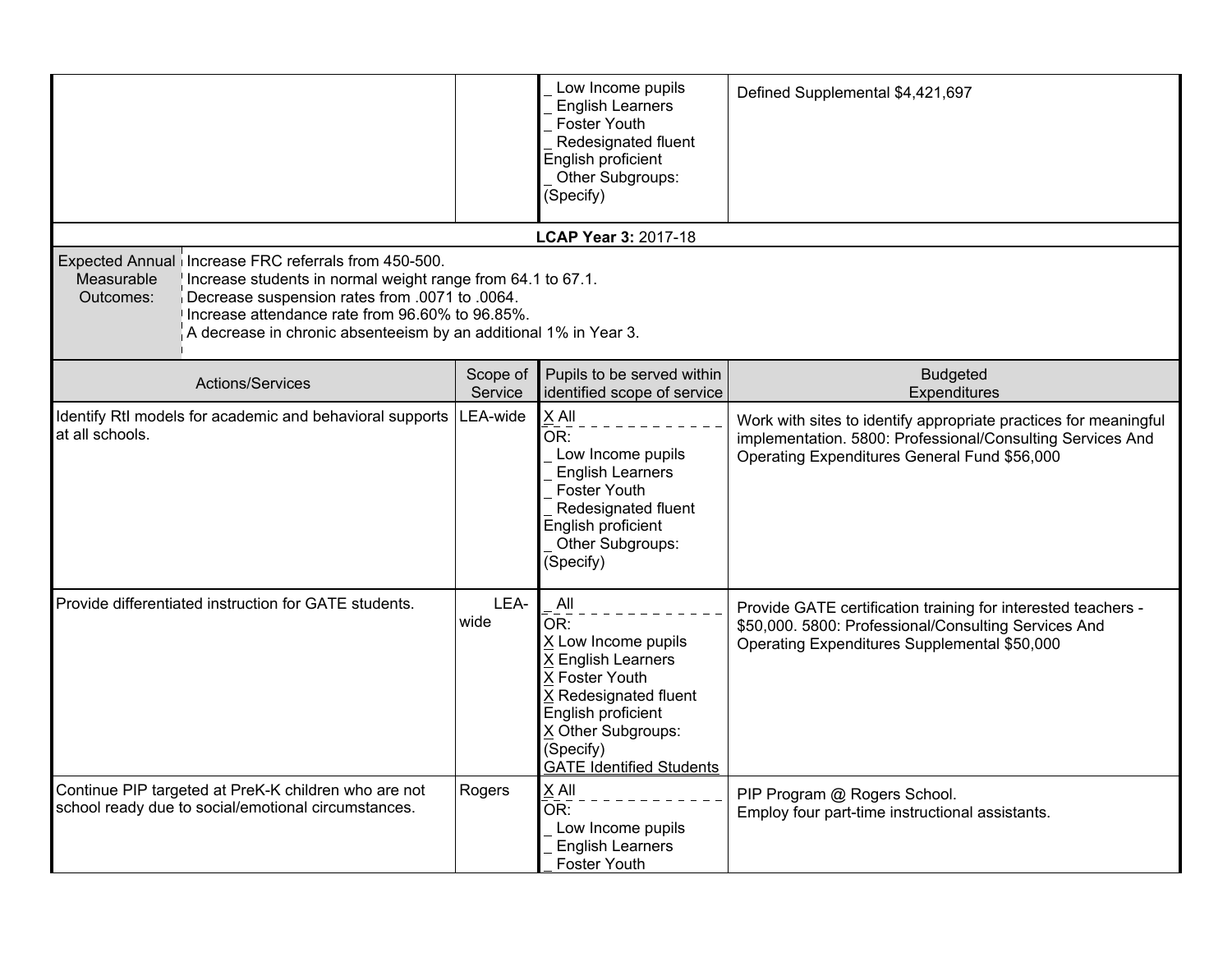|                                                                                                                                                                                                                |          | Redesignated fluent<br>English proficient<br>Other Subgroups:<br>(Specify)                                                                                        | Classified Personnel Salaries 2000-2999: Classified Personnel<br>Salaries Supplemental \$56,380                                                                                                                                                                                                                                        |
|----------------------------------------------------------------------------------------------------------------------------------------------------------------------------------------------------------------|----------|-------------------------------------------------------------------------------------------------------------------------------------------------------------------|----------------------------------------------------------------------------------------------------------------------------------------------------------------------------------------------------------------------------------------------------------------------------------------------------------------------------------------|
| Provide social work support to schools targeted at<br>improving support for at-risk<br>students.                                                                                                               | LEA-wide | All<br>OR:<br>X Low Income pupils<br>X English Learners<br>X Foster Youth<br>Redesignated fluent<br>English proficient<br>Other Subgroups:<br>(Specify)           | Employ four social workers. 1000-1999: Certificated Personnel<br>Salaries Supplemental \$387,078                                                                                                                                                                                                                                       |
| Improve staffing ratios for support staff (i.e. SAS/HS,<br>School Nurses, and School Psychologists).                                                                                                           | LEA-wide | X All<br>OR:<br>Low Income pupils<br><b>English Learners</b><br><b>Foster Youth</b><br>Redesignated fluent<br>English proficient<br>Other Subgroups:<br>(Specify) | Increase SAS/HS hours at each school site. 2000-2999:<br>Classified Personnel Salaries Supplemental \$535,673<br>Increase School Psychologist ratios by 3.5 1000-1999:<br>Certificated Personnel Salaries Supplemental \$357,224<br>Hire District Resource Nurse. 1000-1999: Certificated<br>Personnel Salaries Supplemental \$103,023 |
| Monitor Districtwide and school-level implementation of<br>District-adopted Wellness Policy.<br>Establish partnerships with universities and community-<br>based organizations to provide additional services. | LEA-wide | X All<br>OR:<br>Low Income pupils<br><b>English Learners</b><br><b>Foster Youth</b><br>Redesignated fluent<br>English proficient<br>Other Subgroups:<br>(Specify) | PE teacher. 1000-1999: Certificated Personnel Salaries<br>Supplemental \$59,147<br>Continue partnership.<br>(No cost)                                                                                                                                                                                                                  |
| Provide specific services as determined by each site.                                                                                                                                                          | LEA-wide | All<br>OR:<br>Low Income pupils<br><b>English Learners</b><br>Foster Youth<br>Redesignated fluent<br>English proficient<br>Other Subgroups:                       | Utilize LCAP funds to support site-specific needs as<br>determined by each school site council. 1000-7439: Locally<br>Defined Supplemental \$4,421,697                                                                                                                                                                                 |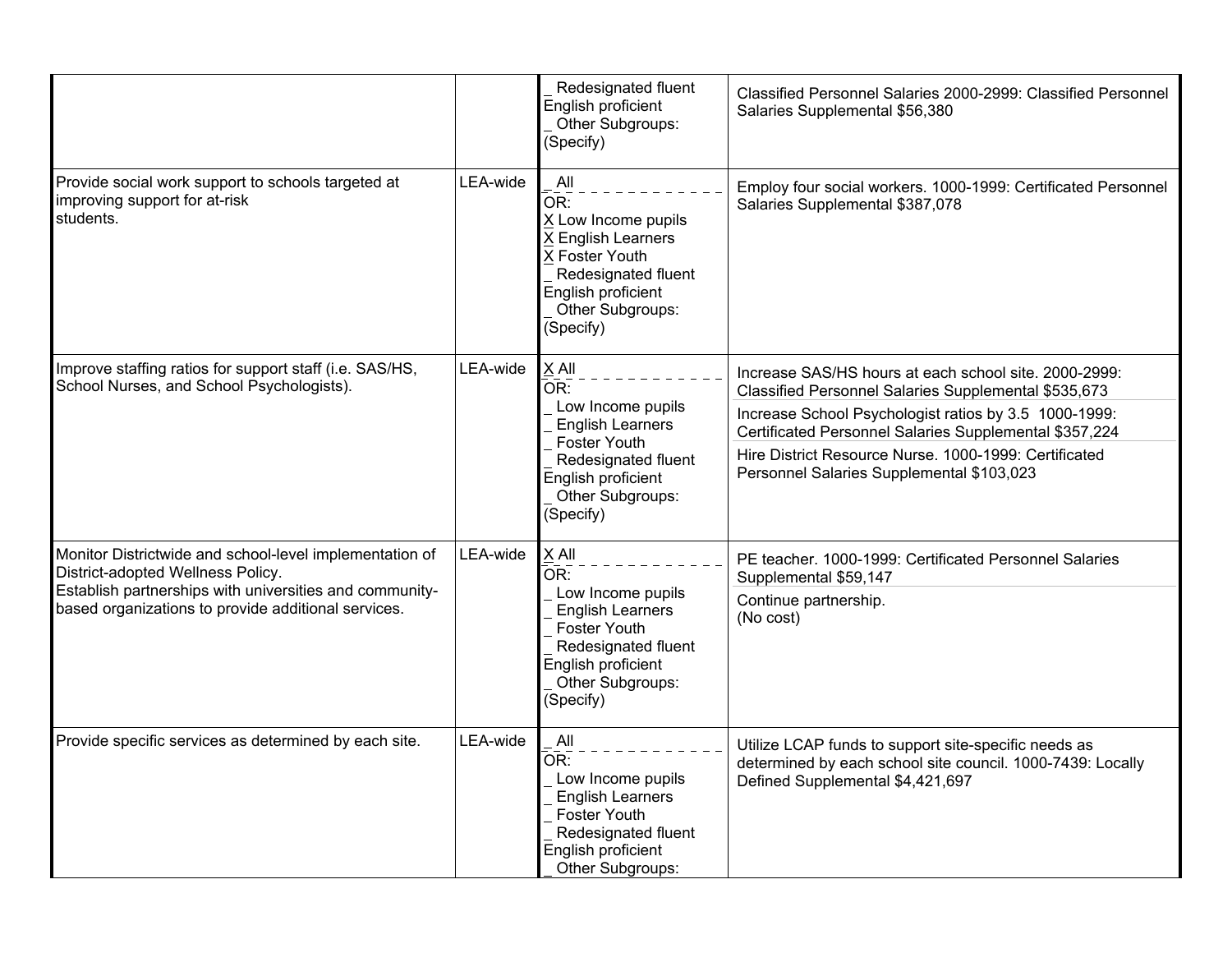|  |  | and a solution of the state of the state of the state of the state of the state of the state of the state of the state of the state of the state of the state of the state of the state of the state of the state of the state<br>71 L M |  |
|--|--|------------------------------------------------------------------------------------------------------------------------------------------------------------------------------------------------------------------------------------------|--|
|--|--|------------------------------------------------------------------------------------------------------------------------------------------------------------------------------------------------------------------------------------------|--|

Complete a copy of this table for each of the LEA's goals. Duplicate and expand the fields as necessary.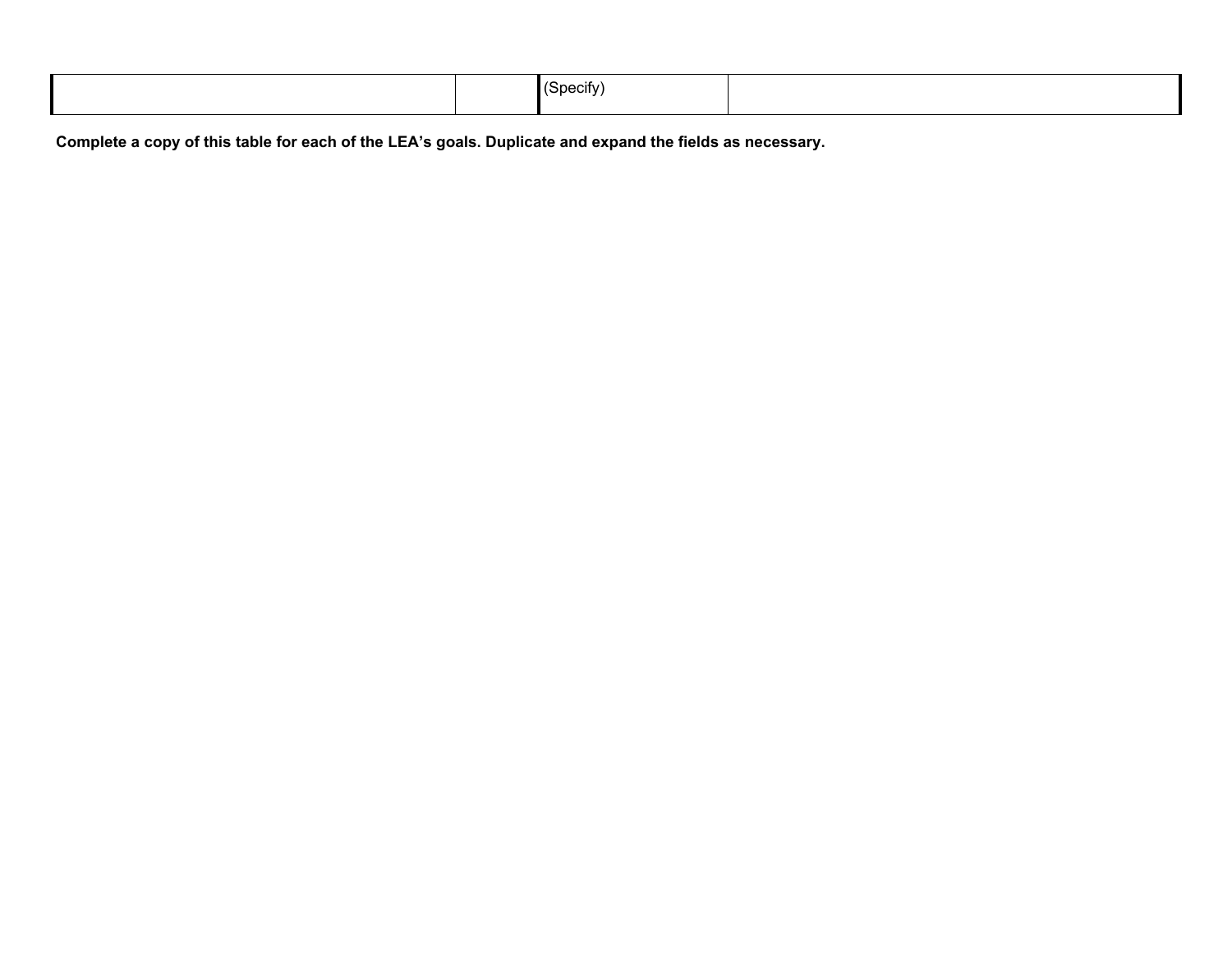| Related State and/or Local Priorities:<br>By 2017, the District will ensure students engage in relevant, personalized learning experiences that integrate<br>critical thinking, collaboration, communication, creativity, and the use of technology, ensuring that all students<br>$1$ $\times$ 2 $\times$ 3 $-$ 4 $\times$ 5 $\times$ 6 $\times$ 7 $\times$ 8 $-$<br>are using 21st century fluencies, and experiencing a balanced educational program that encompasses each<br>curricular area (i.e. Visual and Performing Arts (VAPA), ELA/ELD, Mathematics, History/Social Science,<br>GOAL 2:<br>COE only: $9 - 10 -$<br>Science, PE/Health, and Technology).<br>Local: Specify<br>Identified Need:<br>School and District observational data of classrooms. Hanover survey results from students and staff.<br>Schools: ALL<br>Goal Applies to:<br>ALL<br>Applicable Pupil |                     |                                                                                                                                                                     |                                 |                                                                                                                                                                                                                                                  |  |  |  |
|----------------------------------------------------------------------------------------------------------------------------------------------------------------------------------------------------------------------------------------------------------------------------------------------------------------------------------------------------------------------------------------------------------------------------------------------------------------------------------------------------------------------------------------------------------------------------------------------------------------------------------------------------------------------------------------------------------------------------------------------------------------------------------------------------------------------------------------------------------------------------------|---------------------|---------------------------------------------------------------------------------------------------------------------------------------------------------------------|---------------------------------|--------------------------------------------------------------------------------------------------------------------------------------------------------------------------------------------------------------------------------------------------|--|--|--|
| Subgroups:                                                                                                                                                                                                                                                                                                                                                                                                                                                                                                                                                                                                                                                                                                                                                                                                                                                                       |                     |                                                                                                                                                                     |                                 |                                                                                                                                                                                                                                                  |  |  |  |
|                                                                                                                                                                                                                                                                                                                                                                                                                                                                                                                                                                                                                                                                                                                                                                                                                                                                                  |                     | <b>LCAP Year 1: 2015-16</b>                                                                                                                                         |                                 |                                                                                                                                                                                                                                                  |  |  |  |
| Expected Annual increased student engagement in all classrooms as observed by teachers, administrators, and parents. Site facilities will be maintained in good<br>Measurable<br>repair as evidenced in the FIT score.<br>Outcomes:                                                                                                                                                                                                                                                                                                                                                                                                                                                                                                                                                                                                                                              |                     |                                                                                                                                                                     |                                 |                                                                                                                                                                                                                                                  |  |  |  |
| Actions/Services                                                                                                                                                                                                                                                                                                                                                                                                                                                                                                                                                                                                                                                                                                                                                                                                                                                                 | Scope of<br>Service | Pupils to be served within<br>identified scope of service                                                                                                           |                                 | <b>Budgeted</b><br>Expenditures                                                                                                                                                                                                                  |  |  |  |
| Ensure all District-led PD models reflect instruction<br>aligned to the 4Cs (collaboration, critical thinking,<br>communication, and creativity).                                                                                                                                                                                                                                                                                                                                                                                                                                                                                                                                                                                                                                                                                                                                | LEA-wide            | X All<br>OR:<br>Low Income pupils<br><b>English Learners</b><br><b>Foster Youth</b><br>Redesignated fluent<br>English proficient<br>Other Subgroups:<br>(Specify)   | development.<br>(No cost)       | Include 21st century fluencies in all District professional                                                                                                                                                                                      |  |  |  |
| Purchase new hard bound or e-books for school libraries.                                                                                                                                                                                                                                                                                                                                                                                                                                                                                                                                                                                                                                                                                                                                                                                                                         | LEA-wide            | $X$ All<br>OR:<br>Low Income pupils<br><b>English Learners</b><br><b>Foster Youth</b><br>Redesignated fluent<br>English proficient<br>Other Subgroups:<br>(Specify) |                                 | Provide each school with a monetary allocation to purchase<br>new hard bound or e-books. \$5,000 for English; \$5,000 for<br>Spanish books (DLI and alternative bilingual schools only).<br>4000-4999: Books And Supplies Supplemental \$300,000 |  |  |  |
| Increase library support staffing ratios at sites.                                                                                                                                                                                                                                                                                                                                                                                                                                                                                                                                                                                                                                                                                                                                                                                                                               | LEA-<br>wide        | $X$ All<br>$\overline{\mathsf{OR}}$ :<br>Low Income pupils                                                                                                          | Salaries Supplemental \$300,000 | Increase Library Clerks/Technicians staffing ratios 5.0-7.5<br>hours /week/per school. 2000-2999: Classified Personnel                                                                                                                           |  |  |  |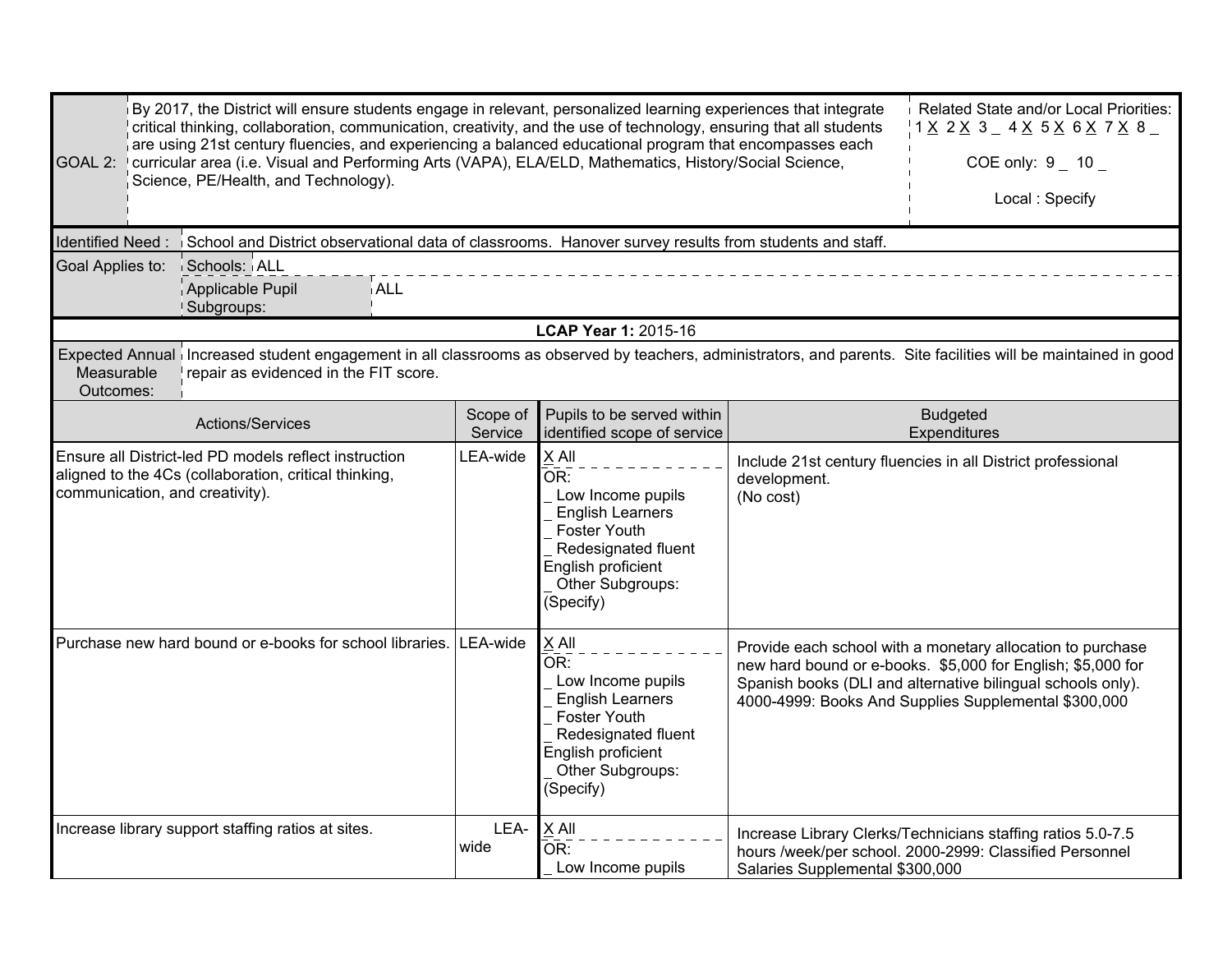|                                                                          |              | <b>English Learners</b><br>Foster Youth<br>Redesignated fluent<br>English proficient<br>Other Subgroups:<br>(Specify)                                                                      |                                                                                                                                                                                                                                                                                                                                                                                                                                                                                                                                                                                         |
|--------------------------------------------------------------------------|--------------|--------------------------------------------------------------------------------------------------------------------------------------------------------------------------------------------|-----------------------------------------------------------------------------------------------------------------------------------------------------------------------------------------------------------------------------------------------------------------------------------------------------------------------------------------------------------------------------------------------------------------------------------------------------------------------------------------------------------------------------------------------------------------------------------------|
| Increase the usage of technology in schools.                             | LEA-<br>wide | $X$ All<br>$\overline{\mathsf{OR}}$ :<br>Low Income pupils<br><b>English Learners</b><br><b>Foster Youth</b><br>Redesignated fluent<br>English proficient<br>Other Subgroups:<br>(Specify) | Employ six FTE Technology Support staff to assist schools in<br>hardware trouble shooting and software applications 2000-<br>2999: Classified Personnel Salaries Supplemental \$425,025<br>1:1 Technology Initiative/one grade level @ each school.<br>Please note: \$2,000,000 from 2014-15 LCAP, \$527,424 from<br>2015-16 LCAP, and \$227,263 from 2014-15 CCSS 6000-6999:<br>Capital Outlay Supplemental \$2,000,000 (2014-15 carryover)<br>Executive Director for Instructional Technology will convene a<br>committee to identify grade-level technology expectations. no<br>cost |
| Provide access for Low Income families to "Connect to<br>Compete."       | LEA-<br>wide | All<br>OR:<br>X Low Income pupils<br><b>English Learners</b><br>X Foster Youth<br>Redesignated fluent<br>English proficient<br>Other Subgroups:<br>(Specify)                               | Provide parent information meetings. no cost                                                                                                                                                                                                                                                                                                                                                                                                                                                                                                                                            |
| Provide technical assistance to stakeholders on<br>technology resources. | LEA-<br>wide | X All<br>OR:<br>Low Income pupils<br><b>English Learners</b><br><b>Foster Youth</b><br>Redesignated fluent<br>English proficient<br>Other Subgroups:<br>(Specify)                          | Resource teachers to be trained in Microsoft Office 365<br>resources. no cost                                                                                                                                                                                                                                                                                                                                                                                                                                                                                                           |
| Support teacher collaboration opportunities.                             | LEA-wide     | $X$ All<br>OR:<br>Low Income pupils<br><b>English Learners</b><br><b>Foster Youth</b>                                                                                                      | Employ resource teachers with a focus on VAPA (visual arts,<br>music, drama/theater) for teacher collaboration. 1000-1999:<br>Certificated Personnel Salaries Supplemental \$5,000,000                                                                                                                                                                                                                                                                                                                                                                                                  |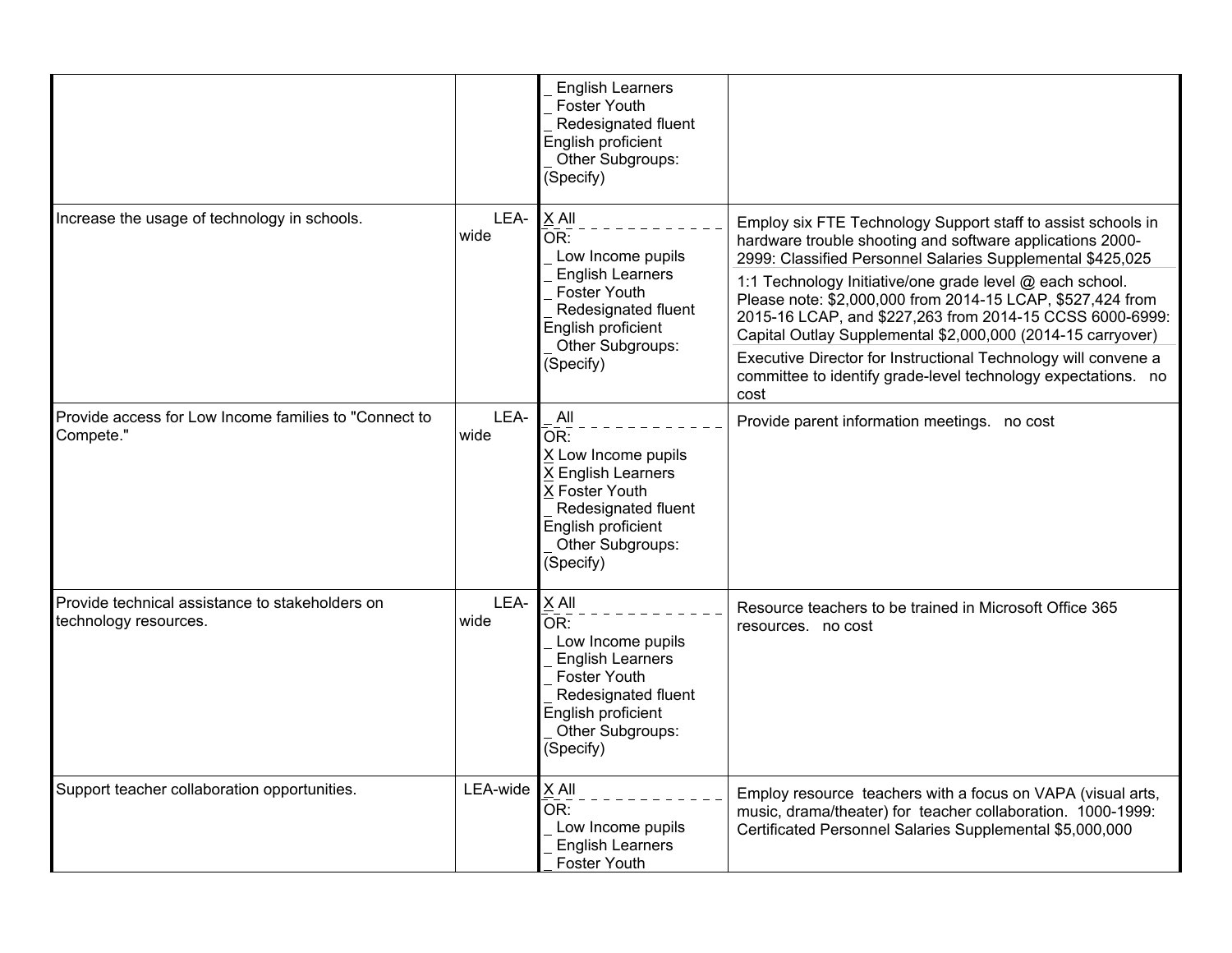|                                                                                                           |              | Redesignated fluent<br>English proficient<br>Other Subgroups:<br>(Specify)                                                                                 |                                                                                                                                                                                                                                                                                                                                                               |
|-----------------------------------------------------------------------------------------------------------|--------------|------------------------------------------------------------------------------------------------------------------------------------------------------------|---------------------------------------------------------------------------------------------------------------------------------------------------------------------------------------------------------------------------------------------------------------------------------------------------------------------------------------------------------------|
| Train all teachers in best practices to improve English<br>language proficiency and academic achievement. | LEA-<br>wide | All<br>OR:<br>Low Income pupils<br>X English Learners<br><b>Foster Youth</b><br>Redesignated fluent<br>English proficient<br>Other Subgroups:<br>(Specify) | Provide professional development in the administration of<br>CELDT assessment. 1000-1999: Certificated Personnel<br>Salaries General Fund \$10,000                                                                                                                                                                                                            |
| Support teachers with ongoing coaching and support by<br>colleagues.                                      | LEA-<br>wide | X All<br>OR:<br>Low Income pupils<br><b>English Learners</b><br>Foster Youth<br>Redesignated fluent<br>English proficient<br>Other Subgroups:<br>(Specify) | Employ current 19 RTs and hire 21 additional RTs to ensure<br>every school has an RT. 1000-1999: Certificated Personnel<br>Salaries Supplemental \$3,212,304                                                                                                                                                                                                  |
| Provide language and literacy support through ELD<br>instruction.                                         | LEA-<br>wide | All<br>OR:<br>Low Income pupils<br>X English Learners<br><b>Foster Youth</b><br>Redesignated fluent<br>English proficient<br>Other Subgroups:<br>(Specify) | Provide professional development for teacher teams (seven<br>per site) from all schools. 1000-1999: Certificated Personnel<br>Salaries Title III \$50,000                                                                                                                                                                                                     |
| Support implementation of Visual and Performing Arts<br>(VAPA) Strategic Plan                             | LEA-<br>wide | $X$ All<br>OR:<br>Low Income pupils<br><b>English Learners</b><br>Foster Youth<br>Redesignated fluent<br>English proficient<br>Other Subgroups:            | Employ VAPA Resource Teacher/Project Specialist to<br>oversee VAPA programming. 1000-1999: Certificated<br>Personnel Salaries Supplemental \$72,774<br>Hire Resource Teachers (with a priority on VAPA) for teacher<br>collaboration (music, drama/theater, visual arts,) Teachers.<br>1000-1999: Certificated Personnel Salaries Supplemental<br>\$5,000,000 |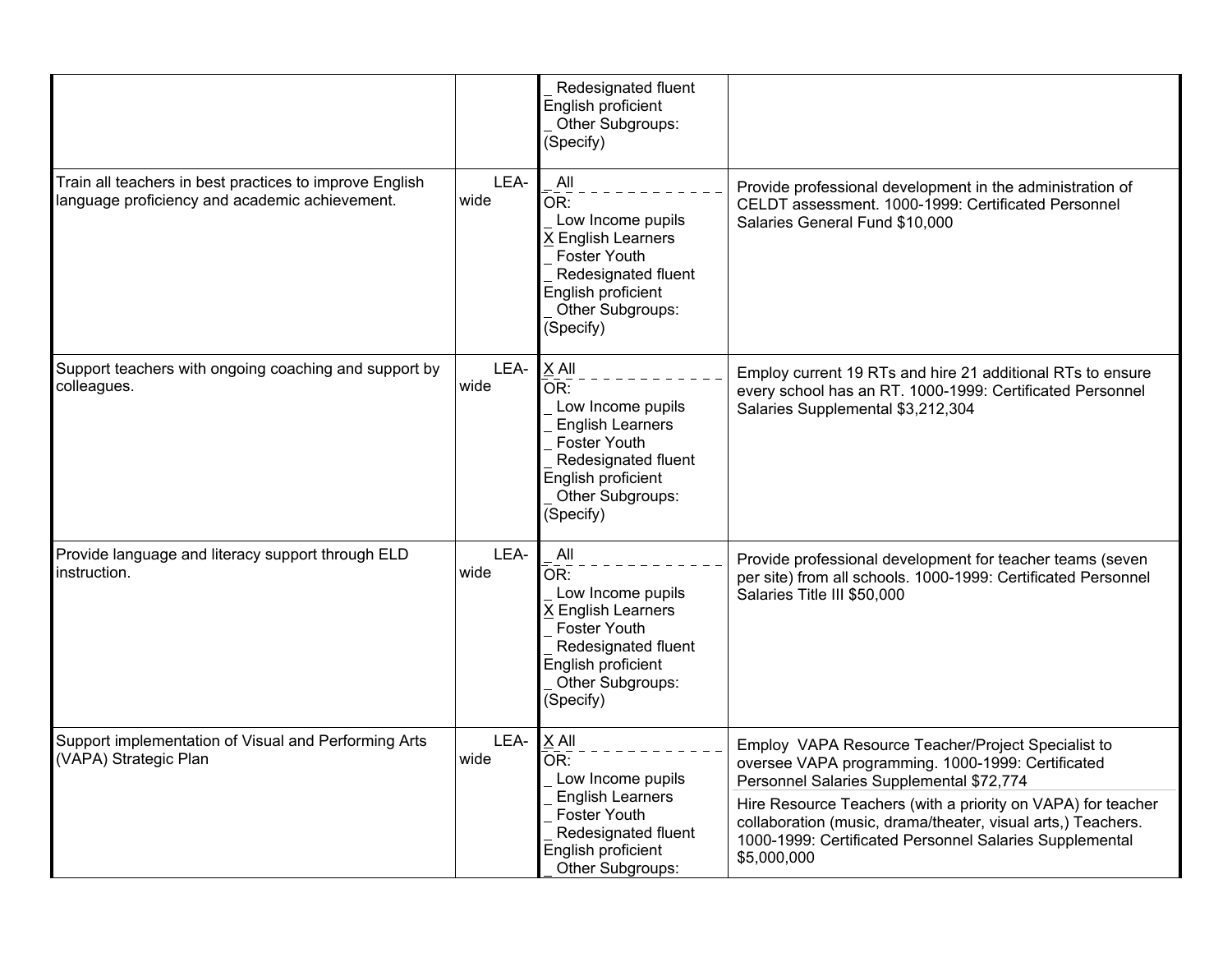|                                                                                                                                              |                     | (Specify)                                                                                                                                                       |                                                                                                                                                        |
|----------------------------------------------------------------------------------------------------------------------------------------------|---------------------|-----------------------------------------------------------------------------------------------------------------------------------------------------------------|--------------------------------------------------------------------------------------------------------------------------------------------------------|
| Increase students' access to nonfiction text and<br>increased Lexile levels.                                                                 | LEA-<br>wide        | X All<br>OR:<br>Low Income pupils<br><b>English Learners</b><br>Foster Youth<br>Redesignated fluent<br>English proficient<br>Other Subgroups:<br>(Specify)      | Purchase Acheive3000® licenses for Grades 3-6. 5000-5999:<br>Services And Other Operating Expenditures Supplemental<br>\$1,550,000(2014-15 carryover)  |
| Provide specific services as determined by each site.                                                                                        | LEA-wide            | All<br>OR:<br>Low Income pupils<br><b>English Learners</b><br><b>Foster Youth</b><br>Redesignated fluent<br>English proficient<br>Other Subgroups:<br>(Specify) | Utilize LCAP funds to support site-specific needs as<br>determined by each school site council. 1000-7439: Locally<br>Defined Supplemental \$4,421,697 |
|                                                                                                                                              |                     | LCAP Year 2: 2016-17                                                                                                                                            |                                                                                                                                                        |
| Expected Annual increased student engagement in all classrooms as observed teachers, administrators, and parents.<br>Measurable<br>Outcomes: |                     |                                                                                                                                                                 |                                                                                                                                                        |
| Actions/Services                                                                                                                             | Scope of<br>Service | Pupils to be served within<br>identified scope of service                                                                                                       | <b>Budgeted</b><br>Expenditures                                                                                                                        |
| Ensure all District-led PD models reflect instruction<br>aligned to the 4Cs.                                                                 | LEA-wide            | $X$ All<br>OR:<br>Low Income pupils<br><b>English Learners</b><br>Foster Youth<br>Redesignated fluent<br>English proficient<br>Other Subgroups:<br>(Specify)    | Include 21st century fluencies in all District professional<br>development.<br>(No cost)                                                               |
| Increase library support staffing ratios at sites.                                                                                           | LEA-<br>wide        | $X$ All<br>$\overline{\mathsf{OR}}$ :<br>Low Income pupils                                                                                                      | Increase Library Clerks/Technicians staffing ratios 5.0-7.5<br>hours/per school. 2000-2999: Classified Personnel Salaries<br>Supplemental \$304,500    |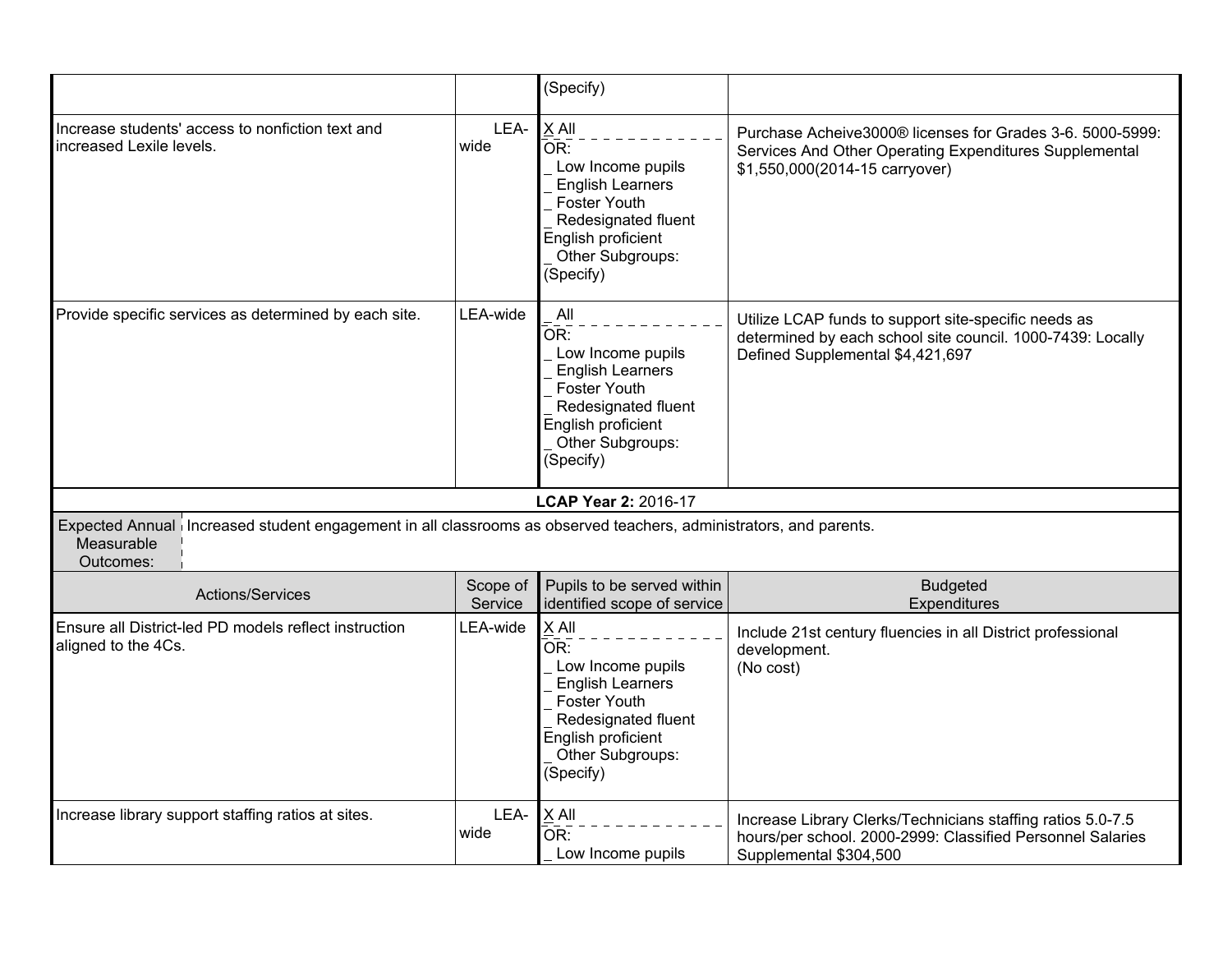|                                                                          |              | <b>English Learners</b><br><b>Foster Youth</b><br>Redesignated fluent<br>English proficient<br>Other Subgroups:<br>(Specify)                                                             |                                                                                                                                                                                                                                                                                                                                                                                                                                                        |
|--------------------------------------------------------------------------|--------------|------------------------------------------------------------------------------------------------------------------------------------------------------------------------------------------|--------------------------------------------------------------------------------------------------------------------------------------------------------------------------------------------------------------------------------------------------------------------------------------------------------------------------------------------------------------------------------------------------------------------------------------------------------|
| Increase the usage of technology in schools.                             | LEA-<br>wide | X All<br>$\overline{\mathsf{OR}}$ :<br>Low Income pupils<br><b>English Learners</b><br><b>Foster Youth</b><br>Redesignated fluent<br>English proficient<br>Other Subgroups:<br>(Specify) | Employ six FTE Technology Support staff to assist schools in<br>hardware trouble shooting and software applications. 2000-<br>2999: Classified Personnel Salaries Supplemental \$431,400<br>1:1 Technology Initiative/one grade level @ each school, 6000-<br>6999: Capital Outlay Supplemental \$1,946,660<br>Executive Director for Instructional Technology will convene a<br>committee to identify grade-level technology expectations. no<br>cost |
| Provide access for Low Income families to "Connect to<br>Compete."       | LEA-<br>wide | All<br>OR:<br>X Low Income pupils<br>X English Learners<br>X Foster Youth<br>Redesignated fluent<br>English proficient<br>Other Subgroups:<br>(Specify)                                  | Provide parent information meetings. no cost                                                                                                                                                                                                                                                                                                                                                                                                           |
| Provide technical assistance to stakeholders on<br>technology resources. | LEA-<br>wide | $X$ All<br>OR:<br>Low Income pupils<br><b>English Learners</b><br><b>Foster Youth</b><br>Redesignated fluent<br>English proficient<br>Other Subgroups:<br>(Specify)                      | Resource teachers to be trained in Microsoft Office 365<br>resources. no cost                                                                                                                                                                                                                                                                                                                                                                          |
| Support teacher collaboration opportunities.                             | LEA-<br>wide | X All<br>OR:<br>Low Income pupils<br><b>English Learners</b><br><b>Foster Youth</b>                                                                                                      | Employ resource teachers (with priority for VAPA) in order to<br>release classroom teachers for collaboration time. 1000-1999:<br>Certificated Personnel Salaries Supplemental \$5,075,000                                                                                                                                                                                                                                                             |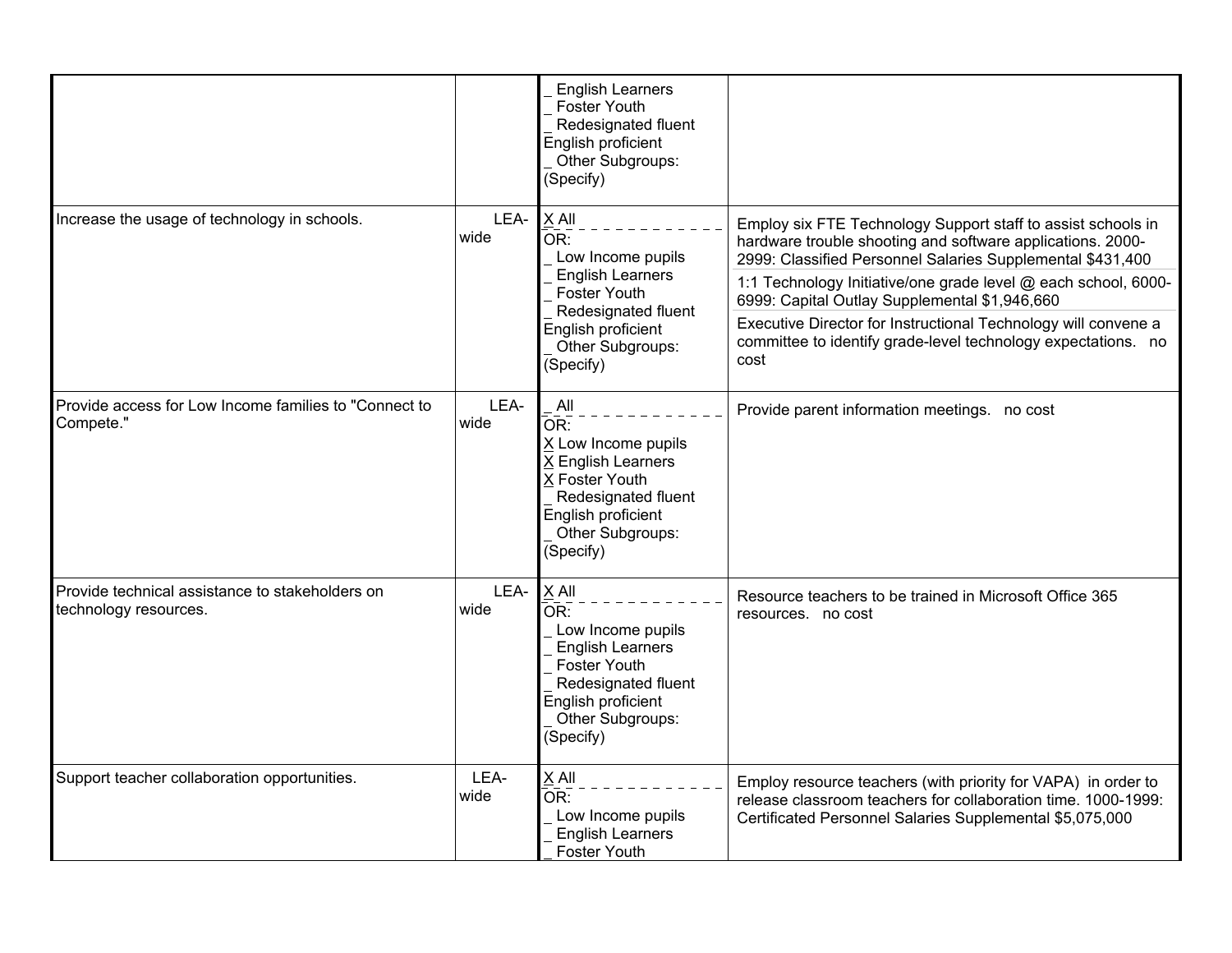|                                                                                                           |              | Redesignated fluent<br>English proficient<br>Other Subgroups:<br>(Specify)                                                                                           |                                                                                                                                                                                                                                                                                                |
|-----------------------------------------------------------------------------------------------------------|--------------|----------------------------------------------------------------------------------------------------------------------------------------------------------------------|------------------------------------------------------------------------------------------------------------------------------------------------------------------------------------------------------------------------------------------------------------------------------------------------|
| Train all teachers in best practices to improve English<br>language proficiency and academic achievement. | LEA-<br>wide | All<br>OR:<br>Low Income pupils<br>X English Learners<br><b>Foster Youth</b><br>Redesignated fluent<br>English proficient<br>Other Subgroups:<br>(Specify)           | Provide professional development in the administration of<br>CELDT assessment. 1000-1999: Certificated Personnel<br>Salaries Title III \$10,000                                                                                                                                                |
| Support teachers with ongoing coaching and support by<br>colleagues.                                      | LEA-<br>wide | X All<br>OR:<br>Low Income pupils<br><b>English Learners</b><br>Foster Youth<br>Redesignated fluent<br>English proficient<br>Other Subgroups:<br>(Specify)           | Employ 40 RTs for all District schools. 1000-1999: Certificated<br>Personnel Salaries Supplemental \$3,260,489                                                                                                                                                                                 |
| Provide language and literacy support through ELD<br>instruction.                                         | LEA-<br>wide | All<br>OR:<br>Low Income pupils<br>X English Learners<br><b>Foster Youth</b><br>Redesignated fluent<br>English proficient<br>Other Subgroups:<br>(Specify)           | Provide professional development for teacher teams (seven<br>per site) from all schools. 1000-1999: Certificated Personnel<br>Salaries Title III \$50,000                                                                                                                                      |
| Support implementation of Visual and Performing Arts<br>(VAPA) Strategic Plan.                            | LEA-<br>wide | X All<br>$\overline{\mathsf{OR}}$ :<br>Low Income pupils<br><b>English Learners</b><br>Foster Youth<br>Redesignated fluent<br>English proficient<br>Other Subgroups: | Employ VAPA Project Specialist to oversee VAPA<br>programming across the District 1000-1999: Certificated<br>Personnel Salaries Supplemental \$73,866<br>Hire resource teachers (with a priority on VAPA) to support<br>teacher collaboration across the District. Supplemental<br>\$5,075,000 |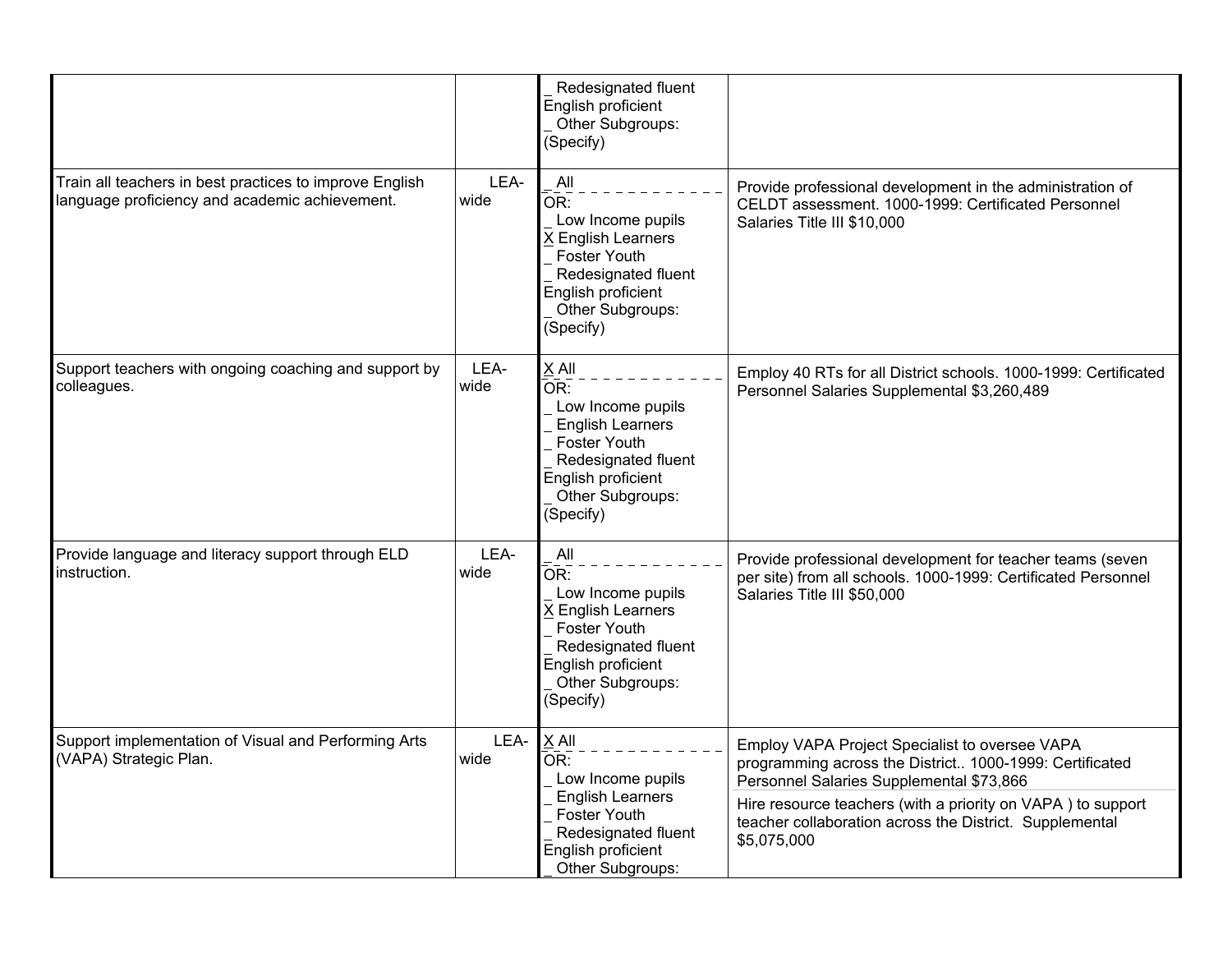|                                                                                                                                              |                     | (Specify)                                                                                                                                                         |                                                                                                                                                                                       |
|----------------------------------------------------------------------------------------------------------------------------------------------|---------------------|-------------------------------------------------------------------------------------------------------------------------------------------------------------------|---------------------------------------------------------------------------------------------------------------------------------------------------------------------------------------|
| Increase students' access to nonfiction text and<br>increased Lexile levels.                                                                 | LEA-<br>wide        | X All<br>OR:<br>Low Income pupils<br><b>English Learners</b><br><b>Foster Youth</b><br>Redesignated fluent<br>English proficient<br>Other Subgroups:<br>(Specify) | Purchase Acheive3000® licenses for Grades 3-6. 5000-5999:<br>Services And Other Operating Expenditures Supplemental<br>\$550,000                                                      |
| Provide specific services as determined by each site.                                                                                        | LEA-wide            | All<br>OR:<br>Low Income pupils<br><b>English Learners</b><br>Foster Youth<br>Redesignated fluent<br>English proficient<br>Other Subgroups:<br>(Specify)          | Utilize LCAP funds to support site-specific needs as<br>determined by each school site council. 1000-7439: Locally<br>Defined Supplemental \$4,421,697                                |
|                                                                                                                                              |                     | <b>LCAP Year 3: 2017-18</b>                                                                                                                                       |                                                                                                                                                                                       |
| Expected Annual increased student engagement in all classrooms as observed teachers, administrators, and parents.<br>Measurable<br>Outcomes: |                     |                                                                                                                                                                   |                                                                                                                                                                                       |
| Actions/Services                                                                                                                             | Scope of<br>Service | Pupils to be served within<br>identified scope of service                                                                                                         | <b>Budgeted</b><br>Expenditures                                                                                                                                                       |
| Ensure all District-led PD models and reflects instruction<br>aligned to the 4Cs.                                                            | LEA-wide            | X All<br>OR:<br>Low Income pupils<br><b>English Learners</b><br><b>Foster Youth</b><br>Redesignated fluent<br>English proficient<br>Other Subgroups:<br>(Specify) | Include 21st century fluencies in all District professional<br>development.<br>(No cost)<br>no cost                                                                                   |
| Purchase new hard bound or e-books for school libraries.                                                                                     | LEA-wide            | X All<br>−−<br>OR:<br>Low Income pupils                                                                                                                           | Provide each school with a per pupil allocation to purchase<br>new hard bound or e-books. \$5000 for English; \$5000 for<br>Spanish books. 4000-4999: Books And Supplies Supplemental |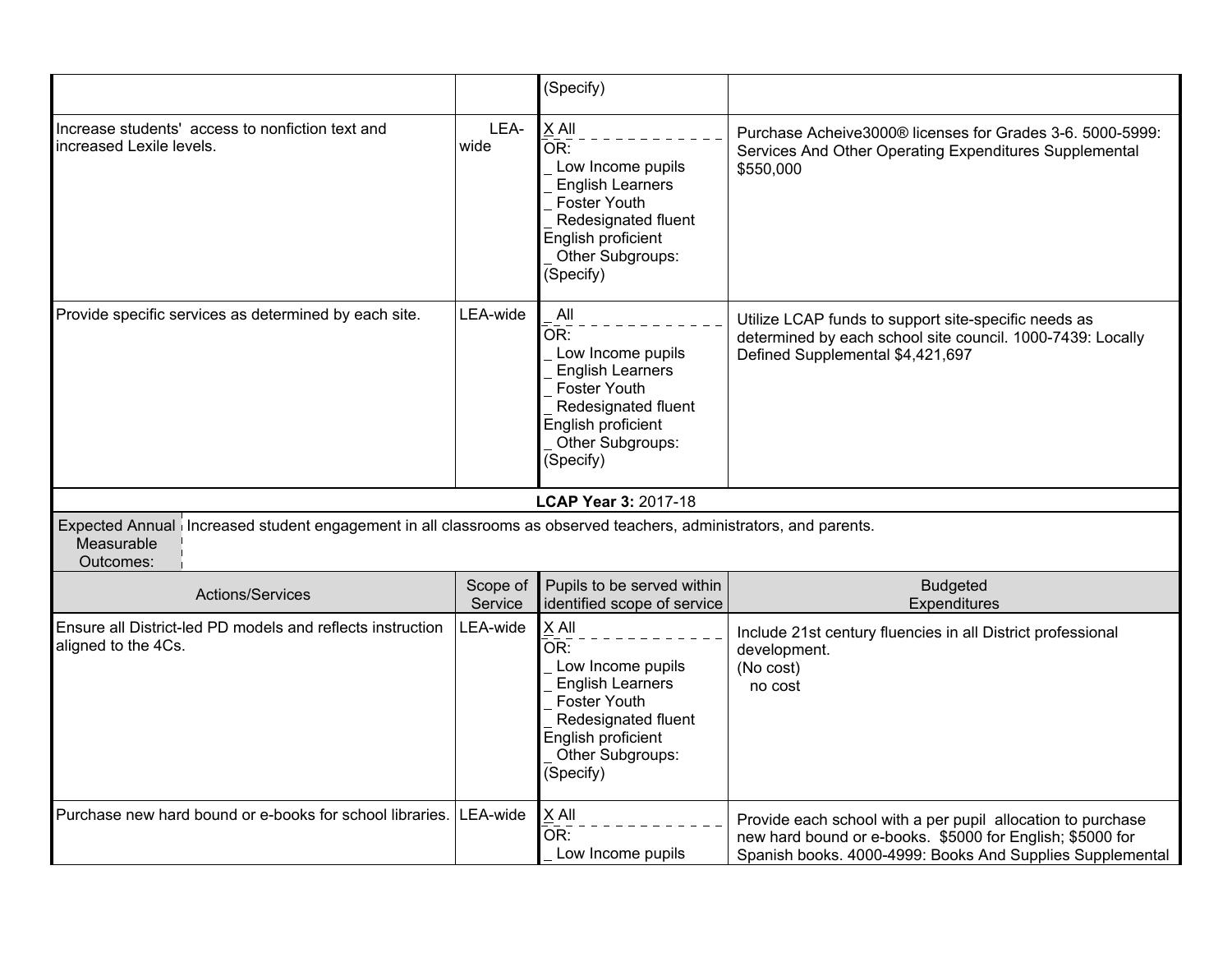|                                                                          |              | <b>English Learners</b><br><b>Foster Youth</b><br>Redesignated fluent<br>English proficient<br>Other Subgroups:<br>(Specify)                                                        | \$300,000                                                                                                                                                                                                                                                                                                   |
|--------------------------------------------------------------------------|--------------|-------------------------------------------------------------------------------------------------------------------------------------------------------------------------------------|-------------------------------------------------------------------------------------------------------------------------------------------------------------------------------------------------------------------------------------------------------------------------------------------------------------|
| Increase library support staffing ratios at sites.                       | LEA-<br>wide | X All<br>$\overline{\mathsf{OR}}$ :<br>Low Income pupils<br><b>English Learners</b><br>Foster Youth<br>Redesignated fluent<br>English proficient<br>Other Subgroups:<br>(Specify)   | Increase Library Clerks/Technicians staffing ratios 5.0-7.5<br>hours /per school. 2000-2999: Classified Personnel Salaries<br>Supplemental \$309,068                                                                                                                                                        |
| Increase the usage of technology in schools.                             | LEA-<br>wide | X All<br>$\bar{\mathsf{OR}}$ :<br>Low Income pupils<br><b>English Learners</b><br><b>Foster Youth</b><br>Redesignated fluent<br>English proficient<br>Other Subgroups:<br>(Specify) | Employ six FTE Technology Support staff to assist schools in<br>hardware trouble shooting and software applications. 2000-<br>2999: Classified Personnel Salaries Supplemental \$437,871<br>1:1 Technology Initiative/one grade level @ each school. 6000-<br>6999: Capital Outlay Supplemental \$2,111,835 |
| Provide access for Low Income families to "Connect to<br>Compete."       | LEA-<br>wide | All<br>OR:<br>X Low Income pupils<br>X English Learners<br>X Foster Youth<br>Redesignated fluent<br>English proficient<br>Other Subgroups:<br>(Specify)                             | Provide parent information meetings. no cost                                                                                                                                                                                                                                                                |
| Provide technical assistance to stakeholders on<br>technology resources. | LEA-<br>wide | X All<br>OR:<br>Low Income pupils<br><b>English Learners</b><br><b>Foster Youth</b>                                                                                                 | Resource teachers to be trained in Microsoft Office 365<br>resources. no cost                                                                                                                                                                                                                               |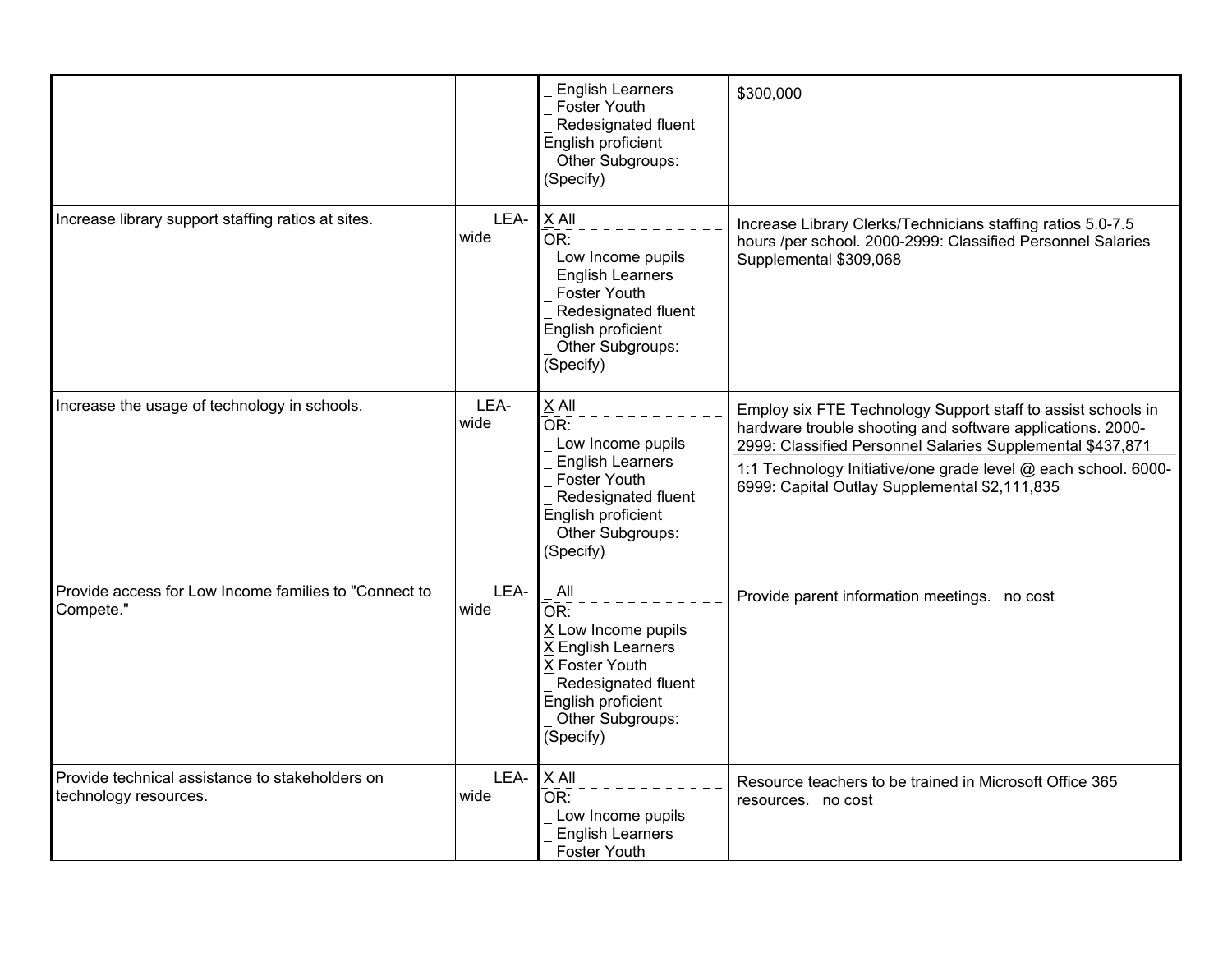|                                                                                                           |              | Redesignated fluent<br>English proficient<br>Other Subgroups:<br>(Specify)                                                                                          |                                                                                                                                                                                           |
|-----------------------------------------------------------------------------------------------------------|--------------|---------------------------------------------------------------------------------------------------------------------------------------------------------------------|-------------------------------------------------------------------------------------------------------------------------------------------------------------------------------------------|
| Support teacher collaboration opportunities.                                                              | LEA-<br>wide | X All<br>OR:<br>Low Income pupils<br><b>English Learners</b><br>Foster Youth<br>Redesignated fluent<br>English proficient<br>Other Subgroups:<br>(Specify)          | Employ resource teachers with a priority on VAPA in order to<br>release classroom teachers for collaboration time. 1000-1999:<br>Certificated Personnel Salaries Supplemental \$5,151,125 |
| Train all teachers in best practices to improve English<br>language proficiency and academic achievement. | LEA-<br>wide | All<br>OR:<br>Low Income pupils<br>X English Learners<br><b>Foster Youth</b><br>Redesignated fluent<br>English proficient<br>Other Subgroups:<br>(Specify)          | Provide professional development in the administration of<br>CELDT assessment. 1000-1999: Certificated Personnel<br>Salaries Title III \$10,000                                           |
| Support teachers with ongoing coaching and support by<br>colleagues.                                      | LEA-<br>wide | $X$ All<br>OR:<br>Low Income pupils<br><b>English Learners</b><br><b>Foster Youth</b><br>Redesignated fluent<br>English proficient<br>Other Subgroups:<br>(Specify) | Employ 40 resource teachers for all schools. 1000-1999:<br>Certificated Personnel Salaries Supplemental \$3,309,396                                                                       |
| Provide language and literacy support through ELD<br>instruction.                                         | LEA-<br>wide | All<br>OR:<br>Low Income pupils<br>X English Learners<br><b>Foster Youth</b><br>Redesignated fluent<br>English proficient<br>Other Subgroups:                       | Provide professional development for teacher teams (seven<br>per site) from all schools. 1000-1999: Certificated Personnel<br>Salaries Title III \$50,000                                 |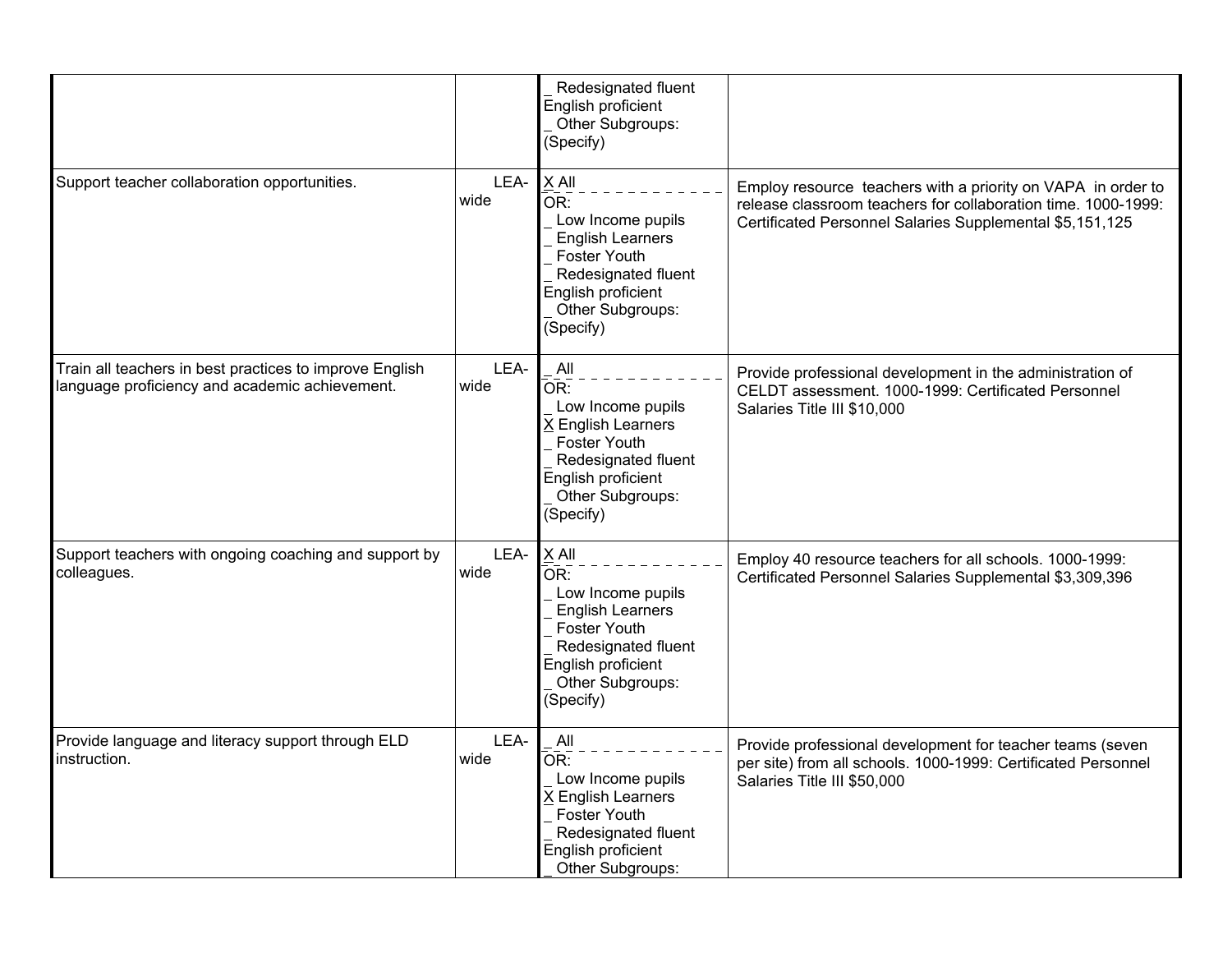|                                                                                |              | (Specify)                                                                                                                                                           |                                                                                                                                                                                                                  |
|--------------------------------------------------------------------------------|--------------|---------------------------------------------------------------------------------------------------------------------------------------------------------------------|------------------------------------------------------------------------------------------------------------------------------------------------------------------------------------------------------------------|
| Support implementation of Visual and Performing Arts<br>(VAPA) Strategic Plan. | LEA-<br>wide | $X$ All<br>OR:<br>Low Income pupils<br><b>English Learners</b><br><b>Foster Youth</b><br>Redesignated fluent<br>English proficient<br>Other Subgroups:<br>(Specify) | Employ VAPA Resource Teacher 1000-1999: Certificated<br>Personnel Salaries Supplemental \$74,974<br>Hire resource teachers with a priority for VAPA to support<br>teacher collaboration Supplemental \$5,151,125 |
| Increase students' access to nonfiction text and<br>increased Lexile levels.   | LEA-<br>wide | $X$ All<br>OR:<br>Low Income pupils<br><b>English Learners</b><br>Foster Youth<br>Redesignated fluent<br>English proficient<br>Other Subgroups:<br>(Specify)        | Utilize Acheive3000® licenses for Grades 3-6.<br>Paid for in<br>2016-17                                                                                                                                          |
| Provide specific services as determined by each site.                          | LEA-wide     | All<br>OR:<br>Low Income pupils<br><b>English Learners</b><br><b>Foster Youth</b><br>Redesignated fluent<br>English proficient<br>Other Subgroups:<br>(Specify)     | Utilize LCAP funds to support site-specific needs as<br>determined by each school site council. 1000-7439: Locally<br>Defined Supplemental \$4,421,697                                                           |

Complete a copy of this table for each of the LEA's goals. Duplicate and expand the fields as necessary.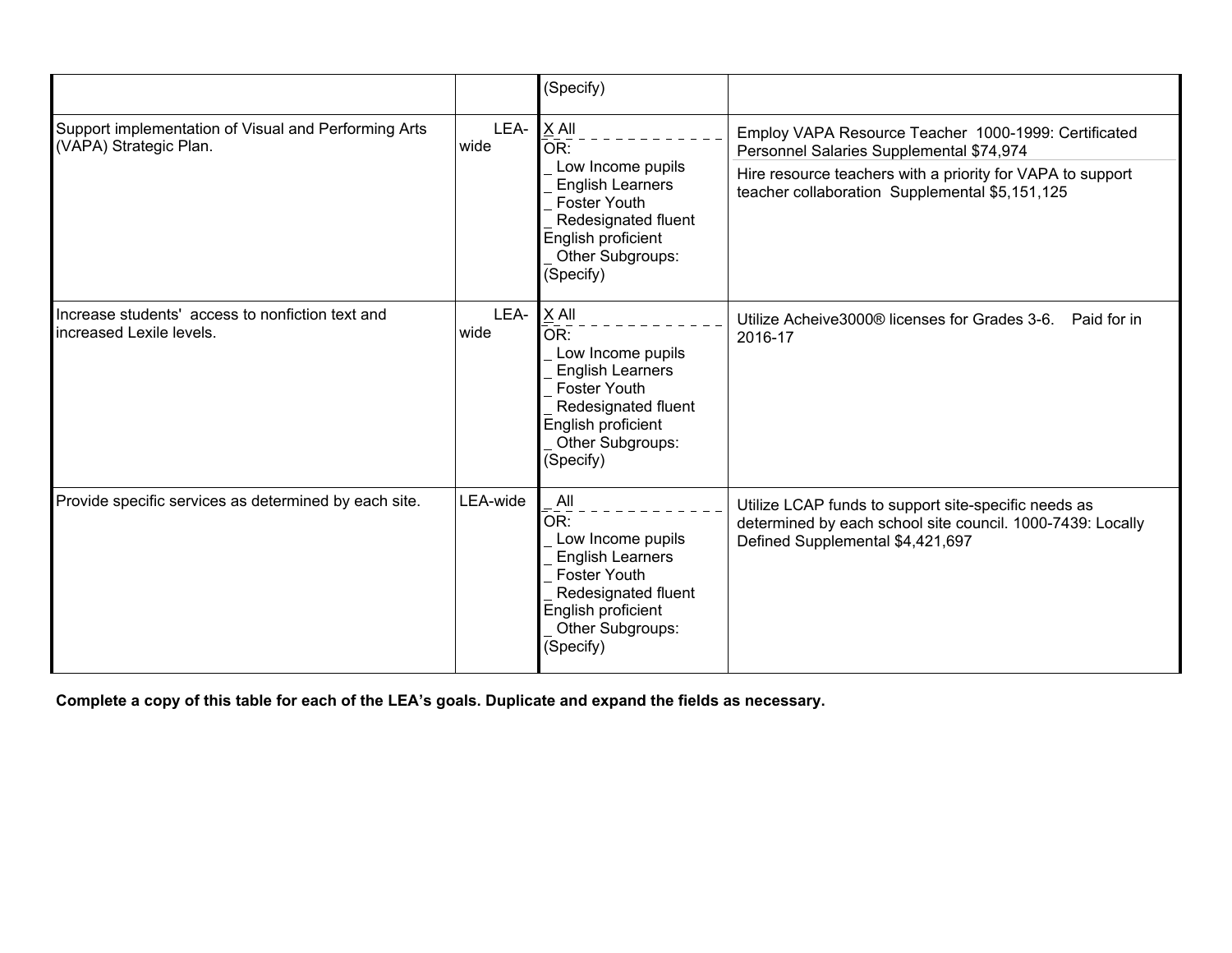| The District will increase parent engagement at District and sites. |                                                                                                                                                                                                                                                                                                                                                                                                                                                       |                       |                                                                                                                       |                                          | Related State and/or Local Priorities:<br>$1 = 2 = 3 = 4 = 5 \times 6 \times 7 = 8 = 1$                                                                                                                                                                     |
|---------------------------------------------------------------------|-------------------------------------------------------------------------------------------------------------------------------------------------------------------------------------------------------------------------------------------------------------------------------------------------------------------------------------------------------------------------------------------------------------------------------------------------------|-----------------------|-----------------------------------------------------------------------------------------------------------------------|------------------------------------------|-------------------------------------------------------------------------------------------------------------------------------------------------------------------------------------------------------------------------------------------------------------|
| GOAL 3:                                                             |                                                                                                                                                                                                                                                                                                                                                                                                                                                       |                       |                                                                                                                       |                                          | COE only: $9 - 10$                                                                                                                                                                                                                                          |
|                                                                     |                                                                                                                                                                                                                                                                                                                                                                                                                                                       |                       |                                                                                                                       |                                          | Local: Specify                                                                                                                                                                                                                                              |
| <b>Identified Need:</b>                                             | Qualitative data collected from parent groups including DAC/DELAC, Superintendent Parent Advisory Committee, and PTA leadership groups.<br>Develop a Hanover Customer Satisfaction Survey question pertaining to parent involvement. Parent training (DAC/DELAC sponsored)<br>provided by District: 145 participants. Parent training (GATE/Site Council) provided by District: 832. Parent training (Special Education)<br>provided by District: 78. |                       |                                                                                                                       |                                          |                                                                                                                                                                                                                                                             |
| Goal Applies to:                                                    | Schools: ALL<br><b>ALL</b><br>Applicable Pupil<br>Subgroups:                                                                                                                                                                                                                                                                                                                                                                                          |                       |                                                                                                                       |                                          |                                                                                                                                                                                                                                                             |
|                                                                     |                                                                                                                                                                                                                                                                                                                                                                                                                                                       |                       | LCAP Year 1: 2015-16                                                                                                  |                                          |                                                                                                                                                                                                                                                             |
| Measurable<br>Outcomes:                                             | Expected Annual increase percentage of parent participation annually by 5% as measured by sign in sheets collected.                                                                                                                                                                                                                                                                                                                                   |                       |                                                                                                                       |                                          |                                                                                                                                                                                                                                                             |
|                                                                     |                                                                                                                                                                                                                                                                                                                                                                                                                                                       |                       |                                                                                                                       |                                          |                                                                                                                                                                                                                                                             |
|                                                                     | Actions/Services                                                                                                                                                                                                                                                                                                                                                                                                                                      | Scope of<br>Service   | Pupils to be served within<br>identified scope of service                                                             |                                          | <b>Budgeted</b><br>Expenditures                                                                                                                                                                                                                             |
| which may include the following:                                    | Increase parent training and leadership opportunities<br>webinars; Parent Institute for Quality Education (PIQE);                                                                                                                                                                                                                                                                                                                                     | LEA-wide<br>and sites | X All<br>OR:<br>Low Income pupils                                                                                     | Parent trainings.                        | 5800: Professional/Consulting Services And Operating                                                                                                                                                                                                        |
|                                                                     | Adult ESL, or GED; content specific workshops (i.e. CSS<br>Math); classroom walkthroughs; web page resources;<br>site council training. Utilize resource teachers when<br>appropriate to provide parent training. Utilize social<br>media to advertise these opportunities.                                                                                                                                                                           |                       | <b>English Learners</b><br>Foster Youth<br>Redesignated fluent<br>English proficient<br>Other Subgroups:<br>(Specify) | Expenditures Title I \$35,000<br>\$9,340 | Hire a Parent Community Liaison to serve as the first point of<br>contact for families accessing services related to student and<br>family needs in a friendly and orderly center environment.<br>2000-2999: Classified Personnel Salaries Supplemental 20% |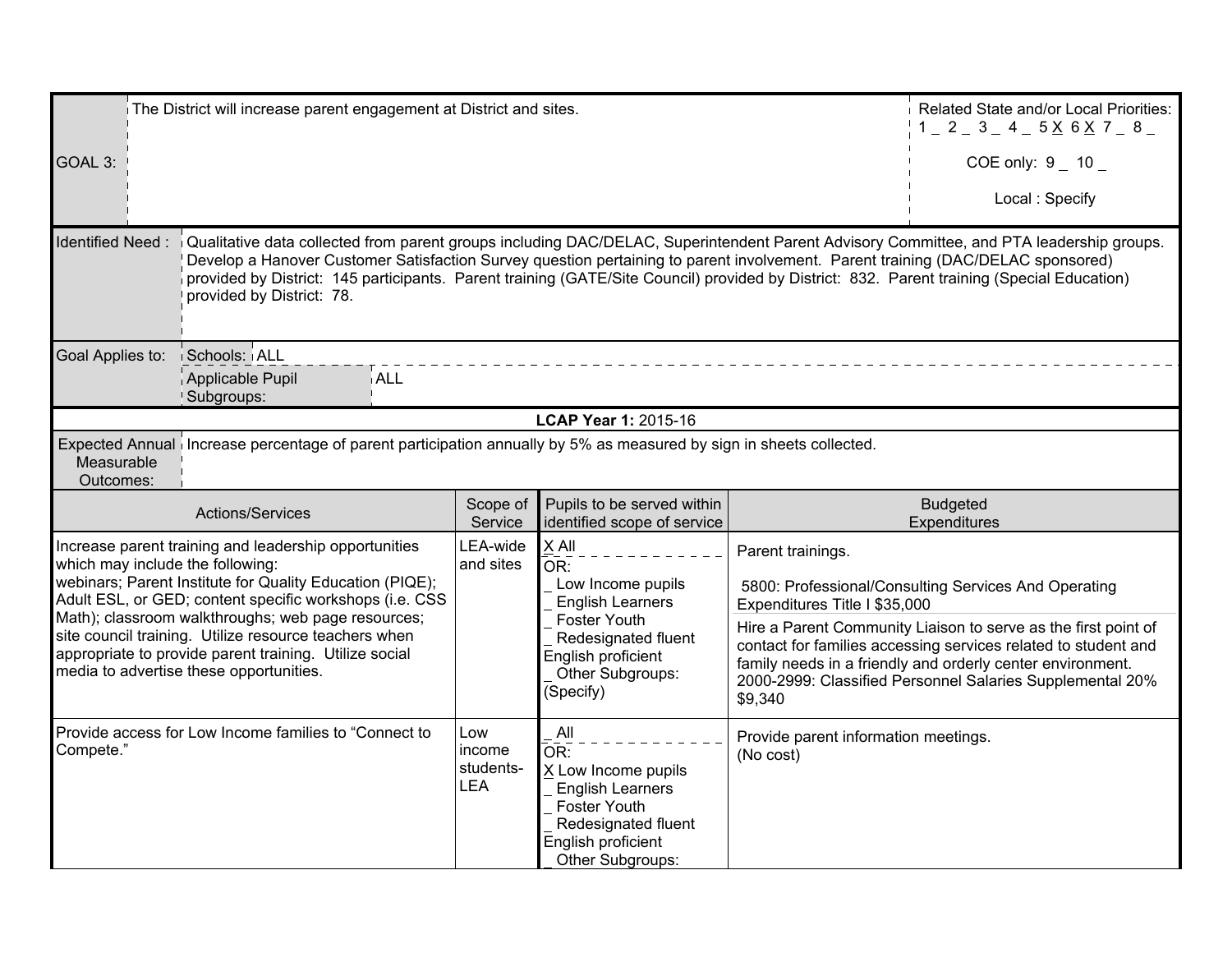|                                                                                                |                                  | (Specify)                                                                                                                                                                                     |                                                                                                                                                                                                                                          |
|------------------------------------------------------------------------------------------------|----------------------------------|-----------------------------------------------------------------------------------------------------------------------------------------------------------------------------------------------|------------------------------------------------------------------------------------------------------------------------------------------------------------------------------------------------------------------------------------------|
| Employ additional translation/interpretation staff to assist<br>the District and school sites. | LEA-wide                         | X All<br>OR:<br>Low Income pupils<br>X English Learners<br><b>Foster Youth</b><br>Redesignated fluent<br>English proficient<br>Other Subgroups:<br>(Specify)                                  | Employ 1.0 FTE translator. 2000-2999: Classified Personnel<br>Salaries Supplemental \$78,895                                                                                                                                             |
| Provide literacy training for parents of struggling readers.                                   | LEA-<br>wide                     | X All<br>OR:<br>Low Income pupils<br><b>English Learners</b><br><b>Foster Youth</b><br>Redesignated fluent<br>English proficient<br>Other Subgroups:<br>(Specify)                             | Use District staff to provide training as needed. 1000-1999:<br>Certificated Personnel Salaries Title I \$5,000<br>Provide training to parents on Achieve3000®. 5000-5999:<br>Services And Other Operating Expenditures Title I \$15,000 |
| Support outreach to military families.                                                         | military<br>families<br>LEA-wide | All<br>OR:<br>Low Income pupils<br><b>English Learners</b><br><b>Foster Youth</b><br>Redesignated fluent<br>English proficient<br>X Other Subgroups:<br>(Specify)<br><b>Military families</b> | Utilize current staff to ensure outreach to military families<br>occurs at all sites. USC Welcoming Practices<br>\$100,000/annually                                                                                                      |
| Build stronger connection between families and /FRCs.                                          | LEA-<br>wide                     | $X$ All<br>OR:<br>Low Income pupils<br><b>English Learners</b><br><b>Foster Youth</b><br>Redesignated fluent<br>English proficient<br>Other Subgroups:<br>(Specify)                           | Work with Chula Vista Collaborative staff to ensure greater<br>communication about resources available to families in Chula<br>Vista. 2000-2999: Classified Personnel Salaries Title I<br>\$100,000                                      |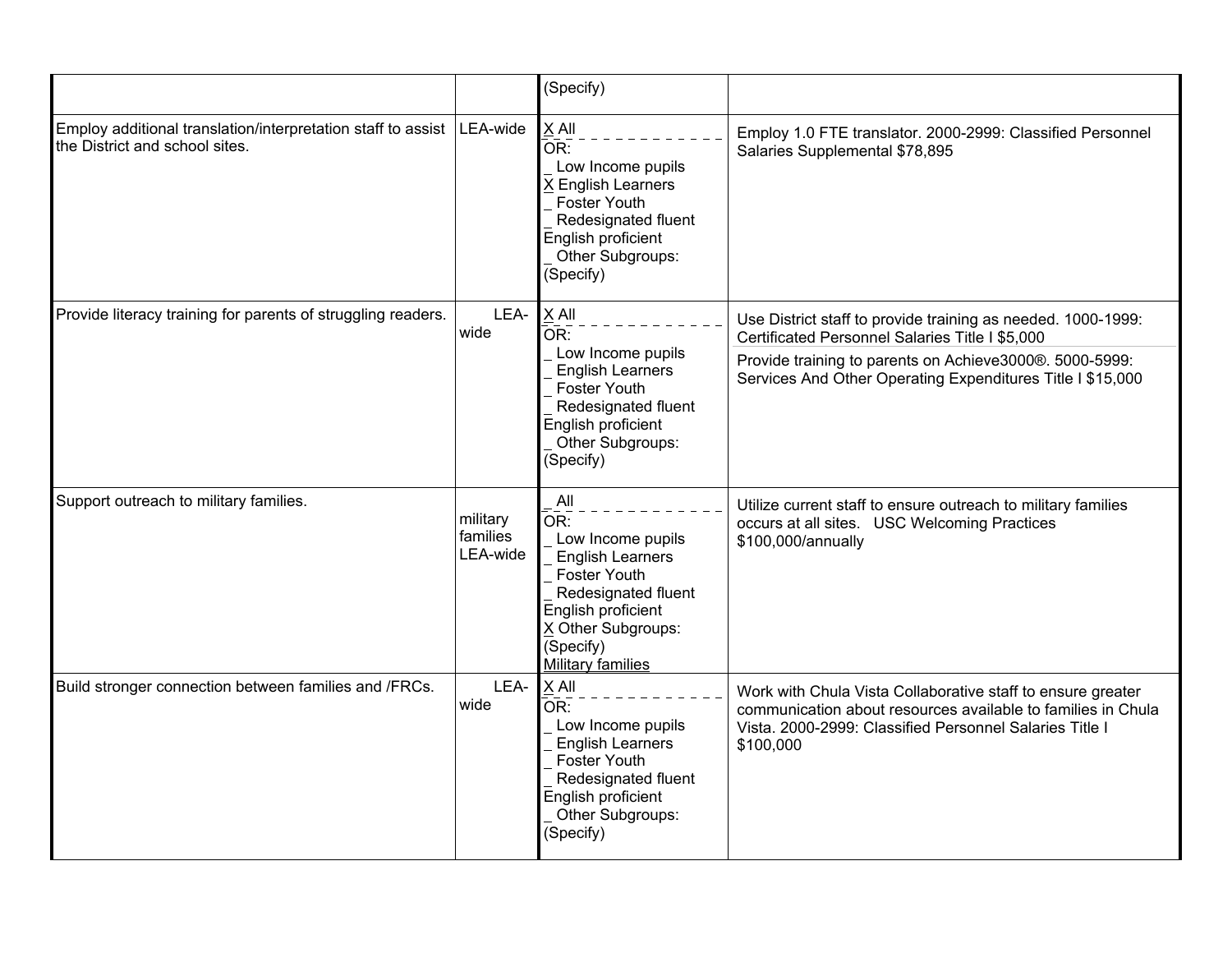| Support parent leadership development.                                                                                                                                                                                                                                                                                          | LEA-<br>wide                | X All<br>OR:<br>Low Income pupils<br><b>English Learners</b><br>Foster Youth<br>Redesignated fluent<br>English proficient<br>Other Subgroups:<br>(Specify)       | Utilize District staff. 1000-1999: Certificated Personnel Salaries<br>Title I \$5,000                                                                                        |
|---------------------------------------------------------------------------------------------------------------------------------------------------------------------------------------------------------------------------------------------------------------------------------------------------------------------------------|-----------------------------|------------------------------------------------------------------------------------------------------------------------------------------------------------------|------------------------------------------------------------------------------------------------------------------------------------------------------------------------------|
| Re-establish School Readiness Program at six sites.                                                                                                                                                                                                                                                                             | <b>Six</b><br>Title I sites | All<br>$\bar{O}$ R:<br>X Low Income pupils<br>X English Learners<br>X Foster Youth<br>Redesignated fluent<br>English proficient<br>Other Subgroups:<br>(Specify) | Employ six instructional assistants to outreach to community.<br>2000-2999: Classified Personnel Salaries Supplemental<br>\$250,000                                          |
| Provide specific services as determined by each site.                                                                                                                                                                                                                                                                           | LEA-wide                    | All<br>OR:<br>Low Income pupils<br><b>English Learners</b><br><b>Foster Youth</b><br>Redesignated fluent<br>English proficient<br>Other Subgroups:<br>(Specify)  | Utilize LCAP funds to support site-specific needs as<br>determined by each school site council. 1000-7439: Locally<br>Defined Supplemental \$4,421,697                       |
|                                                                                                                                                                                                                                                                                                                                 |                             | LCAP Year 2: 2016-17                                                                                                                                             |                                                                                                                                                                              |
| Expected Annual   Increase percentage of parent participation annually by 5% as measured by sign in sheets collected.<br>Measurable<br>Outcomes:                                                                                                                                                                                |                             |                                                                                                                                                                  |                                                                                                                                                                              |
| Actions/Services                                                                                                                                                                                                                                                                                                                | Scope of<br>Service         | Pupils to be served within<br>identified scope of service                                                                                                        | <b>Budgeted</b><br>Expenditures                                                                                                                                              |
| Increase parent training and leadership opportunities<br>which may include the following:<br>webinars; Parent Institute for Quality Education (PIQE);<br>Adult ESL, or GED; content specific workshops (i.e. CSS<br>Math); classroom walkthroughs; web page resources;<br>site council training. Utilize resource teachers when | LEA-wide<br>and sites       | X All<br>OR:<br>Low Income pupils<br><b>English Learners</b><br>Foster Youth<br>Redesignated fluent                                                              | Parent trainings.<br>5800: Professional/Consulting Services And Operating<br>Expenditures Title I \$35,000<br>Hire a Parent Community Liaison to serve as the first point of |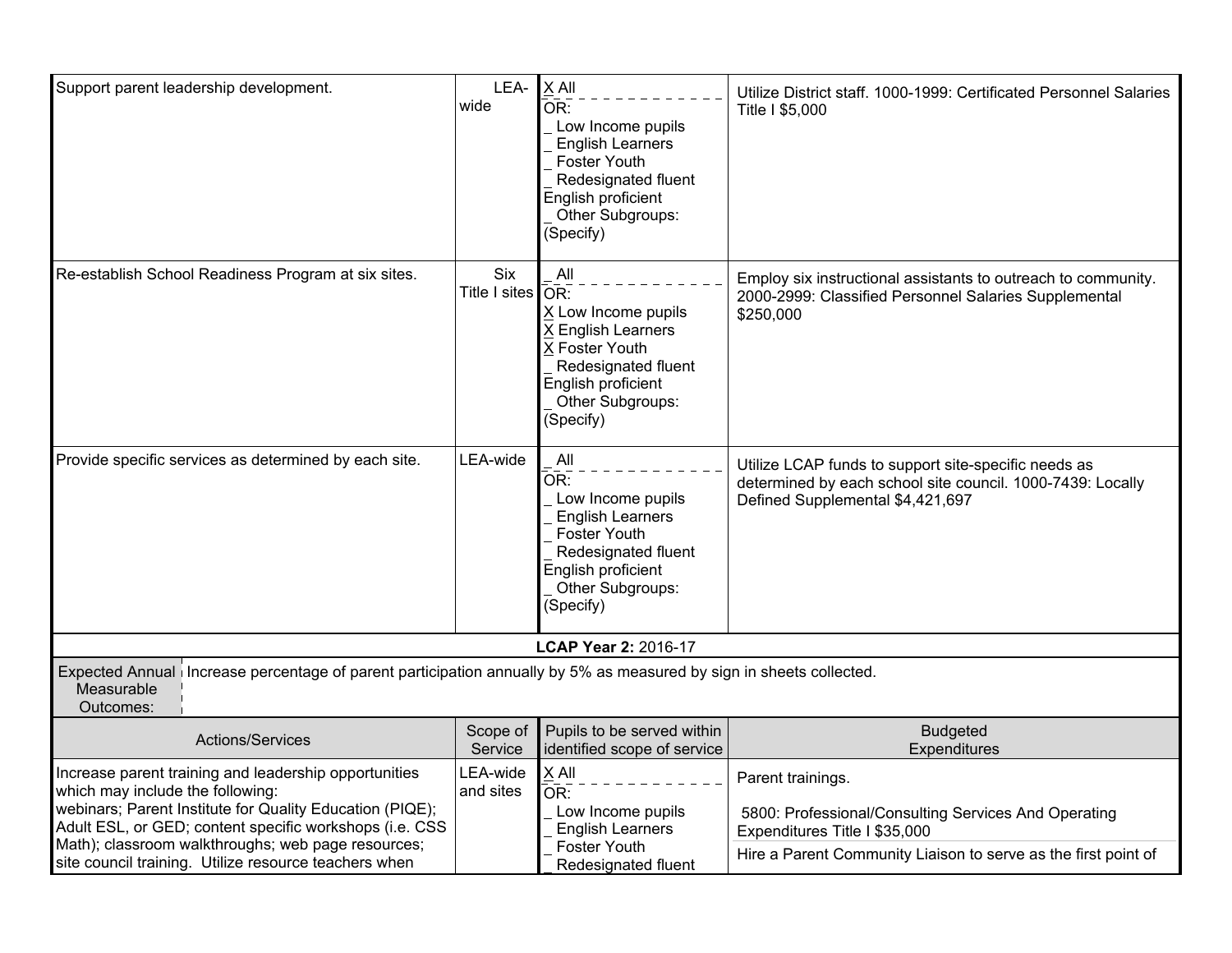| appropriate to provide parent training. Utilize social<br>media to advertise these opportunities.         |                                          | English proficient<br>Other Subgroups:<br>(Specify)                                                                                                               | contact for families accessing services related to student and<br>family needs in a friendly and orderly center environment.<br>2000-2999: Classified Personnel Salaries Supplemental 20%<br>\$9,340                                     |
|-----------------------------------------------------------------------------------------------------------|------------------------------------------|-------------------------------------------------------------------------------------------------------------------------------------------------------------------|------------------------------------------------------------------------------------------------------------------------------------------------------------------------------------------------------------------------------------------|
| Provide access for Low Income families to "Connect to<br>Compete."                                        | Low<br>income<br>students-<br><b>LEA</b> | All<br>OR:<br>X Low Income pupils<br><b>English Learners</b><br><b>Foster Youth</b><br>Redesignated fluent<br>English proficient<br>Other Subgroups:<br>(Specify) | Provide parent information meetings.<br>no cost                                                                                                                                                                                          |
| Employ additional translation/interpretation staff to assist   LEA-wide<br>the District and school sites. |                                          | $X$ All<br>OR:<br>Low Income pupils<br>X English Learners<br><b>Foster Youth</b><br>Redesignated fluent<br>English proficient<br>Other Subgroups:<br>(Specify)    | Employ 1.0 FTE translator. 2000-2999: Classified Personnel<br>Salaries Supplemental \$80,078                                                                                                                                             |
| Provide literacy training for parents of struggling readers.                                              | LEA-<br>wide                             | $X$ All<br>OR:<br>Low Income pupils<br><b>English Learners</b><br><b>Foster Youth</b>                                                                             | Use District staff to provide training as needed. 1000-1999:<br>Certificated Personnel Salaries Title I \$5,000<br>Provide training to parents on Achieve3000®. 5000-5999:<br>Services And Other Operating Expenditures Title I \$15,000 |
|                                                                                                           |                                          | Redesignated fluent<br>English proficient<br>Other Subgroups:<br>(Specify)                                                                                        |                                                                                                                                                                                                                                          |
| Support outreach to military families.                                                                    | military<br>families<br>LEA-wide         | All<br>OR:<br>Low Income pupils<br><b>English Learners</b><br>Foster Youth<br>Redesignated fluent<br>English proficient<br>X Other Subgroups:                     | Utilize current staff to ensure outreach to military families<br>occurs at all sites. USC Welcoming Practices<br>\$100,000/annually                                                                                                      |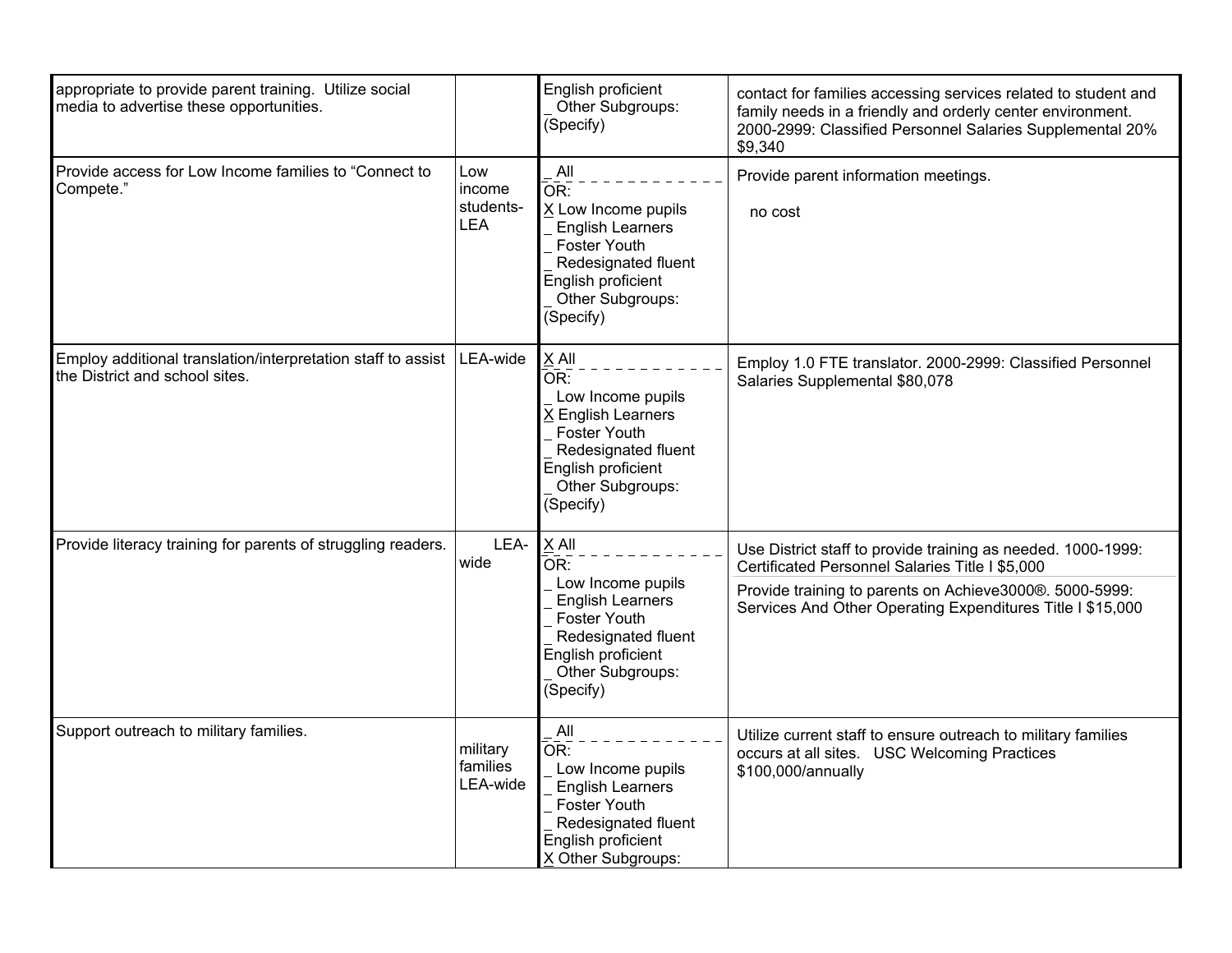|                                                       |              | (Specify)<br>Military families                                                                                                                                                        |                                                                                                                                                                                                     |
|-------------------------------------------------------|--------------|---------------------------------------------------------------------------------------------------------------------------------------------------------------------------------------|-----------------------------------------------------------------------------------------------------------------------------------------------------------------------------------------------------|
| Build stronger connection between families and FRCs.  | LEA-<br>wide | X All<br>OR:<br>Low Income pupils<br><b>English Learners</b><br>Foster Youth<br>Redesignated fluent<br>English proficient<br>Other Subgroups:<br>(Specify)                            | Work with Chula Vista Collaborative staff to ensure greater<br>communication about resources available to families in Chula<br>Vista. 2000-2999: Classified Personnel Salaries Title I<br>\$100,000 |
| Support parent leadership development.                | LEA-<br>wide | $X$ All<br>OR:<br>Low Income pupils<br><b>English Learners</b><br>Foster Youth<br>Redesignated fluent<br>English proficient<br>Other Subgroups:<br>(Specify)                          | Utilize District staff. 1000-1999: Certificated Personnel Salaries<br>Title I \$5,000                                                                                                               |
| School Readiness Program.                             | LEA-<br>wide | All<br>$\overline{\mathsf{OR}}$ :<br>X Low Income pupils<br><b>K English Learners</b><br>X Foster Youth<br>Redesignated fluent<br>English proficient<br>Other Subgroups:<br>(Specify) | Bilingual parent educators conduct parent and child together<br>sessions. 2000-2999: Classified Personnel Salaries<br>Supplemental \$253,750                                                        |
| Provide specific services as determined by each site. | LEA-wide     | All<br>OR:<br>Low Income pupils<br><b>English Learners</b><br>Foster Youth<br>Redesignated fluent<br>English proficient<br>Other Subgroups:<br>(Specify)                              | Utilize LCAP funds to support site-specific needs as<br>determined by each school site council. 1000-7439: Locally<br>Defined Supplemental \$4,421,697                                              |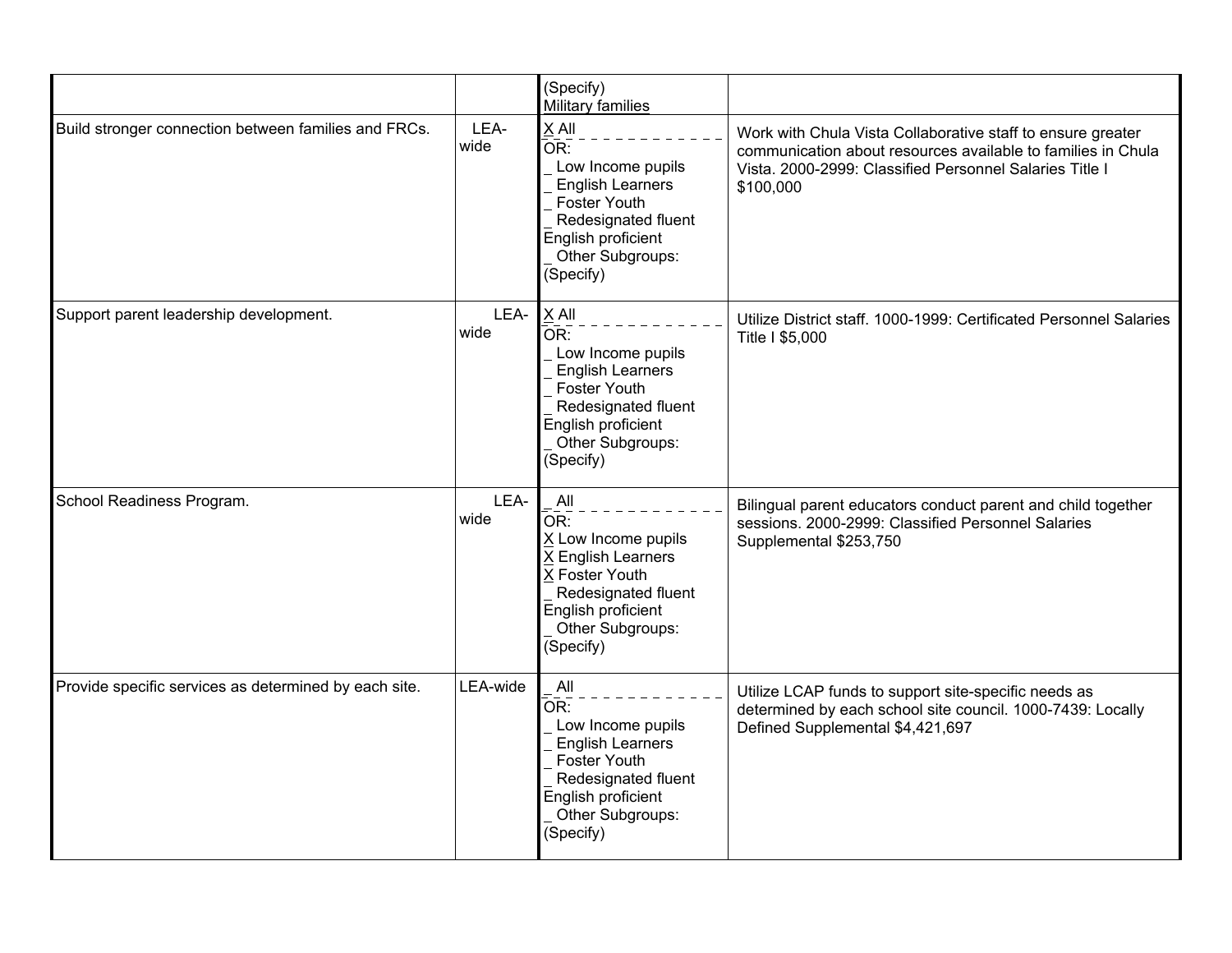| LCAP Year 3: 2017-18                                                                                                                                                                                                                                                                                                                                                                                                                 |                                          |                                                                                                                                                                                                   |                                                                                                                                                                                                                                                                                                                                                                                      |  |  |
|--------------------------------------------------------------------------------------------------------------------------------------------------------------------------------------------------------------------------------------------------------------------------------------------------------------------------------------------------------------------------------------------------------------------------------------|------------------------------------------|---------------------------------------------------------------------------------------------------------------------------------------------------------------------------------------------------|--------------------------------------------------------------------------------------------------------------------------------------------------------------------------------------------------------------------------------------------------------------------------------------------------------------------------------------------------------------------------------------|--|--|
| Expected Annual   Increase percentage of parent attendance annually by 5%.<br>Measurable<br>Outcomes:                                                                                                                                                                                                                                                                                                                                |                                          |                                                                                                                                                                                                   |                                                                                                                                                                                                                                                                                                                                                                                      |  |  |
| Actions/Services                                                                                                                                                                                                                                                                                                                                                                                                                     | Scope of<br>Service                      | Pupils to be served within<br>identified scope of service                                                                                                                                         | <b>Budgeted</b><br>Expenditures                                                                                                                                                                                                                                                                                                                                                      |  |  |
| Increase parent training and leadership opportunities<br>which may include the following:<br>webinars; Parent Institute for Quality Education (PIQE);<br>Adult ESL, or GED; content specific workshops (i.e. CSS<br>Math); classroom walkthroughs; web page resources;<br>site council training. Utilize resource teachers when<br>appropriate to provide parent training. Utilize social<br>media to advertise these opportunities. | LEA-wide<br>and sites                    | X All<br>$\overline{\overline{\text{OR}}}$ :<br>Low Income pupils<br><b>English Learners</b><br><b>Foster Youth</b><br>Redesignated fluent<br>English proficient<br>Other Subgroups:<br>(Specify) | Parent trainings.<br>5800: Professional/Consulting Services And Operating<br>Expenditures Title I \$35,000<br>Hire a Parent Community Liaison to serve as the first point of<br>contact for families accessing services related to student and<br>family needs in a friendly and orderly center environment.<br>2000-2999: Classified Personnel Salaries Supplemental 20%<br>\$9,340 |  |  |
| Provide access for Low Income families to "Connect to<br>Compete."                                                                                                                                                                                                                                                                                                                                                                   | Low<br>income<br>students-<br><b>LEA</b> | All<br>OR:<br>X Low Income pupils<br><b>English Learners</b><br><b>Foster Youth</b><br>Redesignated fluent<br>English proficient<br>Other Subgroups:<br>(Specify)                                 | Provide parent information meetings.<br>(No cost)<br>No cost                                                                                                                                                                                                                                                                                                                         |  |  |
| Employ additional translation/interpretation staff to assist<br>the District and school sites.                                                                                                                                                                                                                                                                                                                                       | LEA-wide                                 | X All<br>$\overline{\mathsf{OR}}$ :<br>Low Income pupils<br>X English Learners<br><b>Foster Youth</b><br>Redesignated fluent<br>English proficient<br>Other Subgroups:<br>(Specify)               | Employ 1.0 FTE translator. 2000-2999: Classified Personnel<br>Salaries Supplemental \$81,280                                                                                                                                                                                                                                                                                         |  |  |
| Provide literacy training for parents of struggling readers.                                                                                                                                                                                                                                                                                                                                                                         | LEA-<br>wide                             | X All<br>$\overline{\mathsf{OR}}$ :                                                                                                                                                               | Use District staff to provide training as needed. 1000-1999:<br>Certificated Personnel Salaries Title I \$5,000                                                                                                                                                                                                                                                                      |  |  |
|                                                                                                                                                                                                                                                                                                                                                                                                                                      |                                          | Low Income pupils<br><b>English Learners</b><br>Foster Youth<br>Redesignated fluent                                                                                                               | Provide training to parents on Achieve3000®. 5000-5999:<br>Services And Other Operating Expenditures Title I \$15,000                                                                                                                                                                                                                                                                |  |  |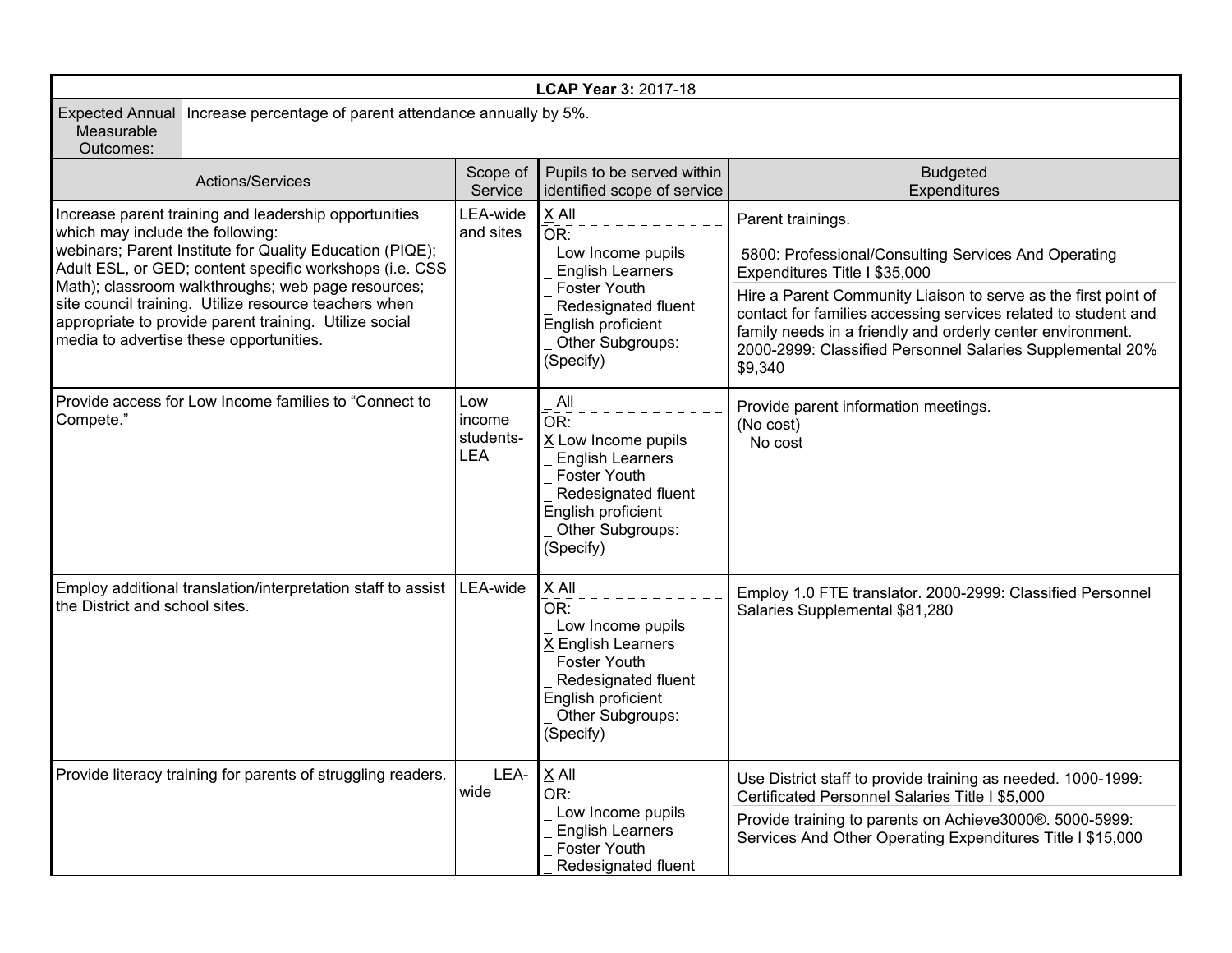|                                                      |                                        | English proficient<br>Other Subgroups:<br>(Specify)                                                                                                                                           |                                                                                                                                                                                                     |
|------------------------------------------------------|----------------------------------------|-----------------------------------------------------------------------------------------------------------------------------------------------------------------------------------------------|-----------------------------------------------------------------------------------------------------------------------------------------------------------------------------------------------------|
| Support outreach to military families.               | military<br>families<br>LEA-wide       | All<br>$\overline{OR}$ :<br>Low Income pupils<br><b>English Learners</b><br>Foster Youth<br>Redesignated fluent<br>English proficient<br>X Other Subgroups:<br>(Specify)<br>Military families | Utilize current staff to ensure outreach to military families<br>occurs at all sites. USC Welcoming Practices<br>\$100,000/annually                                                                 |
| Build stronger connection between families and FRCs. | LEA-<br>wide                           | $X$ All<br>$\overline{\mathsf{OR}}$ :<br>Low Income pupils<br><b>English Learners</b><br><b>Foster Youth</b><br>Redesignated fluent<br>English proficient<br>Other Subgroups:<br>(Specify)    | Work with Chula Vista Collaborative staff to ensure greater<br>communication about resources available to families in Chula<br>Vista. 2000-2999: Classified Personnel Salaries Title I<br>\$100,000 |
| Support parent leadership development.               | LEA-<br>wide                           | X All<br>OR:<br>Low Income pupils<br><b>English Learners</b><br>Foster Youth<br>Redesignated fluent<br>English proficient<br>Other Subgroups:<br>(Specify)                                    | Utilize District staff. 1000-1999: Certificated Personnel Salaries<br>Title I \$5,000                                                                                                               |
| Implement School Readiness Program.                  | six<br>Title I sites $\overline{OR}$ : | X All<br>Low Income pupils<br><b>English Learners</b><br><b>Foster Youth</b><br>Redesignated fluent<br>English proficient<br>Other Subgroups:<br>(Specify)                                    | Skilled bilingual parent educators provide parent and child<br>together sessions. 2000-2999: Classified Personnel Salaries<br>Supplemental \$257,556                                                |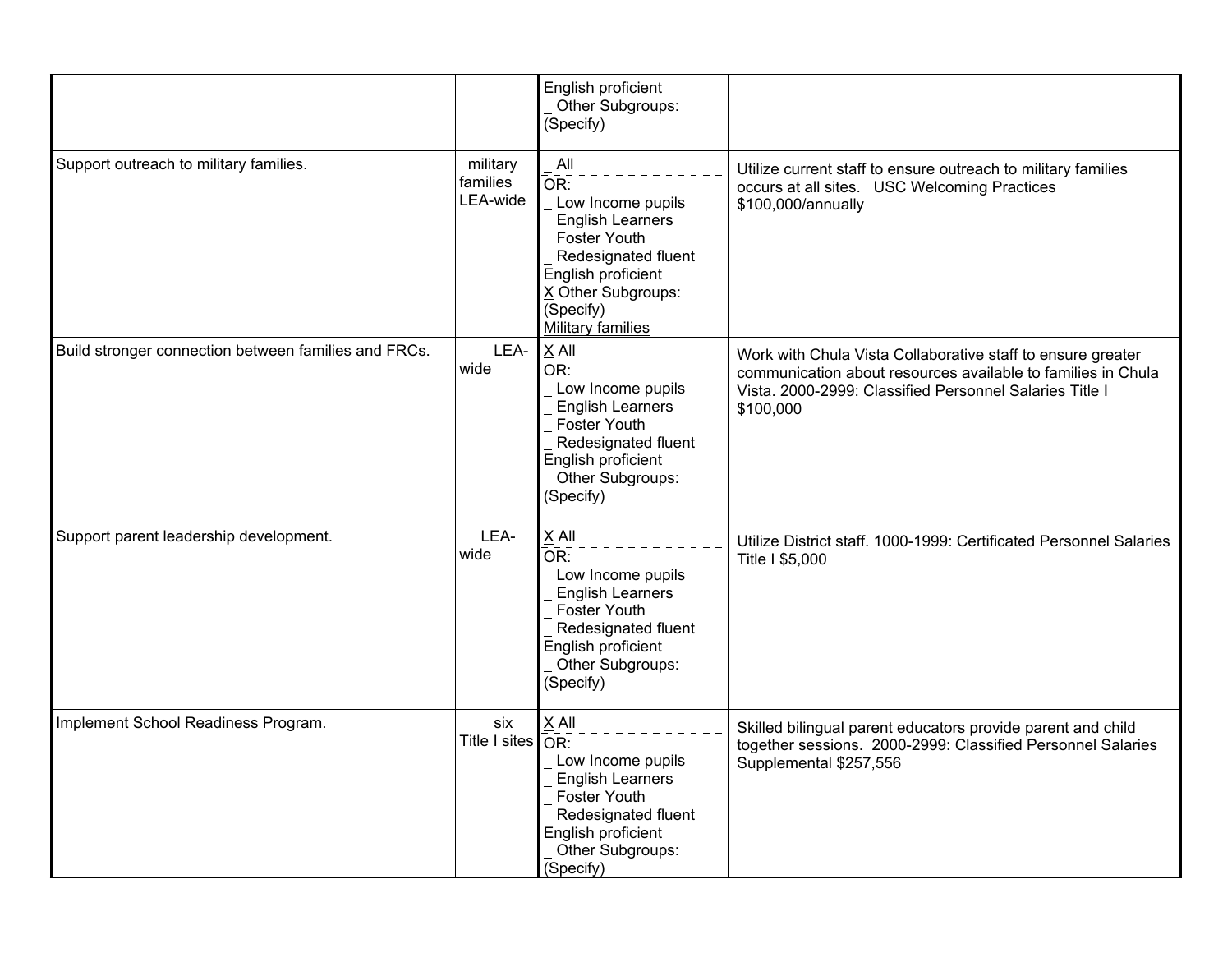| Provide specific services as determined by each site. | LEA-wide | All<br>IOR:<br>Low Income pupils<br><b>English Learners</b><br><b>Foster Youth</b><br>Redesignated fluent<br>English proficient<br>Other Subgroups:<br>(Specify) | Utilize LCAP funds to support site-specific needs as<br>determined by each school site council. 1000-7439: Locally<br>Defined Supplemental \$4,421,697 |
|-------------------------------------------------------|----------|------------------------------------------------------------------------------------------------------------------------------------------------------------------|--------------------------------------------------------------------------------------------------------------------------------------------------------|
|-------------------------------------------------------|----------|------------------------------------------------------------------------------------------------------------------------------------------------------------------|--------------------------------------------------------------------------------------------------------------------------------------------------------|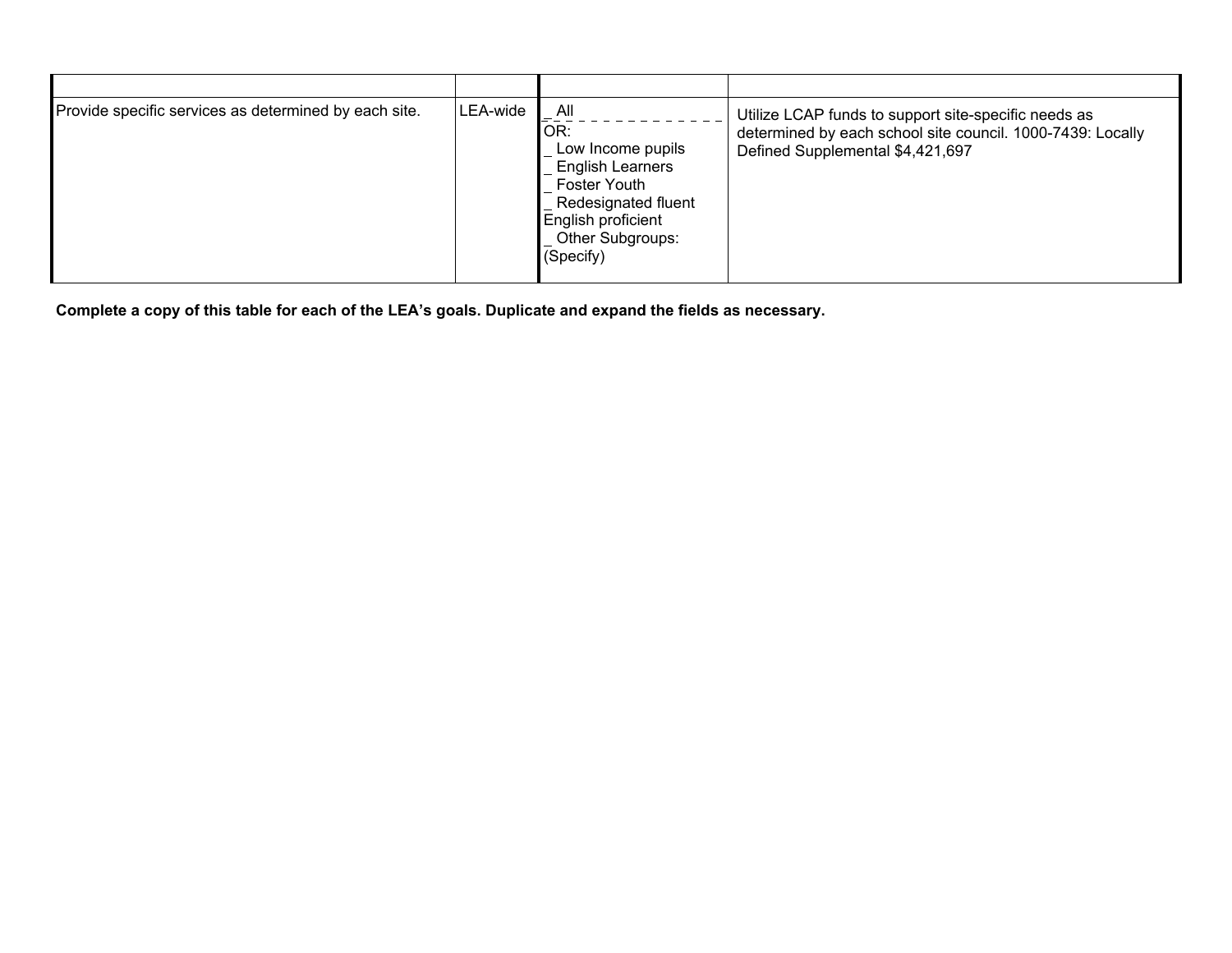|                         | Related State and/or Local Priorities:<br>By 2018, all students will have access to instructional materials aligned to California State Standards and<br>teachers will implement best instructional practices across all curricular areas including ELA/ELD, Mathematics,<br>$1 \times 2 = 3 = 4 = 5 = 6 = 7 = 8 = 1$<br>and Science.                                                                                                                                                                                                                                    |                                                                                                                                                                                                                                 |                                                               |                    |                                                                                                                                                                                                                                       |  |  |  |
|-------------------------|--------------------------------------------------------------------------------------------------------------------------------------------------------------------------------------------------------------------------------------------------------------------------------------------------------------------------------------------------------------------------------------------------------------------------------------------------------------------------------------------------------------------------------------------------------------------------|---------------------------------------------------------------------------------------------------------------------------------------------------------------------------------------------------------------------------------|---------------------------------------------------------------|--------------------|---------------------------------------------------------------------------------------------------------------------------------------------------------------------------------------------------------------------------------------|--|--|--|
| GOAL 4:                 |                                                                                                                                                                                                                                                                                                                                                                                                                                                                                                                                                                          | COE only: $9 - 10 -$                                                                                                                                                                                                            |                                                               |                    |                                                                                                                                                                                                                                       |  |  |  |
|                         | Local: Specify                                                                                                                                                                                                                                                                                                                                                                                                                                                                                                                                                           |                                                                                                                                                                                                                                 |                                                               |                    |                                                                                                                                                                                                                                       |  |  |  |
| Identified Need:        | Limited access to instructional materials aligned to California State Standards (CSS).                                                                                                                                                                                                                                                                                                                                                                                                                                                                                   |                                                                                                                                                                                                                                 |                                                               |                    |                                                                                                                                                                                                                                       |  |  |  |
| Goal Applies to:        | Schools: ALL<br>Applicable Pupil<br><b>ALL</b><br>Subgroups:                                                                                                                                                                                                                                                                                                                                                                                                                                                                                                             |                                                                                                                                                                                                                                 |                                                               |                    |                                                                                                                                                                                                                                       |  |  |  |
|                         |                                                                                                                                                                                                                                                                                                                                                                                                                                                                                                                                                                          |                                                                                                                                                                                                                                 | LCAP Year 1: 2015-16                                          |                    |                                                                                                                                                                                                                                       |  |  |  |
| Measurable<br>Outcomes: | Expected Annual Students will have increased access to CSS-aligned instructional materials, including ELA and ELD as measured by the Resolution of<br>Sufficiency, which indicates 100% of students have access to standards aligned materials.<br>Because Chula Vista Elementary School District is a K-6 district, the following required state metrics for the 8 state priorities do not apply:<br>*College and Career Readiness<br>*AP Exam Pass Rate<br>*EAP Participation/Performance<br>'High School Dropout Rates<br>*High School Graduation Rates<br>*API Score |                                                                                                                                                                                                                                 |                                                               |                    |                                                                                                                                                                                                                                       |  |  |  |
|                         | Actions/Services                                                                                                                                                                                                                                                                                                                                                                                                                                                                                                                                                         | Scope of<br>Service                                                                                                                                                                                                             | Pupils to be served within<br>identified scope of service     |                    | <b>Budgeted</b><br>Expenditures                                                                                                                                                                                                       |  |  |  |
| materials.              | Purchase CSS-aligned materials in accordance with<br>District textbook adoption process and provide the<br>appropriate professional development to support<br>successful implementation of the new instructional                                                                                                                                                                                                                                                                                                                                                         | Purchase English/Language Arts GAP materials at<br>\$15/student/K-6 English and Spanish for Dual Language<br>Immersion (DLI) schools. 4000-4999: Books And Supplies<br>21-35 classroom teachers will be hired to align Houghton |                                                               |                    |                                                                                                                                                                                                                                       |  |  |  |
|                         |                                                                                                                                                                                                                                                                                                                                                                                                                                                                                                                                                                          |                                                                                                                                                                                                                                 | Redesignated fluent<br>English proficient<br>Other Subgroups: |                    | Mifflin GO Math! and Engage NY Mathematics lessons. 1000-<br>1999: Certificated Personnel Salaries Title I \$98,000                                                                                                                   |  |  |  |
|                         |                                                                                                                                                                                                                                                                                                                                                                                                                                                                                                                                                                          |                                                                                                                                                                                                                                 | (Specify)                                                     | Title II \$500,000 | Support GO Math! textbook adoption with professional<br>development including how to use the teacher resource<br>materials and the technology tools that accompany the<br>textbook series. 1000-1999: Certificated Personnel Salaries |  |  |  |
|                         |                                                                                                                                                                                                                                                                                                                                                                                                                                                                                                                                                                          |                                                                                                                                                                                                                                 |                                                               |                    | Purchase CSS foundational literacy skills materials in English<br>(SIPPS) and Benchmark Assessment in Spanish (BAS) 4000-                                                                                                             |  |  |  |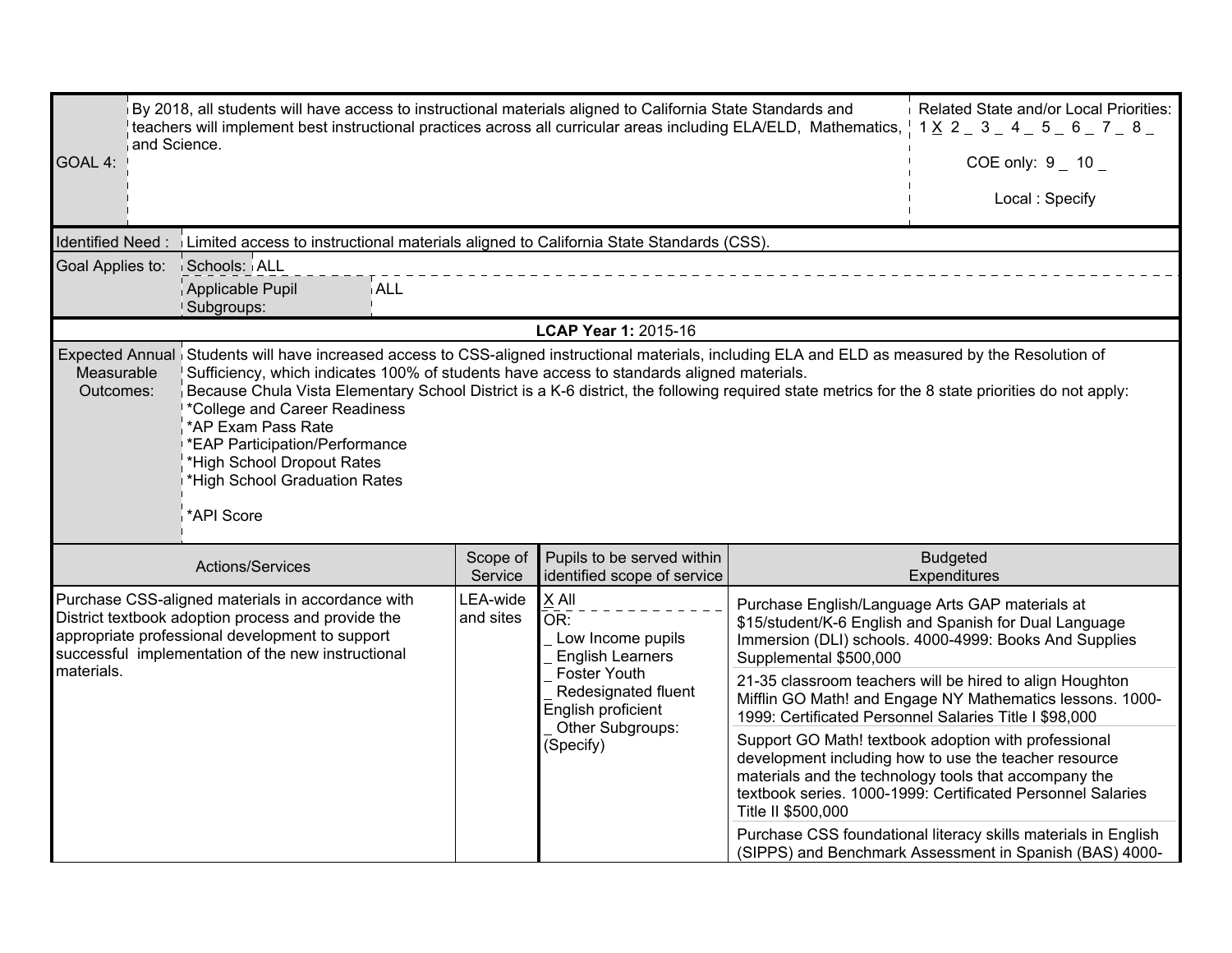|                                                                                                                                                              |                       |                                                                                                                                                                 | 4999: Books And Supplies Supplemental \$540,000                                                                                                                          |
|--------------------------------------------------------------------------------------------------------------------------------------------------------------|-----------------------|-----------------------------------------------------------------------------------------------------------------------------------------------------------------|--------------------------------------------------------------------------------------------------------------------------------------------------------------------------|
|                                                                                                                                                              |                       |                                                                                                                                                                 | Provide professional development for all K-2 teachers utilizing<br>SIPPS and BAS materials. 1000-1999: Certificated Personnel<br>Salaries Title II \$127,766             |
|                                                                                                                                                              |                       |                                                                                                                                                                 | Purchase GO Math! textbooks for all K-6 grade students 4000-<br>4999: Books And Supplies Supplemental \$1,171,302 from<br>$(2014-15)$                                    |
| Train all staff (teachers and administrators) in CSS-<br>aligned best practices in both curriculum and instruction<br>(highlighting needs of each subgroup). | LEA-wide              | X All<br>OR:<br>X Low Income pupils<br>X English Learners<br>X Foster Youth<br>X Redesignated fluent<br>English proficient<br>Other Subgroups:<br>(Specify)     | Provide professional development in ELA/ELD for all K-6<br>general and special education teachers. 1000-1999:<br>Certificated Personnel Salaries Other \$350,000         |
|                                                                                                                                                              |                       |                                                                                                                                                                 | Provide professional development in Mathematics for all K-6<br>general and special education teachers. 1000-1999:<br>Certificated Personnel Salaries Title I \$500,000   |
|                                                                                                                                                              |                       |                                                                                                                                                                 | Provide professional development in Visual and Performing<br>Arts (VAPA). 1000-1999: Certificated Personnel Salaries Title I<br>\$50,000                                 |
|                                                                                                                                                              |                       |                                                                                                                                                                 | Provide professional development in various curricular areas<br>based on teacher need. 1000-1999: Certificated Personnel<br>Salaries Title I \$250,000                   |
|                                                                                                                                                              |                       |                                                                                                                                                                 | Provide professional development for specific groups of<br>teachers including SPED, ELD, PE, SIPPS, etc. 1000-1999:<br>Certificated Personnel Salaries Title I \$100,000 |
| Provide specific services as determined by each site.                                                                                                        | LEA-wide              | All<br>OR:<br>Low Income pupils<br><b>English Learners</b><br><b>Foster Youth</b><br>Redesignated fluent<br>English proficient<br>Other Subgroups:<br>(Specify) | Utilize LCAP funds to support site-specific needs as<br>determined by each school site council. 1000-7439: Locally<br>Defined Supplemental \$4,421,697                   |
|                                                                                                                                                              |                       | LCAP Year 2: 2016-17                                                                                                                                            |                                                                                                                                                                          |
| Measurable<br>of students have access to standards aligned materials.<br>Outcomes:                                                                           |                       |                                                                                                                                                                 | Expected Annual Students will have increased access to CSS-aligned instructional materials as measured by the Resolution of Sufficiency, which indicates 100%            |
| Actions/Services                                                                                                                                             | Scope of<br>Service   | Pupils to be served within<br>identified scope of service                                                                                                       | <b>Budgeted</b><br>Expenditures                                                                                                                                          |
| Purchase CSS-aligned materials in accordance with<br>District textbook adoption process and provide the                                                      | LEA-wide<br>and sites | X All<br>OR:                                                                                                                                                    | Support GO Math! textbook adoption with professional<br>development including how to use the teacher resource                                                            |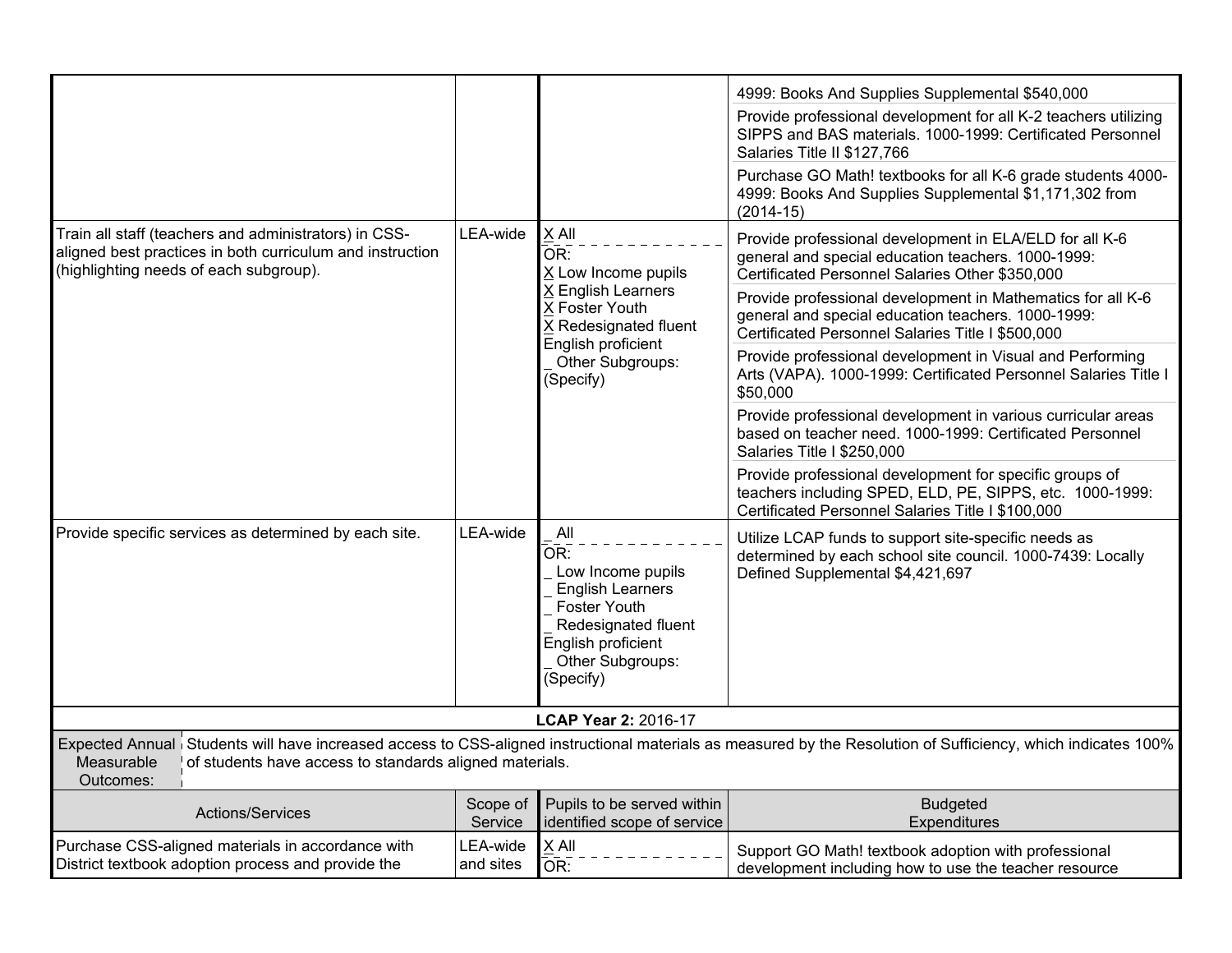| appropriate professional development to support success<br>implementation of the new instructional materials.                                                |                     | Low Income pupils<br><b>English Learners</b><br>Foster Youth<br>Redesignated fluent<br>English proficient<br>Other Subgroups:<br>(Specify)                      | materials and the technology tools that accompany the<br>textbook series. 1000-1999: Certificated Personnel Salaries<br>Title II \$50.000<br>Provide professional development for new K-2 teachers<br>utilizing SIPPS and Benchmark in Spanish (BAS) materials.<br>1000-1999: Certificated Personnel Salaries Title II \$5,000                                                                                                                                                                                                                                                                                                                                                                                                                                                                                                |
|--------------------------------------------------------------------------------------------------------------------------------------------------------------|---------------------|-----------------------------------------------------------------------------------------------------------------------------------------------------------------|-------------------------------------------------------------------------------------------------------------------------------------------------------------------------------------------------------------------------------------------------------------------------------------------------------------------------------------------------------------------------------------------------------------------------------------------------------------------------------------------------------------------------------------------------------------------------------------------------------------------------------------------------------------------------------------------------------------------------------------------------------------------------------------------------------------------------------|
| Train all staff (teachers and administrators) in CSS-<br>aligned best practices in both curriculum and instruction<br>(highlighting needs of each subgroup). | LEA-wide            | $X$ All<br>OR:<br>X Low Income pupils<br>X English Learners<br>X Foster Youth<br>X Redesignated fluent<br>English proficient<br>Other Subgroups:<br>(Specify)   | Provide professional development in ELA/ELD for new K-6<br>general and special education teachers. 1000-1999:<br>Certificated Personnel Salaries Other \$500,000<br>Provide professional development in Mathematics for new K-6<br>general and special education teachers. 1000-1999:<br>Certificated Personnel Salaries Title I \$500,000<br>Provide professional development in Visual and Performing<br>Arts (VAPA). 1000-1999: Certificated Personnel Salaries Title I<br>\$50,000<br>Provide professional development in various curricular areas<br>based on teacher need. 1000-1999: Certificated Personnel<br>Salaries Title II \$250,000<br>Provide professional development for specific groups of<br>teachers including SPED, ELD, PE, SIPPS, etc. 1000-1999:<br>Certificated Personnel Salaries Title I \$100,000 |
| Provide specific services as determined by each site.                                                                                                        | LEA-wide            | All<br>OR:<br>Low Income pupils<br><b>English Learners</b><br><b>Foster Youth</b><br>Redesignated fluent<br>English proficient<br>Other Subgroups:<br>(Specify) | Utilize LCAP funds to support site-specific needs as<br>determined by each school site council. 1000-7439: Locally<br>Defined Supplemental \$4,421,697                                                                                                                                                                                                                                                                                                                                                                                                                                                                                                                                                                                                                                                                        |
|                                                                                                                                                              |                     | <b>LCAP Year 3: 2017-18</b>                                                                                                                                     | Expected Annual Students will have increased access to CSS-aligned instructional materials as measured by the Resolution of Sufficiency, which indicates 100%                                                                                                                                                                                                                                                                                                                                                                                                                                                                                                                                                                                                                                                                 |
| Measurable<br>of students have access to standards aligned materials.<br>Outcomes:                                                                           |                     |                                                                                                                                                                 |                                                                                                                                                                                                                                                                                                                                                                                                                                                                                                                                                                                                                                                                                                                                                                                                                               |
| Actions/Services                                                                                                                                             | Scope of<br>Service | Pupils to be served within<br>identified scope of service                                                                                                       | <b>Budgeted</b><br>Expenditures                                                                                                                                                                                                                                                                                                                                                                                                                                                                                                                                                                                                                                                                                                                                                                                               |
| Purchase CSS-aligned materials in accordance with                                                                                                            | LEA-wide            | $X$ All                                                                                                                                                         | Purchase English/Language Arts and Spanish language arts                                                                                                                                                                                                                                                                                                                                                                                                                                                                                                                                                                                                                                                                                                                                                                      |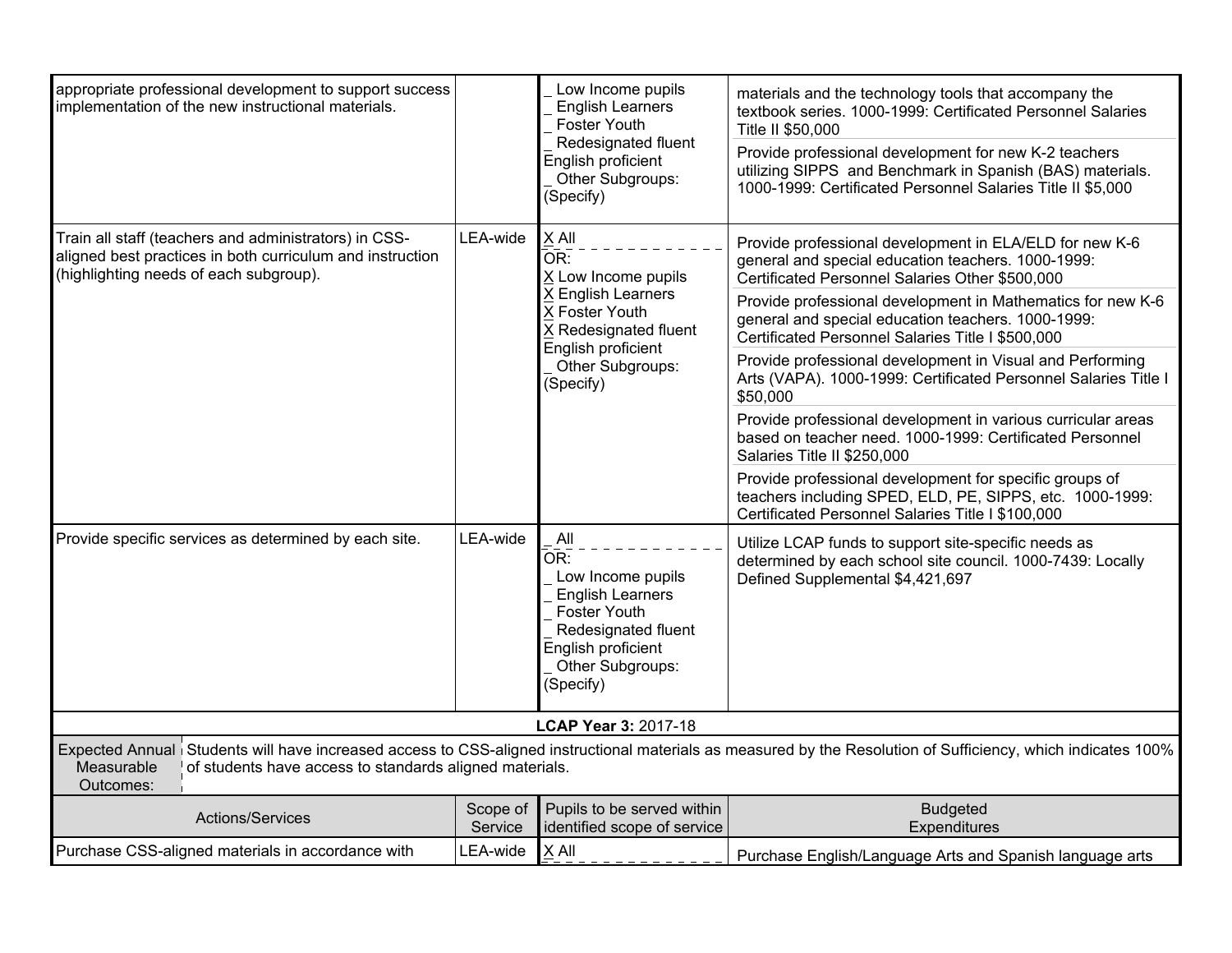| District textbook adoption process and provide the<br>appropriate professional development to support success<br>implementation of the new instructional materials. | and sites | OR:<br>Low Income pupils<br><b>English Learners</b><br><b>Foster Youth</b><br>Redesignated fluent<br>English proficient<br>Other Subgroups:<br>(Specify)                                                     | books. 4000-4999: Books And Supplies Supplemental<br>\$1,040,000<br>Purchase CSS foundational literacy skills materials in English<br>(SIPPS) and Spanish for new teachers. 4000-4999: Books And<br>Supplies General Fund \$5,000<br>Provide professional development for all K-2 teachers utilizing<br>SIPPS and Benchmark in Spanish (BAS) materials. 1000-<br>1999: Certificated Personnel Salaries Title II \$5,000 |
|---------------------------------------------------------------------------------------------------------------------------------------------------------------------|-----------|--------------------------------------------------------------------------------------------------------------------------------------------------------------------------------------------------------------|-------------------------------------------------------------------------------------------------------------------------------------------------------------------------------------------------------------------------------------------------------------------------------------------------------------------------------------------------------------------------------------------------------------------------|
| Train all staff (teachers and administrators) in CSS-<br>aligned best practices in both curriculum and instruction<br>(highlighting needs of each subgroup).        | LEA-wide  | X All<br>OR:<br>X Low Income pupils<br>X English Learners<br>X Foster Youth<br>X Redesignated fluent<br>English proficient<br>Other Subgroups:<br>(Specify)                                                  | Provide professional development in ELA/ELD for all K-6<br>general and special education teachers. 1000-1999:<br>Certificated Personnel Salaries Other \$350,000<br>Provide professional development in Mathematics for all K-6<br>general and special education teachers. 1000-1999:<br>Certificated Personnel Salaries Title I \$50,000                                                                               |
|                                                                                                                                                                     |           |                                                                                                                                                                                                              | Provide professional development in Visual and Performing<br>Arts (VAPA). 1000-1999: Certificated Personnel Salaries Title I<br>\$50,000                                                                                                                                                                                                                                                                                |
|                                                                                                                                                                     |           |                                                                                                                                                                                                              | Provide professional development in various curricular areas<br>based on teacher need. 1000-1999: Certificated Personnel<br>Salaries Title I \$250,000                                                                                                                                                                                                                                                                  |
|                                                                                                                                                                     |           |                                                                                                                                                                                                              | Provide professional development for specific groups of<br>teachers including SPED, ELD, PE, SIPPS, etc. 1000-1999:<br>Certificated Personnel Salaries Title I \$100,000                                                                                                                                                                                                                                                |
| Provide specific services as determined by each site.                                                                                                               | LEA-wide  | All<br>OR:<br>Low Income pupils<br><b>English Learners</b><br><b>Foster Youth</b><br>Redesignated fluent<br>English proficient<br>Other Subgroups:<br>(Specify)<br>Identified famiies and<br>their children. | Utilize LCAP funds to support site-specific needs as<br>determined by each school site council. 1000-7439: Locally<br>Defined Supplemental \$4,421,697                                                                                                                                                                                                                                                                  |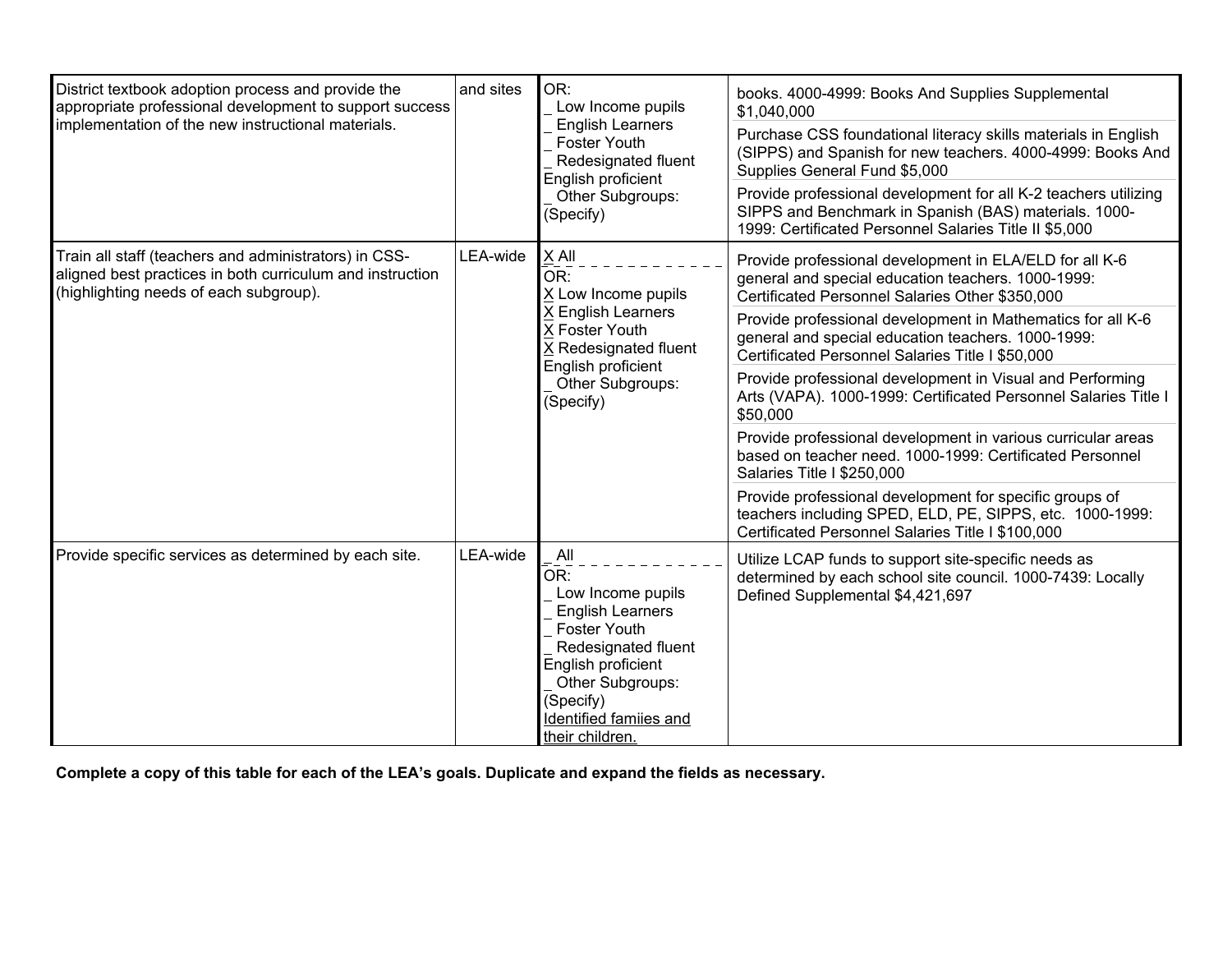| The District will recruit and retain the highest caliber employees ("A" Players) to support students and families<br>and will ensure system-wide equitable access to services and supports in the areas of:<br>1) Technology<br>2) Facilities<br>3) Pupil Services<br>4) Health Services<br>GOAL 5:<br>5) Recruitment of highly qualified teachers (HQT) including CLAD. | Related State and/or Local Priorities:<br>$1 \times 2 \times 3 \times 4 \times 5 \times 6 \times 7$ $- 8$ $-$<br>COE only: $9 - 10 -$<br>Local: Specify                                                                                                                                                                                             |                     |                                                                                                                                                                   |                                           |                                                            |
|--------------------------------------------------------------------------------------------------------------------------------------------------------------------------------------------------------------------------------------------------------------------------------------------------------------------------------------------------------------------------|-----------------------------------------------------------------------------------------------------------------------------------------------------------------------------------------------------------------------------------------------------------------------------------------------------------------------------------------------------|---------------------|-------------------------------------------------------------------------------------------------------------------------------------------------------------------|-------------------------------------------|------------------------------------------------------------|
| Identified Need:                                                                                                                                                                                                                                                                                                                                                         | Difficulty in staffing some classes due to lack of availability of teachers including special education (RSP, SDC, SLP).                                                                                                                                                                                                                            |                     |                                                                                                                                                                   |                                           |                                                            |
| Goal Applies to:                                                                                                                                                                                                                                                                                                                                                         | Schools: ALL<br>Applicable Pupil<br>i ALL<br>Subgroups:                                                                                                                                                                                                                                                                                             |                     |                                                                                                                                                                   |                                           |                                                            |
|                                                                                                                                                                                                                                                                                                                                                                          |                                                                                                                                                                                                                                                                                                                                                     |                     | LCAP Year 1: 2015-16                                                                                                                                              |                                           |                                                            |
| Measurable<br>Outcomes:                                                                                                                                                                                                                                                                                                                                                  | Expected Annual Technology needs will be met. All schools will receive a "good" or "exemplary" on Facilities evaluation. Special Education positions will be<br>filled. Students will receive appropriate health-related support as measured by federal mandate that 100% of teachers hired are highly qualified<br>and are appropriately assigned. |                     |                                                                                                                                                                   |                                           |                                                            |
|                                                                                                                                                                                                                                                                                                                                                                          |                                                                                                                                                                                                                                                                                                                                                     |                     |                                                                                                                                                                   |                                           |                                                            |
|                                                                                                                                                                                                                                                                                                                                                                          | Actions/Services                                                                                                                                                                                                                                                                                                                                    | Scope of<br>Service | Pupils to be served within<br>identified scope of service                                                                                                         |                                           | <b>Budgeted</b><br>Expenditures                            |
| positions                                                                                                                                                                                                                                                                                                                                                                | Develop employee candidate "score cards" for all new                                                                                                                                                                                                                                                                                                | <b>LEA</b> wide     | X All<br>OR:<br>Low Income pupils<br><b>English Learners</b><br><b>Foster Youth</b><br>Redesignated fluent<br>English proficient<br>Other Subgroups:<br>(Specify) |                                           | Human Resources staff will develop score cards. no cost    |
| RSP positions.                                                                                                                                                                                                                                                                                                                                                           | Increase Speech, Language, and Pathology (SLP) and                                                                                                                                                                                                                                                                                                  | <b>LEA</b><br>wide  | X All<br>OR:<br>Low Income pupils                                                                                                                                 | Personnel Salaries Supplemental \$250,000 | Provide pay differential for SLPs. 1000-1999: Certificated |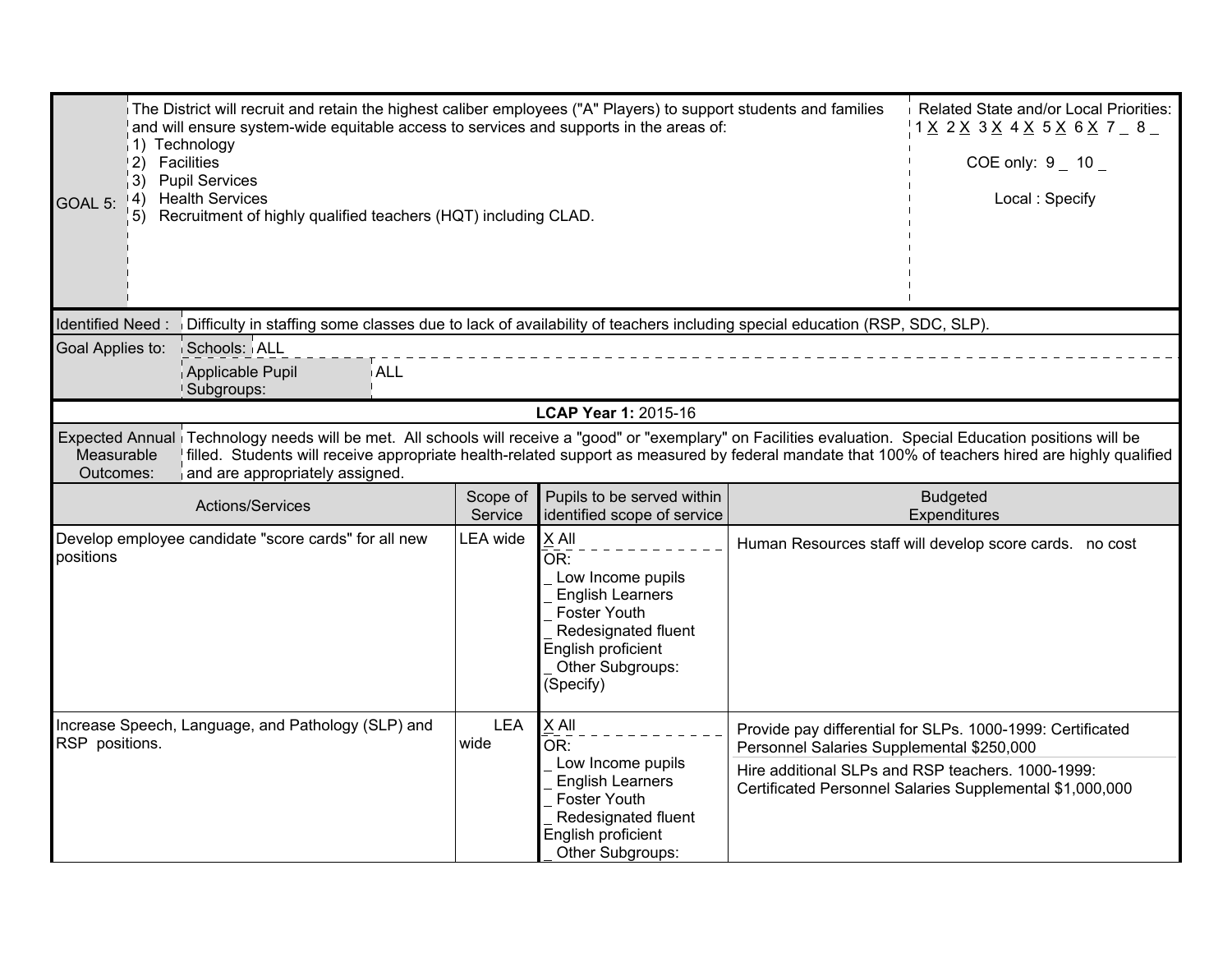|                                                                                                  |                    | (Specify)                                                                                                                                                         |                                                                                                                                                                   |
|--------------------------------------------------------------------------------------------------|--------------------|-------------------------------------------------------------------------------------------------------------------------------------------------------------------|-------------------------------------------------------------------------------------------------------------------------------------------------------------------|
| Provide interpretation/translation services for the District<br>and sites.                       | <b>LEA</b><br>wide | X All<br>OR:<br>Low Income pupils<br><b>English Learners</b><br><b>Foster Youth</b><br>Redesignated fluent<br>English proficient<br>Other Subgroups:<br>(Specify) | Employ 1.0 FTE translator/interpreter. 2000-2999: Classified<br>Personnel Salaries Supplemental \$78,895                                                          |
| Provide Technology support to schools.                                                           | <b>LEA</b><br>wide | $X$ All<br>OR:<br>Low Income pupils<br><b>English Learners</b><br>Foster Youth<br>Redesignated fluent<br>English proficient<br>Other Subgroups:<br>(Specify)      | Employ six technology support technicians. 2000-2999:<br>Classified Personnel Salaries Supplemental \$425,025                                                     |
| Ensure school libraries are open more hours.                                                     | <b>LEA</b><br>wide | X All<br>OR:<br>Low Income pupils<br><b>English Learners</b><br><b>Foster Youth</b><br>Redesignated fluent<br>English proficient<br>Other Subgroups:<br>(Specify) | Increase site allocation for library clerks/technicians additional<br>5 or 7.5 hours per week. 2000-2999: Classified Personnel<br>Salaries Supplemental \$300,000 |
| Provide support to at-risk students including Low Income,<br>English Learners, and Foster Youth. | <b>LEA</b><br>wide | All<br>OR:<br>X Low Income pupils<br>X English Learners<br>X Foster Youth<br>Redesignated fluent<br>English proficient<br>Other Subgroups:<br>(Specify)           | Employ 4.0 FTE Social Workers. 1000-1999: Certificated<br>Personnel Salaries Supplemental \$375,722                                                               |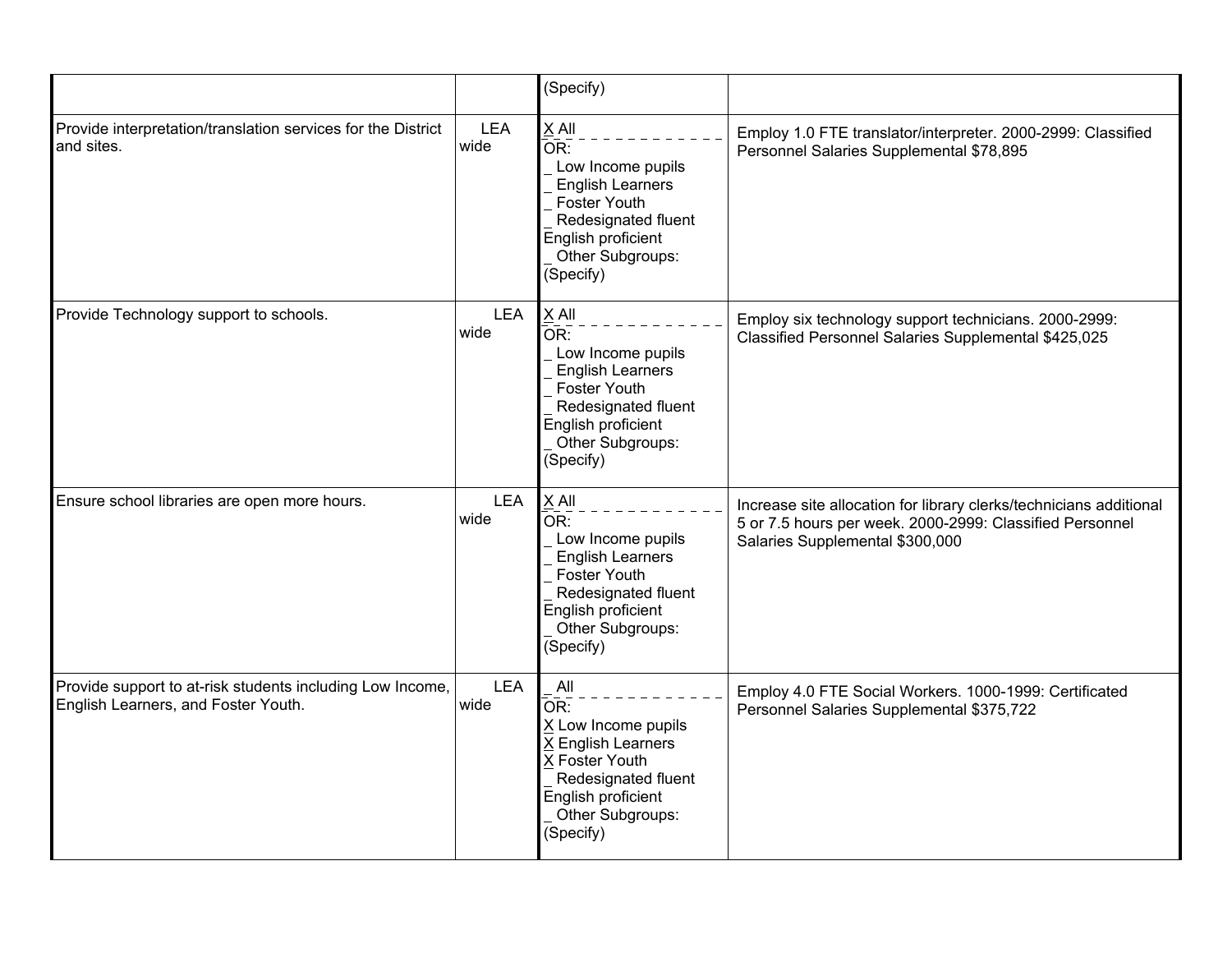| Improve psychologist/school ratios.                   | <b>LEA</b><br>wide | X All<br>OR:<br>Low Income pupils<br><b>English Learners</b><br>Foster Youth<br>Redesignated fluent<br>English proficient<br>Other Subgroups:<br>(Specify)                        | Employ 3.5 FTE additional psychologists. 1000-1999:<br>Certificated Personnel Salaries Supplemental \$348,035      |
|-------------------------------------------------------|--------------------|-----------------------------------------------------------------------------------------------------------------------------------------------------------------------------------|--------------------------------------------------------------------------------------------------------------------|
| Improve support to school nurses.                     | <b>LEA</b><br>wide | X All<br>$\overline{\mathsf{OR}}$ :<br>Low Income pupils<br><b>English Learners</b><br>Foster Youth<br>Redesignated fluent<br>English proficient<br>Other Subgroups:<br>(Specify) | Hire District Resource Nurse. 1000-1999: Certificated<br>Personnel Salaries Supplemental \$100,000                 |
| Support special education (SPED) teachers.            | <b>LEA</b><br>wide | X All<br>OR:<br>Low Income pupils<br><b>English Learners</b><br>Foster Youth<br>Redesignated fluent<br>English proficient<br>Other Subgroups:<br>(Specify)                        | Employ 1.0 FTE SPED coordinator. 1000-1999: Certificated<br>Personnel Salaries Supplemental \$129,777              |
| Support District Wellness Policy.                     | <b>LEA</b><br>wide | X All<br>$\overline{\mathsf{OR}}$ :<br>Low Income pupils<br><b>English Learners</b><br>Foster Youth<br>Redesignated fluent<br>English proficient<br>Other Subgroups:<br>(Specify) | Employ 1.0 FTE PE Teacher. 1000-1999: Certificated<br>Personnel Salaries Supplemental \$57,412                     |
| Provide specific services as determined by each site. | LEA-wide           | All<br>OR:                                                                                                                                                                        | Utilize LCAP funds to support site-specific needs as<br>determined by each school site council. 1000-7439: Locally |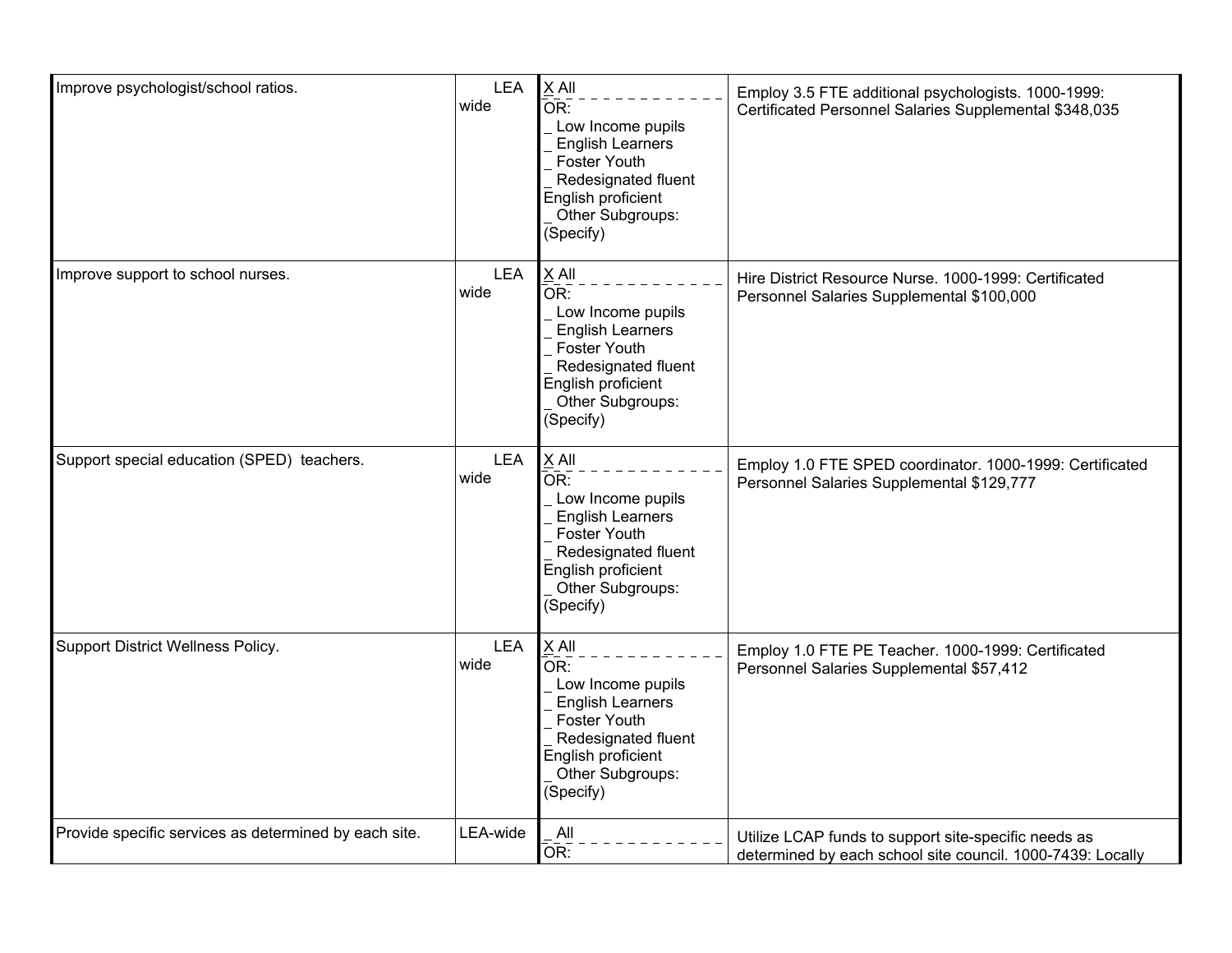|                                                                            |                     | Low Income pupils<br><b>English Learners</b><br>Foster Youth<br>Redesignated fluent<br>English proficient<br>Other Subgroups:<br>(Specify)                        | Defined Supplemental \$4,421,697                                                                                                                                                                                                                                                                                    |
|----------------------------------------------------------------------------|---------------------|-------------------------------------------------------------------------------------------------------------------------------------------------------------------|---------------------------------------------------------------------------------------------------------------------------------------------------------------------------------------------------------------------------------------------------------------------------------------------------------------------|
|                                                                            |                     | <b>LCAP Year 2: 2016-17</b>                                                                                                                                       |                                                                                                                                                                                                                                                                                                                     |
| Measurable<br>Outcomes:<br>are appropriately assigned.                     |                     |                                                                                                                                                                   | Expected Annual Technology needs will be met. Facilities will receive a "good" or "exemplary" on Facilities evaluation. Special Education positions will be filled.<br>Students will receive appropriate health-related support as measured by federal mandate that 100% of teachers hired are highly qualified and |
| Actions/Services                                                           | Scope of<br>Service | Pupils to be served within<br>identified scope of service                                                                                                         | <b>Budgeted</b><br>Expenditures                                                                                                                                                                                                                                                                                     |
| Develop employee candidate "score cards" for all new<br>positions.         | <b>LEA</b> wide     | X All<br>OR:<br>Low Income pupils<br><b>English Learners</b><br><b>Foster Youth</b><br>Redesignated fluent<br>English proficient<br>Other Subgroups:<br>(Specify) | Human Resources staff will develop score cards. no cost                                                                                                                                                                                                                                                             |
| Increase Speech, Language, and Pathology (SLP) and<br>RSP positions.       | LEA<br>wide         | X All<br>OR:                                                                                                                                                      | Provide pay differential for SLPs. 1000-1999: Certificated<br>Personnel Salaries \$253,750                                                                                                                                                                                                                          |
|                                                                            |                     | Low Income pupils<br><b>English Learners</b><br>Foster Youth<br>Redesignated fluent<br>English proficient<br>Other Subgroups:<br>(Specify)                        | Hire additional SLP and RSP teacher positions 1000-1999:<br>Certificated Personnel Salaries Supplemental \$1,015,000                                                                                                                                                                                                |
| Provide interpretation/translation services for the District<br>and sites. | <b>LEA</b><br>wide  | $X$ All<br>OR:<br>Low Income pupils<br><b>English Learners</b><br>Foster Youth<br>Redesignated fluent<br>English proficient<br>Other Subgroups:                   | Employ 1.0 FTE translator/interpreter. 2000-2999: Classified<br>Personnel Salaries Supplemental \$80,078                                                                                                                                                                                                            |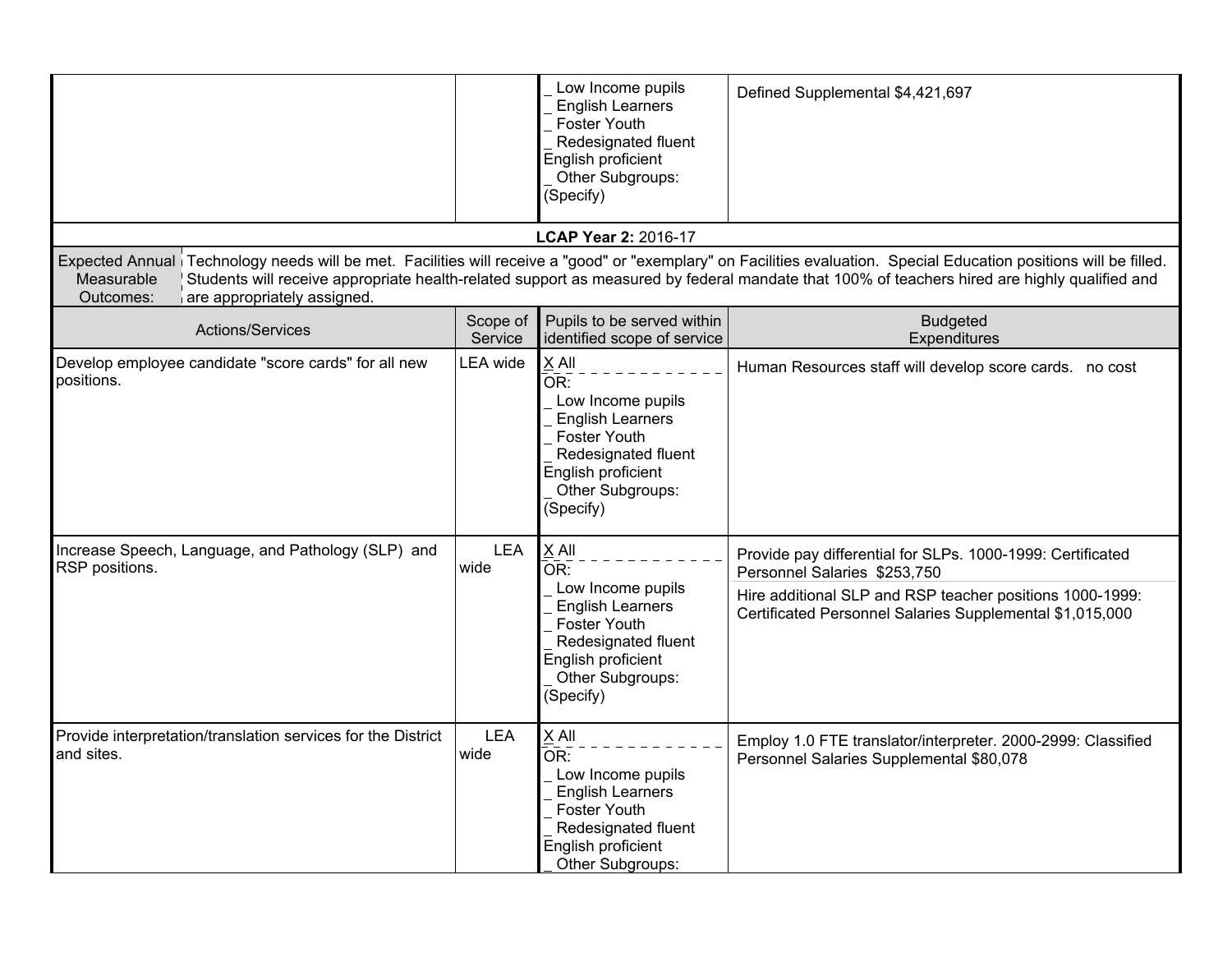|                                                                                                  |                    | (Specify)                                                                                                                                                                      |                                                                                                                                                                   |
|--------------------------------------------------------------------------------------------------|--------------------|--------------------------------------------------------------------------------------------------------------------------------------------------------------------------------|-------------------------------------------------------------------------------------------------------------------------------------------------------------------|
| Provide technology support to schools.                                                           | <b>LEA</b><br>wide | X All<br>OR:<br>Low Income pupils<br><b>English Learners</b><br>Foster Youth<br>Redesignated fluent<br>English proficient<br>Other Subgroups:<br>(Specify)                     | Hire six technology support technicians. 2000-2999: Classified<br>Personnel Salaries Supplemental \$431,400                                                       |
| Ensure school libraries are open more hours.                                                     | <b>LEA</b><br>wide | $X$ All<br>OR:<br>Low Income pupils<br><b>English Learners</b><br>Foster Youth<br>Redesignated fluent<br>English proficient<br>Other Subgroups:<br>(Specify)                   | Increase site allocation for library clerks/technicians additional<br>5 or 7.5 hours per week. 2000-2999: Classified Personnel<br>Salaries Supplemental \$304,500 |
| Provide support to at-risk students including Low Income,<br>English Learners, and Foster Youth. | <b>LEA</b><br>wide | All<br>$\overline{\mathsf{OR}}$ :<br>X Low Income pupils<br>X English Learners<br>X Foster Youth<br>Redesignated fluent<br>English proficient<br>Other Subgroups:<br>(Specify) | Employ 4.0 FTE Social Workers. 1000-1999: Certificated<br>Personnel Salaries Supplemental \$381,358                                                               |
| Improve psychologist/school ratios.                                                              | <b>LEA</b><br>wide | X All<br>OR:<br>Low Income pupils<br><b>English Learners</b><br><b>Foster Youth</b><br>Redesignated fluent<br>English proficient<br>Other Subgroups:<br>(Specify)              | Employ 3.5 FTE additional psychologists. 1000-1999:<br>Certificated Personnel Salaries Supplemental \$352,596                                                     |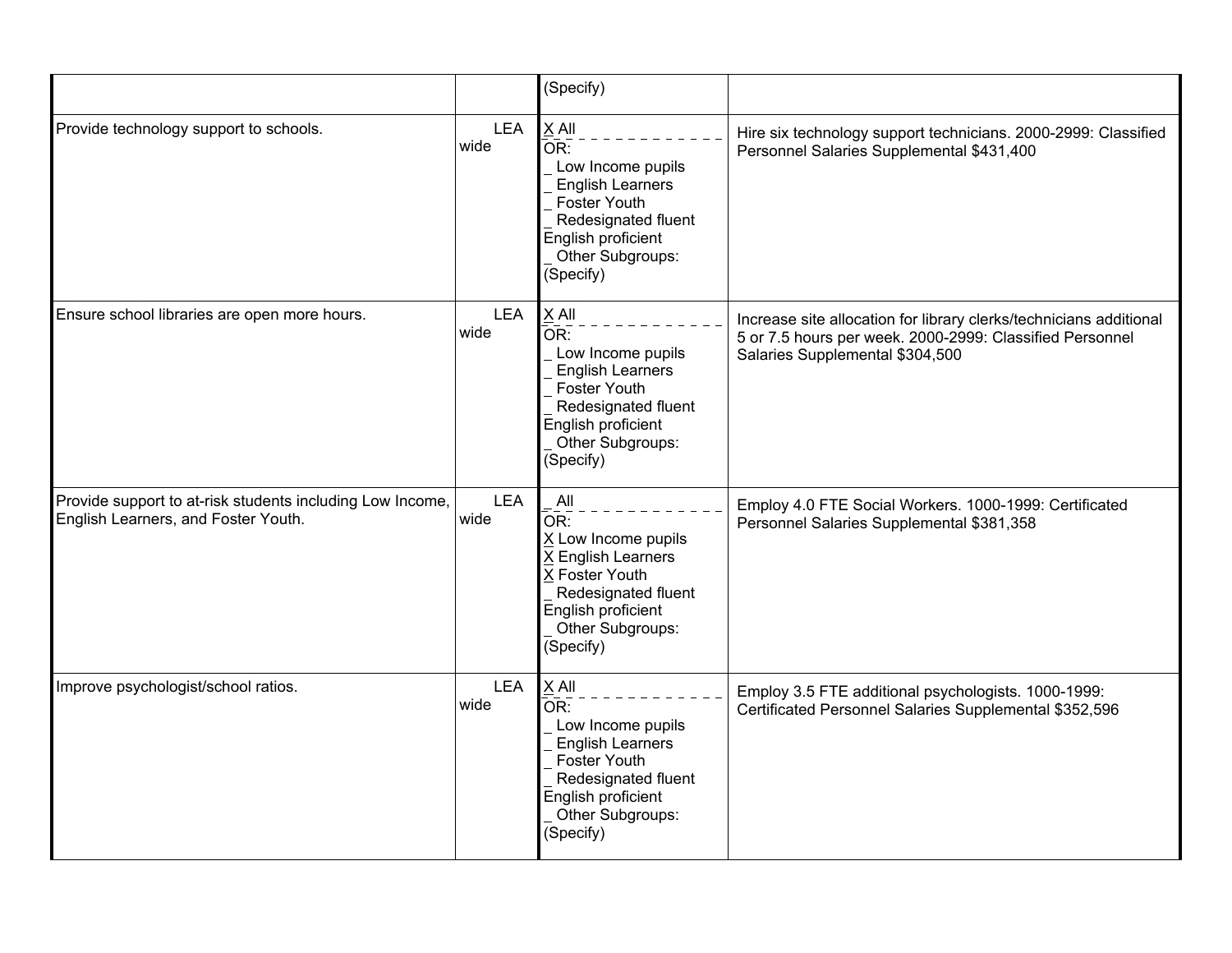| Improve support to school nurses.                     | <b>LEA</b><br>wide | X All<br>OR:<br>Low Income pupils<br><b>English Learners</b><br>Foster Youth<br>Redesignated fluent<br>English proficient<br>Other Subgroups:<br>(Specify)                                 | Employ District Resource Nurse. 1000-1999: Certificated<br>Personnel Salaries Supplemental \$101,500                                                   |
|-------------------------------------------------------|--------------------|--------------------------------------------------------------------------------------------------------------------------------------------------------------------------------------------|--------------------------------------------------------------------------------------------------------------------------------------------------------|
| Support special education (SPED) teachers.            | <b>LEA</b><br>wide | $X$ All<br>$\overline{\mathsf{OR}}$ :<br>Low Income pupils<br><b>English Learners</b><br><b>Foster Youth</b><br>Redesignated fluent<br>English proficient<br>Other Subgroups:<br>(Specify) | Employ 1.0 FTE SPED coordinator. 1000-1999: Certificated<br>Personnel Salaries Supplemental \$131,724                                                  |
| Support District Wellness Policy.                     | <b>LEA</b><br>wide | X All<br>$\overline{\mathsf{OR}}$ :<br>Low Income pupils<br><b>English Learners</b><br>Foster Youth<br>Redesignated fluent<br>English proficient<br>Other Subgroups:<br>(Specify)          | Employ 1.0 FTE PE Teacher. 1000-1999: Certificated<br>Personnel Salaries Supplemental \$58,273                                                         |
| Provide specific services as determined by each site. | LEA-wide           | All<br>OR:<br>Low Income pupils<br><b>English Learners</b><br><b>Foster Youth</b><br>Redesignated fluent<br>English proficient<br>Other Subgroups:<br>(Specify)                            | Utilize LCAP funds to support site-specific needs as<br>determined by each school site council. 1000-7439: Locally<br>Defined Supplemental \$4,421,697 |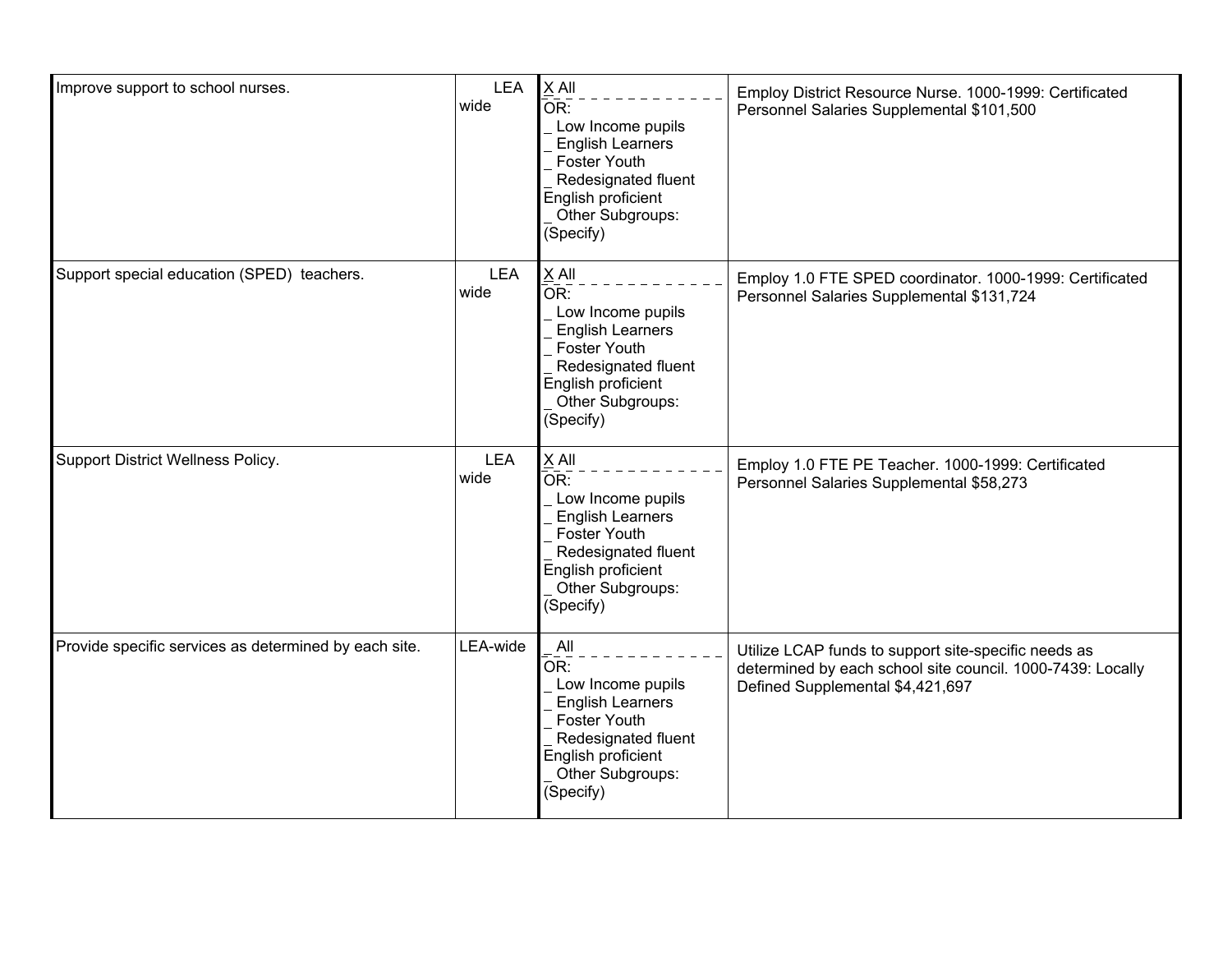| LCAP Year 3: 2017-18                                                                                                                                                                                                                                                                                                                                                         |                     |                                                                                                                                                                   |                                                                                                                                                                                                              |  |  |
|------------------------------------------------------------------------------------------------------------------------------------------------------------------------------------------------------------------------------------------------------------------------------------------------------------------------------------------------------------------------------|---------------------|-------------------------------------------------------------------------------------------------------------------------------------------------------------------|--------------------------------------------------------------------------------------------------------------------------------------------------------------------------------------------------------------|--|--|
| Expected Annual Technology needs will be met. Facilities will receive a "good" or "exemplary" on Facilities evaluation. Special Education positions will be filled.<br>Students will receive appropriate health related support as measured by federal mandate that 100% of teachers hired are highly qualified and<br>Measurable<br>Outcomes:<br>are appropriately assigned |                     |                                                                                                                                                                   |                                                                                                                                                                                                              |  |  |
| Actions/Services                                                                                                                                                                                                                                                                                                                                                             | Scope of<br>Service | Pupils to be served within<br>identified scope of service                                                                                                         | <b>Budgeted</b><br>Expenditures                                                                                                                                                                              |  |  |
| Develop employee candidate "score cards" for all new<br>positions.                                                                                                                                                                                                                                                                                                           | LEA wide            | X All<br>OR:<br>Low Income pupils<br><b>English Learners</b><br><b>Foster Youth</b><br>Redesignated fluent<br>English proficient<br>Other Subgroups:<br>(Specify) | Human Resources staff will develop score cards. no cost                                                                                                                                                      |  |  |
| Increase Speech, Language, and Pathology (SLP) and<br>RSP positions.                                                                                                                                                                                                                                                                                                         | <b>LEA</b><br>wide  | X All<br>OR:<br>Low Income pupils<br><b>English Learners</b><br><b>Foster Youth</b><br>Redesignated fluent<br>English proficient<br>Other Subgroups:<br>(Specify) | Provide pay differential for SLPs. 1000-1999: Certificated<br>Personnel Salaries \$257,556<br>Employ additional SLPs and RSP teachers 1000-1999:<br>Certificated Personnel Salaries Supplemental \$1,030,225 |  |  |
| Provide interpretation/translation services for the District<br>and sites.                                                                                                                                                                                                                                                                                                   | <b>LEA</b><br>wide  | X All<br>OR:<br>Low Income pupils<br><b>English Learners</b><br><b>Foster Youth</b><br>Redesignated fluent<br>English proficient<br>Other Subgroups:<br>(Specify) | Employ 1.0 FTE translator/interpreter. 2000-2999: Classified<br>Personnel Salaries Supplemental \$81,280                                                                                                     |  |  |
| Provide technology support to schools.                                                                                                                                                                                                                                                                                                                                       | <b>LEA</b><br>wide  | $X$ All<br>OR:<br>Low Income pupils<br><b>English Learners</b><br><b>Foster Youth</b><br>Redesignated fluent                                                      | Employ six technology support technicians. 2000-2999:<br>Classified Personnel Salaries Supplemental \$437,871                                                                                                |  |  |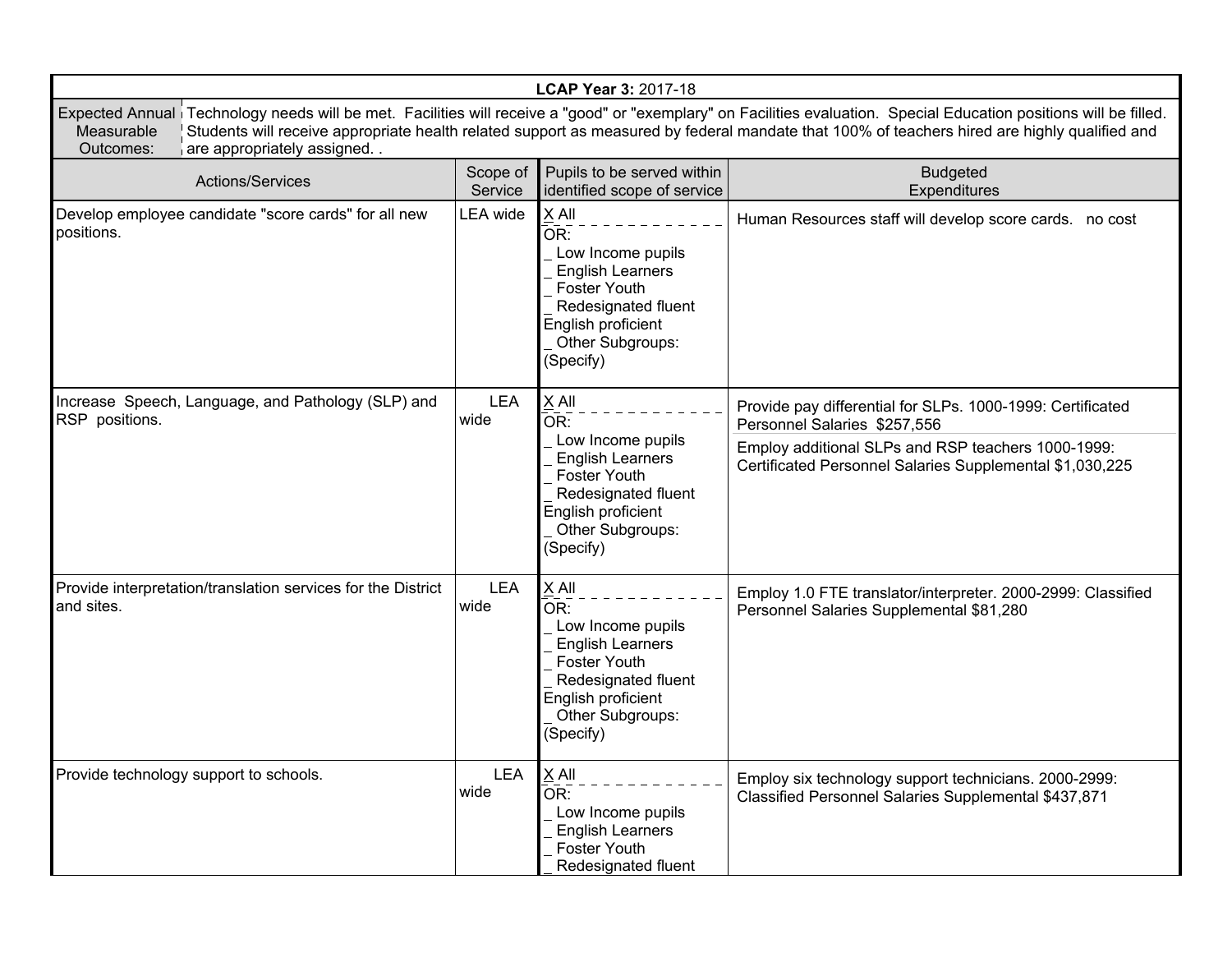|                                                                                                  |                    | English proficient<br>Other Subgroups:<br>(Specify)                                                                                                                                      |                                                                                                                                                                   |
|--------------------------------------------------------------------------------------------------|--------------------|------------------------------------------------------------------------------------------------------------------------------------------------------------------------------------------|-------------------------------------------------------------------------------------------------------------------------------------------------------------------|
| Ensure school libraries are open more hours.                                                     | <b>LEA</b><br>wide | X All<br>$\overline{\mathsf{OR}}$ :<br>Low Income pupils<br><b>English Learners</b><br><b>Foster Youth</b><br>Redesignated fluent<br>English proficient<br>Other Subgroups:<br>(Specify) | Increase site allocation for library clerks/technicians additional<br>5 or 7.5 hours per week. 2000-2999: Classified Personnel<br>Salaries Supplemental \$309,068 |
| Provide support to at-risk students including Low Income,<br>English Learners, and Foster Youth. | <b>LEA</b><br>wide | All<br>$\bar{\mathsf{OR}}$ :<br>X Low Income pupils<br><b>English Learners</b><br>X Foster Youth<br>Redesignated fluent<br>English proficient<br>Other Subgroups:<br>(Specify)           | Employ 4.0 FTE Social Workers. 1000-1999: Certificated<br>Personnel Salaries Supplemental \$387,078                                                               |
| Improve psychologist/school ratios.                                                              | <b>LEA</b><br>wide | X All<br>$\overline{\mathsf{OR}}$ :<br>Low Income pupils<br><b>English Learners</b><br><b>Foster Youth</b><br>Redesignated fluent<br>English proficient<br>Other Subgroups:<br>(Specify) | Employ 3.5 FTE additional psychologists. 1000-1999:<br>Certificated Personnel Salaries Supplemental \$357,224                                                     |
| Improve support to school nurses.                                                                | <b>LEA</b><br>wide | X All<br>OR:<br>Low Income pupils<br><b>English Learners</b><br>Foster Youth<br>Redesignated fluent<br>English proficient<br>Other Subgroups:<br>(Specify)                               | Employ District Resource Nurse. 1000-1999: Certificated<br>Personnel Salaries Supplemental \$103,023                                                              |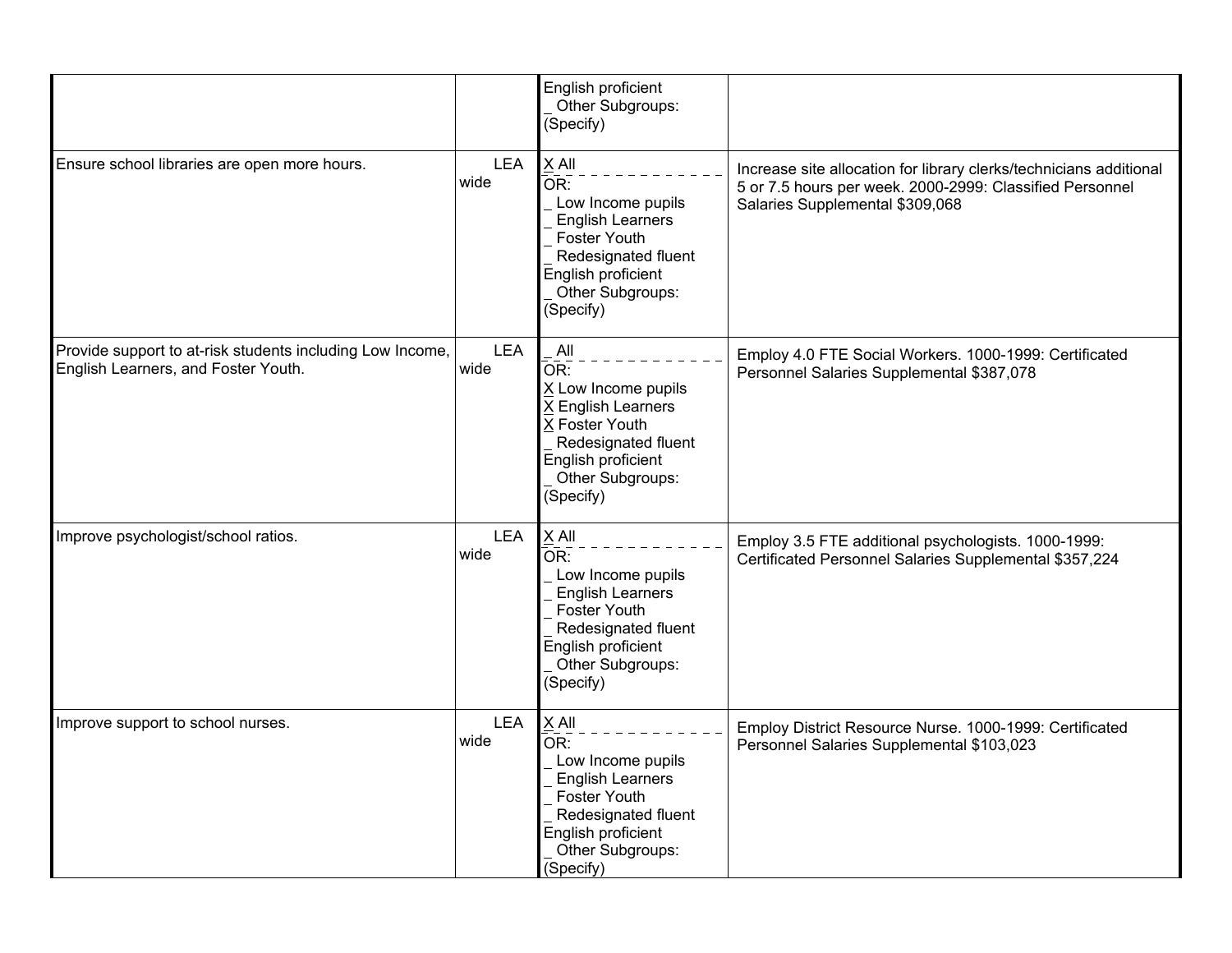| Support special education (SPED) teachers.            | <b>LEA</b><br>wide | $X$ All<br>OR:<br>Low Income pupils<br><b>English Learners</b><br><b>Foster Youth</b><br>Redesignated fluent<br>English proficient<br>Other Subgroups:<br>(Specify) | Employ 1.0 FTE SPED coordinator. 1000-1999: Certificated<br>Personnel Salaries Supplemental \$133,700                                                  |
|-------------------------------------------------------|--------------------|---------------------------------------------------------------------------------------------------------------------------------------------------------------------|--------------------------------------------------------------------------------------------------------------------------------------------------------|
| Support District Wellness Policy.                     | <b>LEA</b><br>wide | $X$ All<br>OR:<br>Low Income pupils<br><b>English Learners</b><br><b>Foster Youth</b><br>Redesignated fluent<br>English proficient<br>Other Subgroups:<br>(Specify) | Employ 1.0 FTE PE Teacher. 1000-1999: Certificated<br>Personnel Salaries Supplemental \$59,147                                                         |
| Provide specific services as determined by each site. | LEA-wide           | All<br>OR:<br>Low Income pupils<br><b>English Learners</b><br><b>Foster Youth</b><br>Redesignated fluent<br>English proficient<br>Other Subgroups:<br>(Specify)     | Utilize LCAP funds to support site-specific needs as<br>determined by each school site council. 1000-7439: Locally<br>Defined Supplemental \$4,421,697 |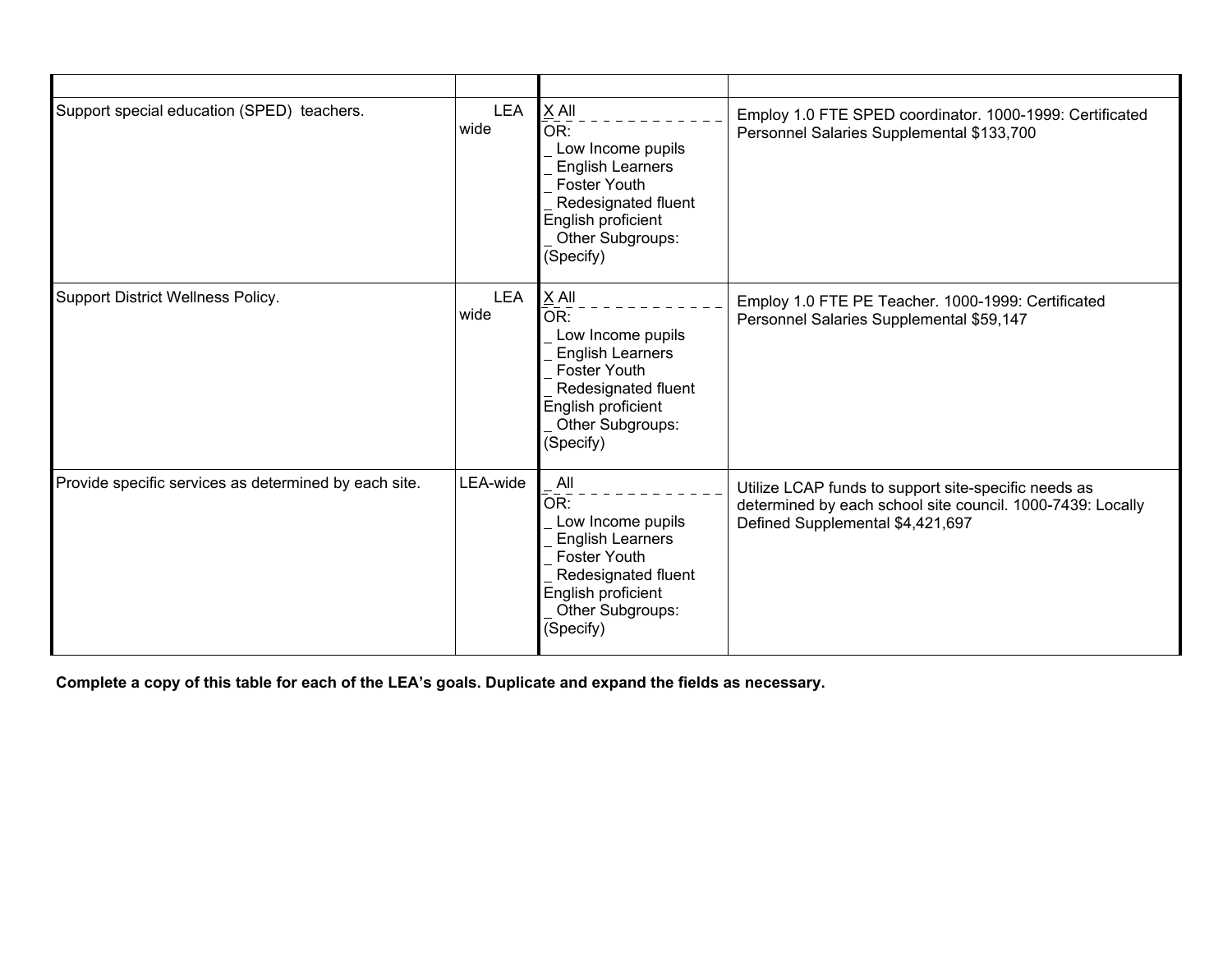|                         | Students in all grades (including all targets such as Low Income, English Learners (ELs), homeless and Foster in Related State and/or Local Priorities:<br>Youth) will demonstrate increased proficiency on state and District assessments.<br>1 X 2 X 3 X 4 X 5 X 6 7 8                                                                                                                                                                                                                                                                                                                                                                                                                                                                                                                                   |                                                                                                                                                                                                                                                                                              |                                                                                            |            |                                                                                                                                                                          |  |  |  |
|-------------------------|------------------------------------------------------------------------------------------------------------------------------------------------------------------------------------------------------------------------------------------------------------------------------------------------------------------------------------------------------------------------------------------------------------------------------------------------------------------------------------------------------------------------------------------------------------------------------------------------------------------------------------------------------------------------------------------------------------------------------------------------------------------------------------------------------------|----------------------------------------------------------------------------------------------------------------------------------------------------------------------------------------------------------------------------------------------------------------------------------------------|--------------------------------------------------------------------------------------------|------------|--------------------------------------------------------------------------------------------------------------------------------------------------------------------------|--|--|--|
| GOAL 6:                 |                                                                                                                                                                                                                                                                                                                                                                                                                                                                                                                                                                                                                                                                                                                                                                                                            |                                                                                                                                                                                                                                                                                              | COE only: $9 - 10 -$                                                                       |            |                                                                                                                                                                          |  |  |  |
|                         |                                                                                                                                                                                                                                                                                                                                                                                                                                                                                                                                                                                                                                                                                                                                                                                                            |                                                                                                                                                                                                                                                                                              |                                                                                            |            | Local: Specify                                                                                                                                                           |  |  |  |
|                         | Identified Need: in order to prepare all students for college and career readiness, students will need to achieve at higher levels of performance as shown by the<br>2015 baseline results for the CAASPP.                                                                                                                                                                                                                                                                                                                                                                                                                                                                                                                                                                                                 |                                                                                                                                                                                                                                                                                              |                                                                                            |            |                                                                                                                                                                          |  |  |  |
| Goal Applies to:        | Schools: ALL<br><b>ALL</b><br>Applicable Pupil<br>!Subgroups:                                                                                                                                                                                                                                                                                                                                                                                                                                                                                                                                                                                                                                                                                                                                              |                                                                                                                                                                                                                                                                                              |                                                                                            |            |                                                                                                                                                                          |  |  |  |
|                         |                                                                                                                                                                                                                                                                                                                                                                                                                                                                                                                                                                                                                                                                                                                                                                                                            |                                                                                                                                                                                                                                                                                              | LCAP Year 1: 2015-16                                                                       |            |                                                                                                                                                                          |  |  |  |
| Measurable<br>Outcomes: | Expected Annual All students and subgroups will make an annual 5% improvement in English/Language Arts and Mathematics as evidenced by the following<br>benchmarks:<br>1) By 2018, 80% of all Grades K-1 students will score Met on the District LM assessment in Reading.<br>2) By 2018,80% of all Grades 2-6 students will score College and Career Ready on the District LM assessment in Reading.<br>3) By 2018, 80% of all Grades K-2 students will score Met on the District LM assessment in Mathematics.<br>4) By 2018, all students will read at grade level by the end of Grade 3.<br>5) By 2018, the academic progress of ELs will improve, and the rate of reclassification will increase annually.<br>6) By 2018, all students in Grades 3-6 will improve at least 5% annually on the CAASPP. |                                                                                                                                                                                                                                                                                              |                                                                                            |            |                                                                                                                                                                          |  |  |  |
|                         | Actions/Services                                                                                                                                                                                                                                                                                                                                                                                                                                                                                                                                                                                                                                                                                                                                                                                           | Scope of<br>Service                                                                                                                                                                                                                                                                          | Pupils to be served within<br>identified scope of service                                  |            | <b>Budgeted</b><br>Expenditures                                                                                                                                          |  |  |  |
| for all students.       | Provide rigorous/balanced literacy program in ELA/ELD                                                                                                                                                                                                                                                                                                                                                                                                                                                                                                                                                                                                                                                                                                                                                      | LEA-wide<br>X All<br>Provide two days training for all K-2 teachers in reading<br>OR:<br>foundation skills utilizing SIPPS and Benchmark in Spanish<br>Low Income pupils<br>(BAS) materials. 1000-1999: Certificated Personnel Salaries<br><b>English Learners</b><br>Supplemental \$127,766 |                                                                                            |            |                                                                                                                                                                          |  |  |  |
|                         |                                                                                                                                                                                                                                                                                                                                                                                                                                                                                                                                                                                                                                                                                                                                                                                                            |                                                                                                                                                                                                                                                                                              | Foster Youth<br>Redesignated fluent<br>English proficient<br>Other Subgroups:<br>(Specify) | \$540,000  | Purchase SIPPS foundational reading skills materials for<br>English and Benchmark in Spanish materials for DLI<br>classrooms. 4000-4999: Books And Supplies Supplemental |  |  |  |
|                         |                                                                                                                                                                                                                                                                                                                                                                                                                                                                                                                                                                                                                                                                                                                                                                                                            |                                                                                                                                                                                                                                                                                              |                                                                                            | carryover) | Purchase Achieve3000®. 5000-5999: Services And Other<br>Operating Expenditures Supplemental \$1,550,000 (2014-15                                                         |  |  |  |
|                         |                                                                                                                                                                                                                                                                                                                                                                                                                                                                                                                                                                                                                                                                                                                                                                                                            |                                                                                                                                                                                                                                                                                              |                                                                                            |            | Purchase supplemental GAP ELA and/or SLA instructional<br>materials for K-6 students. 4000-4999: Books And Supplies                                                      |  |  |  |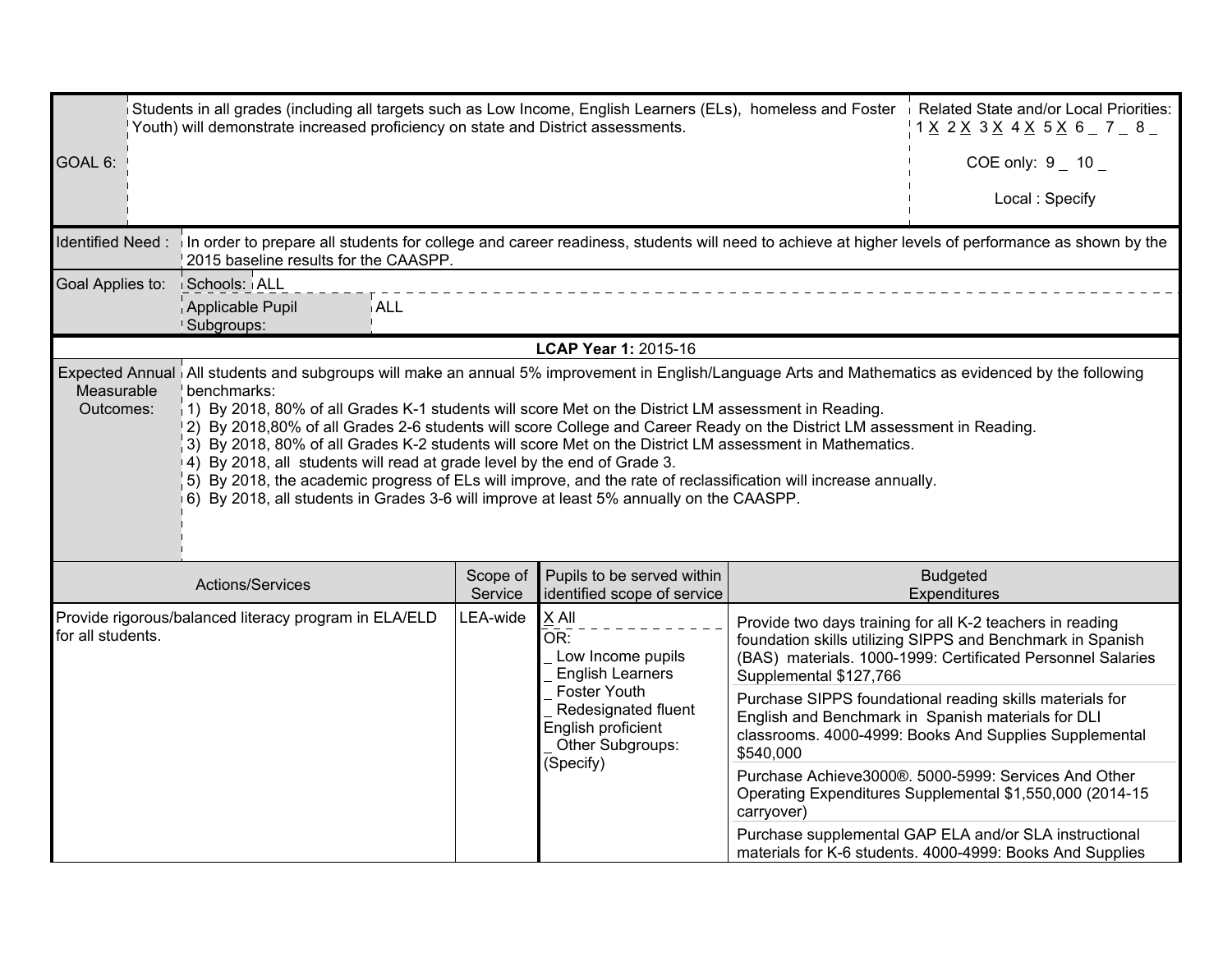|                                                                                                                                                                            |              |                                                                                                                                                                           | Supplemental \$500,000                                                                                                                                                                                                                                                                                          |
|----------------------------------------------------------------------------------------------------------------------------------------------------------------------------|--------------|---------------------------------------------------------------------------------------------------------------------------------------------------------------------------|-----------------------------------------------------------------------------------------------------------------------------------------------------------------------------------------------------------------------------------------------------------------------------------------------------------------|
|                                                                                                                                                                            |              |                                                                                                                                                                           | Provide ongoing training for Grades 3-6 teachers in the use of<br>Achieve3000®. 1000-1999: Certificated Personnel Salaries<br>Title II \$50,000                                                                                                                                                                 |
| Provide training in strategies to ensure rigorous,<br>differentiated instruction for Gifted and Talented<br>Education (GATE) students.                                     | LEA-wide     | All<br>OR:<br>Low Income pupils<br><b>English Learners</b><br><b>Foster Youth</b><br>Redesignated fluent<br>English proficient<br>X Other Subgroups:<br>(Specify)<br>GATE | Provide GATE certification professional development for<br>interested teachers with priority given to Grades 4-6. 1000-<br>1999: Certificated Personnel Salaries Supplemental \$50,000                                                                                                                          |
| Provide intervention services for all at-risk students (with<br>special outreach to Foster Youth) after school, before<br>school, and during school breaks.                | LEA-wide     | X All<br>OR:<br>Low Income pupils<br><b>English Learners</b><br><b>Foster Youth</b><br>Redesignated fluent<br>English proficient<br>Other Subgroups:<br>(Specify)         | Hire teachers to serve as Extended Day and Jump Start tutors.<br>(Program Improvement) 1000-1999: Certificated Personnel<br>Salaries Title I \$300,000<br>Hire teachers to serve as Extended Day and Jump Start tutors.<br>(Foster Youth) 1000-1999: Certificated Personnel Salaries<br>Concentration \$150,000 |
| Support ELs by working with each site to analyze data<br>and monitor progress in order to provide timely<br>interventions for language development and academic<br>growth. | LEA-<br>wide | All<br>OR:<br>Low Income pupils<br>X English Learners<br><b>Foster Youth</b><br>Redesignated fluent<br>English proficient<br>Other Subgroups:<br>(Specify)                |                                                                                                                                                                                                                                                                                                                 |
| Implement integrated/designated ELD instruction and<br>targeted interventions.                                                                                             | LEA-<br>wide | All<br>OR:<br>Low Income pupils<br>X English Learners<br><b>Foster Youth</b><br>Redesignated fluent<br>English proficient                                                 | Provide professional development to teachers. 1000-1999:<br>Certificated Personnel Salaries Title III \$100,000                                                                                                                                                                                                 |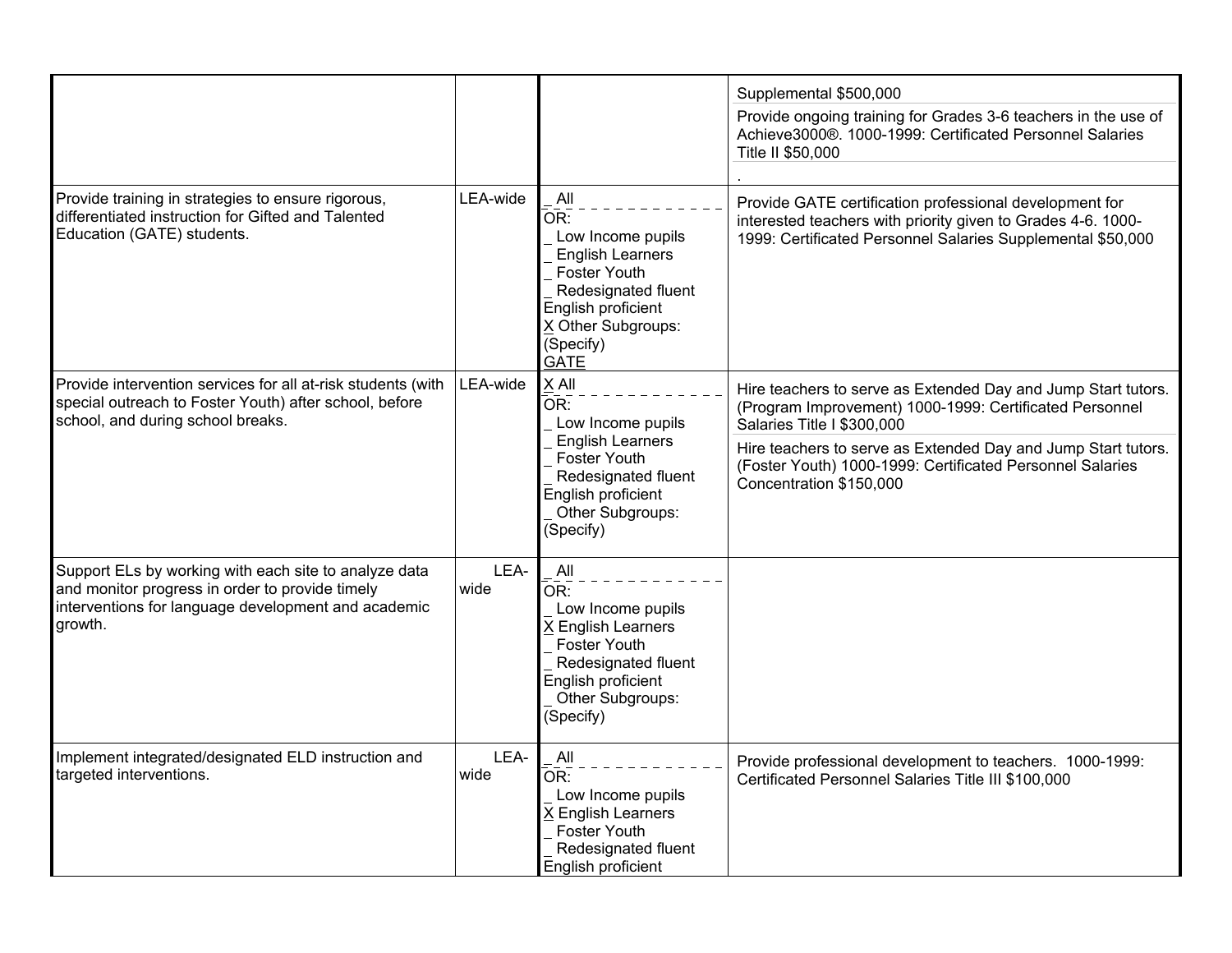|                                                                                                                               |              | Other Subgroups:<br>(Specify)                                                                                                                              |                                                                                        |
|-------------------------------------------------------------------------------------------------------------------------------|--------------|------------------------------------------------------------------------------------------------------------------------------------------------------------|----------------------------------------------------------------------------------------|
| Students use computer-based software to accelerate<br>language and literacy, including the use of Action Area<br>Tool.        | LEA-<br>wide | All<br>OR:<br>Low Income pupils<br><b>K English Learners</b><br>Foster Youth<br>Redesignated fluent<br>English proficient<br>Other Subgroups:<br>(Specify) | Utilize Imagine Learning licenses.                                                     |
| Utilize formative assessments aligned to English<br>language proficiency assessments.                                         | LEA-<br>wide | All<br>OR:<br>Low Income pupils<br>X English Learners<br>Foster Youth<br>Redesignated fluent<br>English proficient<br>Other Subgroups:<br>(Specify)        | Purchase when made available.                                                          |
| Provide CELDT training for teachers and administrators.                                                                       | LEA-<br>wide | All<br>OR:<br>Low Income pupils<br>X English Learners<br>Foster Youth<br>Redesignated fluent<br>English proficient<br>Other Subgroups:<br>(Specify)        | District 1000-1999: Certificated Personnel Salaries General<br>Fund TBD                |
| Establish a team of bilingual Resource Teachers (RTs)<br>for the development and translation of materials and<br>assessments. | LEA-<br>wide | All<br>OR:<br>Low Income pupils<br>X English Learners<br>Foster Youth<br>Redesignated fluent<br>English proficient<br>Other Subgroups:<br>(Specify)        | Bilingual RT support. 1000-1999: Certificated Personnel<br>Salaries Title III \$20,000 |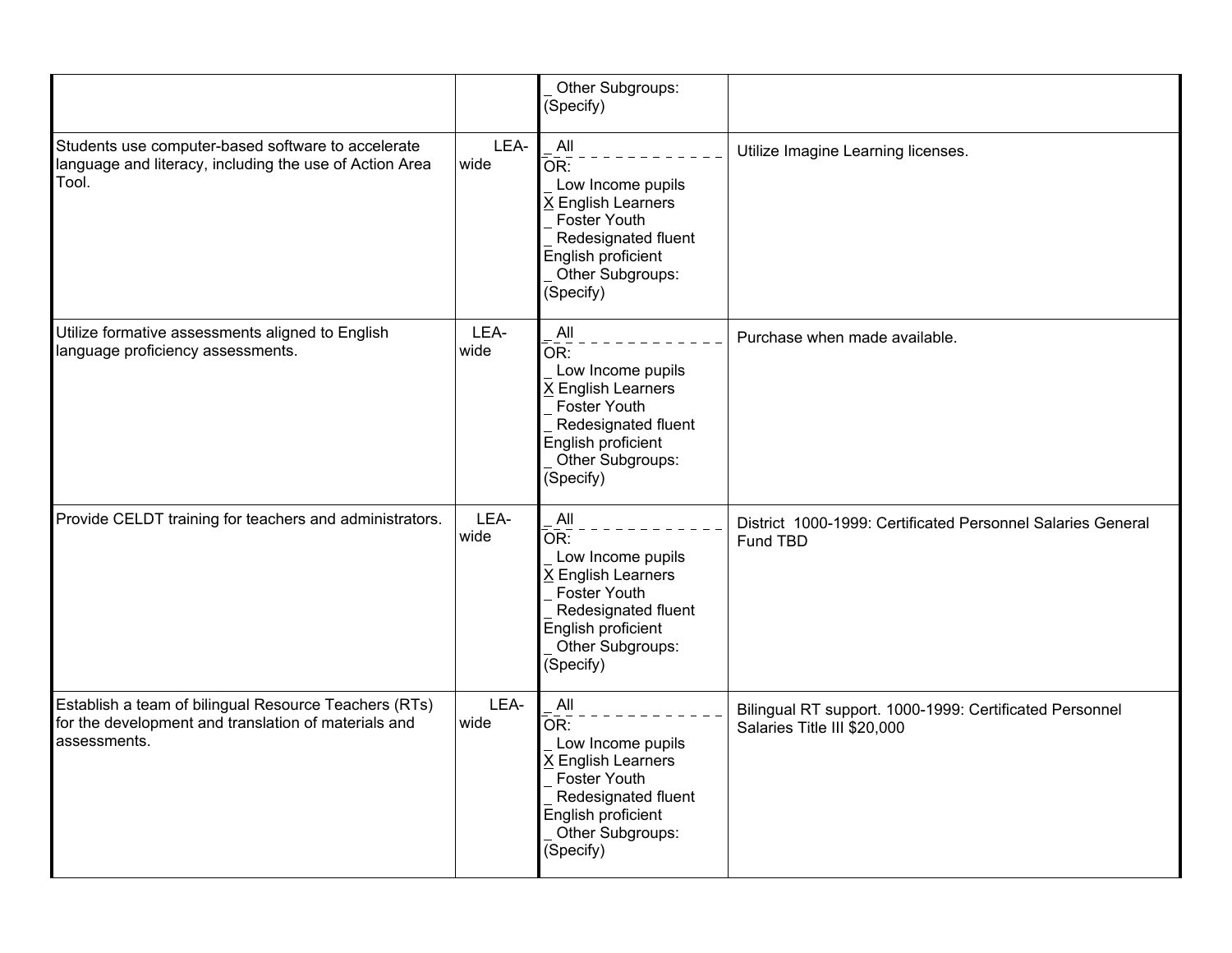| Foster Youth (FY) - provide specialized training-trauma<br>training- professional development at all levels-increased wide<br>awareness across all schools.<br>Full staff development on trauma informed<br>care/instruction, policy and procedures for District staff,<br>office staff, and teachers. Implement and monitor an FY<br>individual success plan (FYISP) for all FY students<br>where a plan is put together by the school to welcome<br>the student, tour, meet and greet, actions steps for<br>academic success-keep record of what is working and<br>what is not working, provide wraparound services for<br>child, and assign a school site educational champion to<br>monitor the student's progress. Immediate access to<br>tutorial; enrichment before-and after-school care; and<br>technology- transportation focused on student needs,<br>school, or origin. Mental health support on site. Active<br>recruitment for foster parents at school sites for<br>involvement in PTA/PTC. | LEA-                | All<br>OR:<br>Low Income pupils<br><b>English Learners</b><br><b>X Foster Youth</b><br>Redesignated fluent<br>English proficient<br>Other Subgroups:<br>(Specify) | Provide specialized training. 5000-5999: Services And Other<br>Operating Expenditures General Fund \$2,500<br>Provide intervention tutors. 1000-1999: Certificated Personnel<br>Salaries Concentration \$150,000                                                                                                                                                     |  |  |
|------------------------------------------------------------------------------------------------------------------------------------------------------------------------------------------------------------------------------------------------------------------------------------------------------------------------------------------------------------------------------------------------------------------------------------------------------------------------------------------------------------------------------------------------------------------------------------------------------------------------------------------------------------------------------------------------------------------------------------------------------------------------------------------------------------------------------------------------------------------------------------------------------------------------------------------------------------------------------------------------------------|---------------------|-------------------------------------------------------------------------------------------------------------------------------------------------------------------|----------------------------------------------------------------------------------------------------------------------------------------------------------------------------------------------------------------------------------------------------------------------------------------------------------------------------------------------------------------------|--|--|
| Provide specific services as determined by each site.                                                                                                                                                                                                                                                                                                                                                                                                                                                                                                                                                                                                                                                                                                                                                                                                                                                                                                                                                      | LEA-wide            | X All<br>ŌR:<br>Low Income pupils<br><b>English Learners</b><br><b>Foster Youth</b><br>Redesignated fluent<br>English proficient<br>Other Subgroups:<br>(Specify) | Utilize LCAP funds to support site-specific needs as<br>determined by each school site council. 1000-7439: Locally<br>Defined Supplemental \$4,421,697                                                                                                                                                                                                               |  |  |
|                                                                                                                                                                                                                                                                                                                                                                                                                                                                                                                                                                                                                                                                                                                                                                                                                                                                                                                                                                                                            |                     | LCAP Year 2: 2016-17                                                                                                                                              |                                                                                                                                                                                                                                                                                                                                                                      |  |  |
| Expected Annual All students and subgroups will make an annual 5% improvement in English/Language Arts and Mathematics as evidenced by the CAASPP<br>Measurable<br>assessment.<br>Outcomes:                                                                                                                                                                                                                                                                                                                                                                                                                                                                                                                                                                                                                                                                                                                                                                                                                |                     |                                                                                                                                                                   |                                                                                                                                                                                                                                                                                                                                                                      |  |  |
| Actions/Services                                                                                                                                                                                                                                                                                                                                                                                                                                                                                                                                                                                                                                                                                                                                                                                                                                                                                                                                                                                           | Scope of<br>Service | Pupils to be served within<br>identified scope of service                                                                                                         | <b>Budgeted</b><br>Expenditures                                                                                                                                                                                                                                                                                                                                      |  |  |
| Provide rigorous/balanced literacy program in ELA or<br>Spanish for all students.                                                                                                                                                                                                                                                                                                                                                                                                                                                                                                                                                                                                                                                                                                                                                                                                                                                                                                                          | LEA-wide            | X All<br>OR:<br>Low Income pupils<br><b>English Learners</b><br><b>Foster Youth</b><br>Redesignated fluent<br>English proficient                                  | Provide two days of training for all K-2 teachers in reading<br>foundation skills utilizing SIPPS and Benchmark in Spanish<br>(BAS) materials. 1000-1999: Certificated Personnel Salaries<br>Supplemental \$129,682<br>Purchase Achieve3000® licenses for all Grades 3-6 students.<br>5000-5999: Services And Other Operating Expenditures<br>Supplemental \$550,000 |  |  |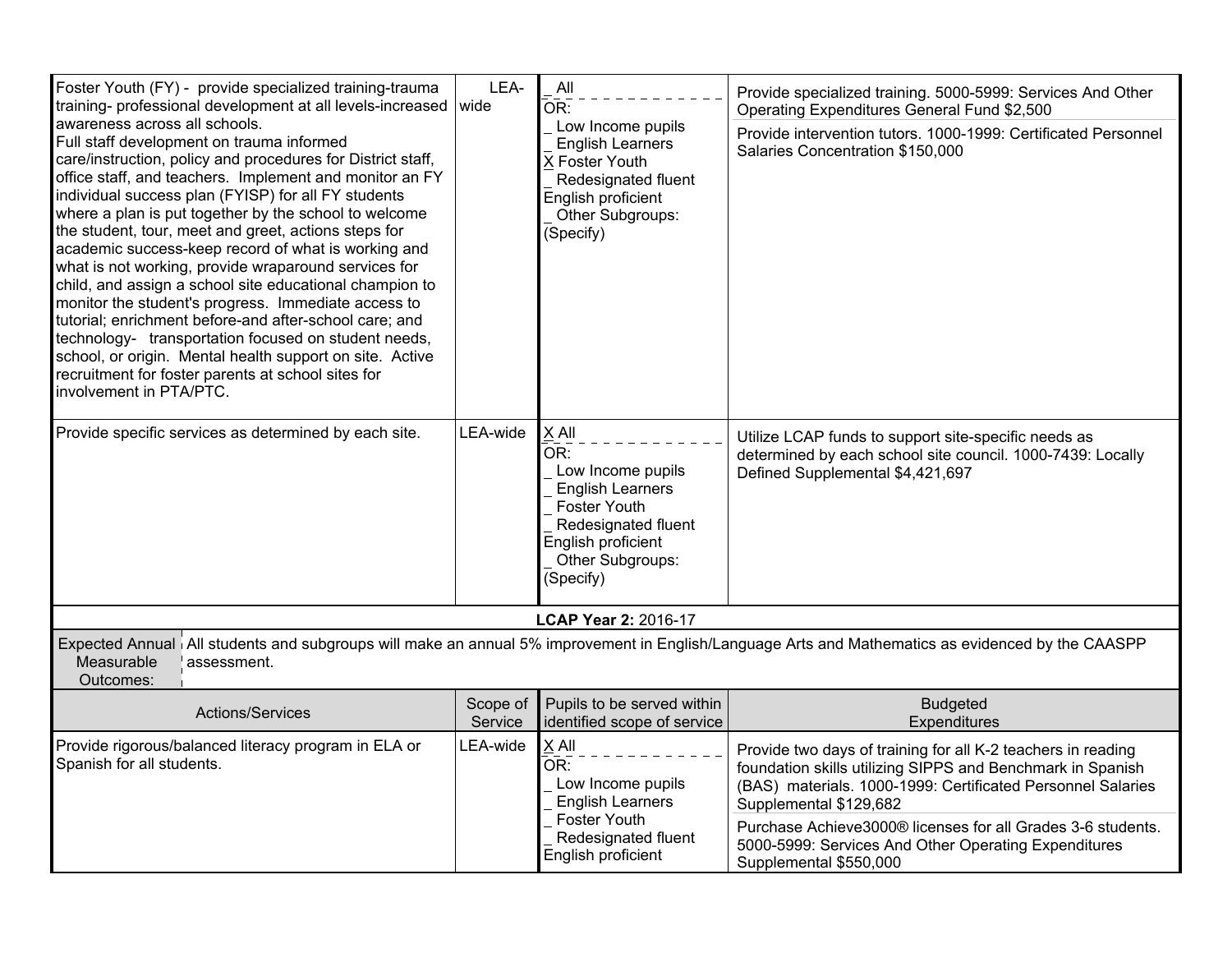|                                                                                                                                                                            |              | Other Subgroups:<br>(Specify)                                                                                                                                                    | Provide ongoing training for Grades 3-6 teachers in the use of<br>Achieve3000®. 1000-1999: Certificated Personnel Salaries<br>Title II \$50,000                                                                                                                                                      |
|----------------------------------------------------------------------------------------------------------------------------------------------------------------------------|--------------|----------------------------------------------------------------------------------------------------------------------------------------------------------------------------------|------------------------------------------------------------------------------------------------------------------------------------------------------------------------------------------------------------------------------------------------------------------------------------------------------|
| Provide training in strategies to ensure rigorous,<br>differentiated instruction for GATE students.                                                                        | LEA-wide     | All<br>OR:<br>Low Income pupils<br><b>English Learners</b><br><b>Foster Youth</b><br>Redesignated fluent<br>English proficient<br>X Other Subgroups:<br>(Specify)<br><b>GATE</b> | Provide GATE certification professional development for<br>interested teachers. 1000-1999: Certificated Personnel<br>Salaries Supplemental \$50,000                                                                                                                                                  |
| Provide intervention services for all at-risk students (with<br>special outreach to FY) after school, before school, and<br>during school breaks.                          | LEA-wide     | X All<br>OR:<br>Low Income pupils<br><b>English Learners</b><br><b>Foster Youth</b><br>Redesignated fluent<br>English proficient<br>Other Subgroups:<br>(Specify)                | Hire teachers to serve as Extended Day and Jump Start tutors.<br>(FY) 1000-1999: Certificated Personnel Salaries Supplemental<br>\$152,250<br>Hire teachers to serve as Extended Day and Jump Start tutors.<br>(Program Improvement) 1000-1999: Certificated Personnel<br>Salaries Title I \$350,000 |
| Support ELs by working with each site to analyze data<br>and monitor progress in order to provide timely<br>interventions for language development and academic<br>growth. | LEA-<br>wide | All<br>OR:<br>Low Income pupils<br>X English Learners<br><b>Foster Youth</b><br>Redesignated fluent<br>English proficient<br>Other Subgroups:<br>(Specify)                       |                                                                                                                                                                                                                                                                                                      |
| Implement integrated/designated ELD instruction and<br>targeted interventions.                                                                                             | LEA-<br>wide | All<br>OR:<br>Low Income pupils<br>X English Learners<br><b>Foster Youth</b><br>Redesignated fluent<br>English proficient<br>Other Subgroups:                                    | Provide professional development to teachers. 1000-1999:<br>Certificated Personnel Salaries Title III \$100,000                                                                                                                                                                                      |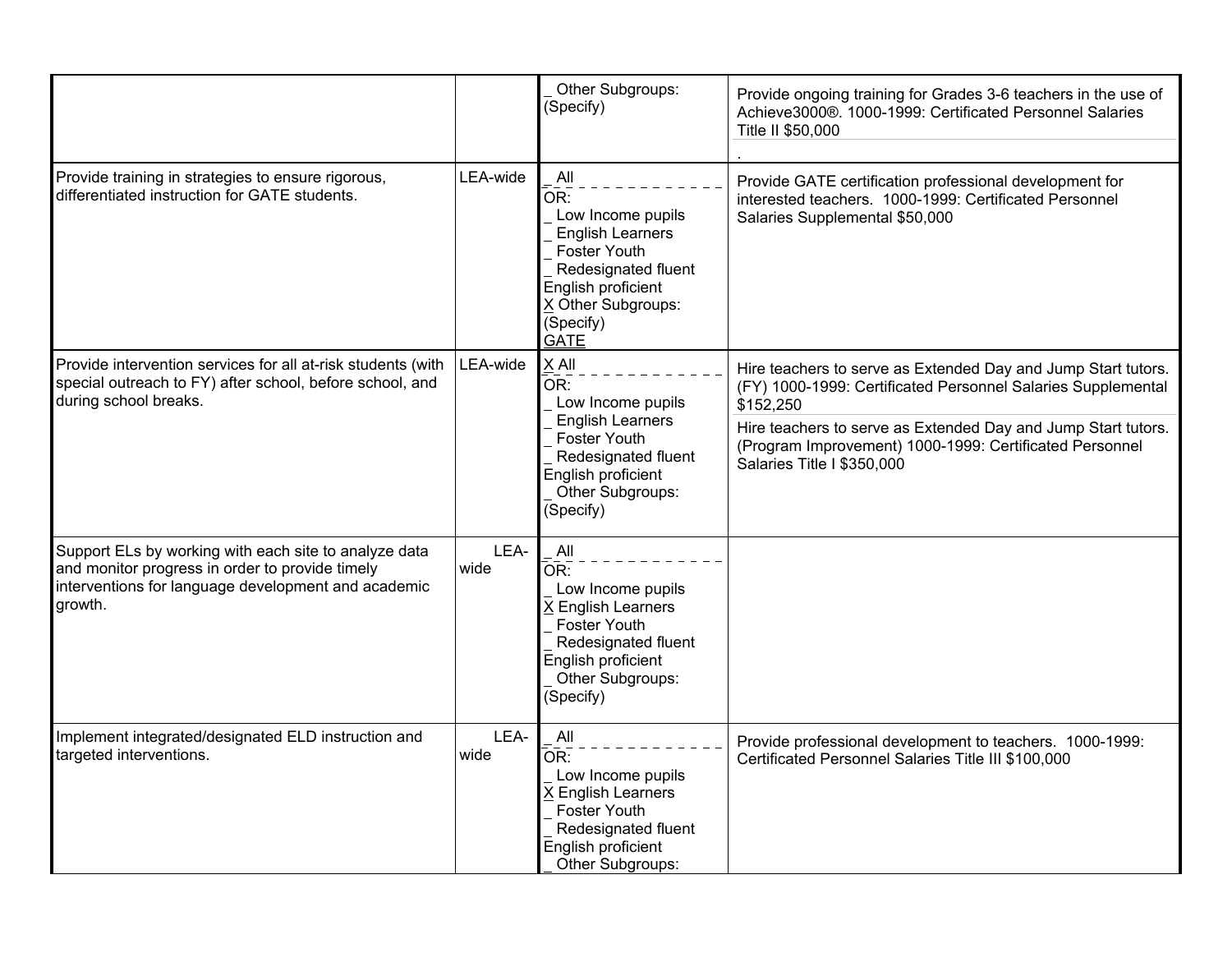|                                                                                                                        |              | (Specify)                                                                                                                                                                  |                                                                                        |
|------------------------------------------------------------------------------------------------------------------------|--------------|----------------------------------------------------------------------------------------------------------------------------------------------------------------------------|----------------------------------------------------------------------------------------|
| Students use computer-based software to accelerate<br>language and literacy, including the use of Action Area<br>Tool. | LEA-<br>wide | All<br>OR:<br>Low Income pupils<br>X English Learners<br><b>Foster Youth</b><br>Redesignated fluent<br>English proficient<br>Other Subgroups:<br>(Specify)                 | Utilize Imagine Learning licenses.                                                     |
| Utilize formative assessments aligned to English<br>language proficiency assessments.                                  | LEA-<br>wide | All<br>OR:<br>Low Income pupils<br>X English Learners<br>Foster Youth<br>Redesignated fluent<br>English proficient<br>Other Subgroups:<br>(Specify)                        | Purchase when made available.                                                          |
| Provide CELDT training for teachers and administrators.                                                                | LEA-<br>wide | All<br>$\overline{\mathsf{OR}}$ :<br>Low Income pupils<br>X English Learners<br>Foster Youth<br>Redesignated fluent<br>English proficient<br>Other Subgroups:<br>(Specify) | District staff will provide training General Fund TBD                                  |
| Establish a team of bilingual RTs for the development<br>and translation of materials and assessments.                 | LEA-<br>wide | All<br>OR:<br>Low Income pupils<br>X English Learners<br>Foster Youth<br>Redesignated fluent<br>English proficient<br>Other Subgroups:<br>(Specify)                        | Bilingual RT support. 1000-1999: Certificated Personnel<br>Salaries Title III \$20,000 |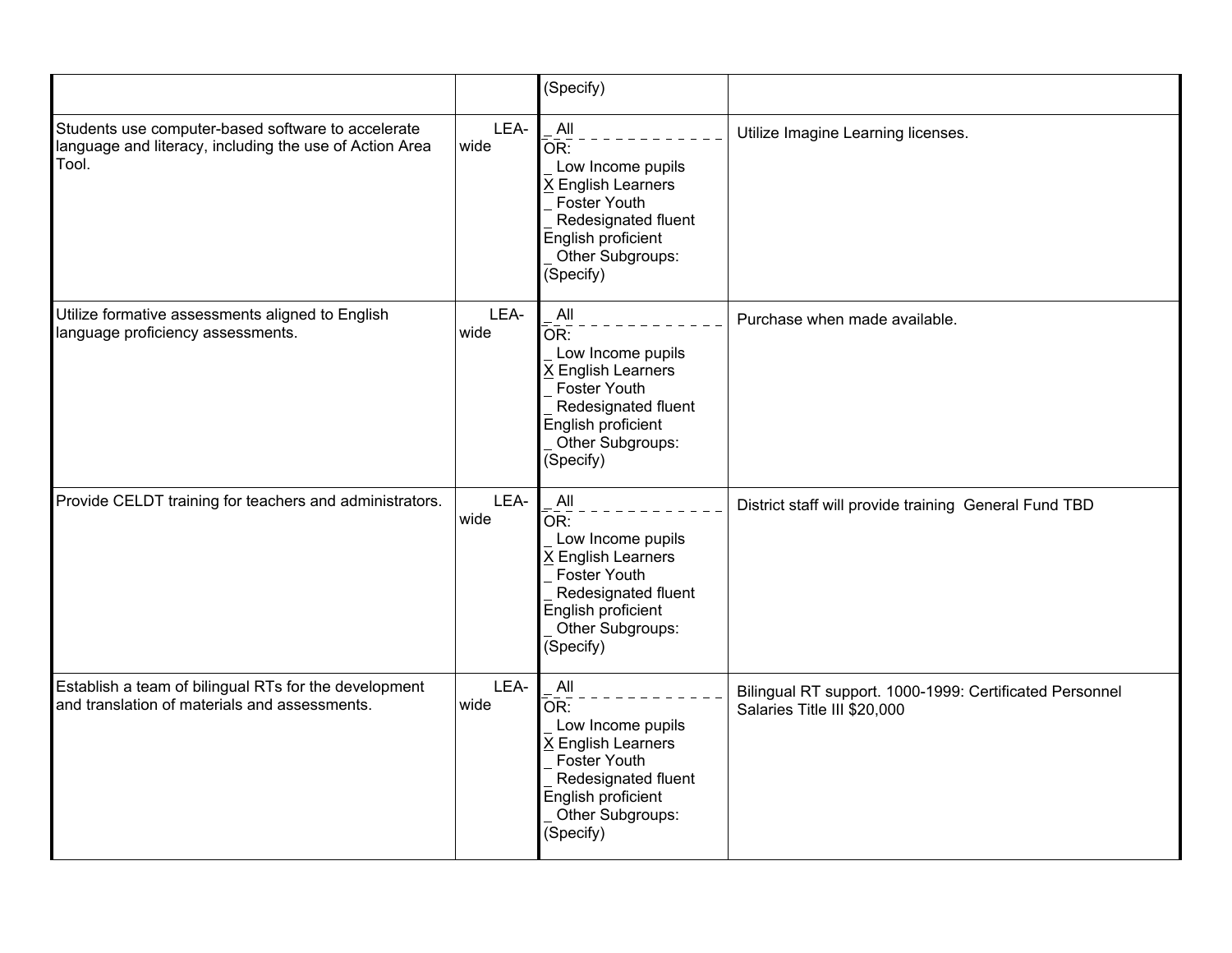| FY - Provide specialized training-trauma training-<br>professional development at all levels-increased<br>awareness across all schools.<br>Full staff development on trauma informed<br>care/instruction, policy and procedures for District staff,<br>office staff, teachers. Implement and monitor an FY<br>individual success plan (FYISP) for all FY students<br>where a plan is put together by the school to welcome<br>the student, tour, meet and greet, actions steps for<br>academic success-keep record of what is working and<br>what is not working, provide wraparound services for<br>child, and assign a school site educational champion to<br>monitor the student's progress. Immediate access to<br>tutorial; enrichment before-and after school care; and<br>technology- Transportation focused on student needs,<br>school, or origin. Mental health support on site. Active<br>recruitment for foster parents at school sites for<br>involvement in PTA/PTC. | LEA-<br>wide        | All<br>OR:<br>Low Income pupils<br><b>English Learners</b><br>X Foster Youth<br>Redesignated fluent<br>English proficient<br>Other Subgroups:<br>(Specify)      | Provide specialized training. 5000-5999: Services And Other<br>Operating Expenditures General Fund \$2,500<br>Provide intervention tutors. 1000-1999: Certificated Personnel<br>Salaries Concentration \$152,250                                                                                                                                                       |  |  |  |
|------------------------------------------------------------------------------------------------------------------------------------------------------------------------------------------------------------------------------------------------------------------------------------------------------------------------------------------------------------------------------------------------------------------------------------------------------------------------------------------------------------------------------------------------------------------------------------------------------------------------------------------------------------------------------------------------------------------------------------------------------------------------------------------------------------------------------------------------------------------------------------------------------------------------------------------------------------------------------------|---------------------|-----------------------------------------------------------------------------------------------------------------------------------------------------------------|------------------------------------------------------------------------------------------------------------------------------------------------------------------------------------------------------------------------------------------------------------------------------------------------------------------------------------------------------------------------|--|--|--|
| Provide specific services as determined by each site.                                                                                                                                                                                                                                                                                                                                                                                                                                                                                                                                                                                                                                                                                                                                                                                                                                                                                                                              | LEA-wide            | All<br>OR:<br>Low Income pupils<br><b>English Learners</b><br><b>Foster Youth</b><br>Redesignated fluent<br>English proficient<br>Other Subgroups:<br>(Specify) | Utilize LCAP funds to support site-specific needs as<br>determined by each school site council. 1000-7439: Locally<br>Defined Supplemental \$4,421,697                                                                                                                                                                                                                 |  |  |  |
| LCAP Year 3: 2017-18                                                                                                                                                                                                                                                                                                                                                                                                                                                                                                                                                                                                                                                                                                                                                                                                                                                                                                                                                               |                     |                                                                                                                                                                 |                                                                                                                                                                                                                                                                                                                                                                        |  |  |  |
| Expected Annual   All students and subgroups will make an annual 5% improvement in English/Language Arts and Mathematics as evidenced by the CAASPP<br>Measurable<br>assessment.<br>Outcomes:                                                                                                                                                                                                                                                                                                                                                                                                                                                                                                                                                                                                                                                                                                                                                                                      |                     |                                                                                                                                                                 |                                                                                                                                                                                                                                                                                                                                                                        |  |  |  |
| Actions/Services                                                                                                                                                                                                                                                                                                                                                                                                                                                                                                                                                                                                                                                                                                                                                                                                                                                                                                                                                                   | Scope of<br>Service | Pupils to be served within<br>identified scope of service                                                                                                       | <b>Budgeted</b><br><b>Expenditures</b>                                                                                                                                                                                                                                                                                                                                 |  |  |  |
| Provide rigorous/balanced literacy program in ELA or<br>Spanish for all students.                                                                                                                                                                                                                                                                                                                                                                                                                                                                                                                                                                                                                                                                                                                                                                                                                                                                                                  | LEA-wide            | X All<br>OR:<br>Low Income pupils<br><b>English Learners</b><br><b>Foster Youth</b><br>Redesignated fluent<br>English proficient                                | Provide two days of training for all K-2 teachers in reading<br>foundation skills utilizing SIPPS Benchmark in Spanish (BAS)<br>materials. 1000-1999: Certificated Personnel Salaries<br>Supplemental \$131,628<br>Utilize Achieve3000® licenses for all Grades 3-6 students.<br>paid for previously<br>Provide ongoing training for Grades 3-6 teachers in the use of |  |  |  |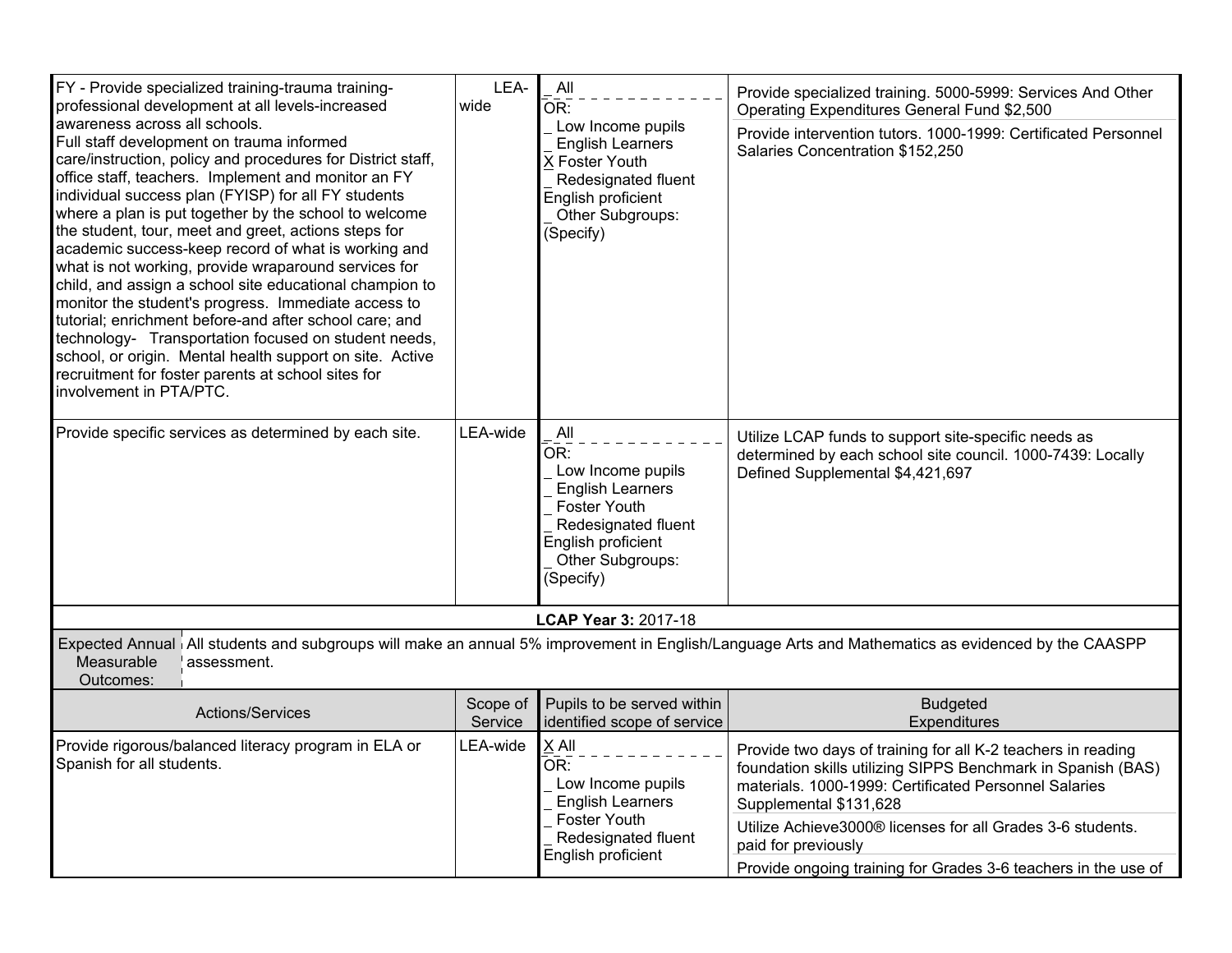|                                                                                                                                                                            |              | Other Subgroups:<br>(Specify)                                                                                                                                                    | Achieve3000®. 1000-1999: Certificated Personnel Salaries<br>Title II \$50,000                                                                          |
|----------------------------------------------------------------------------------------------------------------------------------------------------------------------------|--------------|----------------------------------------------------------------------------------------------------------------------------------------------------------------------------------|--------------------------------------------------------------------------------------------------------------------------------------------------------|
| Provide training in strategies to ensure rigorous,<br>differentiated instruction for Gifted and Talented<br>Education (GATE) students.                                     | LEA-wide     | All<br>OR:<br>Low Income pupils<br><b>English Learners</b><br><b>Foster Youth</b><br>Redesignated fluent<br>English proficient<br>X Other Subgroups:<br>(Specify)<br><b>GATE</b> | Provide GATE certification professional development for<br>interested teachers. 1000-1999: Certificated Personnel<br>Salaries Supplemental \$50,000    |
| Provide intervention services for all at-risk students (with<br>special outreach to FY) after school, before school, and<br>during school breaks.                          | LEA-wide     | X All<br>OR:<br>Low Income pupils                                                                                                                                                | Hire teachers to serve as Extended Day and Jump Start tutors.<br>(Program Improvement) 1000-1999: Certificated Personnel<br>Salaries Title I \$350,000 |
|                                                                                                                                                                            |              | <b>English Learners</b><br>X Foster Youth<br>Redesignated fluent<br>\$154,534<br>English proficient<br>Other Subgroups:<br>(Specify)                                             | Hire teachers to serve as Extended Day and Jump Start tutors.<br>(FY) 1000-1999: Certificated Personnel Salaries Concentration                         |
| Support ELs by working with each site to analyze data<br>and monitor progress in order to provide timely<br>interventions for language development and academic<br>growth. | LEA-<br>wide | All<br>OR:<br>Low Income pupils<br>K English Learners<br><b>Foster Youth</b><br>Redesignated fluent<br>English proficient<br>Other Subgroups:<br>(Specify)                       | District staff will work with site staff no cost                                                                                                       |
| Implement integrated/designated ELD instruction and<br>targeted interventions.                                                                                             | LEA-<br>wide | All<br>OR:<br>Low Income pupils<br>X English Learners<br><b>Foster Youth</b><br>Redesignated fluent<br>English proficient<br>Other Subgroups:<br>(Specify)                       | Provide professional development to teachers. 1000-1999:<br>Certificated Personnel Salaries Title III \$100,000                                        |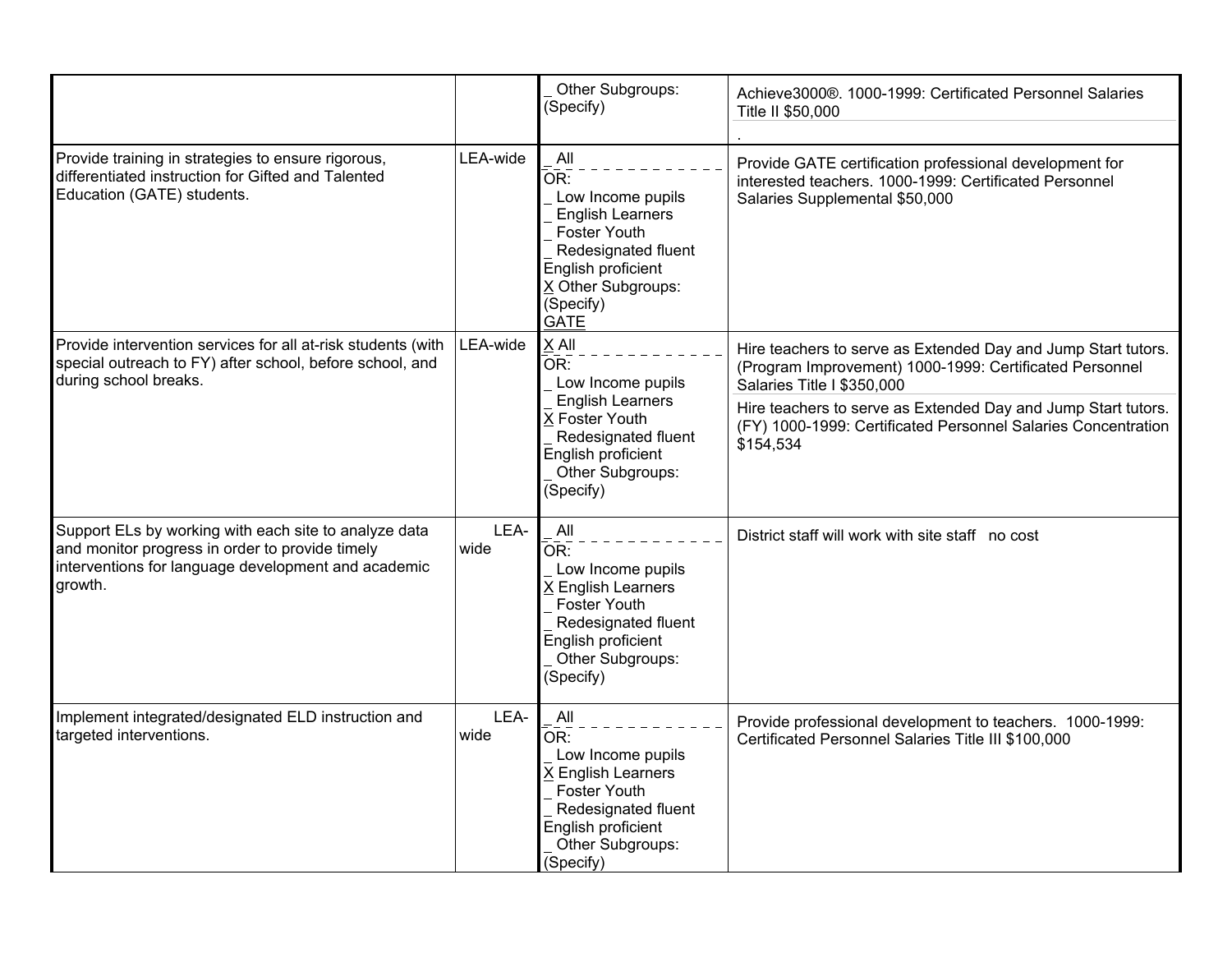| Students use computer-based software to accelerate<br>language and literacy, including the use of Action Area<br>Tool. | LEA-<br>wide | All<br>OR:<br>Low Income pupils<br>X English Learners<br><b>Foster Youth</b><br>Redesignated fluent<br>English proficient<br>Other Subgroups:<br>(Specify)                 | Utilize Imagine Learning licenses.                                                     |
|------------------------------------------------------------------------------------------------------------------------|--------------|----------------------------------------------------------------------------------------------------------------------------------------------------------------------------|----------------------------------------------------------------------------------------|
| Utilize formative assessments aligned to English<br>language proficiency assessments.                                  | LEA-<br>wide | All<br>$\bar{\mathsf{OR}}$ :<br>Low Income pupils<br>X English Learners<br>Foster Youth<br>Redesignated fluent<br>English proficient<br>Other Subgroups:<br>(Specify)      | Purchase when made available.                                                          |
| Provide CELDT training for teachers and administrators.                                                                | LEA-<br>wide | All<br>OR:<br>Low Income pupils<br>X English Learners<br><b>Foster Youth</b><br>Redesignated fluent<br>English proficient<br>Other Subgroups:<br>(Specify)                 | District, 1000-1999; Certificated Personnel Salaries General<br>Fund TBD               |
| Establish a team of bilingual RTs for the development<br>and translation of materials and assessments.                 | LEA-<br>wide | All<br>$\overline{\mathsf{OR}}$ :<br>Low Income pupils<br>X English Learners<br>Foster Youth<br>Redesignated fluent<br>English proficient<br>Other Subgroups:<br>(Specify) | Bilingual RT support. 1000-1999: Certificated Personnel<br>Salaries Title III \$20,000 |
| FY - provide specialized training-trauma training-                                                                     | LEA-         | All                                                                                                                                                                        | Provide specialized training. 5000-5999: Services And Other                            |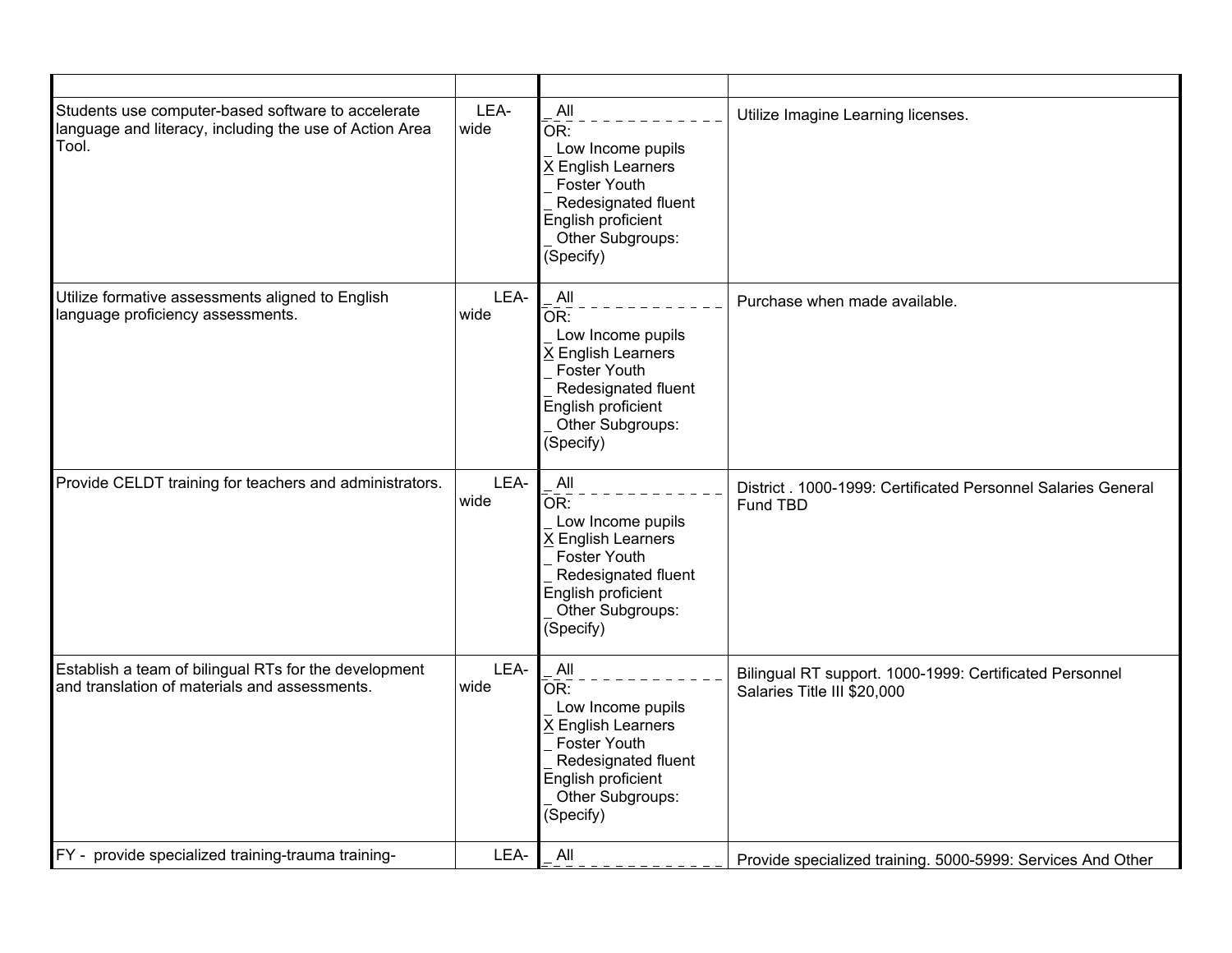| professional development at all levels-increased<br>awareness across all schools.<br>Full staff development on trauma informed<br>care/instruction, policy and procedures for District staff,<br>office staff, teachers. Implement and monitor an FY<br>individual success plan (FYISP) for all FY students<br>where a plan is put together by the school to welcome<br>the student, tour, meet and greet, actions steps for<br>academic success-keep record of what is working and<br>what is not working, provide wraparound services for<br>child, and assign a school site educational champion to<br>monitor the student's progress. Immediate access to<br>tutorial; enrichment before-and after school care; and<br>technology- Transportation focused on student needs,<br>school, or origin. Mental health support on site. Active<br>recruitment for foster parents at school sites for<br>involvement in PTA/PTC. | wide     | OR:<br>Low Income pupils<br><b>English Learners</b><br>X Foster Youth<br>Redesignated fluent<br>English proficient<br>Other Subgroups:<br>(Specify)             | Operating Expenditures General Fund \$2,500                                                                                                            |
|------------------------------------------------------------------------------------------------------------------------------------------------------------------------------------------------------------------------------------------------------------------------------------------------------------------------------------------------------------------------------------------------------------------------------------------------------------------------------------------------------------------------------------------------------------------------------------------------------------------------------------------------------------------------------------------------------------------------------------------------------------------------------------------------------------------------------------------------------------------------------------------------------------------------------|----------|-----------------------------------------------------------------------------------------------------------------------------------------------------------------|--------------------------------------------------------------------------------------------------------------------------------------------------------|
| Provide specific services as determined by each site.                                                                                                                                                                                                                                                                                                                                                                                                                                                                                                                                                                                                                                                                                                                                                                                                                                                                        | LEA-wide | All<br>OR:<br>Low Income pupils<br><b>English Learners</b><br><b>Foster Youth</b><br>Redesignated fluent<br>English proficient<br>Other Subgroups:<br>(Specify) | Utilize LCAP funds to support site-specific needs as<br>determined by each school site council. 1000-7439: Locally<br>Defined Supplemental \$4,421,697 |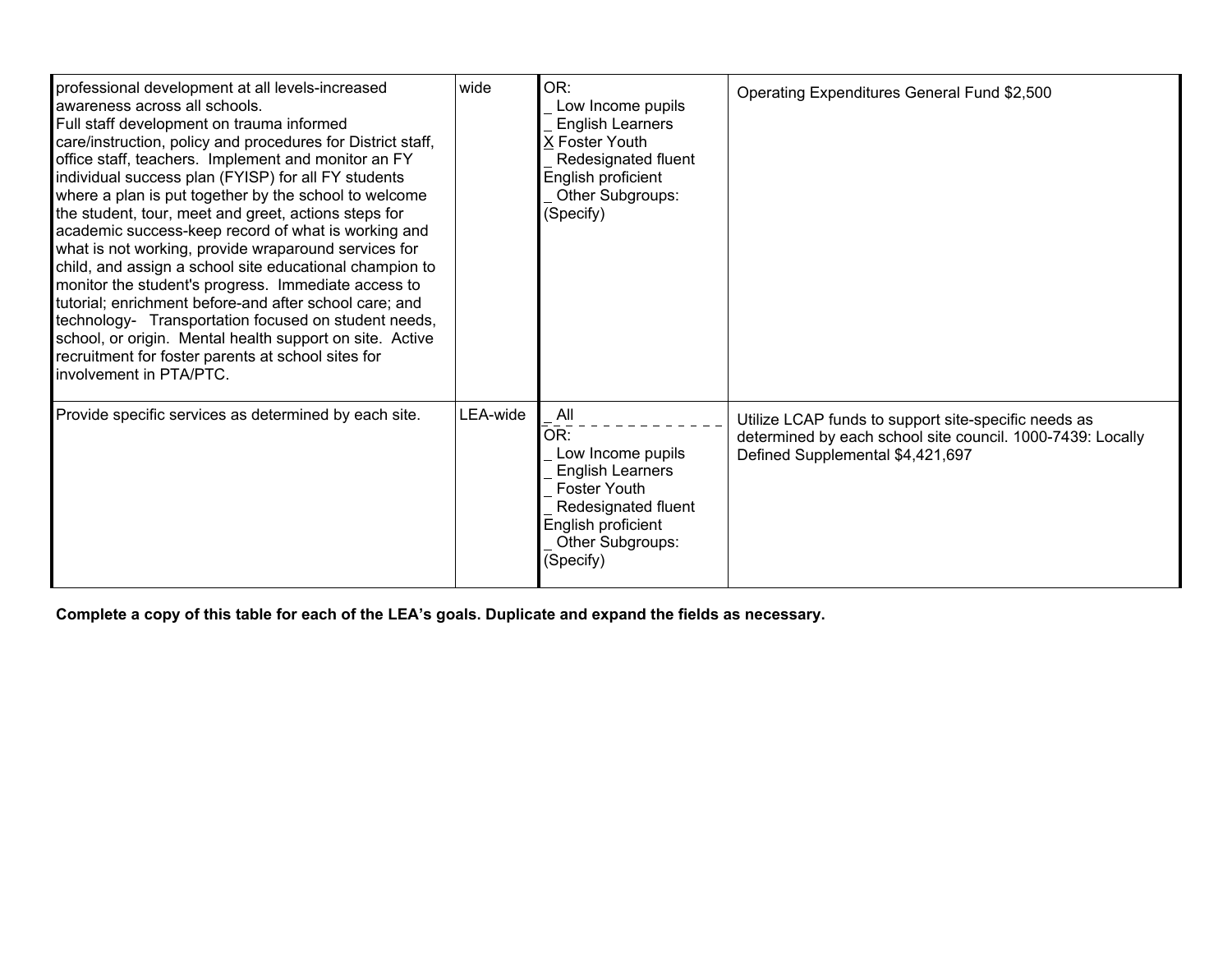#### **Annual Update**

**Annual Update Instructions:** For each goal in the prior year LCAP, review the progress toward the expected annual outcome(s) based on, at a minimum, the required metrics pursuant to Education Code sections 52060 and 52066. The review must include an assessment of the effectiveness of the specific actions. Describe any changes to the actions or goals the LEA will take as a result of the review and assessment. In addition, review the applicability of each goal in the LCAP.

#### **Guiding Questions:**

- 1) How have the actions/services addressed the needs of all pupils and did the provisions of those services result in the desired outcomes?
- 2) How have the actions/services addressed the needs of all subgroups of pupils identified pursuant to Education Code section 52052, including, but not limited to, English learners, low-income pupils, and foster youth; and did the provision of those actions/services result in the desired outcomes?
- 3) How have the actions/services addressed the identified needs and goals of specific schoolsites and were these actions/services effective in achieving the desired outcomes?
- 4) What information (e.g., quantitative and qualitative data/metrics) was examined to review progress toward goals in the annual update?
- 5) What progress has been achieved toward the goal and expected measurable outcome(s)? How effective were the actions and services in making progress toward the goal? What changes to goals, actions, services, and expenditures are being made in the LCAP as a result of the review of progress and assessment of the effectiveness of the actions and services?
- 6) What differences are there between budgeted expenditures and estimated actual annual expenditures? What were the reasons for any differences?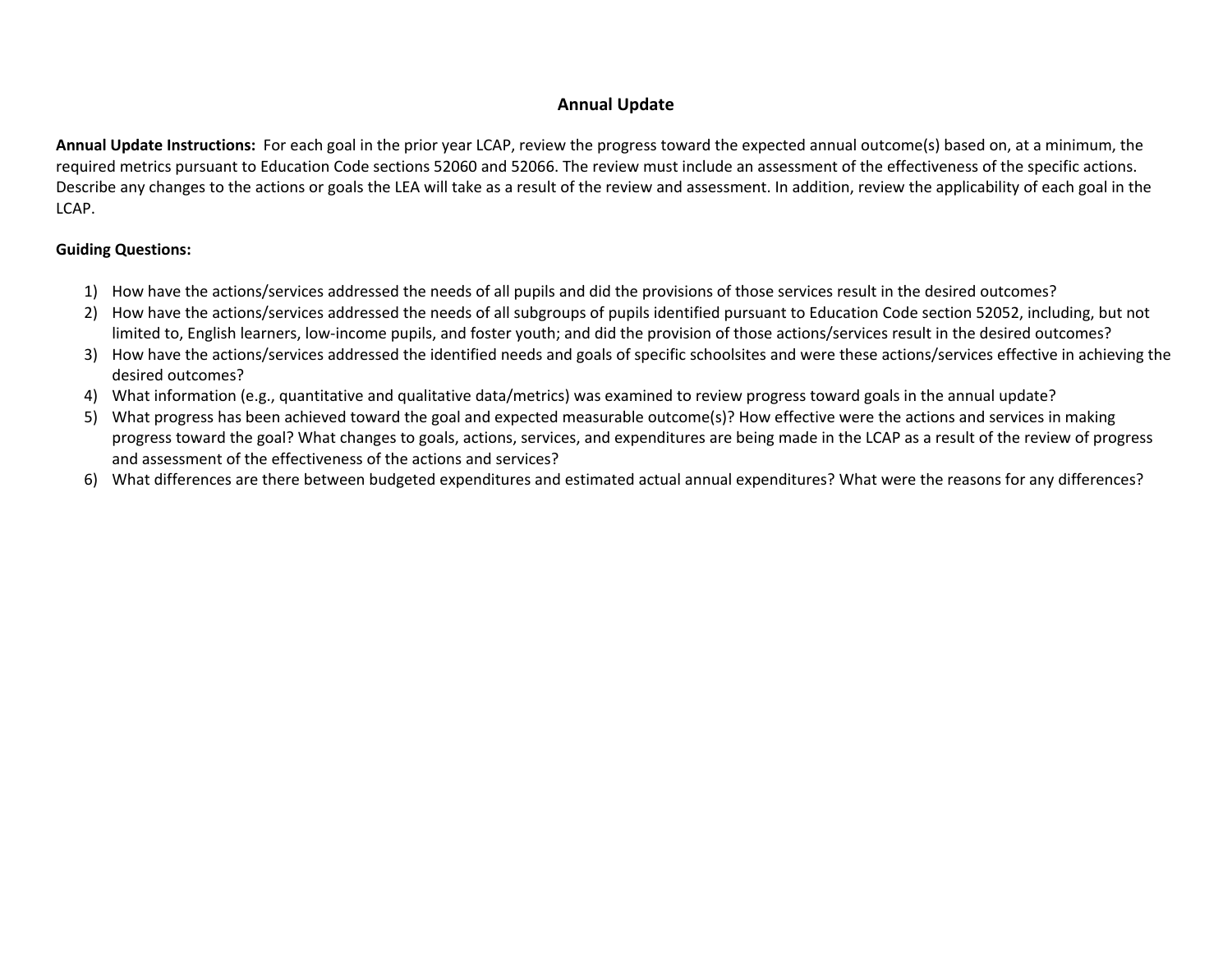| Original By 2017, the District will improve and increase access to services for students and families that support social,<br>GOAL 1   emotional, and physical wellness; and school success.<br>from prior<br>year<br>LCAP:                                                                                                                                                                                                                                                                       |                                |                                                                                |                                                                                                                                                                                                                                           | Related State and/or Local Priorities:<br>1 <u>X</u> 2 <u>X</u> 3 _ 4 _ 5 <u>X</u> 6 <u>X</u> 7 <u>X</u> 8 <u>X</u><br>COE only: $9 - 10 -$ |
|---------------------------------------------------------------------------------------------------------------------------------------------------------------------------------------------------------------------------------------------------------------------------------------------------------------------------------------------------------------------------------------------------------------------------------------------------------------------------------------------------|--------------------------------|--------------------------------------------------------------------------------|-------------------------------------------------------------------------------------------------------------------------------------------------------------------------------------------------------------------------------------------|---------------------------------------------------------------------------------------------------------------------------------------------|
|                                                                                                                                                                                                                                                                                                                                                                                                                                                                                                   |                                |                                                                                |                                                                                                                                                                                                                                           | Local: Specify                                                                                                                              |
| Goal Applies to:<br>Schools: All<br>Applicable Pupil<br>Subgroups:                                                                                                                                                                                                                                                                                                                                                                                                                                | ∫All                           |                                                                                |                                                                                                                                                                                                                                           |                                                                                                                                             |
| Increase FRC referrals from 408-450.<br>BMI percentage of obese/fat students has decreased 5%.<br>Expected<br>Actual<br>Annual<br>Attendance rate is 97.32% up from 96.35%.<br>Increase students in normal weight range from 61.1 to 64.1.<br>Annual<br>Measurable<br>Measurable   Decrease suspension rates from .0079 to .0071.<br>Increase attendance rate from 96.35% to 96.60%.<br>Outcomes:<br>Outcomes:<br>Establish a baseline of chronic absenteeism by 2014 maintain at<br>or below 1%. |                                |                                                                                |                                                                                                                                                                                                                                           |                                                                                                                                             |
|                                                                                                                                                                                                                                                                                                                                                                                                                                                                                                   |                                | <b>LCAP Year: 2014-15</b>                                                      |                                                                                                                                                                                                                                           |                                                                                                                                             |
| <b>Planned Actions/Services</b>                                                                                                                                                                                                                                                                                                                                                                                                                                                                   |                                |                                                                                | <b>Actual Actions/Services</b>                                                                                                                                                                                                            |                                                                                                                                             |
|                                                                                                                                                                                                                                                                                                                                                                                                                                                                                                   | <b>Budgeted Expenditures</b>   |                                                                                |                                                                                                                                                                                                                                           | <b>Estimated Actual Annual Expenditures</b>                                                                                                 |
| Develop Response to Intervention (RtI)<br>models for academic and behavioral<br>supports at all schools.                                                                                                                                                                                                                                                                                                                                                                                          | Planning General Fund \$56,000 | for intervention options.                                                      | Four focus group meetings were held.<br>They focused on Student Success<br>Team (SST) processes and various<br>intervention programs. The focus group<br>identified next steps including possible<br>online SST form system and framework | no cost                                                                                                                                     |
| LEA-wide<br>Scope of<br>Service                                                                                                                                                                                                                                                                                                                                                                                                                                                                   |                                | Scope of<br>Service                                                            | LEA-wide                                                                                                                                                                                                                                  |                                                                                                                                             |
| $X$ All<br>OR:<br>Low Income pupils<br><b>English Learners</b><br>Foster Youth<br>Redesignated fluent English<br>proficient                                                                                                                                                                                                                                                                                                                                                                       |                                | $X$ All<br>OR:<br>Low Income pupils<br><b>English Learners</b><br>Foster Youth | Redesignated fluent English proficient<br>Other Subgroups: (Specify)                                                                                                                                                                      |                                                                                                                                             |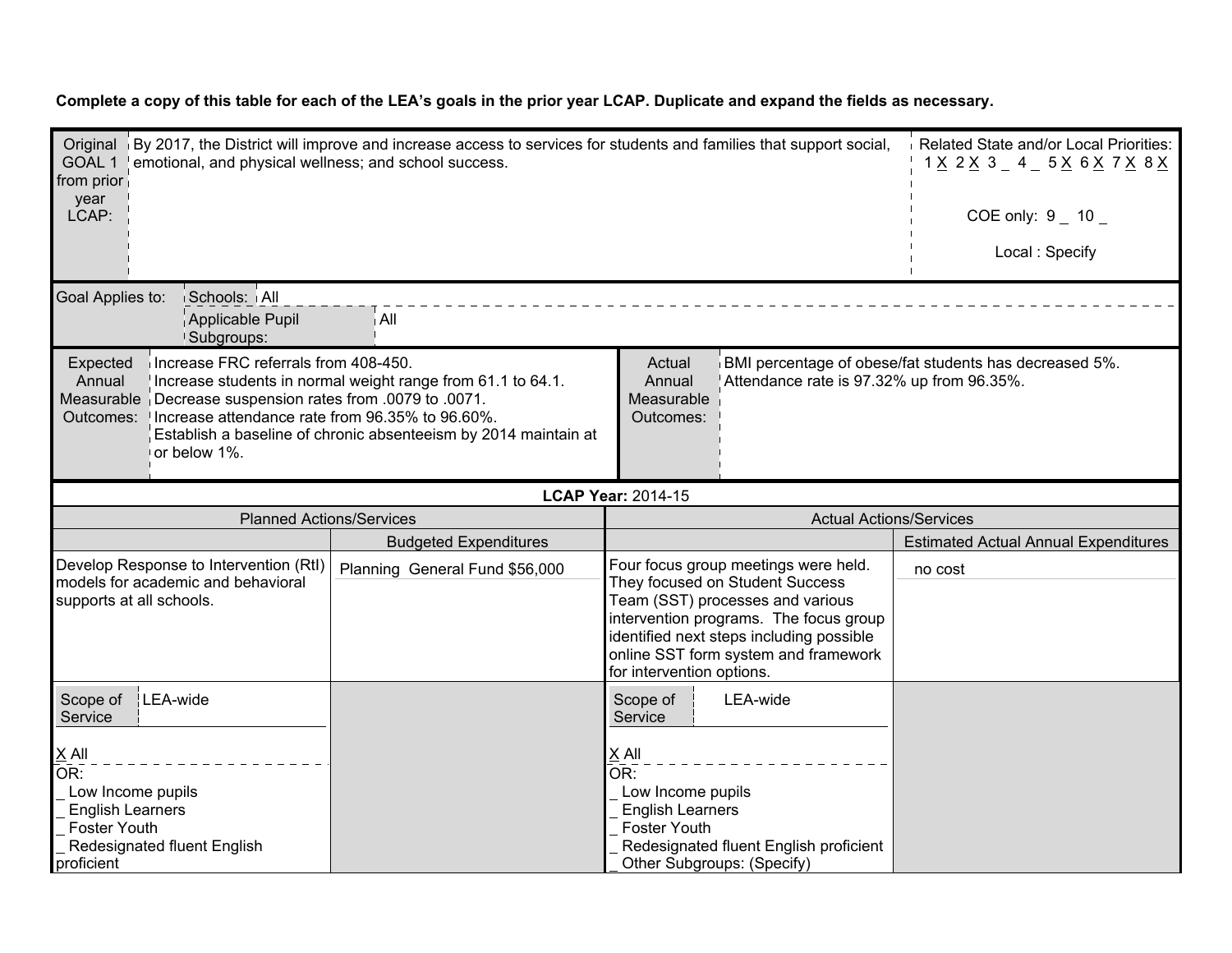| Other Subgroups: (Specify)                                                                                                                                            |                                                                                                                         |                                                                                                                                                                     |                                                                                                             |
|-----------------------------------------------------------------------------------------------------------------------------------------------------------------------|-------------------------------------------------------------------------------------------------------------------------|---------------------------------------------------------------------------------------------------------------------------------------------------------------------|-------------------------------------------------------------------------------------------------------------|
| Ensure differentiated instruction for<br><b>GATE</b> students.                                                                                                        | no cost                                                                                                                 | Provided eight parent meetings focused<br>on differentiated strategies in<br>classrooms as well as how parents can<br>support their children's academic<br>program. | no cost                                                                                                     |
| <b>LEA</b> wide<br>Scope of<br>Service                                                                                                                                |                                                                                                                         | Scope of<br><b>LEA</b> wide<br>Service                                                                                                                              |                                                                                                             |
| $\times$ All<br>OR:<br>Low Income pupils<br><b>English Learners</b><br>Foster Youth<br>Redesignated fluent English<br>proficient<br>Other Subgroups: (Specify)        |                                                                                                                         | $\underline{X}$ All<br>OR:<br>Low Income pupils<br><b>English Learners</b><br>Foster Youth<br>Redesignated fluent English proficient<br>Other Subgroups: (Specify)  |                                                                                                             |
| Reestablish Parent Intervention<br>Program (PIP) at Rogers targeted at<br>PreK-K children who are not school<br>ready due to social/emotional<br>circumstances.       | PIP<br>Hire 1/2-day psychologist (\$45,000)<br>to oversee - hire four part-time<br>instructional assistants (\$56,000). | Began providing services during 2nd<br>semester to children and their parents.<br>Approximately 30 families were<br>supported during 2nd semester.                  | Four instructional assistant salaries.<br>2000-2999: Classified Personnel<br>Salaries Supplemental \$19,175 |
| Scope of<br>LEA wide<br>Service                                                                                                                                       |                                                                                                                         | Scope of<br><b>LEA</b><br>Service                                                                                                                                   |                                                                                                             |
| $\times$ All<br>OR:<br>Low Income pupils<br><b>English Learners</b><br><b>Foster Youth</b><br>Redesignated fluent English<br>proficient<br>Other Subgroups: (Specify) |                                                                                                                         | X All<br>OR:<br>Low Income pupils<br><b>English Learners</b><br><b>Foster Youth</b><br>Redesignated fluent English proficient<br>Other Subgroups: (Specify)         |                                                                                                             |
| Provide social work support to schools<br>targeted at improving support for at-<br>risk students.                                                                     | Hire four social workers.<br>Supplemental \$275,000                                                                     | Each social worker is servicing<br>approximately 10 schools with a focus<br>on FY. They are collaborating with our<br>school psychologists and FRCs.                | Hired four social workers, 1000-1999:<br><b>Certificated Personnel Salaries</b><br>Supplemental \$108,213   |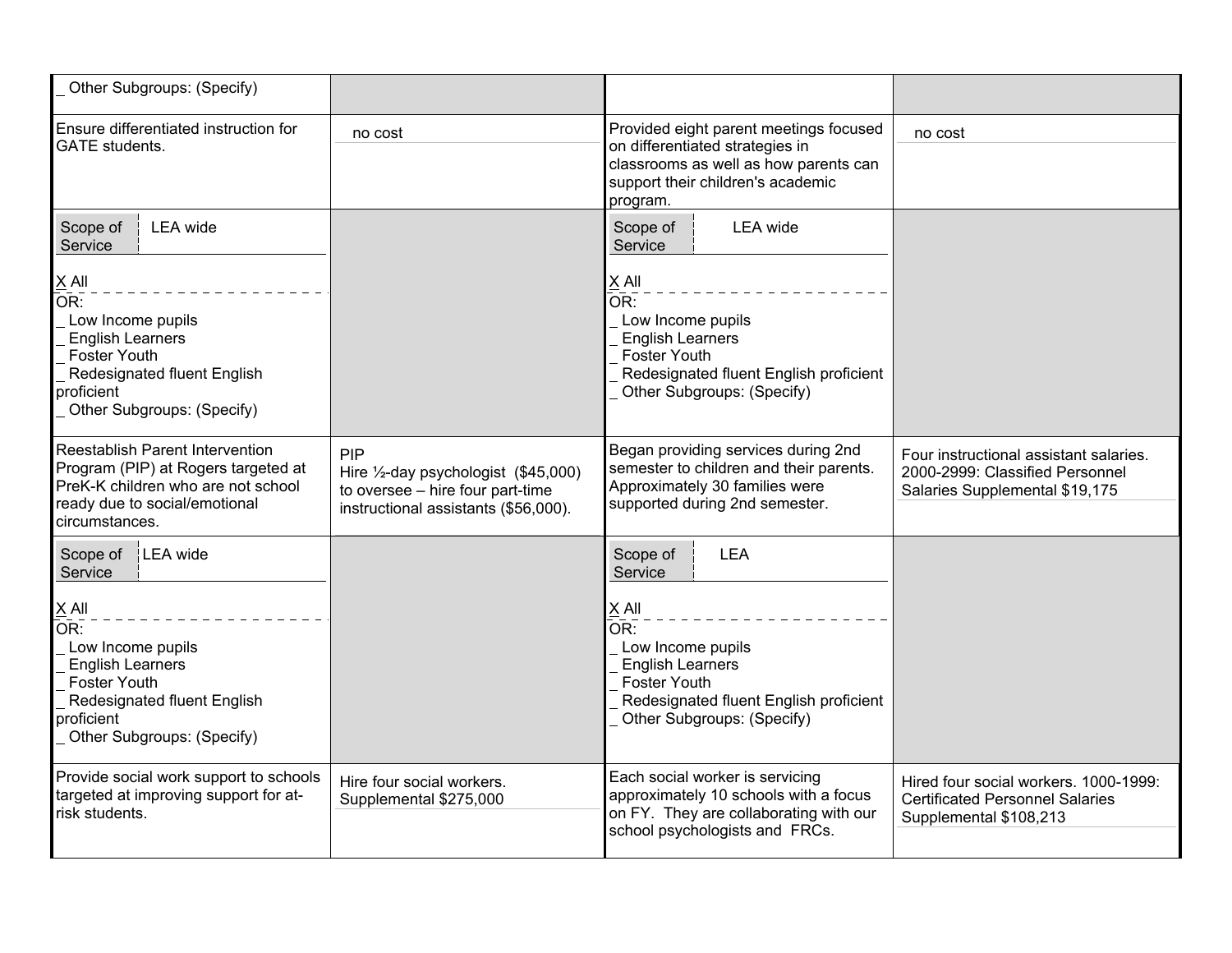| LEA wide<br>Scope of<br>Service<br>$X$ All<br>OR:<br>Low Income pupils<br><b>English Learners</b><br><b>Foster Youth</b><br>Redesignated fluent English<br>proficient<br>Other Subgroups: (Specify)                        |                                                                                                                                                                                                                                                                                                                                                                                                    | Scope of<br><b>LEA</b><br>Service<br>$X$ All<br>OR:<br>Low Income pupils<br><b>English Learners</b><br>Foster Youth<br>Redesignated fluent English proficient<br>Other Subgroups: (Specify) |                                                                                                                                                                                                                                                   |
|----------------------------------------------------------------------------------------------------------------------------------------------------------------------------------------------------------------------------|----------------------------------------------------------------------------------------------------------------------------------------------------------------------------------------------------------------------------------------------------------------------------------------------------------------------------------------------------------------------------------------------------|---------------------------------------------------------------------------------------------------------------------------------------------------------------------------------------------|---------------------------------------------------------------------------------------------------------------------------------------------------------------------------------------------------------------------------------------------------|
| Examine staffing ratios for support staff<br>(i.e. SAS/HS, School Nurses, and<br>School Psychologists).                                                                                                                    | Studied staffing ratios as compared<br>to student enrollment and specific<br>school needs and increased SAS/HS<br>as appropriate. 2000-2999:<br><b>Classified Personnel Salaries</b><br>Supplemental \$380,000<br>Studied staffing ratios as compared<br>to case load at specific sites for<br>school psychologists 1000-1999:<br><b>Certificated Personnel Salaries</b><br>Supplemental \$125,000 | As a result of increased staff hours they<br>were able to outreach daily to families<br>with attendance issues.                                                                             | Increased school allocations for<br>SAS/HS. 2000-2999: Classified<br>Personnel Salaries Supplemental<br>\$456,749<br>Increased the psychologist staffing<br>ratio to 3.1. 1000-1999: Certificated<br>Personnel Salaries Supplemental<br>\$195,338 |
| LEA wide<br>Scope of<br>Service<br>$X$ All<br>OR:<br>Low Income pupils<br><b>English Learners</b><br><b>Foster Youth</b><br>Redesignated fluent English<br>proficient<br>Other Subgroups: (Specify)                        |                                                                                                                                                                                                                                                                                                                                                                                                    | <b>LEA</b><br>Scope of<br>Service<br>$X$ All<br>OR:<br>Low Income pupils<br><b>English Learners</b><br>Foster Youth<br>Redesignated fluent English proficient<br>Other Subgroups: (Specify) |                                                                                                                                                                                                                                                   |
| Monitor Districtwide and school-level<br>implementation of District-adopted<br><b>Wellness Policy.</b><br>Establish partnerships with universities<br>and community-based organizations to<br>provide additional services. | PE teacher - Base \$63,000<br>Initiate partnership<br>(No cost)                                                                                                                                                                                                                                                                                                                                    | Had our biannual BMI assessment and<br>got approval of a compliant snack list<br>policy.                                                                                                    | Hired an additional PE teacher in order<br>for current teacher to be able to focus<br>on wellness policy related issues.<br>1000-1999: Certificated Personnel<br>Salaries Supplemental \$44,208                                                   |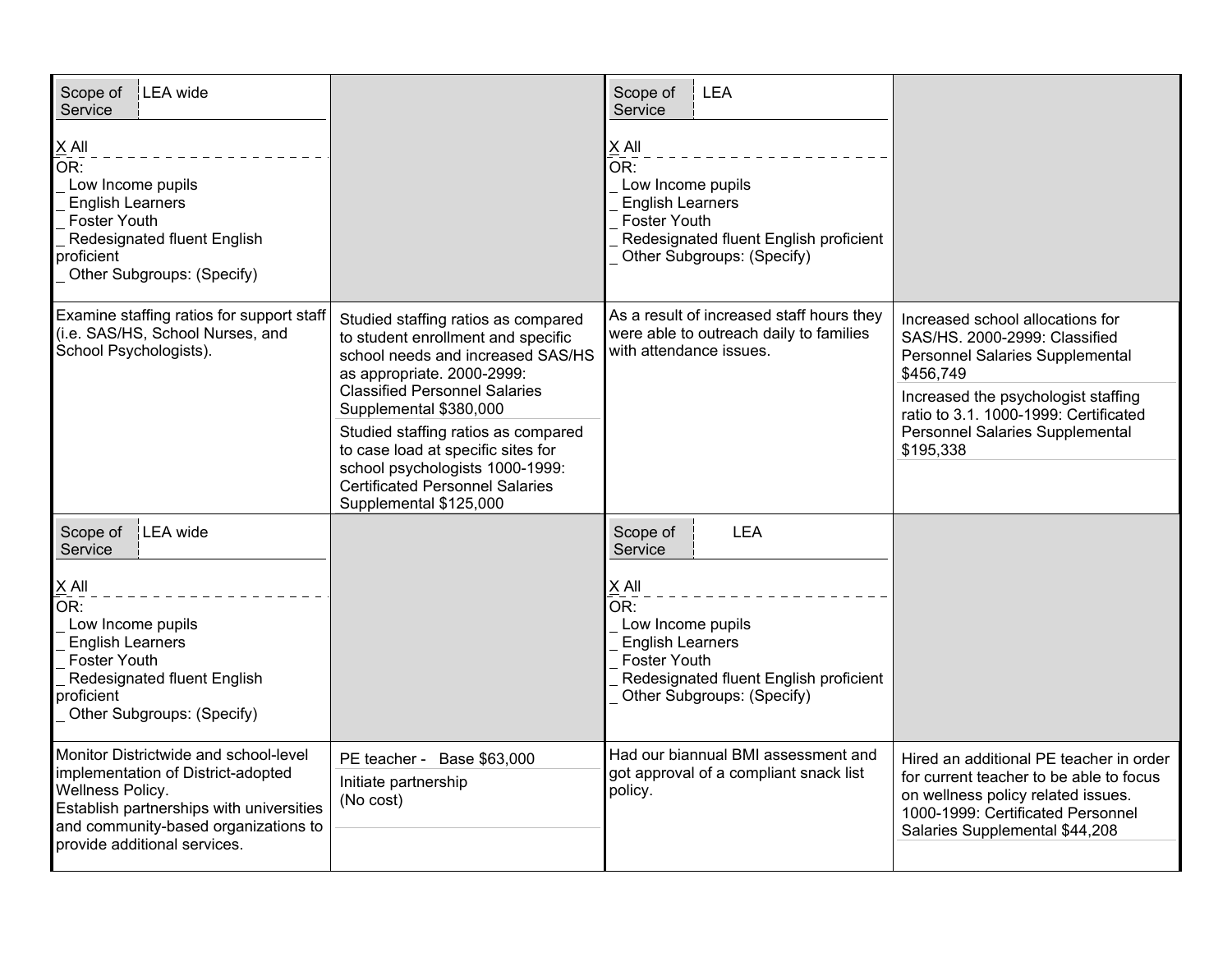| LEA-wide<br>Scope of<br>Service                                                                                                                                        |                                                                                                               | LEA<br>Scope of<br>Service                                                                                                                                                                |                                                                                                                                                   |
|------------------------------------------------------------------------------------------------------------------------------------------------------------------------|---------------------------------------------------------------------------------------------------------------|-------------------------------------------------------------------------------------------------------------------------------------------------------------------------------------------|---------------------------------------------------------------------------------------------------------------------------------------------------|
| $ \underline{X}$ All<br>OR:<br>Low Income pupils<br><b>English Learners</b><br>Foster Youth<br>Redesignated fluent English<br>proficient<br>Other Subgroups: (Specify) |                                                                                                               | $\underline{X}$ All<br>$\overline{\mathsf{OR}}$ :<br>Low Income pupils<br><b>English Learners</b><br>Foster Youth<br>Redesignated fluent English proficient<br>Other Subgroups: (Specify) |                                                                                                                                                   |
| Hire Visual and Performing Arts<br>Resource Teacher                                                                                                                    |                                                                                                               | Hired VAPA RT in August 2014.                                                                                                                                                             | Provided support to sites in developing<br>VAPA instructional plans 1000-1999:<br><b>Certificated Personnel Salaries</b><br>Supplemental \$57,054 |
| LEA-wide<br>Scope of<br>Service                                                                                                                                        |                                                                                                               | LEA-wide<br>Scope of<br>Service                                                                                                                                                           |                                                                                                                                                   |
| $X$ All<br>OR:<br>Low Income pupils<br><b>English Learners</b><br>Foster Youth<br>Redesignated fluent English<br>proficient<br>Other Subgroups: (Specify)              |                                                                                                               | $X$ All<br>$\overline{\mathsf{OR}}$ :<br>Low Income pupils<br><b>English Learners</b><br>Foster Youth<br>Redesignated fluent English proficient<br>Other Subgroups: (Specify)             |                                                                                                                                                   |
| Provide Literacy Training for K-3<br>teachers                                                                                                                          | Utilized Local Measure ELA results<br>to determine the need for additional<br>training in foundational skills | Trained teacher reps from K, 1,2, and 3<br>from all sites.                                                                                                                                | Cover the cost of substitute teacher<br>release 1000-1999: Certificated<br>Personnel Salaries Supplemental<br>\$22,595                            |
| Scope of<br>LEA-wide<br>Service                                                                                                                                        |                                                                                                               | LEA-wide<br>Scope of<br>Service                                                                                                                                                           |                                                                                                                                                   |
| $X$ All<br>OR:<br>Low Income pupils<br><b>English Learners</b><br><b>Foster Youth</b>                                                                                  |                                                                                                               | $X$ All<br>$\overline{\mathsf{OR}}$ :<br>Low Income pupils<br><b>English Learners</b><br><b>Foster Youth</b>                                                                              |                                                                                                                                                   |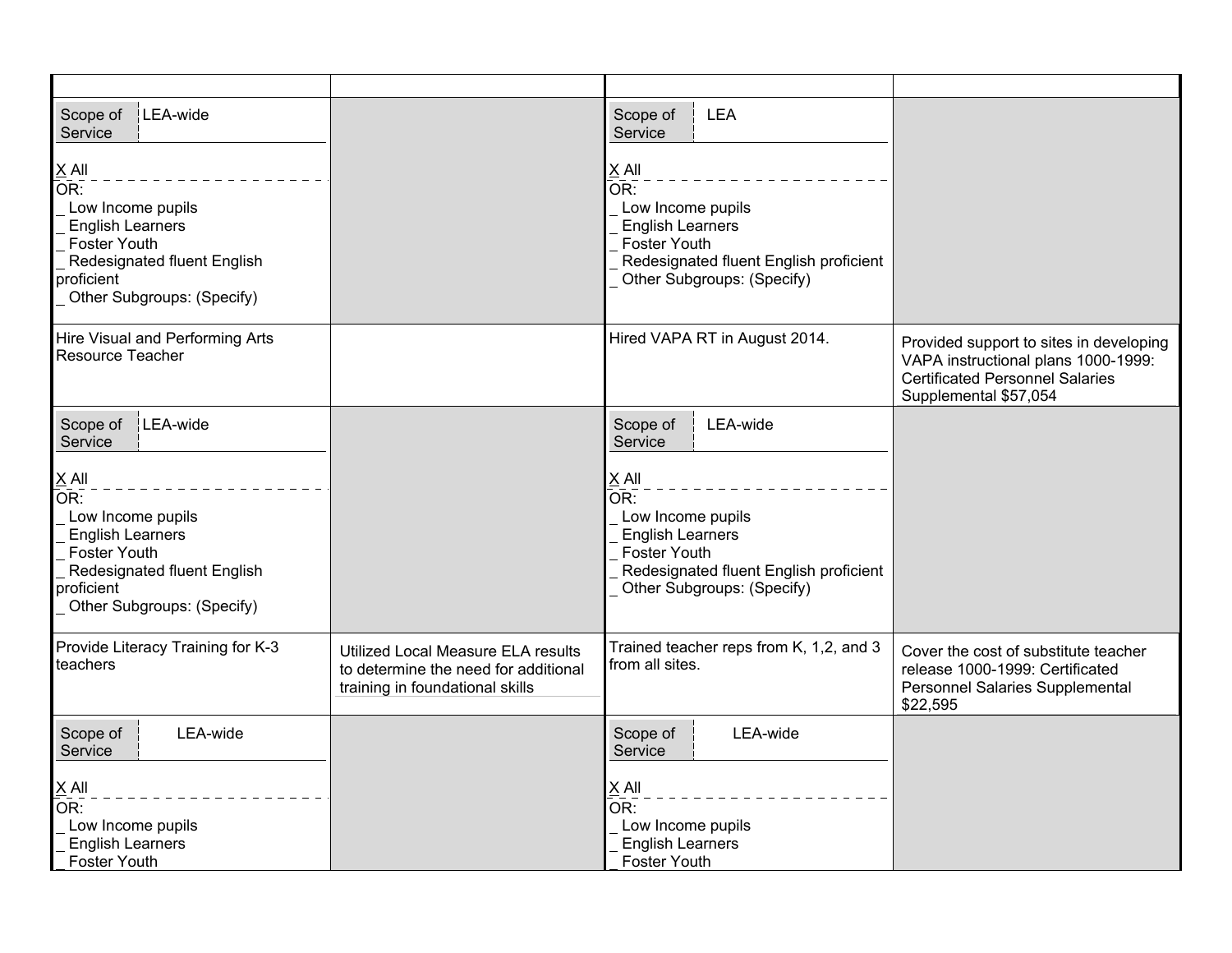| Redesignated fluent English<br>proficient<br>Other Subgroups: (Specify)                                                                                                                                                |                                                                                      | Redesignated fluent English proficient<br>Other Subgroups: (Specify)                                                                                                                                                    |                                                                                                                                      |
|------------------------------------------------------------------------------------------------------------------------------------------------------------------------------------------------------------------------|--------------------------------------------------------------------------------------|-------------------------------------------------------------------------------------------------------------------------------------------------------------------------------------------------------------------------|--------------------------------------------------------------------------------------------------------------------------------------|
| Hire Intervention Tutors for Foster<br>Youth                                                                                                                                                                           | Identified the 100+ students eligible<br>for tutoring.                               | Outreach was made to include as many<br>Foster Youth as possible                                                                                                                                                        | Utilized classroom teachers as<br>extended day tutors 1000-1999:<br><b>Certificated Personnel Salaries</b><br>Supplemental \$157,784 |
| Scope of<br>LEA-wide<br>Service                                                                                                                                                                                        |                                                                                      | LEA-wide<br>Scope of<br>Service                                                                                                                                                                                         |                                                                                                                                      |
| All<br>OR:<br>Low Income pupils<br><b>English Learners</b><br>X Foster Youth<br>Redesignated fluent English<br>proficient<br>Other Subgroups: (Specify)                                                                |                                                                                      | All<br>OR:<br>Low Income pupils<br><b>English Learners</b><br>X Foster Youth<br>Redesignated fluent English proficient<br>Other Subgroups: (Specify)                                                                    |                                                                                                                                      |
| Schools will provide site-specific<br>actions and services based on their<br>identified needs.                                                                                                                         |                                                                                      | Schools were provided fiscal allocations<br>based on former funding formulas for<br>EIA/LEP and EIA/SCE.                                                                                                                | 1000-7439: Locally Defined<br>Supplemental \$4,300,000 in<br>expenditures                                                            |
| Scope of<br>LEA-wide<br>Service<br>$\underline{X}$ All<br>$\overline{OR}$ :<br>Low Income pupils<br><b>English Learners</b><br>Foster Youth<br>Redesignated fluent English<br>proficient<br>Other Subgroups: (Specify) |                                                                                      | LEA-wide<br>Scope of<br>Service<br>$\underline{X}$ All<br>$\bar{\mathsf{OR}}$ :<br>Low Income pupils<br><b>English Learners</b><br>Foster Youth<br>Redesignated fluent English proficient<br>Other Subgroups: (Specify) |                                                                                                                                      |
| What changes in actions,<br>services, and expenditures will be<br>made as a result of reviewing past<br>progress and/or changes to<br>goals?                                                                           | Need to continue to identify best practices for Response to Intervention strategies. |                                                                                                                                                                                                                         |                                                                                                                                      |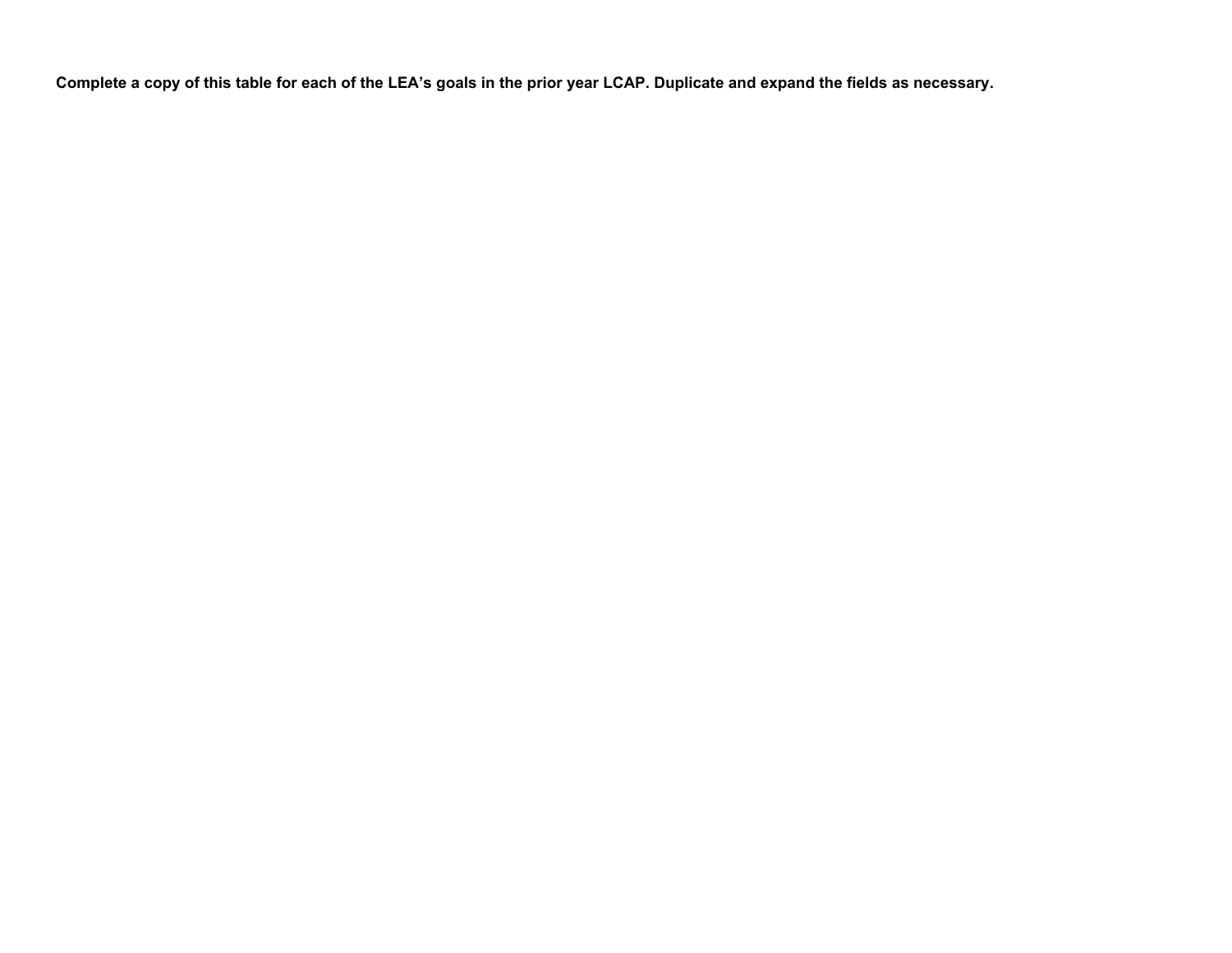| Original   By 2017, the District will ensure students engage in relevant, motivating, personalized learning experiences that   Related State and/or Local Priorities:<br>GOAL 2   integrate the 4Cs (critical thinking, collaboration, communication, creativity), and the use of technology.<br>from prior<br>year<br>LCAP: |                                                                                          |                                                                                                                                                                                                                                                                                   | 1 X 2 X 3 4 5 X 6 X 7 X 8<br>COE only: $9 - 10 -$                                                                                                                                           |
|------------------------------------------------------------------------------------------------------------------------------------------------------------------------------------------------------------------------------------------------------------------------------------------------------------------------------|------------------------------------------------------------------------------------------|-----------------------------------------------------------------------------------------------------------------------------------------------------------------------------------------------------------------------------------------------------------------------------------|---------------------------------------------------------------------------------------------------------------------------------------------------------------------------------------------|
|                                                                                                                                                                                                                                                                                                                              |                                                                                          |                                                                                                                                                                                                                                                                                   | Local: Specify                                                                                                                                                                              |
| Goal Applies to:<br>Schools: ALL<br>Applicable Pupil<br>Subgroups:                                                                                                                                                                                                                                                           | ALL.                                                                                     |                                                                                                                                                                                                                                                                                   |                                                                                                                                                                                             |
| Expected<br>Annual<br>levels of student engagement.<br>Measurable<br>Outcomes:                                                                                                                                                                                                                                               | Increase by 5% of classrooms demonstrating evidence of high                              | Actual<br>Annual<br>Measurable<br>place to measure.<br>Outcomes:                                                                                                                                                                                                                  | We were unable to quantify ongoing observational data<br>conducted through walkthroughs done by teachers, principals,<br>District-level staff, and parents as systems are not thoroughly in |
|                                                                                                                                                                                                                                                                                                                              |                                                                                          | <b>LCAP Year: 2014-15</b>                                                                                                                                                                                                                                                         |                                                                                                                                                                                             |
| <b>Planned Actions/Services</b>                                                                                                                                                                                                                                                                                              |                                                                                          | <b>Actual Actions/Services</b>                                                                                                                                                                                                                                                    |                                                                                                                                                                                             |
|                                                                                                                                                                                                                                                                                                                              | <b>Budgeted Expenditures</b>                                                             |                                                                                                                                                                                                                                                                                   | <b>Estimated Actual Annual Expenditures</b>                                                                                                                                                 |
| Ensure all District-led professional<br>development models and reflects<br>instruction aligned to the 4Cs.                                                                                                                                                                                                                   | Include 21st century fluencies in all<br>District professional development.<br>(No cost) | The District provided professional<br>development for all teachers in<br>Mathematics and English language<br>development. The presenters included<br>the use of technology, and engaged the<br>participants in activities which reflected<br>what we expect to see in classrooms. | (for substitutes/stipends) 1000-1999:<br>Certificated Personnel Salaries Title II<br>\$235,000                                                                                              |
| LEA-wide<br>Scope of<br>Service                                                                                                                                                                                                                                                                                              |                                                                                          | Scope of<br>LEA-wide<br>Service                                                                                                                                                                                                                                                   |                                                                                                                                                                                             |
| $\underline{X}$ All<br>OR:<br>Low Income pupils<br><b>English Learners</b><br>Foster Youth<br>Redesignated fluent English<br>proficient<br>Other Subgroups: (Specify)                                                                                                                                                        |                                                                                          | $X$ All<br>$\overline{\mathsf{OR}}$ :<br>Low Income pupils<br><b>English Learners</b><br><b>Foster Youth</b><br>Redesignated fluent English proficient<br>Other Subgroups: (Specify)                                                                                              |                                                                                                                                                                                             |
| Support Special Education staff,<br>parents and students                                                                                                                                                                                                                                                                     | Hire SPED Coordinator 1000-1999:                                                         | We hired one additional SPED<br>coordinator which resulted in each                                                                                                                                                                                                                | Hired 1 FTE SPED Coordinator 1000-                                                                                                                                                          |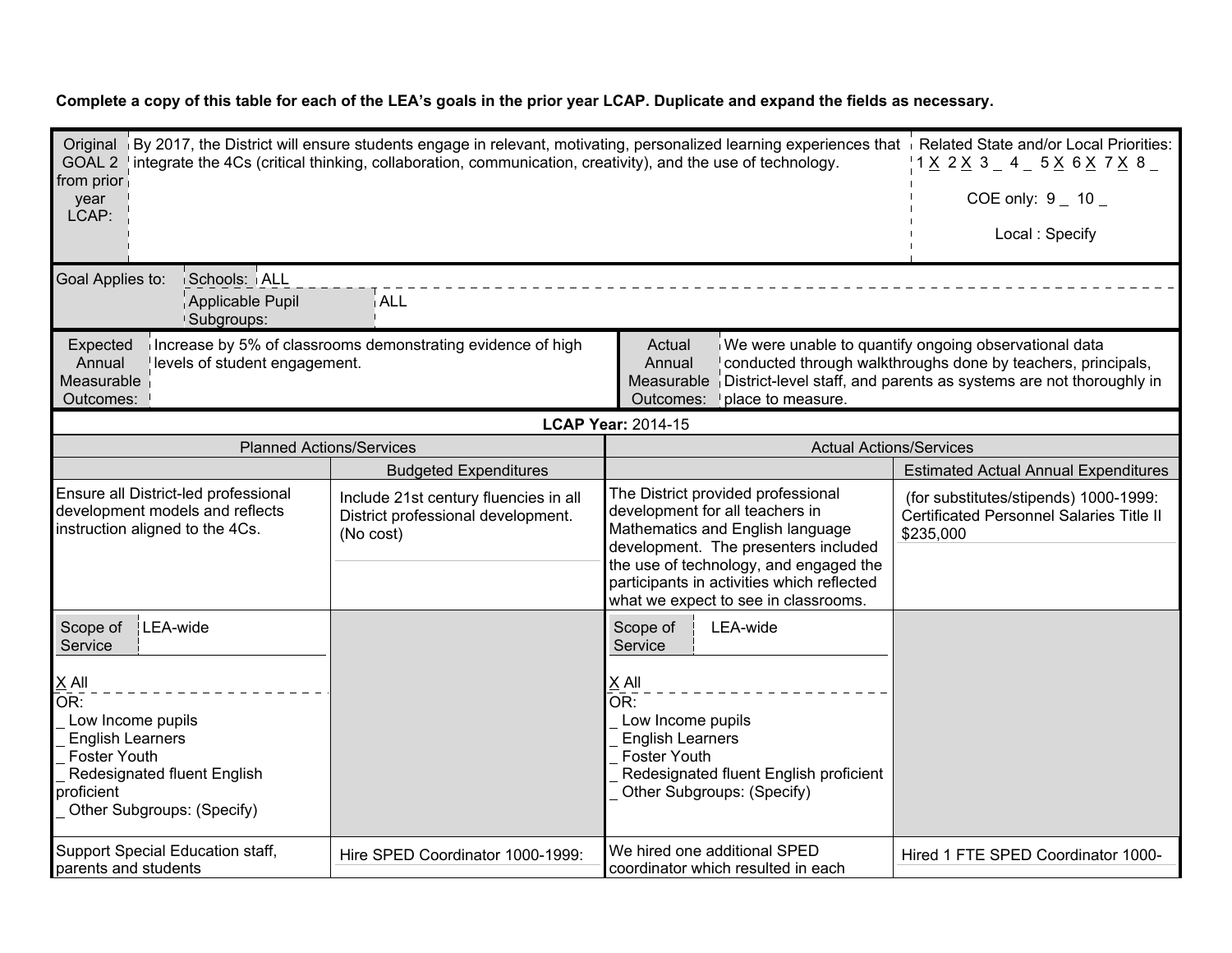|                                                                                                                                                                | <b>Certificated Personnel Salaries</b><br>Supplemental | coordinator responsible for 11 schools.                                                                                                                                                                              | 1999: Certificated Personnel Salaries<br>Supplemental \$121,507                  |
|----------------------------------------------------------------------------------------------------------------------------------------------------------------|--------------------------------------------------------|----------------------------------------------------------------------------------------------------------------------------------------------------------------------------------------------------------------------|----------------------------------------------------------------------------------|
| Scope of<br>LEA-wide<br>Service                                                                                                                                |                                                        | LEA-wide<br>Scope of<br>Service                                                                                                                                                                                      |                                                                                  |
| X All<br>OR:<br>Low Income pupils<br><b>English Learners</b><br><b>Foster Youth</b><br>Redesignated fluent English<br>proficient<br>Other Subgroups: (Specify) |                                                        | X All<br>$\overline{\mathsf{OR}}$ :<br>Low Income pupils<br><b>English Learners</b><br><b>Foster Youth</b><br>Redesignated fluent English proficient<br>Other Subgroups: (Specify)                                   |                                                                                  |
| Schools will provide site-specific<br>actions and services based on their<br>identified needs.                                                                 |                                                        | Schools were provided fiscal allocations<br>based on former funding formulas for<br>EIA/LEP and EIA/SCE.                                                                                                             | 1000-7439: Locally Defined<br>Supplemental \$4,300,000 estimated<br>expenditures |
| LEA-wide<br>Scope of<br>Service<br>$X$ All                                                                                                                     |                                                        | Scope of<br>LEA-wide<br>Service<br>X All                                                                                                                                                                             |                                                                                  |
| OR:<br>Low Income pupils<br><b>English Learners</b><br><b>Foster Youth</b><br>Redesignated fluent English<br>proficient<br>Other Subgroups: (Specify)          |                                                        | $\overline{\mathsf{OR}}$ :<br>Low Income pupils<br><b>English Learners</b><br><b>Foster Youth</b><br>Redesignated fluent English proficient<br>Other Subgroups: (Specify)                                            |                                                                                  |
| What changes in actions,<br>services, and expenditures will be<br>made as a result of reviewing past<br>progress and/or changes to<br>goals?                   |                                                        | As a result of reviewing past progress and/or changes to goals, we will continue to refine and create goals that improve and<br>enhance student engagement in all curricular areas that can be effectively measured. |                                                                                  |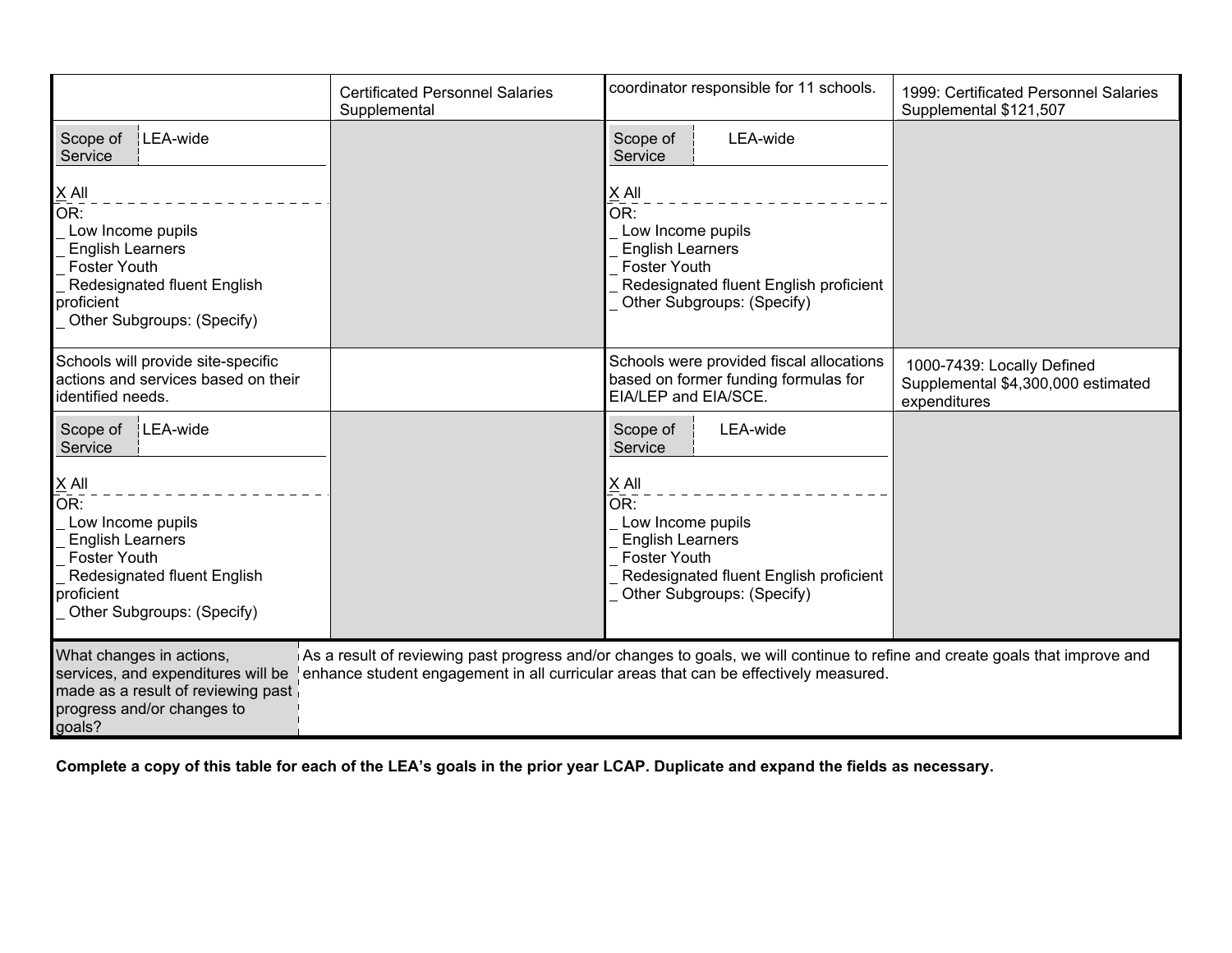| Original By 2017, the District will ensure all students are proficient in grade-appropriate technology skills, as evidenced<br>GOAL 3 by the acquisition and utilization of the 21st century fluencies.<br>from prior |                                                                                                                           |                                                                                                                                                                                    | Related State and/or Local Priorities:<br>1 <u>X</u> 2 <u>X</u> 3 _ 4 _ 5 <u>X</u> 6 <u>X</u> 7 <u>X</u> 8 <u>X</u> |
|-----------------------------------------------------------------------------------------------------------------------------------------------------------------------------------------------------------------------|---------------------------------------------------------------------------------------------------------------------------|------------------------------------------------------------------------------------------------------------------------------------------------------------------------------------|---------------------------------------------------------------------------------------------------------------------|
| year<br>LCAP:                                                                                                                                                                                                         |                                                                                                                           |                                                                                                                                                                                    | COE only: $9 - 10 -$                                                                                                |
|                                                                                                                                                                                                                       |                                                                                                                           |                                                                                                                                                                                    | Local: Specify                                                                                                      |
| Goal Applies to:<br>Schools: ALL<br>Applicable Pupil<br>Subgroups:                                                                                                                                                    | i ALL                                                                                                                     |                                                                                                                                                                                    |                                                                                                                     |
| Expected<br>communication, critical thinking, and collaboration.<br>Annual<br>Measurable<br>Outcomes:                                                                                                                 | Increase by 5% of students utilizing 21st century fluencies such as                                                       | Actual<br>Annual<br>principals, District-level staff, and parents.<br>Measurable<br>Outcomes:                                                                                      | Ongoing data collected through walkthroughs done by teachers,                                                       |
|                                                                                                                                                                                                                       |                                                                                                                           | <b>LCAP Year: 2014-15</b>                                                                                                                                                          |                                                                                                                     |
| <b>Planned Actions/Services</b>                                                                                                                                                                                       |                                                                                                                           | <b>Actual Actions/Services</b>                                                                                                                                                     |                                                                                                                     |
|                                                                                                                                                                                                                       | <b>Budgeted Expenditures</b>                                                                                              |                                                                                                                                                                                    | <b>Estimated Actual Annual Expenditures</b>                                                                         |
| Improve accessibility and organization<br>of District/site websites.                                                                                                                                                  | Information Services provide support<br>and training. (Technology Integration<br>Specialist. *)<br>Supplemental \$100,000 | The District enhanced and improved all<br>school websites.                                                                                                                         | 2000-2999: Classified Personnel<br>Salaries Supplemental \$101,360                                                  |
| LEA-wide<br>Scope of<br>Service                                                                                                                                                                                       |                                                                                                                           | Scope of<br>LEA-wide<br>Service                                                                                                                                                    |                                                                                                                     |
| $X$ All<br>OR:<br>Low Income pupils<br><b>English Learners</b><br><b>Foster Youth</b><br>Redesignated fluent English<br>proficient<br>Other Subgroups: (Specify)                                                      |                                                                                                                           | X All<br>$\overline{\mathsf{OR}}$ :<br>Low Income pupils<br><b>English Learners</b><br><b>Foster Youth</b><br>Redesignated fluent English proficient<br>Other Subgroups: (Specify) |                                                                                                                     |
| Provide access for Low Income<br>families to "Connect to Compete."                                                                                                                                                    | Provide<br>parent information meetings.                                                                                   | Information meetings were held at two<br>schools. Approximately 60 additional                                                                                                      |                                                                                                                     |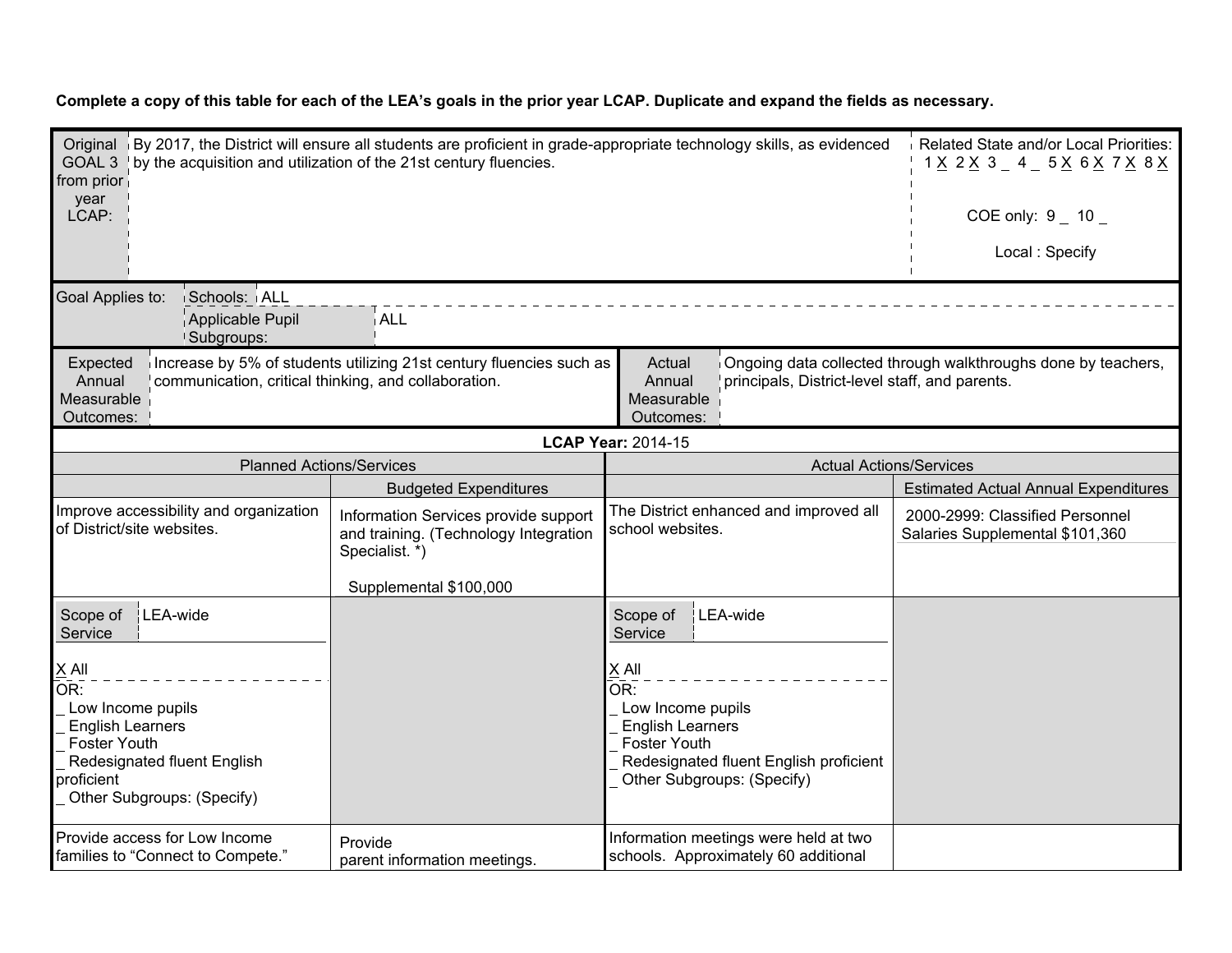|                                                                                                                                                                  | (No cost) | families signed up for Internet service as<br>a result of this outreach.                                                                                      |         |
|------------------------------------------------------------------------------------------------------------------------------------------------------------------|-----------|---------------------------------------------------------------------------------------------------------------------------------------------------------------|---------|
| Scope of<br>Low Income students -<br>Service<br>LEA                                                                                                              |           | Scope of<br>Low Income students -<br>Service<br>LEA                                                                                                           |         |
| All<br>OR:<br>X Low Income pupils<br><b>English Learners</b><br><b>Foster Youth</b><br>Redesignated fluent English<br>proficient<br>Other Subgroups: (Specify)   |           | All<br>OR:<br>X Low Income pupils<br><b>English Learners</b><br><b>Foster Youth</b><br>Redesignated fluent English proficient<br>Other Subgroups: (Specify)   |         |
| Develop computer literacy standards<br>for all grade levels.                                                                                                     | No cost   | This task was postponed due to various;<br>reasons. It will occur during the 2015-<br>16 school year with the support of the<br>technology committee.         | No cost |
| LEA-wide<br>Scope of<br>Service                                                                                                                                  |           | LEA-wide<br>Scope of<br>Service                                                                                                                               |         |
| $X$ All<br>OR:<br>Low Income pupils<br><b>English Learners</b><br><b>Foster Youth</b><br>Redesignated fluent English<br>proficient<br>Other Subgroups: (Specify) |           | $X$ All<br>OR:<br>Low Income pupils<br><b>English Learners</b><br><b>Foster Youth</b><br>Redesignated fluent English proficient<br>Other Subgroups: (Specify) |         |
| Provide technical assistance to<br>stakeholders on technology resources.                                                                                         | no cost   | Multiple resources have been provided<br>to staff including but not limited to video<br>resources, face-to-face training, and<br>lunch and learning meetings. | no cost |
| Scope of<br>LEA-wide<br>Service                                                                                                                                  |           | LEA-wide<br>Scope of<br>Service                                                                                                                               |         |
| $X$ All<br>OR:<br>Low Income pupils<br><b>English Learners</b>                                                                                                   |           | $X$ All<br>OR:<br>Low Income pupils<br><b>English Learners</b>                                                                                                |         |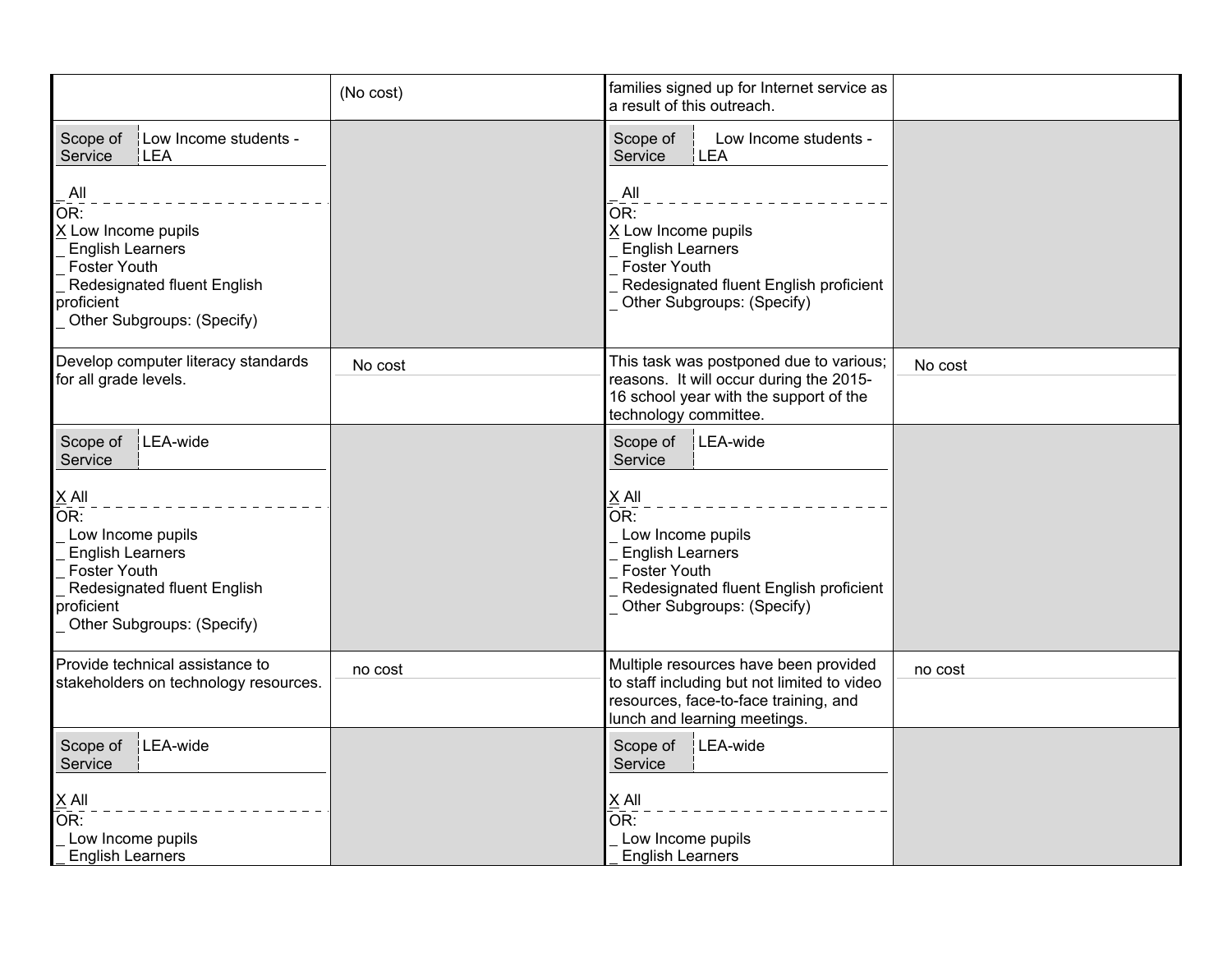| <b>Foster Youth</b><br>Redesignated fluent English<br>proficient<br>Other Subgroups: (Specify)                                                                                                                                                                                                                                                                                                                       |  | <b>Foster Youth</b><br>Redesignated fluent English proficient<br>Other Subgroups: (Specify)                                                                                                      |                                                                                  |
|----------------------------------------------------------------------------------------------------------------------------------------------------------------------------------------------------------------------------------------------------------------------------------------------------------------------------------------------------------------------------------------------------------------------|--|--------------------------------------------------------------------------------------------------------------------------------------------------------------------------------------------------|----------------------------------------------------------------------------------|
| Schools will provide site-specific<br>actions and services based on their<br>identified needs.                                                                                                                                                                                                                                                                                                                       |  | Schools were provided fiscal allocations<br>based on former funding formulas for<br>EIA/LEP and EIA/SCE.                                                                                         | 1000-7439: Locally Defined<br>Supplemental \$4,300,000 estimated<br>expenditures |
| LEA-wide<br>Scope of<br>Service<br>$X$ All<br>OR:<br>Low Income pupils<br><b>English Learners</b><br><b>Foster Youth</b><br>Redesignated fluent English<br>proficient<br><b>Other Subgroups: (Specify)</b>                                                                                                                                                                                                           |  | LEA-wide<br>Scope of<br>Service<br>$X$ All<br>OR:<br>Low Income pupils<br><b>English Learners</b><br><b>Foster Youth</b><br>Redesignated fluent English proficient<br>Other Subgroups: (Specify) |                                                                                  |
| What changes in actions,<br>As a result of reviewing past progress and/or changes to goals, we will purchase technology accelerators such as<br>services, and expenditures will be<br>Achieve3000, eBooks and other resources in order to ensure students are engaged in the utilization of tools that promote 21st<br>made as a result of reviewing past century fluencies.<br>progress and/or changes to<br>goals? |  |                                                                                                                                                                                                  |                                                                                  |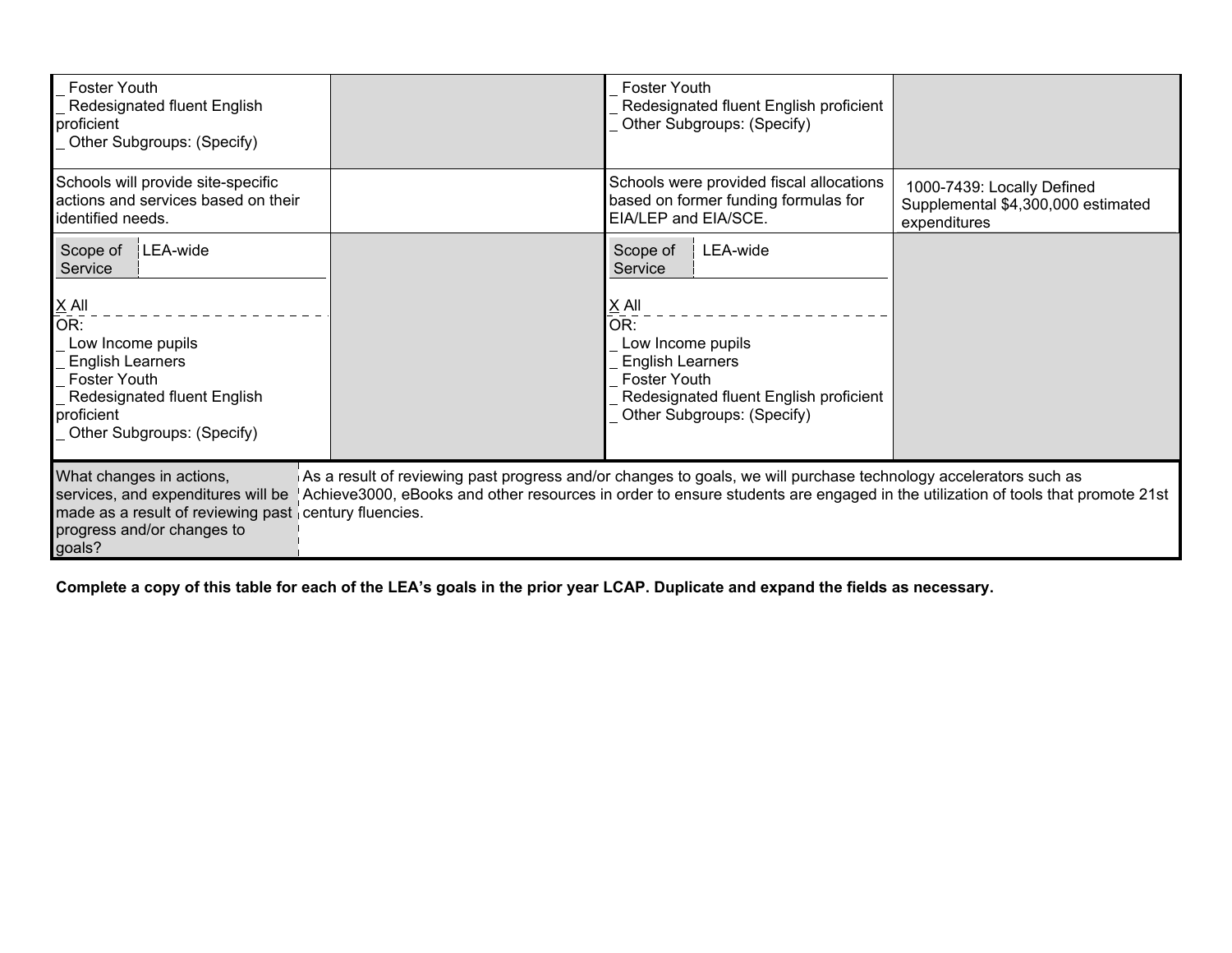| Original The District will increase parent engagement at District and sites.<br>GOAL 4<br>from prior                                                                                                                                                                                                                                                                                         |                                        | Related State and/or Local Priorities:<br>$1 - 2 - 3 \times 4 - 5 - 6 - 7 - 8$                                                                                                                                                                                                                  |                                             |
|----------------------------------------------------------------------------------------------------------------------------------------------------------------------------------------------------------------------------------------------------------------------------------------------------------------------------------------------------------------------------------------------|----------------------------------------|-------------------------------------------------------------------------------------------------------------------------------------------------------------------------------------------------------------------------------------------------------------------------------------------------|---------------------------------------------|
| year<br>LCAP:                                                                                                                                                                                                                                                                                                                                                                                |                                        |                                                                                                                                                                                                                                                                                                 | COE only: $9 - 10 -$                        |
|                                                                                                                                                                                                                                                                                                                                                                                              |                                        |                                                                                                                                                                                                                                                                                                 | Local: Specify                              |
| Goal Applies to:<br>Schools: ALL<br>Applicable Pupil<br>Subgroups:                                                                                                                                                                                                                                                                                                                           | ∣ ALL                                  |                                                                                                                                                                                                                                                                                                 |                                             |
| Attendance information was collected from all meetings with<br>Increase percentage of parent attendance by 5%.<br>Expected<br>Actual<br>parents in attendance for DAC/DELAC, GATE, Budget Advisory<br>Annual<br>Annual<br>Measurable<br>Measurable<br>Committee, Special Education, however we were unable to<br>Outcomes:<br>quantify as systems were not thoroughly in place.<br>Outcomes: |                                        |                                                                                                                                                                                                                                                                                                 |                                             |
|                                                                                                                                                                                                                                                                                                                                                                                              |                                        | <b>LCAP Year: 2014-15</b>                                                                                                                                                                                                                                                                       |                                             |
| <b>Planned Actions/Services</b>                                                                                                                                                                                                                                                                                                                                                              |                                        | <b>Actual Actions/Services</b>                                                                                                                                                                                                                                                                  |                                             |
|                                                                                                                                                                                                                                                                                                                                                                                              | <b>Budgeted Expenditures</b>           |                                                                                                                                                                                                                                                                                                 | <b>Estimated Actual Annual Expenditures</b> |
| Increase parent training and leadership<br>opportunities.                                                                                                                                                                                                                                                                                                                                    | Title III \$29,000<br>Parent trainings | Parents were provided training on<br>leadership skills with Dr. Ernie Mendes.<br>Several sessions were provided on anti-<br>bullying, Internet safety, CSS Math and<br>ELA, GATE training, GLAD training,<br>homework/parent conferences, nutrition,<br>and other educational-related training. |                                             |
| Scope of<br>LEA-wide<br>Service                                                                                                                                                                                                                                                                                                                                                              |                                        | Scope of<br>LEA-wide<br>Service                                                                                                                                                                                                                                                                 |                                             |
| X All<br>IOR:<br>Low Income pupils<br><b>English Learners</b><br><b>Foster Youth</b><br>Redesignated fluent English<br>proficient<br>Other Subgroups: (Specify)                                                                                                                                                                                                                              |                                        | $X$ All<br>OR:<br>Low Income pupils<br><b>English Learners</b><br>Foster Youth<br>Redesignated fluent English proficient<br>Other Subgroups: (Specify)                                                                                                                                          |                                             |
| Hire additional<br>translation/interpretation staff.                                                                                                                                                                                                                                                                                                                                         | Hire 1.0 FTE translator - 2000-2999:   | We hired an additional<br>translator/interpreter in December 2014.                                                                                                                                                                                                                              | 2000-2999: Classified Personnel             |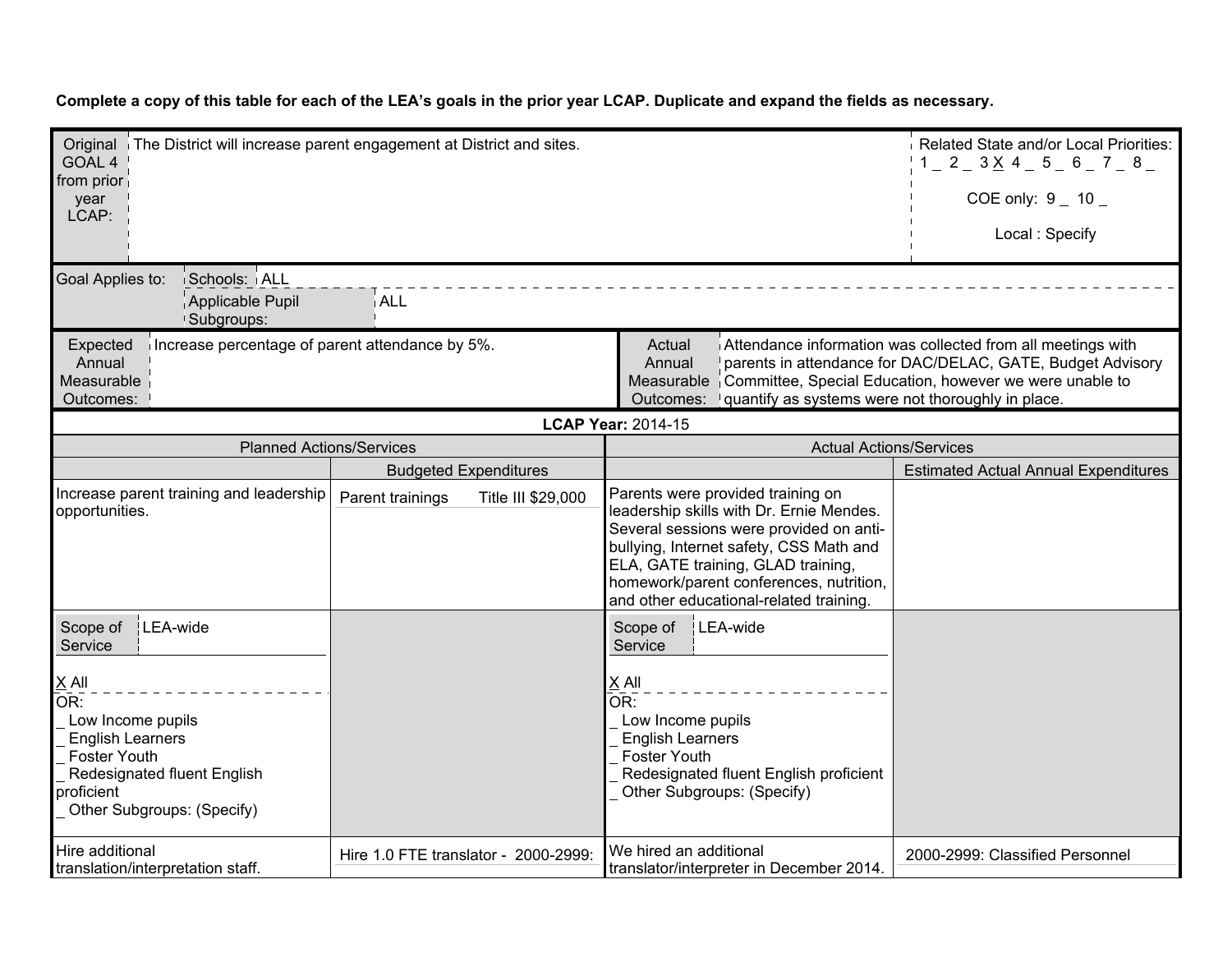|                                                                                                                                                                  | <b>Classified Personnel Salaries</b><br>Supplemental \$50,000                                         | Between the two translators, we were<br>able to translate all EngageNY<br>Mathematics lessons for DLI and<br>alternative bilingual classrooms.                                | Salaries Supplemental \$45,735                                                   |
|------------------------------------------------------------------------------------------------------------------------------------------------------------------|-------------------------------------------------------------------------------------------------------|-------------------------------------------------------------------------------------------------------------------------------------------------------------------------------|----------------------------------------------------------------------------------|
| LEA-wide<br>Scope of<br>Service                                                                                                                                  |                                                                                                       | LEA-wide<br>Scope of<br>Service                                                                                                                                               |                                                                                  |
| $X$ All<br>OR:<br>Low Income pupils<br><b>English Learners</b><br><b>Foster Youth</b><br>Redesignated fluent English<br>proficient<br>Other Subgroups: (Specify) |                                                                                                       | $X$ All<br>$\overline{\mathsf{OR}}$ :<br>Low Income pupils<br><b>English Learners</b><br>Foster Youth<br>Redesignated fluent English proficient<br>Other Subgroups: (Specify) |                                                                                  |
| Hire additional special education<br>coordinator.                                                                                                                | Hire 1 FTE Coordinator 1000-1999:<br><b>Certificated Personnel Salaries</b><br>Supplemental \$121,507 | WE hired an additional special<br>education coordinator to support all<br>SPED classrooms across the District.                                                                |                                                                                  |
| LEA-wide<br>Scope of<br>Service                                                                                                                                  |                                                                                                       | Scope of<br>LEA-wide<br>Service                                                                                                                                               |                                                                                  |
| $X$ All<br>OR:<br>Low Income pupils<br><b>English Learners</b><br><b>Foster Youth</b><br>Redesignated fluent English<br>proficient<br>Other Subgroups: (Specify) |                                                                                                       | $X$ All<br>OR:<br>Low Income pupils<br><b>English Learners</b><br><b>Foster Youth</b><br>Redesignated fluent English proficient<br>Other Subgroups: (Specify)                 |                                                                                  |
| Schools will provide site-specific<br>actions and services based on their<br>identified needs.                                                                   |                                                                                                       | Schools were provided fiscal allocations<br>based on former funding formulas for<br>EIA/LEP and EIA/SCE.                                                                      | 1000-7439: Locally Defined<br>Supplemental \$4,300,000 estimated<br>expenditures |
| Scope of<br>LEA-wide<br>Service                                                                                                                                  |                                                                                                       | LEA-wide<br>Scope of<br>Service                                                                                                                                               |                                                                                  |
| $X$ All<br>OR:<br>Low Income pupils<br><b>English Learners</b>                                                                                                   |                                                                                                       | X All<br>$\overline{\mathsf{OR}}$ :<br>Low Income pupils<br><b>English Learners</b>                                                                                           |                                                                                  |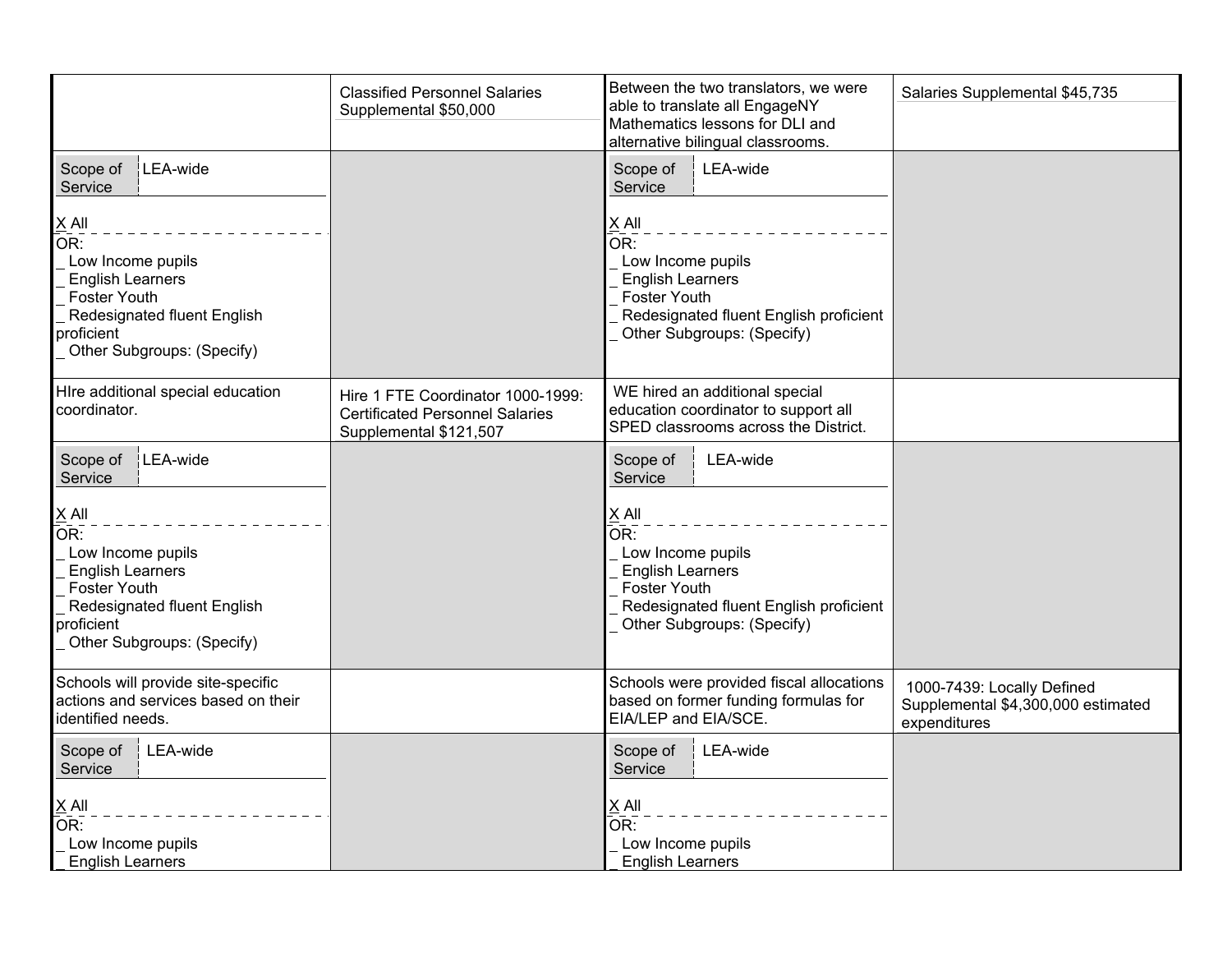| Foster Youth<br><b>Redesignated fluent English</b><br>proficient<br><b>Other Subgroups: (Specify)</b>                                        |                                                                                                                                                                 | <b>Foster Youth</b><br>Redesignated fluent English proficient<br>Other Subgroups: (Specify) |  |
|----------------------------------------------------------------------------------------------------------------------------------------------|-----------------------------------------------------------------------------------------------------------------------------------------------------------------|---------------------------------------------------------------------------------------------|--|
| What changes in actions,<br>services, and expenditures will be<br>made as a result of reviewing past<br>progress and/or changes to<br>goals? | As a result of reviewing past progress and/or changes to goals the District reestablished the school readiness program and<br>hired a parent community liaison. |                                                                                             |  |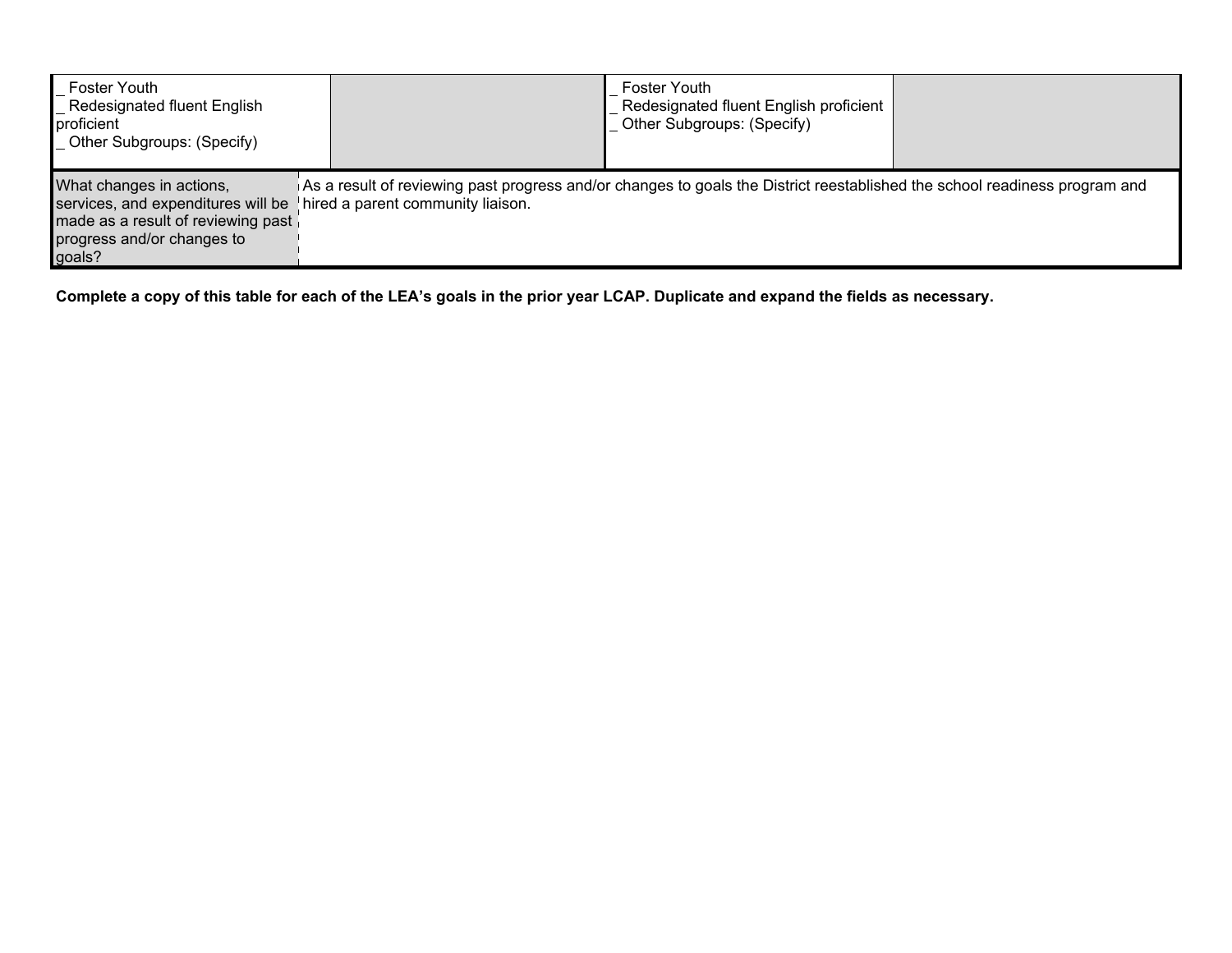| Complete a copy of this table for each of the LEA's goals in the prior year LCAP. Duplicate and expand the fields as necessary. |  |
|---------------------------------------------------------------------------------------------------------------------------------|--|
|                                                                                                                                 |  |

| Original By 2017, all students will have access to instructional materials aligned to CSS.<br>GOAL 5<br>from prior<br>year<br>LCAP:                                                                                                                                            |                                                                                                                                            |                                                                                                                                                                                                                      | Related State and/or Local Priorities:<br>$1 \times 2 \times 3 \times 4 \times 5 = 6 = 7 = 8 = 1$<br>COE only: $9 - 10$<br>Local: Specify             |
|--------------------------------------------------------------------------------------------------------------------------------------------------------------------------------------------------------------------------------------------------------------------------------|--------------------------------------------------------------------------------------------------------------------------------------------|----------------------------------------------------------------------------------------------------------------------------------------------------------------------------------------------------------------------|-------------------------------------------------------------------------------------------------------------------------------------------------------|
| Goal Applies to:<br>Schools: ALL<br>Applicable Pupil<br>Subgroups:                                                                                                                                                                                                             | i ALL                                                                                                                                      |                                                                                                                                                                                                                      |                                                                                                                                                       |
| All teachers received Eureka Math teacher resource materials<br>District will provide CSS-aligned Mathematics resources.<br>Actual<br>Expected<br>Annual<br>Annual<br>and all students received EngageNY Math workbooks.<br>Measurable<br>Measurable<br>Outcomes:<br>Outcomes: |                                                                                                                                            |                                                                                                                                                                                                                      |                                                                                                                                                       |
|                                                                                                                                                                                                                                                                                |                                                                                                                                            | <b>LCAP Year: 2014-15</b>                                                                                                                                                                                            |                                                                                                                                                       |
| <b>Planned Actions/Services</b>                                                                                                                                                                                                                                                |                                                                                                                                            | <b>Actual Actions/Services</b>                                                                                                                                                                                       |                                                                                                                                                       |
|                                                                                                                                                                                                                                                                                | <b>Budgeted Expenditures</b>                                                                                                               |                                                                                                                                                                                                                      | <b>Estimated Actual Annual Expenditures</b>                                                                                                           |
| Purchase CSS-aligned materials in<br>accordance with District textbook<br>adoption process.                                                                                                                                                                                    | Math materials. 4000-4999: Books<br>And Supplies CCSS \$700,000<br>Early Literacy materials 4000-4999:<br>Books And Supplies CCSS \$22,595 | We purchased GO Math! materials for<br>all grade levels for the 2015-16 school<br>year. This followed our piloting of the<br>EngageNY Math materials this year.<br>We purchased three SIPPS kits for all<br>schools. | Purchased Eureka teacher edition<br>materials and created student<br>workbooks for all students. 4000-4999:<br>Books And Supplies CCSS \$<br>\$22,595 |
| LEA wide<br>Scope of<br>Service<br>$\times$ All<br>OR:<br>Low Income pupils<br><b>English Learners</b><br><b>Foster Youth</b><br>Redesignated fluent English<br>proficient<br>Other Subgroups: (Specify)                                                                       |                                                                                                                                            | LEA-wide<br>Scope of<br>Service<br>X All<br>OR:<br>Low Income pupils<br><b>English Learners</b><br><b>Foster Youth</b><br>Redesignated fluent English proficient<br>Other Subgroups: (Specify)                       |                                                                                                                                                       |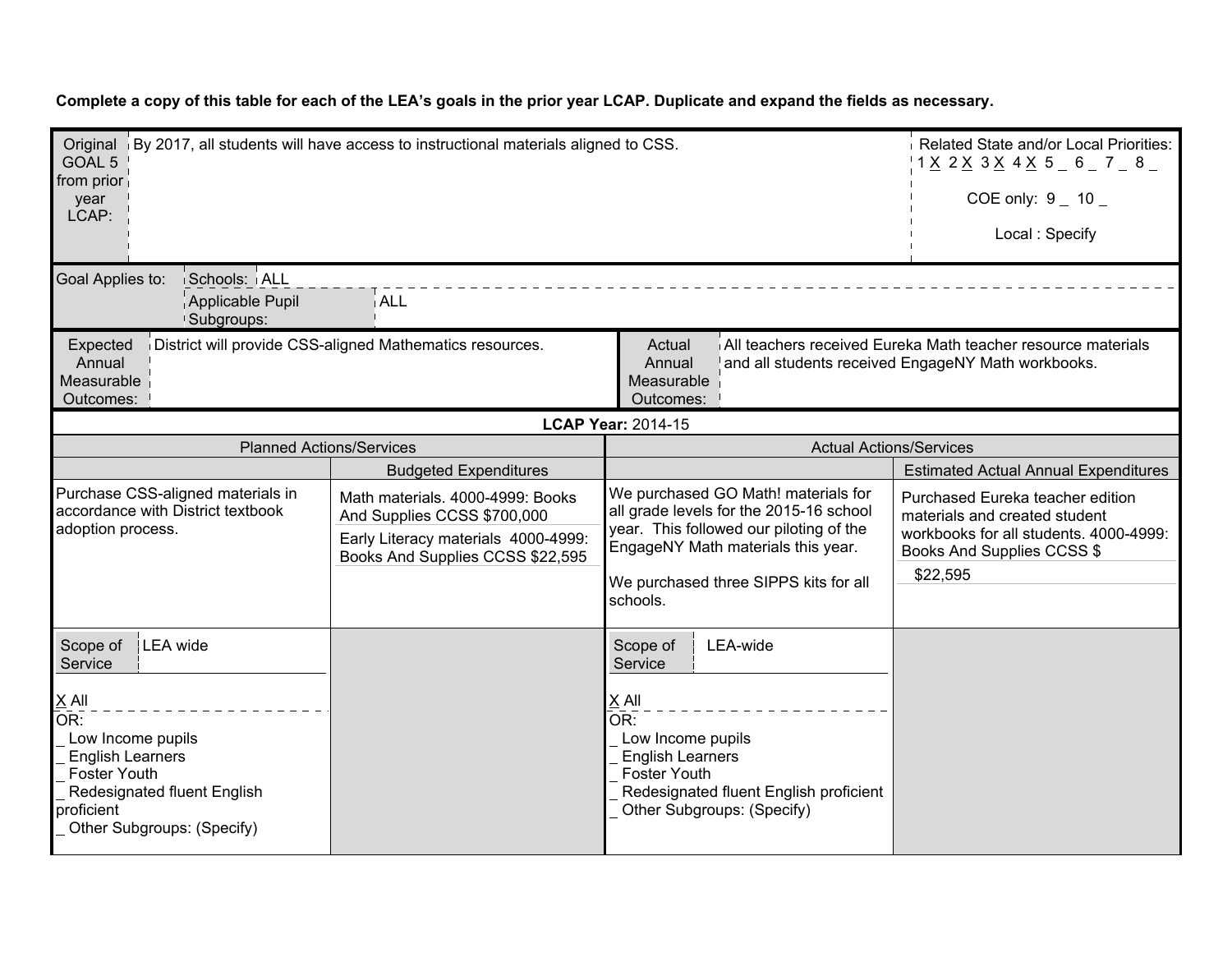| Schools will provide site-specific<br>actions and services based on their<br>lidentified needs.                                                                              | Schools were provided fiscal allocations<br>based on former funding formulas for<br>EIA/LEP and EIA/SCE.                                                                  | 1000-7439: Locally Defined<br>Supplemental \$4,300,000 estimated<br>expenditures |
|------------------------------------------------------------------------------------------------------------------------------------------------------------------------------|---------------------------------------------------------------------------------------------------------------------------------------------------------------------------|----------------------------------------------------------------------------------|
| LEA-wide<br>Scope of<br>Service                                                                                                                                              | LEA-wide<br>Scope of<br>Service                                                                                                                                           |                                                                                  |
| $\underline{X}$ All<br>OR:<br>Low Income pupils<br><b>English Learners</b><br><b>Foster Youth</b><br>Redesignated fluent English<br>proficient<br>Other Subgroups: (Specify) | $\underline{X}$ All<br>OR:<br>Low Income pupils<br><b>English Learners</b><br><b>Foster Youth</b><br>Redesignated fluent English proficient<br>Other Subgroups: (Specify) |                                                                                  |
| What changes in actions,<br>services, and expenditures will be<br>made as a result of reviewing past<br>progress and/or changes to<br>goals?                                 | AS a result of reviewing past progress and/or changes to goals, we included specific reference to ELA/ELD materials.                                                      |                                                                                  |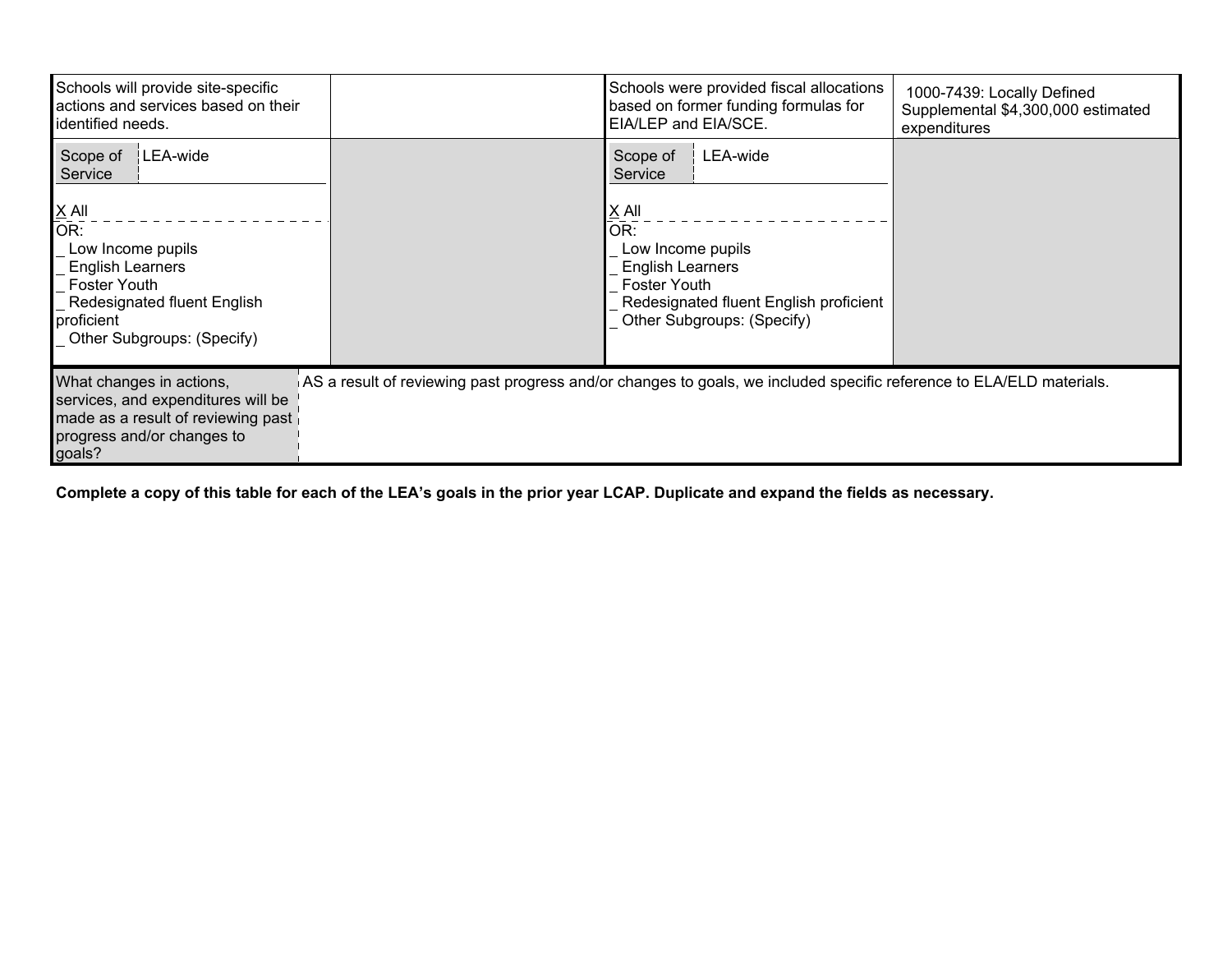Original (By 2017, all teachers will implement best instructional practices to support CSS across the curriculum. Related State and/or Local Priorities: GOAL 6 from prior year LCAP: 1 X 2 X 3 X 4 X 5 X 6 X 7 X 8 X  $COE$  only:  $9$  10 Local : Specify Goal Applies to: Schools: ALL Applicable Pupil Subgroups: ALL Expected Annual Measurable i Outcomes: 1 Increase by 5% the number of teachers effectively implementing best practices aligned to CSS. Actual Annual Measurable ivariety of methods, however we were unable to quantify as Outcomes: systems were not in place. Principals are responsible for monitoring implementation of best practices in instruction. They collect and maintain data through a **LCAP Year:** 2014-15 Planned Actions/Services Actions/Services Actual Actions/Services Actual Actions/Services Budgeted Expenditures **Expenditures Expenditures** Estimated Actual Annual Expenditures Train all staff (teachers and administrators) in CSS-aligned best practices in both curriculum and instruction (highlighting needs of all subgroups) (culture of poverty, diversity, SPED, etc.) K-8 grade-level academies, two per grade level. 1000-1999: Certificated Personnel Salaries Title I \$75,000 K-8 grade-level academies, two per grade level. Title II \$75,000 K-8 grade-level academies, two per grade level. Title III \$75,000 The District provided professional development in Mathematics, English language development, and SIPPS. Additionally, professional development was provided for Dual Language Immersion teachers. 1000-1999: Certificated Personnel Salaries Title I Scope of LEA-wide **Service** X All  $OR:$  Low Income pupils English Learners Foster Youth Redesignated fluent English Scope of **Service** LEA-wide X All OR: Low Income pupils English Learners Foster Youth Redesignated fluent English proficient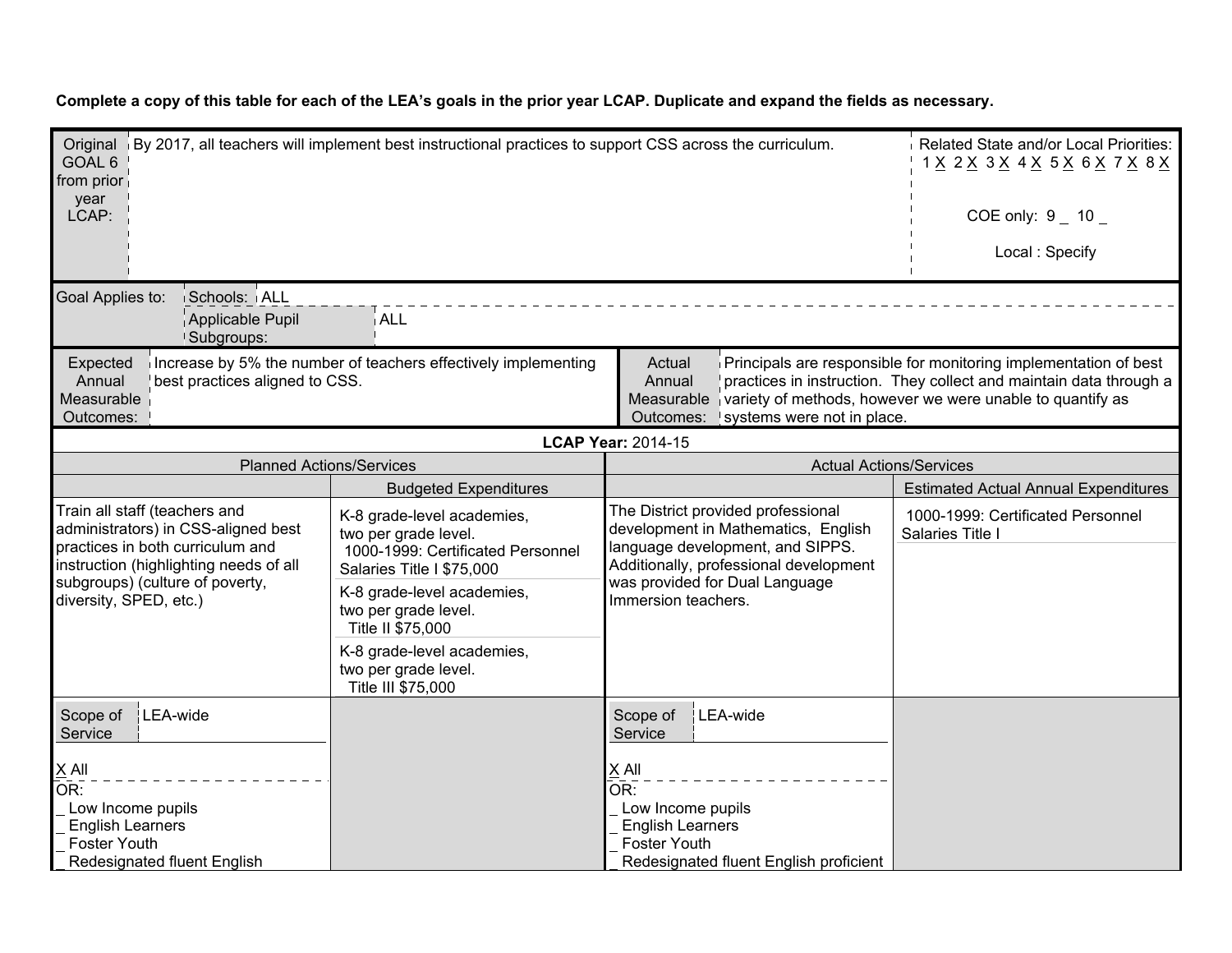| proficient<br>Other Subgroups: (Specify)                                                                                                                                                     |                                                                                                 | Other Subgroups: (Specify)                                                                                                                                                                                                                                                                                                                                                                                                                                                                                                                                                                                                                                                                                                  |                                                                                                                                                                                                                                                                                                                                                                                                                                                    |
|----------------------------------------------------------------------------------------------------------------------------------------------------------------------------------------------|-------------------------------------------------------------------------------------------------|-----------------------------------------------------------------------------------------------------------------------------------------------------------------------------------------------------------------------------------------------------------------------------------------------------------------------------------------------------------------------------------------------------------------------------------------------------------------------------------------------------------------------------------------------------------------------------------------------------------------------------------------------------------------------------------------------------------------------------|----------------------------------------------------------------------------------------------------------------------------------------------------------------------------------------------------------------------------------------------------------------------------------------------------------------------------------------------------------------------------------------------------------------------------------------------------|
| Train all teachers in best practices to<br>improve English language proficiency<br>and academic achievement.                                                                                 | K-8 grade-level academies. 1000-<br>1999: Certificated Personnel<br>Salaries Title III \$75,000 | Professional development was provided<br>for all grade levels on ELD. A part of<br>the training included information on how<br>to use the new Action Area Tools in<br>Imagine Learning software program.                                                                                                                                                                                                                                                                                                                                                                                                                                                                                                                    |                                                                                                                                                                                                                                                                                                                                                                                                                                                    |
| LEA wide<br>Scope of<br>Service<br>$X$ All<br>OR:<br>Low Income pupils<br><b>English Learners</b><br>Foster Youth<br>Redesignated fluent English<br>proficient<br>Other Subgroups: (Specify) |                                                                                                 | LEA-wide<br>Scope of<br>Service<br>$X$ All<br>OR:<br>Low Income pupils<br><b>English Learners</b><br><b>Foster Youth</b><br>Redesignated fluent English proficient<br>Other Subgroups: (Specify)                                                                                                                                                                                                                                                                                                                                                                                                                                                                                                                            |                                                                                                                                                                                                                                                                                                                                                                                                                                                    |
| Hire District RTs for school sites, to<br>support implementation of CSS<br>instruction.                                                                                                      | 1000-1999: Certificated Personnel<br>Salaries Supplemental \$3,400,000                          | The District hired 19 resource teachers<br>this year. 21 schools did not have a<br>resource teacher this year. The<br>reasons for not being able to fill all<br>positions were extensive. For example,<br>we were unable to post for positions<br>until after the June 17 Board meeting<br>which resulted in creating a short<br>timeline to get everything completed<br>before the start of the new school year.<br>With the remaining funds from not hiring<br>40 resource teachers the Board of<br>Education approved the following<br>expenditures:<br>1) Support 1:1 Technology Initiative<br>\$1.9 million<br>2) Support Math Textbook Adoption<br>\$1.1 million<br>3) Purchase Acheive3000 licenses \$1.5<br>million | 19 resource teachers hired. 1000-<br>1999: Certificated Personnel Salaries<br>Supplemental \$1,379,656<br>Purchased additional computers 6000-<br>6999: Capital Outlay Supplemental<br>\$1,900,000<br>Purchased CCSS- aligned Math<br>textbooks 4000-4999: Books And<br>Supplies Supplemental \$1,100,000<br>Purchased Achieve3000 software<br>licenses 5000-5999: Services And<br><b>Other Operating Expenditures</b><br>Supplemental \$1,500,000 |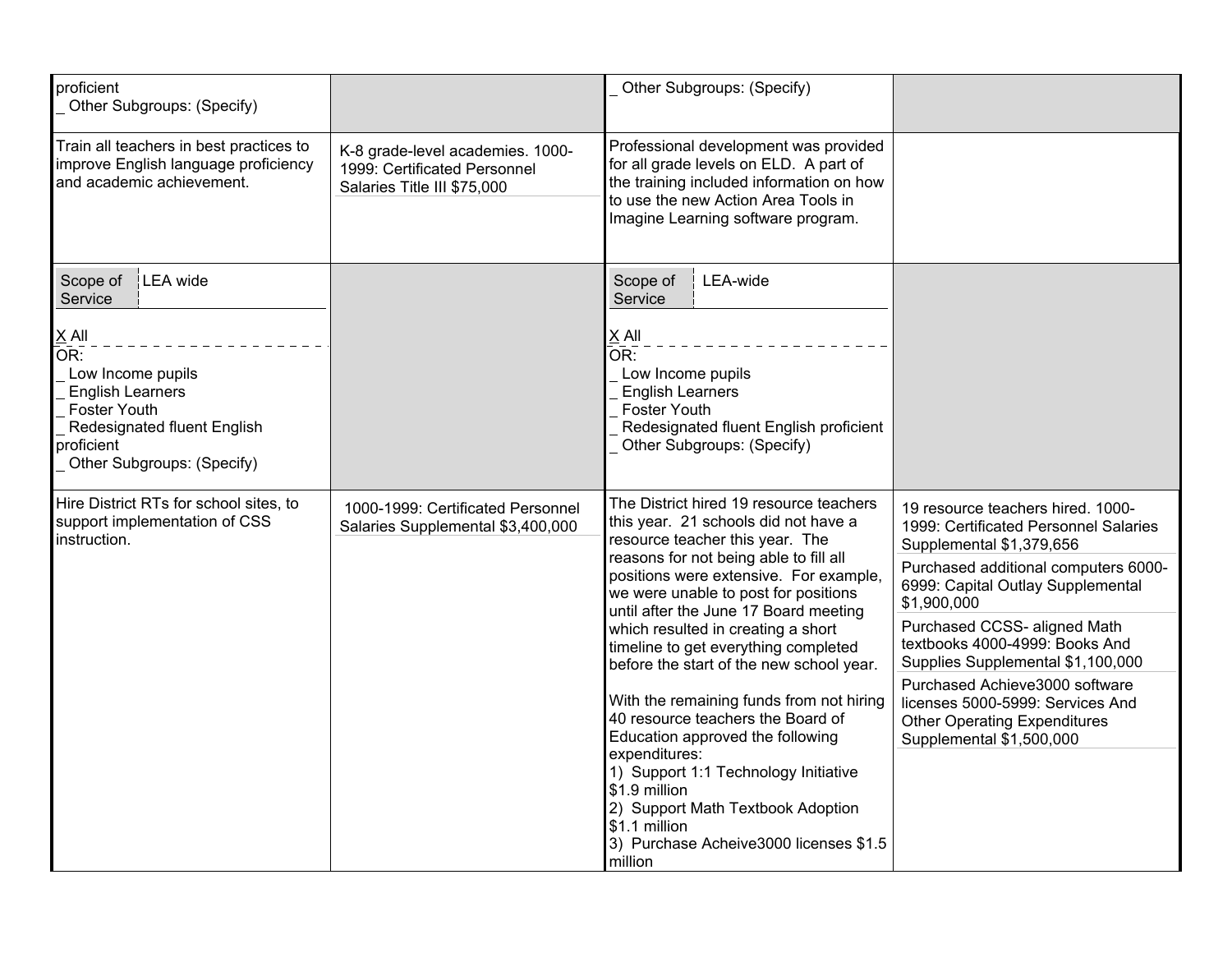| LEA-wide<br>Scope of<br>Service<br>$X$ All                                                                                                                                                          |                                                                               | LEA-wide<br>Scope of<br>Service<br>X All                                                                                                                                                         |                                                                                  |
|-----------------------------------------------------------------------------------------------------------------------------------------------------------------------------------------------------|-------------------------------------------------------------------------------|--------------------------------------------------------------------------------------------------------------------------------------------------------------------------------------------------|----------------------------------------------------------------------------------|
| $\overline{OR}$ :<br>Low Income pupils<br><b>English Learners</b><br><b>Foster Youth</b><br>Redesignated fluent English<br>proficient<br>Other Subgroups: (Specify)                                 |                                                                               | $\bar{\mathsf{OR}}$ :<br>Low Income pupils<br><b>English Learners</b><br><b>Foster Youth</b><br>Redesignated fluent English proficient<br>Other Subgroups: (Specify)                             |                                                                                  |
| Schools will provide site-specific<br>actions and services based on their<br>identified needs.                                                                                                      |                                                                               | Schools were provided fiscal allocations<br>based on former funding formulas for<br>EIA/LEP and EIA/SCE.                                                                                         | 1000-7439: Locally Defined<br>Supplemental \$4,300,000 estimated<br>expenditures |
| LEA-wide<br>Scope of<br>Service<br>$X$ All<br>OR:<br>Low Income pupils<br><b>English Learners</b><br><b>Foster Youth</b><br>Redesignated fluent English<br>proficient<br>Other Subgroups: (Specify) |                                                                               | LEA-wide<br>Scope of<br>Service<br>$X$ All<br>OR:<br>Low Income pupils<br><b>English Learners</b><br><b>Foster Youth</b><br>Redesignated fluent English proficient<br>Other Subgroups: (Specify) |                                                                                  |
| What changes in actions,<br>services, and expenditures will be<br>made as a result of reviewing past<br>progress and/or changes to<br>goals?                                                        | common core across the curriculum including ELA/ELD, mathematics and science. | As a result of reviewing past progress and/or changes to goals teachers will implement best instructional practices to support                                                                   |                                                                                  |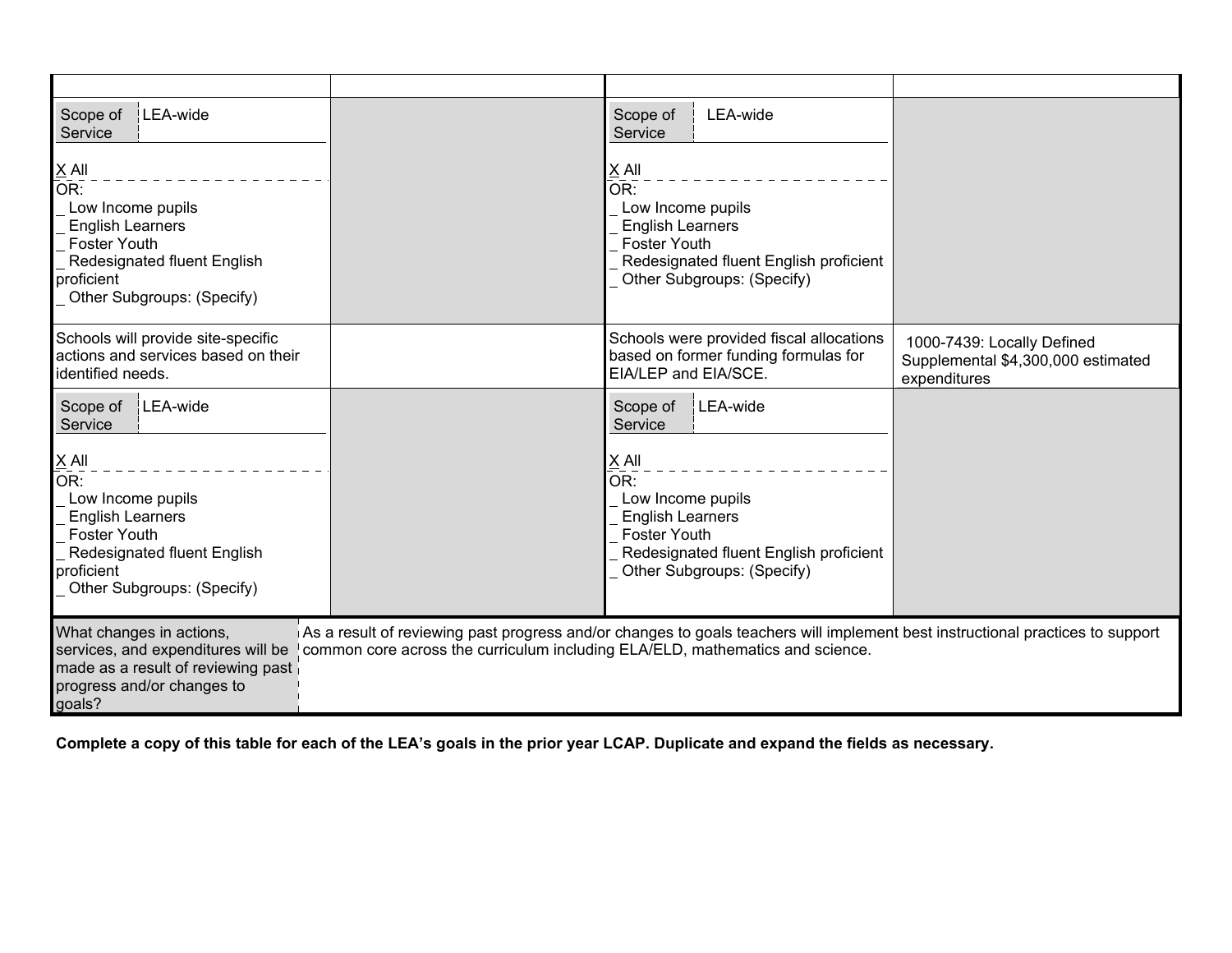#### **Section 3: Use of Supplemental and Concentration Grant funds and Proportionality**

A. In the box below, identify the amount of funds in the LCAP year calculated on the basis of the number and concentration of low income, foster youth, and English learner pupils as determined pursuant to 5 CCR 15496(a)(5).

Describe how the LEA is expending these funds in the LCAP year. Include a description of, and justification for, the use of any funds in a districtwide, schoolwide, countywide, or charterwide manner as specified in 5 CCR 15496.

For school districts with below 55 percent of enrollment of unduplicated pupils in the district or below 40 percent of enrollment of unduplicated pupils at a schoolsite in the LCAP year, when using supplemental and concentration funds in a districtwide or schoolwide manner, the school district must additionally describe how the services provided are the most effective use of funds to meet the district's goals for unduplicated pupils in the state and any local priority areas. (See 5 CCR 15496(b) for guidance.)

Total amount of Supplemental and Concentration grant funds calculated: \$18,800,854

As a result of CVESD's 59% unduplicated count for Low Income, English Learners, and Foster Youth, we are receiving supplemental and concentration grant funds for the 2015-16 school year. The total allocation of supplemental and concentration grant funds for the 2015-16 school year is \$18,800,854. These funds will be utilized Districtwide to increase or improve services for all students with attention being given to the neediest students who are identified as Low Income, English Learner, and/or Foster Youth. Services to include the following:

- 1) Reemploy 19 District Resource Teachers and hire 21 new District Resource Teachers. These teachers will assist classroom teachers in ensuring access for Low Income, Foster Youth, and English Learners to California State Standards (formerly Common Core State Standards).
- 2) Continue the increased hours allocation for office staff (SAS/HS or Office Clerks). Increase staff support to 16 or 19 hours depending on size of school.
- 3) Increase School Psychologist ratio by 3.5 FTE ( this includes half day assignment to oversee PIP program @ Rogers School
- 4) Reemploy two Technology Integration Specialists. Hire four new Technology Integration Specialists for support to schools on computer hardware/software.
- 5) Provide two days of literacy training for all Grades TK-2 teachers in early literacy skills and SIPPS/ Benchmark assessment kit.
- 6) Reemploy additional Special Education Coordinator thus allowing each Coordinator to support 11 schools, which will include a significant number of unduplicated students.
- 7) Hire intervention tutors for extended day and jump start reading to ensure access for all Foster Youth children.
- 8) Reemploy Visual and Performing Arts (VAPA) Resource Teacher to coordinate professional development, partnerships with community arts organizations, and assist classroom teachers in the integration of VAPA skills in daily instruction.
- 9) Reemploy a PE teacher to support PE and implementation of District Wellness Policy.
- 10) Reemploy four Instructional Assistants to support children and family through the Parent Intervention Program (PIP).
- 11) Reemploy one FTE translator/interpreter.
- 12) Support teachers in acquiring GATE certification.
- 13) Hire one Resource Nurse to support all nurses Districtwide.
- 14) Increase the hours allocation for Library Clerks/Library Media Technicians from 10 hours to 15 or 17.5 hours depending on size of school.
- 15) Purchase new hard bound or e-books for school libraries including Spanish for DLI schools.
- 16) Purchase Gap English Language Arts and/or Spanish language arts aligned to California State Standards.
- 17) Purchase SIPPS reading foundations kits for all K-2 and RSP teachers.
- 18) Purchase technology devices for 1:1 initiative in one grade per school.
- 19) Support school-based teacher collaboration by hiring VAPA teachers to provide arts instruction to students.

20) Recruit more Speech, Language, and Pathology (SLP) Specialists by providing pay differential to include those who can give special education services to English Learners.

21) Increase the number of SLP and Resource Specialist (RSP) teachers who will provide services to students who have been identified as English Learners, Foster Youth and Low Income.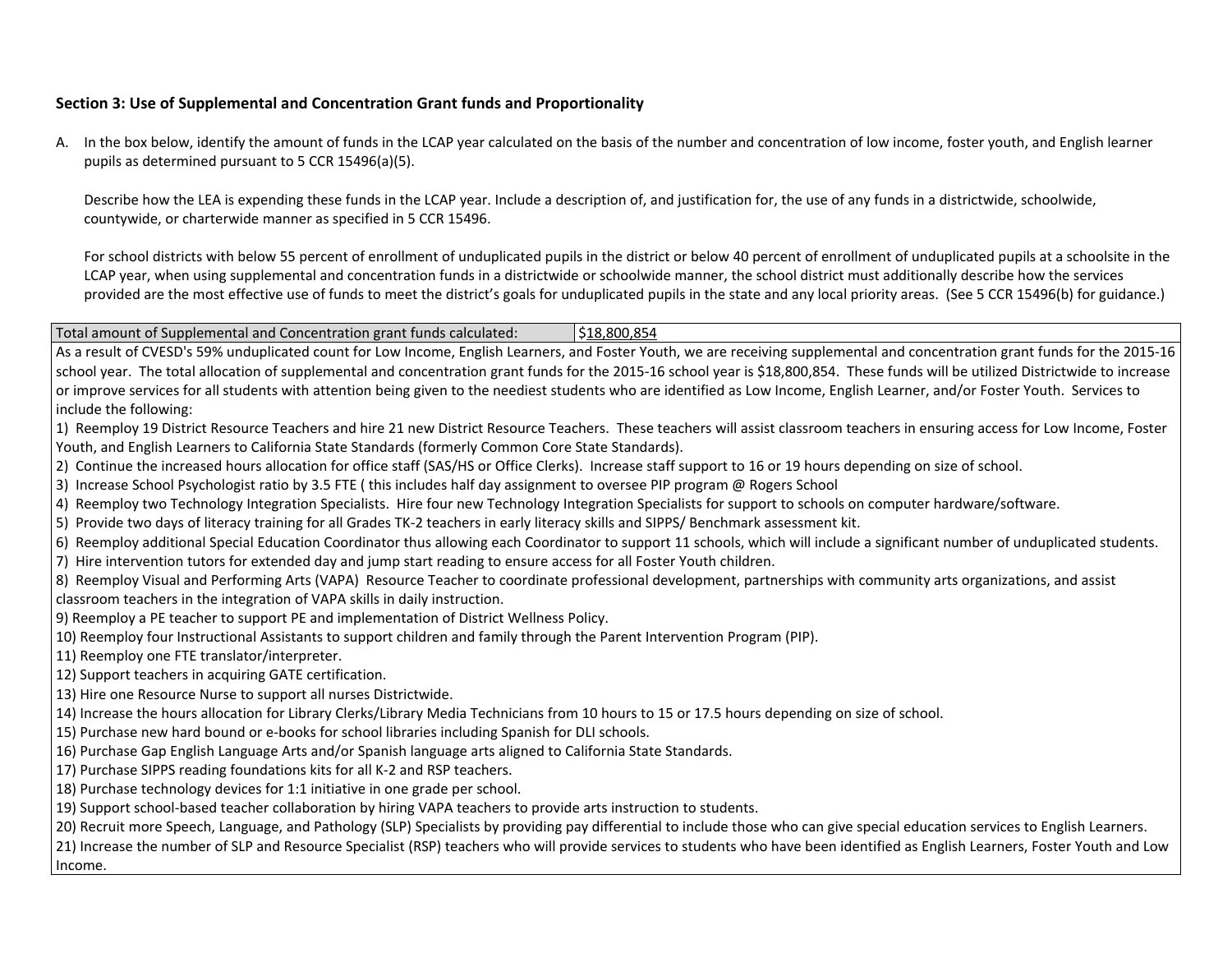22) Re-establish School Readiness Program. 23) Employ four Social Workers. 24)LCFF School Site Allocations (\$4,421,697)

B. In the box below, identify the percentage by which services for unduplicated pupils must be increased or improved as compared to the services provided to all pupils in the LCAP year as calculated pursuant to 5 CCR 15496(a).

Consistent with the requirements of 5 CCR 15496, demonstrate how the services provided in the LCAP year for low income pupils, foster youth, and English learners provide for increased or improved services for these pupils in proportion to the increase in funding provided for such pupils in that year as calculated pursuant to 5 CCR 15496(a)(7). An LEA shall describe how the proportionality percentage is met using a quantitative and/or qualitative description of the increased and/or improved services for unduplicated pupils as compared to the services provided to all pupils.



CVESD will provide increased or improved services for LI, FY, and EL students through the LCAP. The increased services are at least equal to the 11.54% (minimum proportionality percentage) of the total LCFF budget. This proportionality percentage is met by analyzing the difference between the LCFF base funding with the total LCFF budget which includes supplemental and concentration allocations. Qualitative analysis of the increase and improvement of services will be reviewed every year as evidenced by improved student outcomes on achievement assessments, Hanover customer satisfaction surveys,, etc.

1) Reemploy 19 District Resource Teachers and hire 21 new District Resource Teachers. These teachers will assist classroom teachers in ensuring access for Low Income, Foster Youth, and English learners to the California State Standards.

- 2) Purchase Achieve3000 as a technology accelerator for reading comprehension.
- 3) Hire intervention tutors for extended day and jump start reading to ensure access for all Foster Youth.
- 4) Reemploy four instructional assistants to support children and family through the PIP program.
- 5) Purchase SIPPS reading foundation kits for all K-2 and RSP teachers.
- 6) Re-establish School Readiness Program.
- 7) Hire four Social Workers.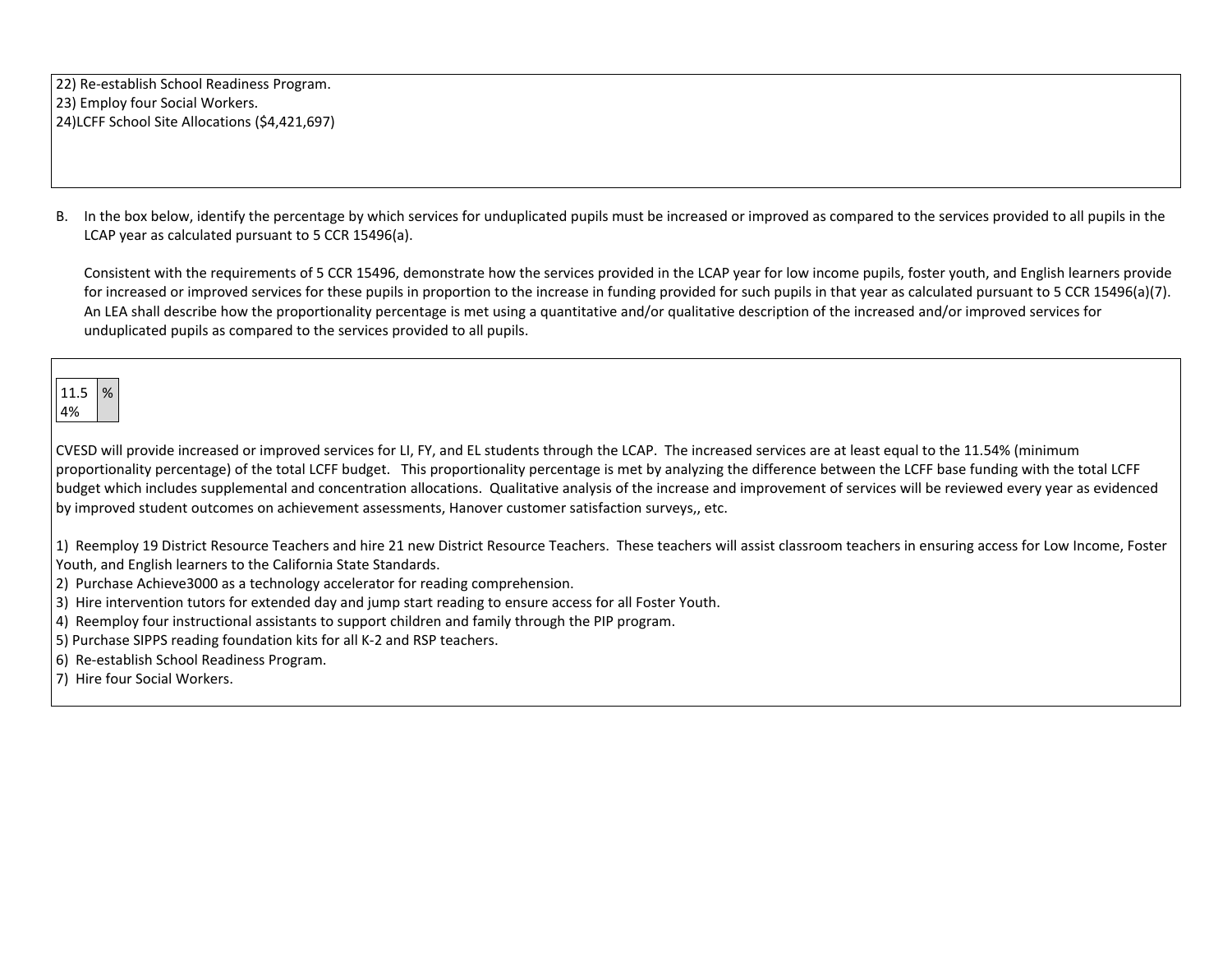#### **LOCAL CONTROL AND ACCOUNTABILITY PLAN AND ANNUAL UPDATE APPENDIX**

For the purposes of completing the LCAP in reference to the state priorities under Education Code sections 52060 and 52066, the following shall apply:

- (a) "Chronic absenteeism rate" shall be calculated as follows:
	- (1) The number of pupils with a primary, secondary, or short-term enrollment during the academic year (July 1 June 30) who are chronically absent where "chronic absentee" means a pupil who is absent 10 percent or more of the schooldays in the school year when the total number of days a pupil is absent is divided by the total number of days the pupil is enrolled and school was actually taught in the total number of days the pupil is enrolled and school was actually taught in the regular day schools of the district, exclusive of Saturdays and Sundays.
	- (2) The unduplicated count of pupils with a primary, secondary, or short-term enrollment during the academic year (July 1 June 30).
	- (3) Divide (1) by (2).
- (b) "Middle School dropout rate" shall be calculated as set forth in California Code of Regulations, title 5, section 1039.1.
- (c) "High school dropout rate" shall be calculated as follows:
	- (1) The number of cohort members who dropout by the end of year 4 in the cohort where "cohort" is defined as the number of first-time grade 9 pupils in year 1 (starting cohort) plus pupils who transfer in, minus pupils who transfer out, emigrate, or die during school years 1, 2, 3, and 4.
	- (2) The total number of cohort members.
	- (3) Divide (1) by (2).
- (d) "High school graduation rate" shall be calculated as follows:
	- (1) The number of cohort members who earned a regular high school diploma [or earned an adult education high school diploma or passed the California High School Proficiency Exam] by the end of year 4 in the cohort where "cohort" is defined as the number of first-time grade 9 pupils in year 1 (starting cohort) plus pupils who transfer in, minus pupils who transfer out, emigrate, or die during school years 1, 2, 3, and 4.
	- (2) The total number of cohort members.
	- (3) Divide (1) by (2).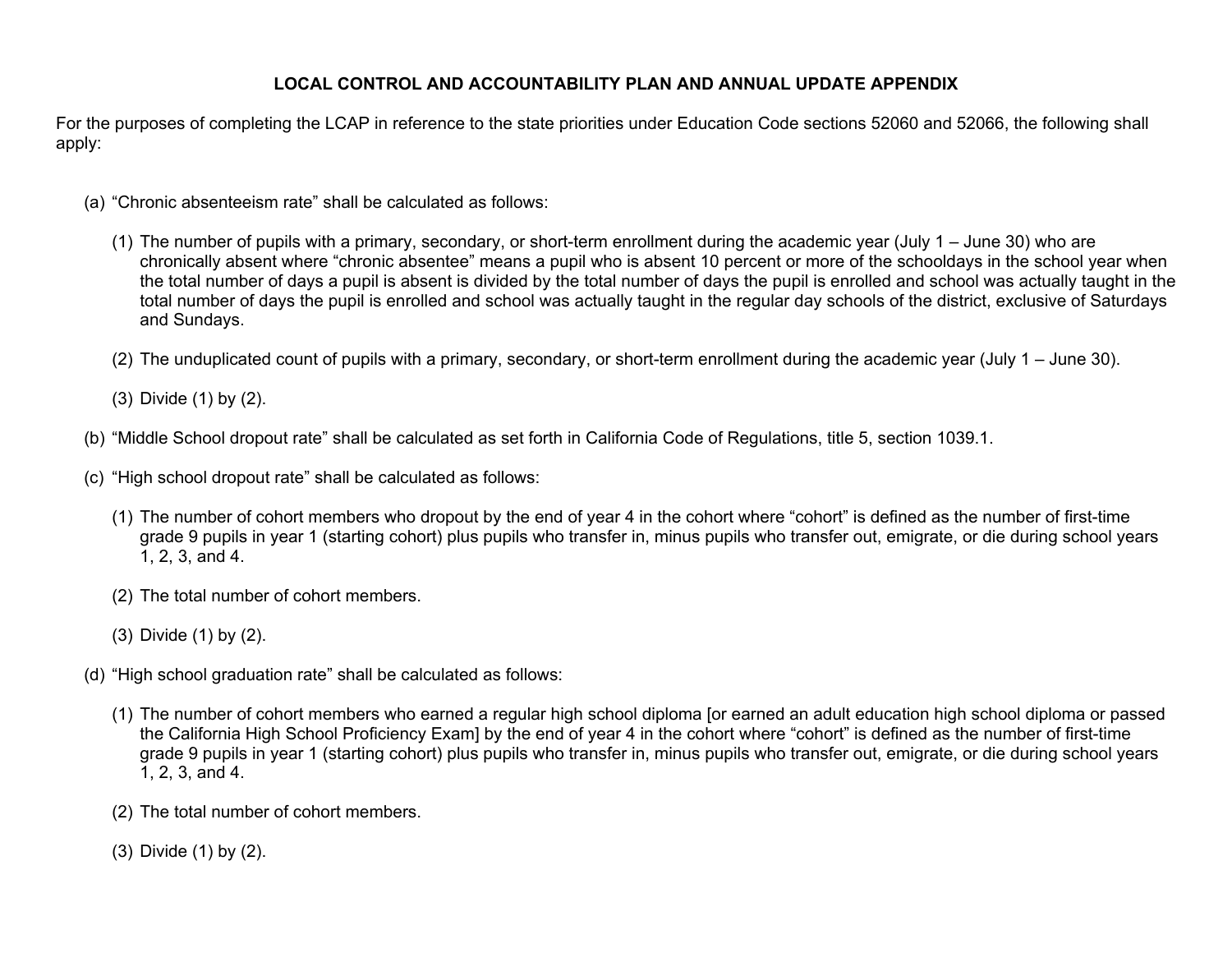- (e) "Suspension rate" shall be calculated as follows:
	- (1) The unduplicated count of pupils involved in one or more incidents for which the pupil was suspended during the academic year (July 1 June 30).
	- (2) The unduplicated count of pupils with a primary, secondary, or short-term enrollment during the academic year (July 1 June 30).

(3) Divide (1) by (2).

- (f) "Expulsion rate" shall be calculated as follows:
	- (1) The unduplicated count of pupils involved in one or more incidents for which the pupil was expelled during the academic year (July 1 June 30).
	- (2) The unduplicated count of pupils with a primary, secondary, or short-term enrollment during the academic year (July 1 June 30).

(3) Divide (1) by (2).

01-13-15 [California Department of Education]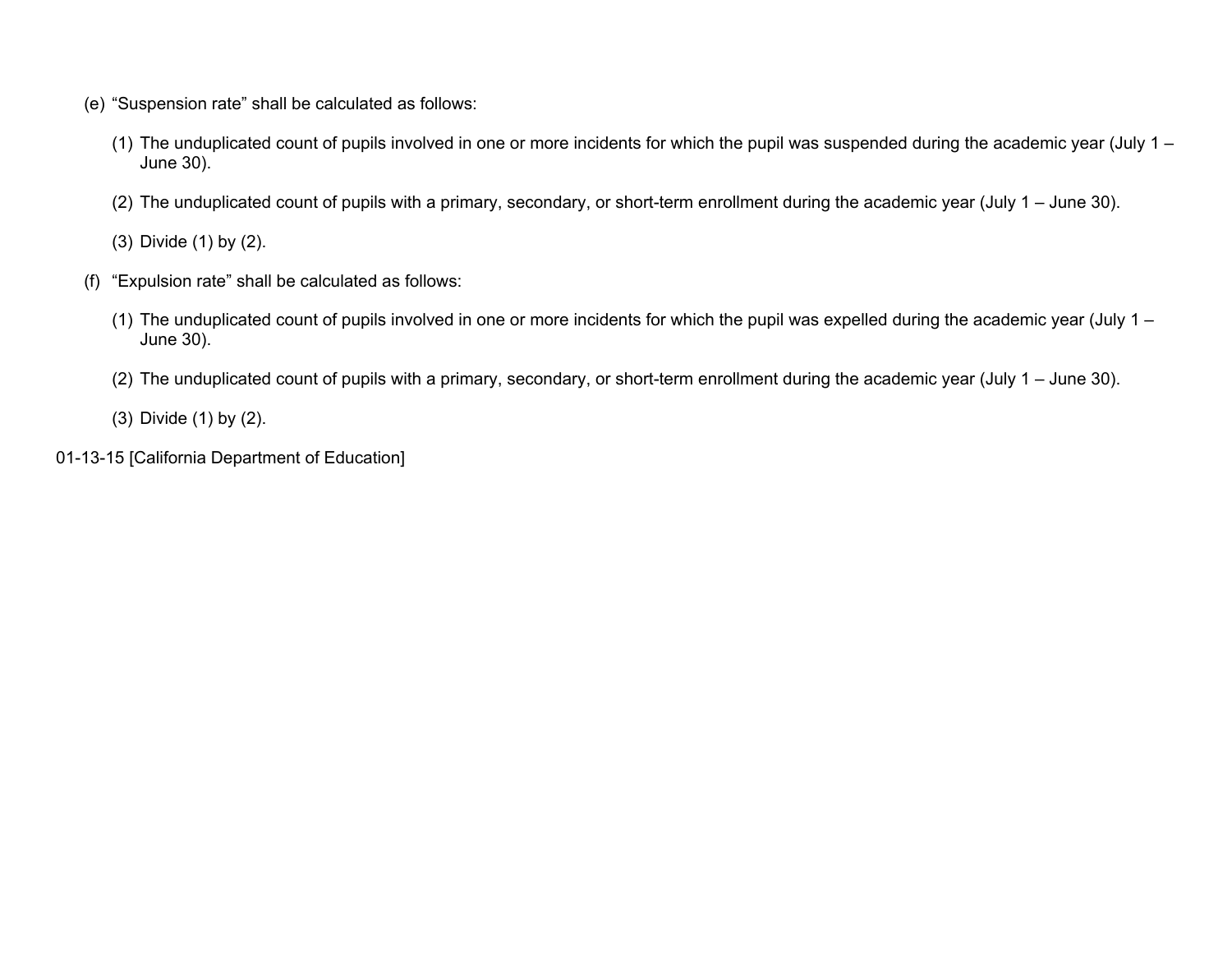

## **Chula Vista Elementary School District Local Control and Accountability Plan**

# **Executive Summary 2015-16**

#### Goal 1

**By 2017, the District will improve and increase access to services for students and families that support social, emotional, physical wellness, and school success.**

| <b>Actions and Services</b>         | <b>Funds Allocated</b>        | <b>Funding Source</b> | <b>Data Source</b>        |
|-------------------------------------|-------------------------------|-----------------------|---------------------------|
| Provide differentiated              | \$50,000                      | Supplemental/         | Number of GATE            |
| instruction for Gifted and          | Provide GATE                  | Concentration         | certified teachers        |
| <b>Talented Education (GATE)</b>    | certification training for    |                       |                           |
| students.                           | interested teachers with      |                       |                           |
|                                     | priority for Grades 4-6       |                       |                           |
|                                     | teachers.                     |                       |                           |
| <b>Continue Parent Intervention</b> | \$54,726                      | Supplemental/         | • Number of               |
| Program (PIP) targeted at           | PIP at Rogers School.         | Concentration         | Families served           |
| PreK-K children who are not         | Employ four part-time         |                       | • Number of               |
| school ready due to                 | instructional assistants.     |                       | contacts                  |
| social/emotional                    |                               |                       | • Social/emotional        |
| circumstances.                      |                               |                       | index                     |
| Provide social work support         | \$375,722                     | Supplemental/         | <b>Number of Families</b> |
| to schools targeted at              | Employ four social            | Concentration         | served                    |
| improving support for at-risk       | workers.                      |                       |                           |
| students.                           |                               |                       |                           |
| Improve staffing ratios for         | \$519,957                     | Supplemental/         | N/A                       |
| support staff (i.e. School          | Increase SAS/HS hours at      | Concentration         |                           |
| Attendance                          | each school site.             |                       |                           |
| Secretaries/Health Specialists      |                               |                       |                           |
| (SAS/HS).                           |                               |                       |                           |
| Improve staffing ratios for         | \$348,035                     | Supplemental/         | N/A                       |
| support staff (School               | <b>Increase School</b>        | Concentration         |                           |
| Psychologists).                     | Psychologist ratios as        |                       |                           |
| Improve staffing ratios for         | appropriate.<br>\$100,000     | Supplemental/         | N/A                       |
| support staff (School Nurses).      | <b>Hire District Resource</b> | Concentration         |                           |
|                                     | Nurse.                        |                       |                           |
| Monitor Districtwide and            | \$57,412                      | Supplemental/         | N/A                       |
| school-level implementation         | <b>Employ Physical</b>        | Concentration         |                           |
| of Wellness Policy. Establish       | Education (PE) teacher.       |                       |                           |
| partnerships with                   |                               |                       |                           |
| universities and community-         |                               |                       |                           |
| based organizations to              |                               |                       |                           |
| provide additional services.        |                               |                       |                           |
|                                     |                               |                       |                           |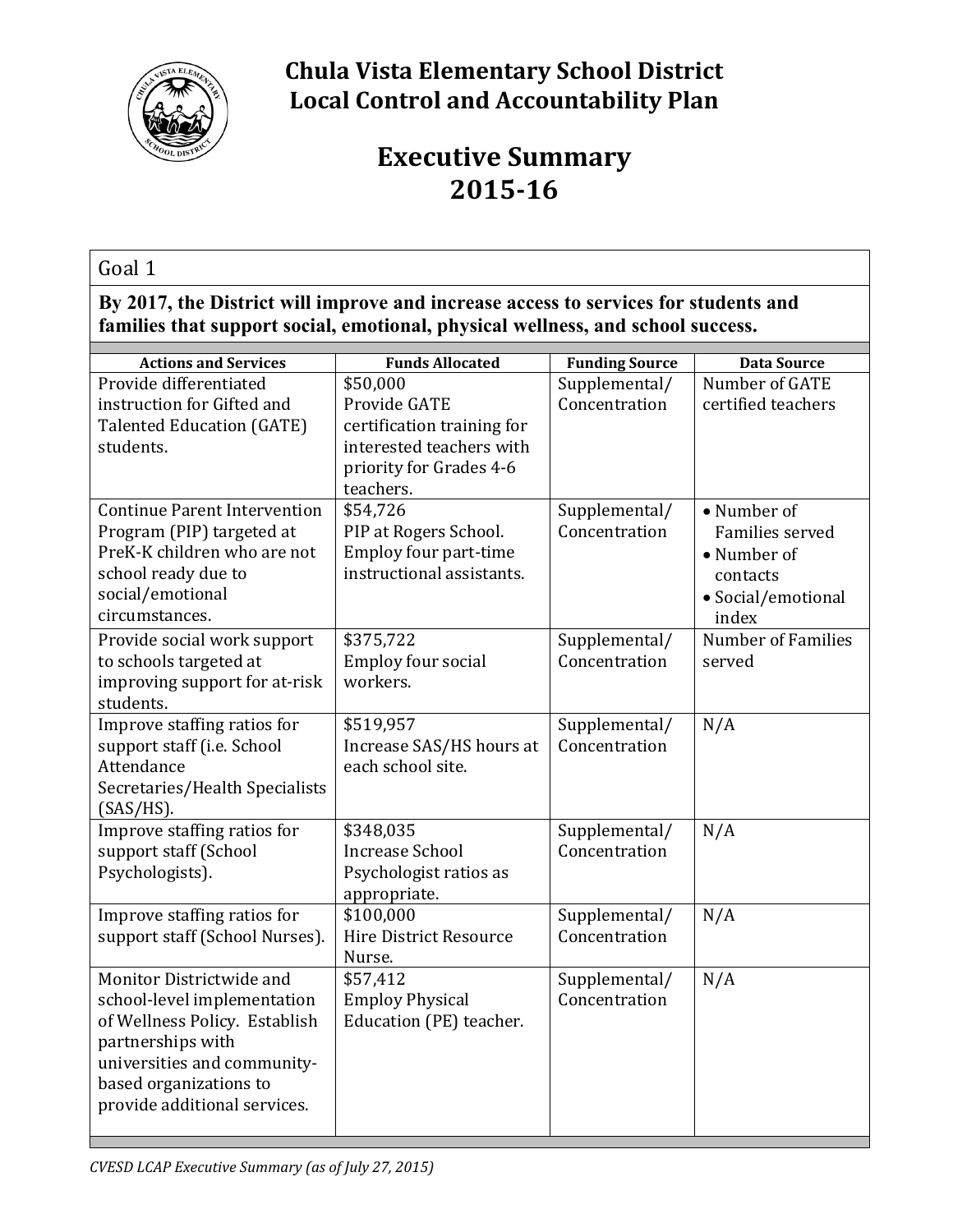**By 2017, the District will ensure students engage in relevant, personalized learning experiences that integrate critical thinking, collaboration, communication, creativity, and the use of technology, ensuring that all students are using 21st century fluencies and experiencing a balanced educational program that encompasses each curricular area (i.e. Visual and Performing Arts (VAPA), ELA/ELD, Math, History/Social Science, Science, PE/Health, and Technology).**

| <b>Actions and Services</b>   | <b>Funds Allocated</b>                    | <b>Funding Source</b>          | <b>Data Source</b> |
|-------------------------------|-------------------------------------------|--------------------------------|--------------------|
| Purchase new hard bound or    | \$300,000                                 | Supplemental/                  | N/A                |
| e-books for school libraries. | Provide each school an                    | Concentration                  |                    |
|                               | allocation to purchase                    |                                |                    |
|                               | new hard bound or e-                      |                                |                    |
|                               | books. \$5,000 for                        |                                |                    |
|                               | English; \$5,000 for                      |                                |                    |
|                               | Spanish books (DLI and                    |                                |                    |
|                               | alternative bilingual                     |                                |                    |
|                               | schools only).                            |                                |                    |
| Increase library support      | \$300,000                                 | Supplemental/                  | N/A                |
| staffing ratios at sites.     | Increase Library                          | Concentration                  |                    |
|                               | Clerks/Technicians                        |                                |                    |
|                               | staffing ratios 5.0-7.5                   |                                |                    |
|                               | hours/week/per school.                    |                                |                    |
| Increase the usage of         | 2014-2015: \$2,000,000                    | Supplemental/                  | • Bandwidth        |
| technology in schools.        | 2015-2016: \$503,764                      | Concentration                  | consumption        |
|                               | 1:1 Technology                            |                                | • Student-computer |
|                               | Initiative/one grade level                |                                | ratio              |
|                               | at each school.                           |                                |                    |
| Increase the usage of         | \$425,025                                 | Supplemental/                  | Outstanding work   |
| technology in schools.        | <b>Employ six FTE</b>                     | Concentration                  | ticket reduction   |
|                               | <b>Technology Support staff</b>           |                                |                    |
|                               | to assist schools in                      |                                |                    |
|                               | hardware trouble                          |                                |                    |
|                               | shooting and software                     |                                |                    |
|                               | applications.                             |                                |                    |
| Support teacher collaboration | \$5,000,000                               | Supplemental/<br>Concentration | $\bullet$ Minimum  |
| opportunities.                | Employ additional<br>teachers to focus on |                                | collaboration time |
|                               | VAPA in order to release                  |                                | per week           |
|                               | classroom teachers for                    |                                | • Survey           |
|                               | collaboration.                            |                                |                    |
| Support teachers with         | \$3,212,304                               | Supplemental/                  | Survey             |
| ongoing coaching and          | <b>Employ current 19 RTs</b>              | Concentration                  |                    |
| support by colleagues.        | and hire 21 additional                    |                                |                    |
|                               | RTs to ensure every                       |                                |                    |
|                               | school has an RT.                         |                                |                    |
|                               |                                           |                                |                    |
| Support implementation of     | \$72,774                                  | Supplemental/                  | N/A                |
| VAPA Strategic Plan.          | <b>Employ VAPA Resource</b>               | Concentration                  |                    |
|                               | Teacher/Project                           |                                |                    |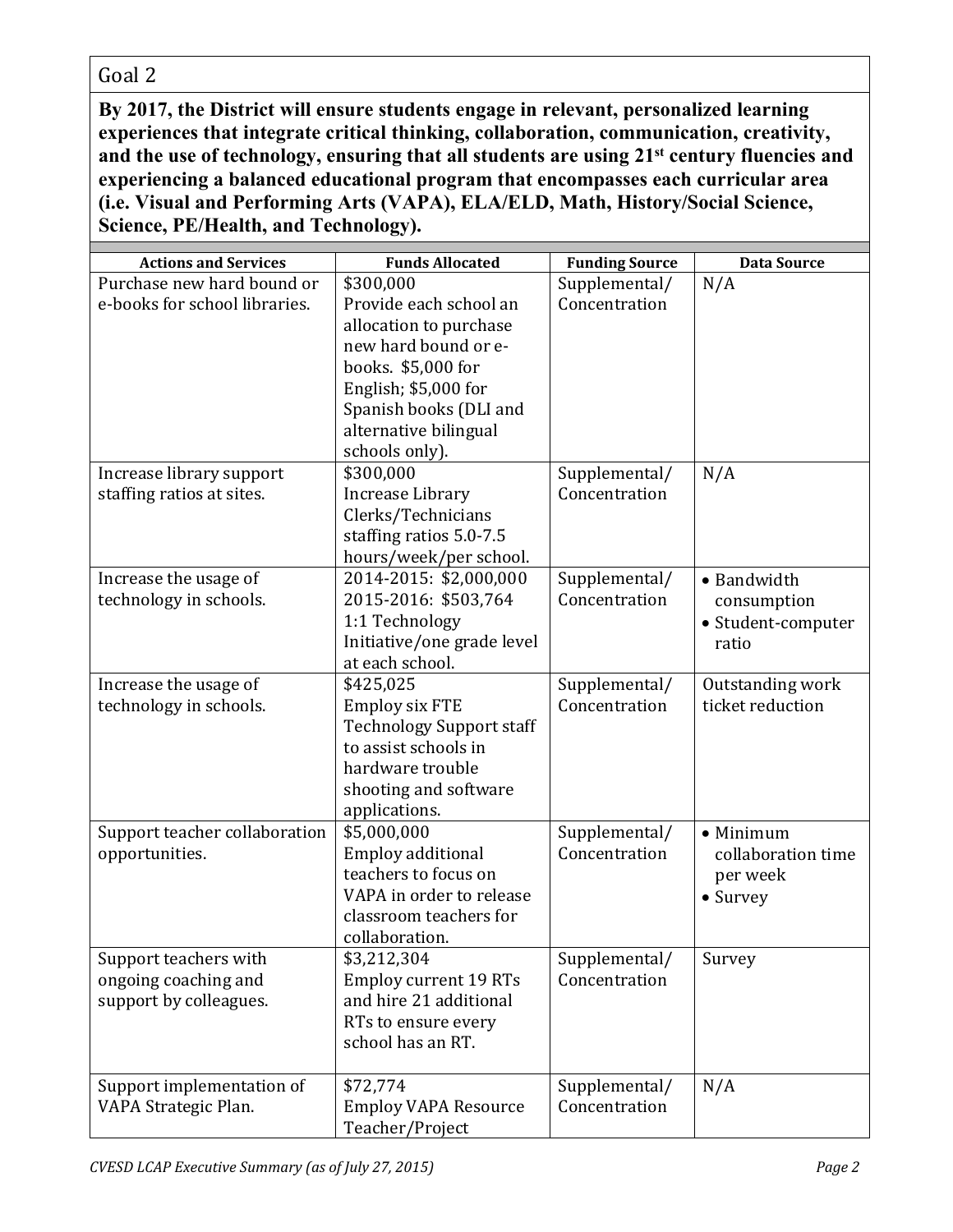|                               | Specialist.              |                       |                    |
|-------------------------------|--------------------------|-----------------------|--------------------|
| <b>Actions and Services</b>   | <b>Funds Allocated</b>   | <b>Funding Source</b> | Data Source        |
| Support implementation of     | \$5,000,000              | Supplemental/         | Hours of increased |
| VAPA Strategic Plan.          | Hire teachers to support | Concentration         | collaboration time |
|                               | collaboration (with a    |                       |                    |
|                               | priority in the area of  |                       |                    |
|                               | VAPA - music,            |                       |                    |
|                               | drama/theater, visual    |                       |                    |
|                               | arts.)                   |                       |                    |
| Increase students' access to  | \$1,550,000              | Supplemental/         | Lexile growth      |
| nonfiction text and increased | Purchase Achieve3000®    | Concentration         |                    |
| Lexile levels.                | licenses for Grades 3-6. |                       |                    |

#### **The District will increase parent engagement at District and sites.**

| <b>Actions and Services</b>      | <b>Funds Allocated</b>       | <b>Funding Source</b> | Data Source            |
|----------------------------------|------------------------------|-----------------------|------------------------|
| Employ additional                | \$78,895                     | Supplemental/         | N/A                    |
| translation/interpretation       | Employ 1.0 FTE               | Concentration         |                        |
| staff to assist the District and | translator.                  |                       |                        |
| school sites.                    |                              |                       |                        |
| Re-establish School              | \$250,000                    | Supplemental/         | Pre and post survey    |
| Readiness Program at six         | Employ six instructional     | Concentration         |                        |
| sites/quarter for a total of 24  | assistants to outreach to    |                       |                        |
| sites.                           | community.                   |                       |                        |
| Hire a Parent Community          | \$33,000                     | Supplemental          | <b>Family Resource</b> |
| Liaison to provide services      | <b>Employ 1.0 FTE Parent</b> |                       | Center referrals       |
| and support to families and      | <b>Community Liaison</b>     |                       |                        |
| students                         |                              |                       |                        |
|                                  |                              |                       |                        |

## $\overline{Goal 4}$

**By 2018, all students will have access to instructional materials aligned to California State Standards and teachers will implement best instructional practices across all curricular areas including ELA/ELD, Mathematics, and Science.**

| <b>Actions and Services</b>  | <b>Funds Allocated</b>   | <b>Funding Source</b> | Data Source |
|------------------------------|--------------------------|-----------------------|-------------|
| Purchase CSS-aligned         | \$500,000                | Supplemental/         | N/A         |
| materials in accordance with | Purchase                 | Concentration         |             |
| District textbook adoption   | English/Language Arts    |                       |             |
| process and provide the      | GAP materials at         |                       |             |
| appropriate professional     | \$15/student/K-6 English |                       |             |
| development to support       | and Spanish for Dual     |                       |             |
| successful implementation of | Language Immersion       |                       |             |
| the new instructional        | (DLI) schools.           |                       |             |
| materials.                   |                          |                       |             |
| Purchase CSS-aligned         | 2014-2015: \$1,171,302   | Supplemental/         | N/A         |
| materials in accordance with | Purchase GO Math!        | Concentration         |             |
| District textbook adoption   | Textbooks for all K-6    |                       |             |
| process and provide the      | grade students.          |                       |             |
| appropriate professional     |                          |                       |             |
| development to support       |                          |                       |             |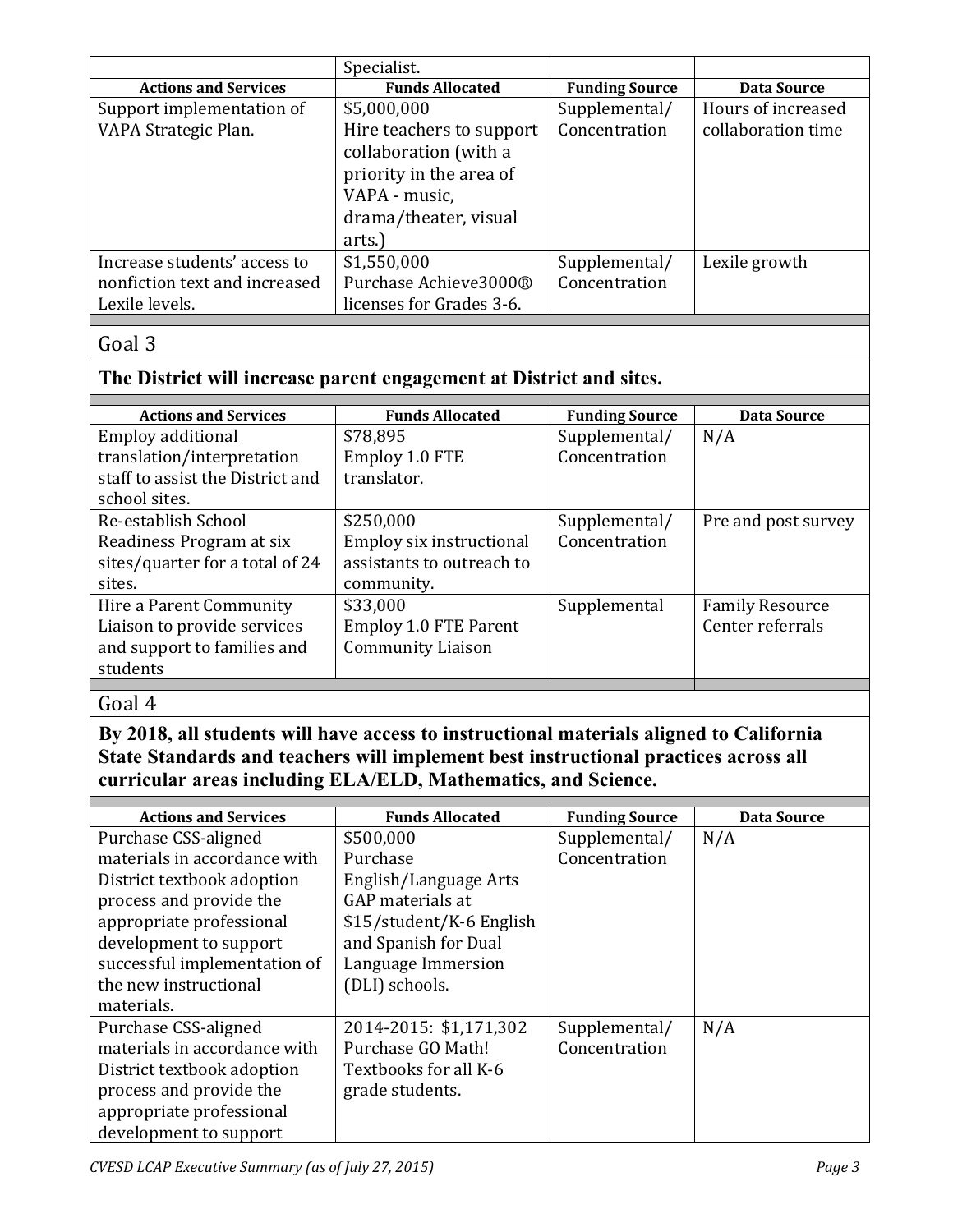| successful implementation of |                        |               |     |
|------------------------------|------------------------|---------------|-----|
| the new instructional        |                        |               |     |
| materials.                   |                        |               |     |
| Purchase CSS foundational    | \$540,000              | Supplemental/ | N/A |
| literacy skills materials in | Purchase SIPPS and BAS | Concentration |     |
| English (SIPPS) and          | materials              |               |     |
| Benchmark Assessment in      |                        |               |     |
| Spanish (BAS).               |                        |               |     |
|                              |                        |               |     |

**The District will recruit and retain the highest caliber employees ("A" players) to support students and families and will ensure system-wide equitable access to services and supports in the areas of:**

- **Technology**
- **Facilities**
- **Pupil Services Health Services**
- **Recruitment of highly qualified teachers (HQT) including CLAD.**

| <b>Actions and Services</b>   | <b>Funds Allocated</b>        | <b>Funding Source</b> | <b>Data Source</b>        |
|-------------------------------|-------------------------------|-----------------------|---------------------------|
| Increase Speech, Language,    | \$250,000                     | Supplemental/         | • Number of SLPs          |
| and Pathology (SLP) and RSP   | Provide pay differential      | Concentration         | and RSPs hired.           |
| positions.                    | for SLPs.                     |                       | • Caseload numbers        |
| Increase Speech, Language,    | \$1,000,000                   | Supplemental/         |                           |
| and Pathology (SLP) and RSP   | Hire additional SLPs and      | Concentration         |                           |
| positions.                    | RSP <sub>s</sub> .            |                       |                           |
| Provide                       | \$78,895                      | Supplemental/         | N/A                       |
| interpretation/translation    | Employ 1.0 FTE                | Concentration         |                           |
| services for the District and | translator/interpreter.       |                       |                           |
| sites.                        |                               |                       |                           |
| Provide technology support    | \$425,025                     | Supplemental/         | Outstanding work          |
| to schools.                   | Hire technology support       | Concentration         | ticket reduction          |
|                               | technicians.                  |                       |                           |
| Ensure school libraries are   | \$300,000                     | Supplemental/         | N/A                       |
| open more hours.              | Increase site allocation      | Concentration         |                           |
|                               | for library                   |                       |                           |
|                               | clerks/technicians            |                       |                           |
|                               | additional 5 or 7.5 hours     |                       |                           |
|                               | per week.                     |                       |                           |
| Provide support to at-risk    | \$375,722                     | Supplemental/         | <b>Number of Families</b> |
| students including Low        | <b>Employ 4.0 FTE Social</b>  | Concentration         | Served                    |
| Income, English Learners,     | Workers.                      |                       |                           |
| and Foster Youth.             |                               |                       |                           |
| <b>Improve School</b>         | \$348,035                     | Supplemental/         | N/A                       |
| Psychologist/school ratios.   | Employ 3.5 FTE                | Concentration         |                           |
|                               | additional psychologists.     |                       |                           |
| Improve support to School     | \$100,000                     | Supplemental/         | N/A                       |
| Nurses.                       | <b>Hire District Resource</b> | Concentration         |                           |
|                               | Nurse.                        |                       |                           |
| Support special education     | \$129,777                     | Supplemental/         | N/A                       |
| (SPED) teachers.              | Employ 1.0 FTE SPED           | Concentration         |                           |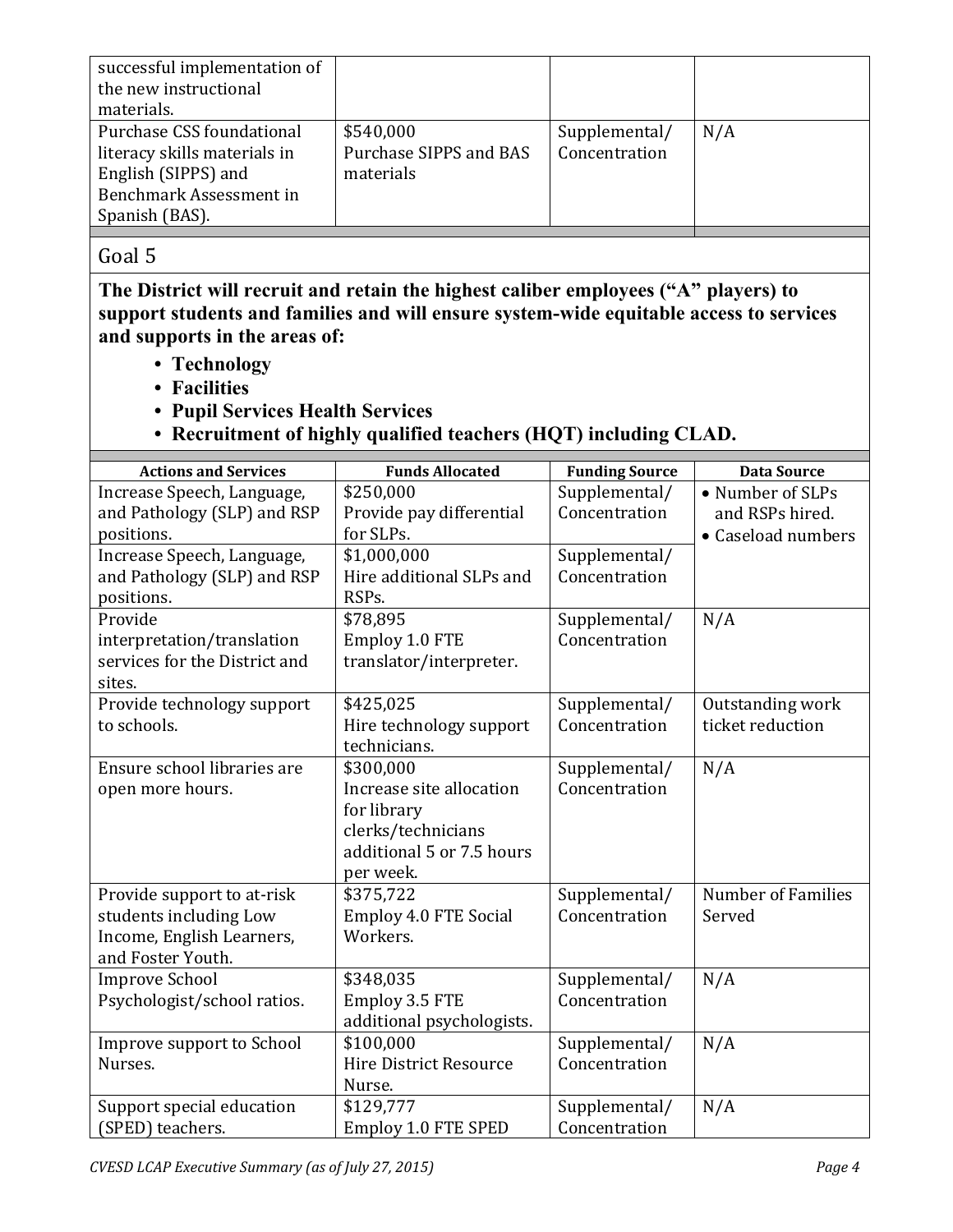|                                  | Coordinator.      |               |     |
|----------------------------------|-------------------|---------------|-----|
| <b>Support District Wellness</b> | \$57,412          | Supplemental/ | N/A |
| Policy.                          | Employ 1.0 FTE PE | Concentration |     |
|                                  | teacher.          |               |     |
|                                  |                   |               |     |
|                                  |                   |               |     |
|                                  |                   |               |     |
|                                  |                   |               |     |
|                                  |                   |               |     |

**Students in all grades (including all target groups such as Low Income, English Learners (ELs), and Foster Youth) will demonstrate increased proficiency on State and District assessments, as measured by the following benchmark indicators:**

- **By 2018, 80% of all Grades K-1 students will score Met on the District Local Measure (LM) assessment in Reading.**
- **By 2018, 80% of all Grades 2-6 students will score College and Career Ready on the District LM assessment in Reading.**
- **By 2018, 80% of all Grades K-2 students will score Met on the District LM assessment in Mathematics.**
- **By 2018, all students will read at grade level by the end of Grade 3.**
- **By 2018, the academic progress of ELs will improve, and the rate of reclassification will increase annually.**

| By 2018, all Grades 3-6 students will improve at least 5% annually on the CAASPP. |
|-----------------------------------------------------------------------------------|

| <b>Actions and Services</b>    | <b>Funds Allocated</b>      | <b>Funding Source</b> | <b>Data Source</b>        |
|--------------------------------|-----------------------------|-----------------------|---------------------------|
| Provide rigorous/balanced      | \$127,766                   | Supplemental/         | <b>Local Measures</b>     |
| literacy program in ELA or     | Provide two days training   | Concentration         | Growth (ELA)              |
| Spanish for all students.      | for all K-2 teachers in     |                       |                           |
|                                | reading foundation skills   |                       |                           |
|                                | utilizing SIPPS and         |                       |                           |
|                                | Benchmark in Spanish        |                       |                           |
|                                | (BAS) materials.            |                       |                           |
| Provide rigorous/balanced      | \$540,000                   | Supplemental/         | <b>Local Measures</b>     |
| literacy program in ELA or     | <b>Purchase SIPPS</b>       | Concentration         | Growth (ELA)              |
| Spanish for all students.      | foundational reading skills |                       |                           |
|                                | materials for English and   |                       |                           |
|                                | <b>Benchmark in Spanish</b> |                       |                           |
|                                | materials for DLI           |                       |                           |
|                                | classrooms (K-2 and RSP).   |                       |                           |
| Provide rigorous/balanced      | 2014-15: \$1,550,000        | Supplemental/         | Lexile Growth             |
| literacy program in ELA or     | Purchase Achieve3000®.      | Concentration         |                           |
| Spanish for all students.      |                             |                       |                           |
| Provide rigorous/balanced      | \$500,000                   | Supplemental/         | N/A                       |
| literacy program in ELA or     | Purchase supplemental       | Concentration         |                           |
| Spanish for all students.      | GAP ELA and/or SLA          |                       |                           |
|                                | instructional materials for |                       |                           |
|                                | K-6 students.               |                       |                           |
| Provide training in strategies | \$50,000                    | Supplemental/         | Number of GATE            |
| to ensure rigorous,            | Provide GATE certification  | Concentration         | <b>Certified Teachers</b> |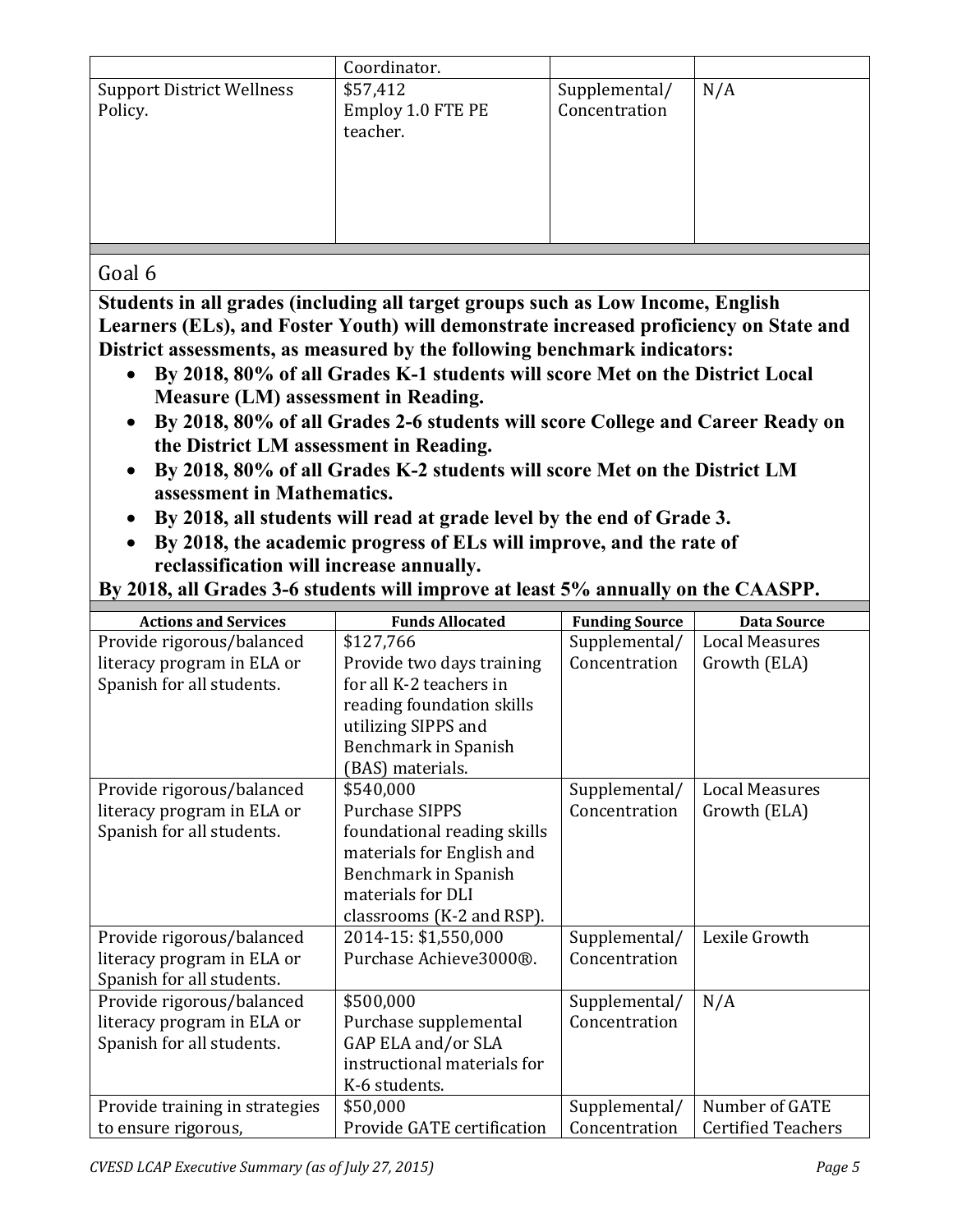| differentiated instruction for<br><b>Gifted and Talented</b><br>Education (GATE) students.                                                                                                                                                                                                                                                                                                                                                                                                                                                                                                                                                                                                                                                                                                                                                                                                                                                                                                                                                                                                            | professional development<br>for interested teachers<br>with priority given to<br>Grades 4-6.           |                                |                                            |
|-------------------------------------------------------------------------------------------------------------------------------------------------------------------------------------------------------------------------------------------------------------------------------------------------------------------------------------------------------------------------------------------------------------------------------------------------------------------------------------------------------------------------------------------------------------------------------------------------------------------------------------------------------------------------------------------------------------------------------------------------------------------------------------------------------------------------------------------------------------------------------------------------------------------------------------------------------------------------------------------------------------------------------------------------------------------------------------------------------|--------------------------------------------------------------------------------------------------------|--------------------------------|--------------------------------------------|
| <b>Actions and Services</b>                                                                                                                                                                                                                                                                                                                                                                                                                                                                                                                                                                                                                                                                                                                                                                                                                                                                                                                                                                                                                                                                           | <b>Funds Allocated</b>                                                                                 | <b>Funding Source</b>          | <b>Data Source</b>                         |
| Provide intervention services<br>for all at-risk students (with<br>special outreach to Foster<br>Youth) after school, before<br>school, and during school<br>breaks.                                                                                                                                                                                                                                                                                                                                                                                                                                                                                                                                                                                                                                                                                                                                                                                                                                                                                                                                  | \$150,000<br>Hire teachers to serve as<br><b>Extended Day and Jump</b><br>Start tutors (Foster Youth). | Supplemental/<br>Concentration | Local Measures and<br><b>CAASPP</b> Growth |
| Foster Youth (FY) - provide<br>specialized training-trauma<br>training-professional<br>development at all levels-<br>increased awareness across<br>all schools. Full staff<br>development on trauma<br>informed care/instruction,<br>policy and procedures for<br>District staff, office staff, and<br>teachers. Implement and<br>monitor an FY individual<br>success plan (FYISP) for all<br>FY students where a plan is<br>put together by the school to<br>welcome the student, tour,<br>meet and greet, actions steps<br>for academic success-keep<br>record of what is working<br>and what is not working,<br>provide wraparound services<br>for child, and assign a school<br>site educational champion to<br>monitor the student's<br>progress. Immediate access<br>to tutorial; enrichment<br>before- and after-school care;<br>and technology. The District<br>will provide transportation to<br>school and home for FY based<br>on need, not school of origin.<br>Mental health support on site.<br>Active recruitment for foster<br>parents at school sites for<br>involvement in PTA/PTC. | \$150,000<br>Provide intervention<br>tutors.                                                           | Supplemental/<br>Concentration | Local Measures and<br><b>CAASPP</b> Growth |